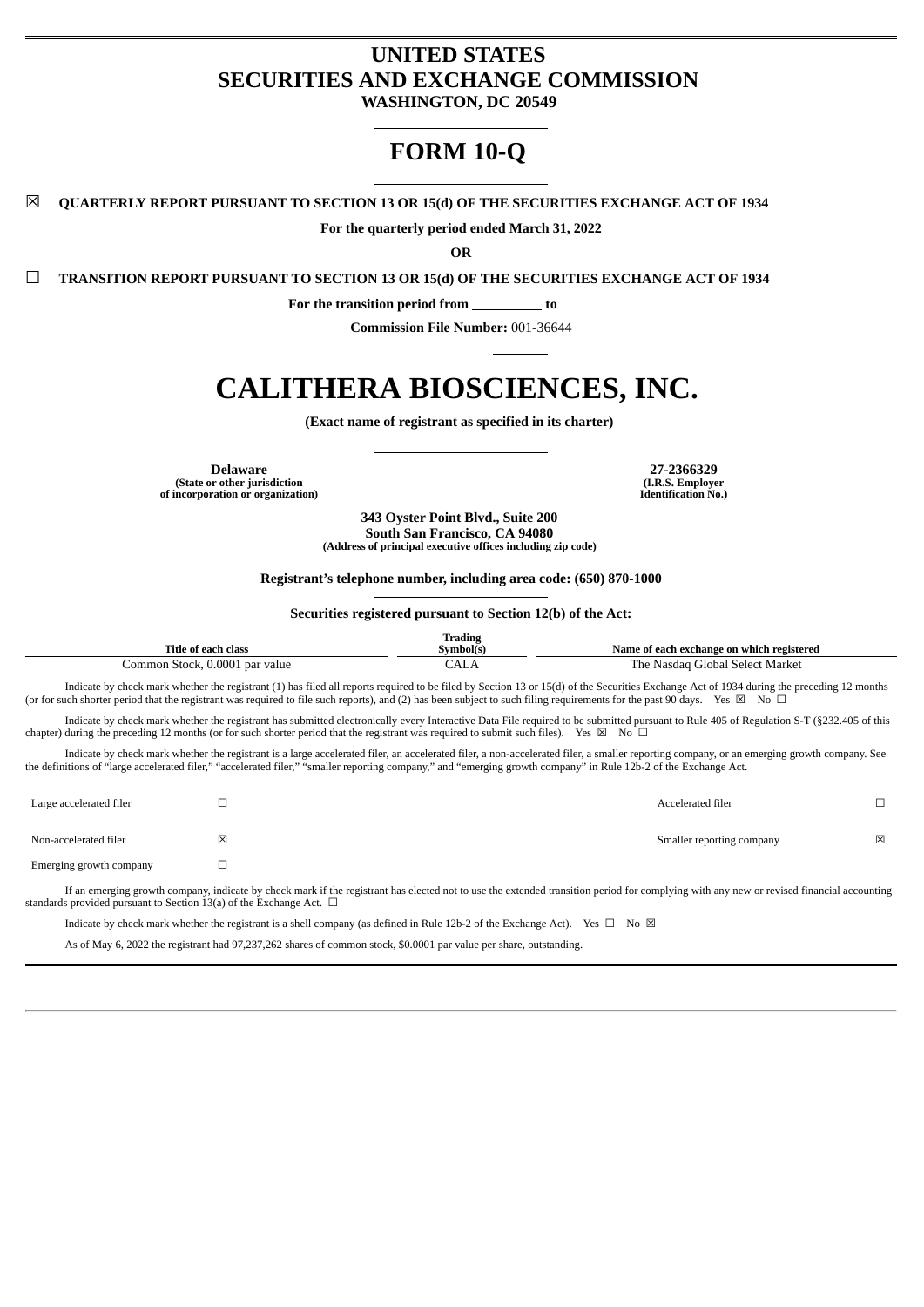# **Calithera Biosciences, Inc. Quarterly Report on Form 10-Q For the Quarter Ended March 31, 2022 INDEX**

**Page**

# **PART I. FINANCIAL [INFORMATION](#page-2-0)** 3

| Item 1.           | <b>Financial Statements (Unaudited)</b>                                                                                                                                                                                                                                                                                                                                                                                                                                                                                                                                                           | 3                                |
|-------------------|---------------------------------------------------------------------------------------------------------------------------------------------------------------------------------------------------------------------------------------------------------------------------------------------------------------------------------------------------------------------------------------------------------------------------------------------------------------------------------------------------------------------------------------------------------------------------------------------------|----------------------------------|
|                   | Condensed Consolidated Balance Sheets at March 31, 2022, and December 31, 2021<br>Condensed Consolidated Statements of Operations for the Three Months Ended March 31, 2022 and 2021<br>Condensed Consolidated Statements of Comprehensive Loss for the Three Months Ended March 31, 2022 and 2021<br>Condensed Consolidated Statements of Stockholders' (Deficit) Equity for the Three Months Ended March 31, 2022 and 2021<br>Condensed Consolidated Statements of Cash Flows for the Three Months Ended March 31, 2022 and 2021<br><b>Notes to Condensed Consolidated Financial Statements</b> | 3<br>4<br>5<br>$\,6\,$<br>7<br>8 |
| Item 2.           | Management's Discussion and Analysis of Financial Condition and Results of Operations                                                                                                                                                                                                                                                                                                                                                                                                                                                                                                             | 22                               |
| Item 3.           | <b>Quantitative and Qualitative Disclosures About Market Risk</b>                                                                                                                                                                                                                                                                                                                                                                                                                                                                                                                                 | 31                               |
| Item 4.           | <b>Controls and Procedures</b>                                                                                                                                                                                                                                                                                                                                                                                                                                                                                                                                                                    | 31                               |
|                   | <b>PART II. OTHER INFORMATION</b>                                                                                                                                                                                                                                                                                                                                                                                                                                                                                                                                                                 | 32                               |
| Item 1.           | <b>Legal Proceedings</b>                                                                                                                                                                                                                                                                                                                                                                                                                                                                                                                                                                          | 32                               |
| Item 1A.          | <b>Risk Factor</b>                                                                                                                                                                                                                                                                                                                                                                                                                                                                                                                                                                                | 32                               |
| Item 2.           | <b>Unregistered Sales of Equity Securities and Use of Proceeds</b>                                                                                                                                                                                                                                                                                                                                                                                                                                                                                                                                | 63                               |
| Item 3.           | <b>Defaults Upon Senior Securities</b>                                                                                                                                                                                                                                                                                                                                                                                                                                                                                                                                                            | 64                               |
| Item 4.           | <b>Mine Safety Disclosures</b>                                                                                                                                                                                                                                                                                                                                                                                                                                                                                                                                                                    | 64                               |
| Item 5.           | <b>Other Information</b>                                                                                                                                                                                                                                                                                                                                                                                                                                                                                                                                                                          | 64                               |
| Item 6.           | <b>Exhibits</b>                                                                                                                                                                                                                                                                                                                                                                                                                                                                                                                                                                                   | 65                               |
| <b>SIGNATURES</b> |                                                                                                                                                                                                                                                                                                                                                                                                                                                                                                                                                                                                   | 67                               |
|                   |                                                                                                                                                                                                                                                                                                                                                                                                                                                                                                                                                                                                   |                                  |

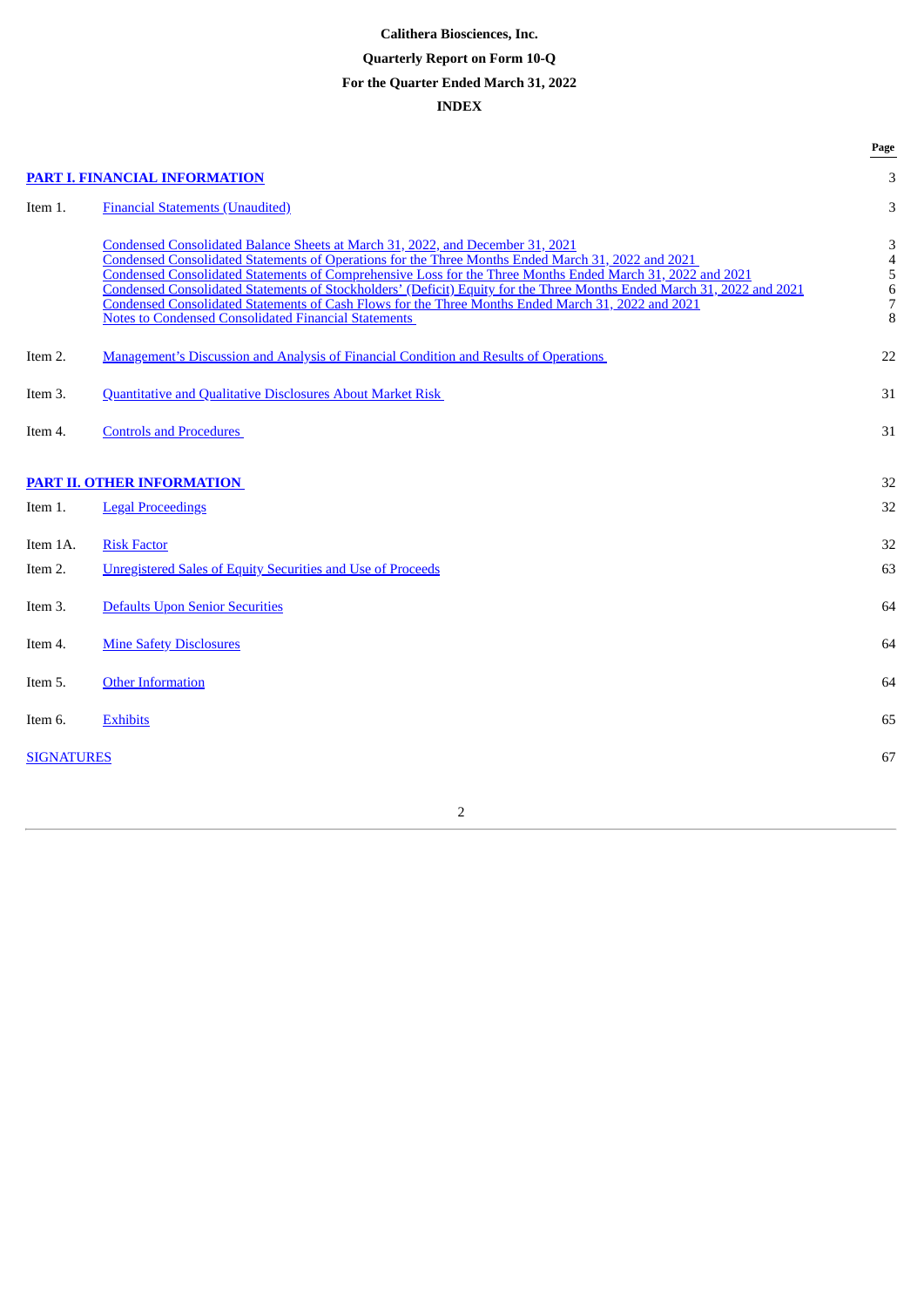# **Calithera Biosciences, Inc. Condensed Consolidated Balance Sheets (Unaudited) (In thousands, except per share amounts)**

<span id="page-2-2"></span><span id="page-2-1"></span><span id="page-2-0"></span>

|                                                                                                                                                                                                                                                                                                    | March 31, 2022 | <b>December 31, 2021</b> |           |  |
|----------------------------------------------------------------------------------------------------------------------------------------------------------------------------------------------------------------------------------------------------------------------------------------------------|----------------|--------------------------|-----------|--|
| <b>Assets</b>                                                                                                                                                                                                                                                                                      |                |                          |           |  |
| Current assets:                                                                                                                                                                                                                                                                                    |                |                          |           |  |
| Cash and cash equivalents                                                                                                                                                                                                                                                                          | \$<br>44,664   | \$                       | 59,537    |  |
| Receivable related to asset purchase agreement                                                                                                                                                                                                                                                     | 127            |                          |           |  |
| Prepaid expenses and other current assets                                                                                                                                                                                                                                                          | 2,478          |                          | 1,915     |  |
| Total current assets                                                                                                                                                                                                                                                                               | 47,269         |                          | 61,452    |  |
| <b>Restricted cash</b>                                                                                                                                                                                                                                                                             | 270            |                          | 270       |  |
| Property and equipment, net                                                                                                                                                                                                                                                                        | 492            |                          | 556       |  |
| Operating lease right-of-use asset                                                                                                                                                                                                                                                                 | 2,205          |                          | 2,478     |  |
| <b>Total assets</b>                                                                                                                                                                                                                                                                                | \$<br>50,236   | \$                       | 64,756    |  |
| Liabilities, Convertible Preferred Stock and Stockholders' (Deficit) Equity                                                                                                                                                                                                                        |                |                          |           |  |
| Current liabilities:                                                                                                                                                                                                                                                                               |                |                          |           |  |
| Accounts payable                                                                                                                                                                                                                                                                                   | \$<br>2,124    | \$                       | 3,650     |  |
| Accrued and other liabilities                                                                                                                                                                                                                                                                      | 9,251          |                          | 10,356    |  |
| Total current liabilities                                                                                                                                                                                                                                                                          | 11,375         |                          | 14,006    |  |
| Noncurrent operating lease liability                                                                                                                                                                                                                                                               | 1,295          |                          | 1,666     |  |
| <b>Total liabilities</b>                                                                                                                                                                                                                                                                           | 12,670         |                          | 15,672    |  |
| Commitments and contingencies                                                                                                                                                                                                                                                                      |                |                          |           |  |
| Convertible preferred stock; \$0.0001 par value; 10,000 shares authorized as of<br>March 31, 2022 and December 31, 2021; 1,000 shares issued<br>and outstanding as of March 31, 2022 and December 31, 2021;<br>\$35,000 liquidation preference as of March 31, 2022 and December 31, 2021 (Note 7) | 40,702         |                          | 40,702    |  |
| Stockholders' (deficit) equity:                                                                                                                                                                                                                                                                    |                |                          |           |  |
| Common stock, \$0.0001 par value, 200,000 shares authorized<br>as of March 31, 2022, and December 31, 2021;<br>78,718 and 77,144 shares issued and outstanding as<br>of March 31, 2022, and December 31, 2021, respectively                                                                        | 8              |                          | 8         |  |
| Additional paid-in capital                                                                                                                                                                                                                                                                         | 502.017        |                          | 499,700   |  |
| Accumulated deficit                                                                                                                                                                                                                                                                                | (505, 161)     |                          | (491,326) |  |
| Total stockholders' (deficit) equity                                                                                                                                                                                                                                                               | (3, 136)       |                          | 8,382     |  |
|                                                                                                                                                                                                                                                                                                    | \$<br>50,236   | \$                       | 64,756    |  |
| Total liabilities, convertible preferred stock and stockholders' (deficit) equity                                                                                                                                                                                                                  |                |                          |           |  |

See accompanying notes.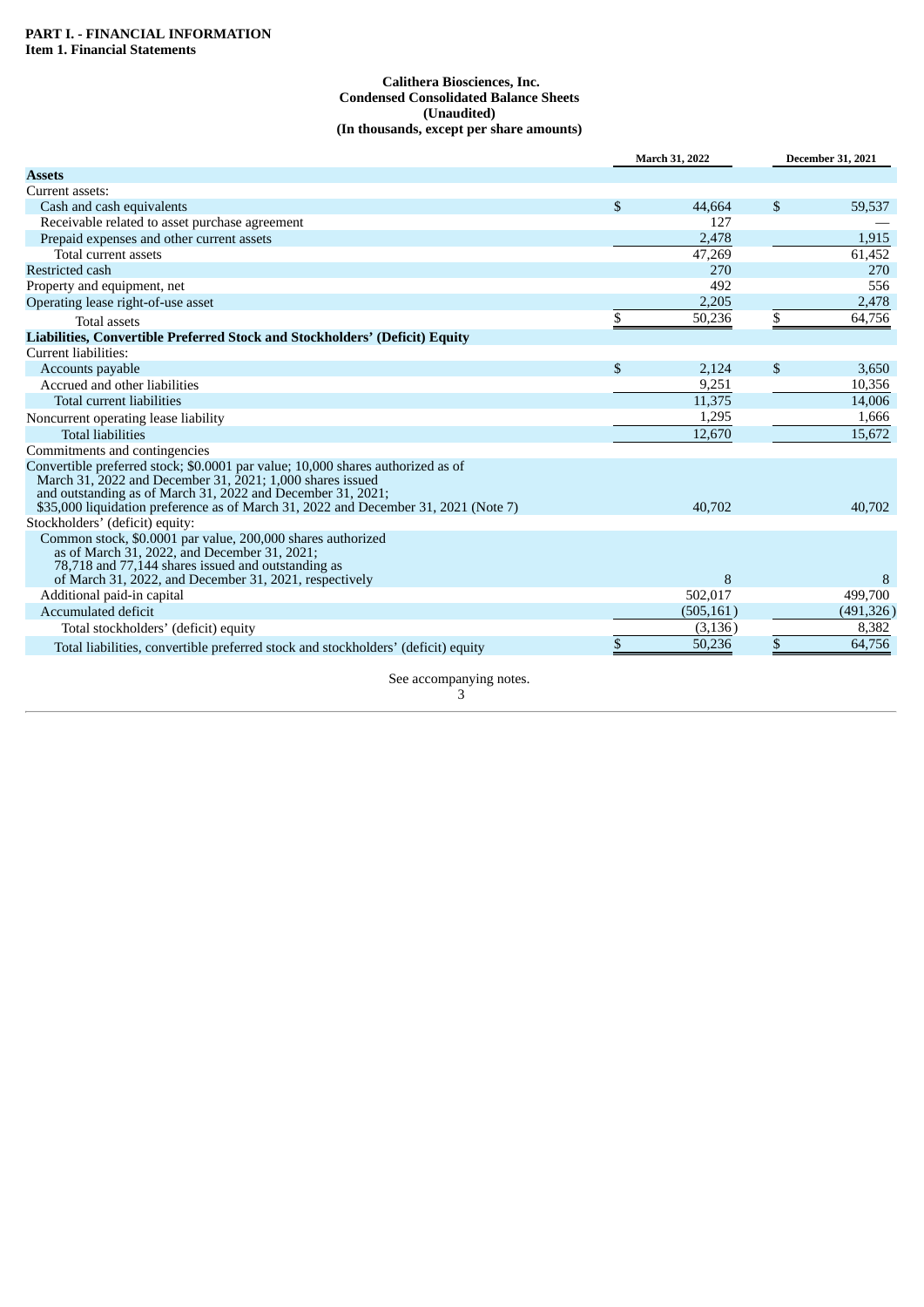#### **Calithera Biosciences, Inc. Condensed Consolidated Statements of Operations (Unaudited) (In thousands, except per share amounts)**

<span id="page-3-0"></span>

|                                                                                 |                         | Three Months Ended March 31, |           |    |           |  |  |
|---------------------------------------------------------------------------------|-------------------------|------------------------------|-----------|----|-----------|--|--|
|                                                                                 |                         | 2022                         |           |    | 2021      |  |  |
| <b>Operating expenses:</b>                                                      |                         |                              |           |    |           |  |  |
| Research and development                                                        | \$                      |                              | 9,566     | \$ | 15,339    |  |  |
| General and administrative                                                      |                         |                              | 4,260     |    | 5,428     |  |  |
| Total operating expenses                                                        |                         |                              | 13,826    |    | 20,767    |  |  |
| Loss from operations                                                            |                         |                              | (13, 826) |    | (20, 767) |  |  |
| Interest and other income (expense), net                                        |                         |                              | (9        |    | 372       |  |  |
| Net loss                                                                        |                         |                              | (13, 835) |    | (20, 395) |  |  |
| Net loss per share, basic and diluted                                           |                         |                              | (0.18)    |    | (0.28)    |  |  |
| Weighted average common shares used to<br>compute net loss per share, basic and |                         |                              |           |    |           |  |  |
| diluted                                                                         |                         |                              | 78,468    |    | 72,247    |  |  |
|                                                                                 | See accompanying notes. |                              |           |    |           |  |  |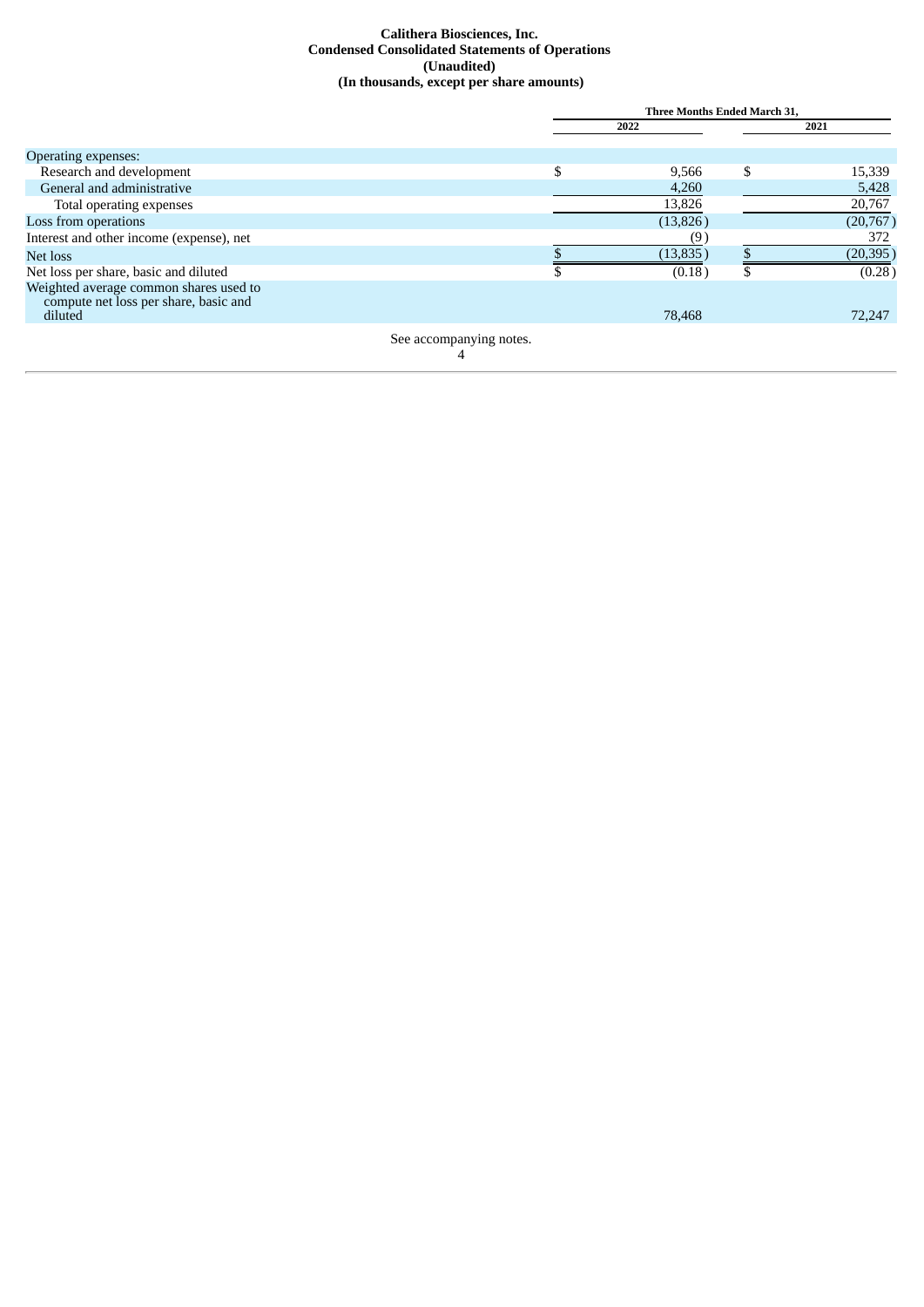#### **Calithera Biosciences, Inc. Condensed Consolidated Statements of Comprehensive Loss (Unaudited) (In thousands)**

<span id="page-4-0"></span>

|                                                         |                         | Three Months Ended March 31, |  |           |  |  |  |  |
|---------------------------------------------------------|-------------------------|------------------------------|--|-----------|--|--|--|--|
|                                                         |                         | 2022                         |  | 2021      |  |  |  |  |
| Net loss                                                |                         | (13, 835)                    |  | (20, 395) |  |  |  |  |
| Other comprehensive loss:                               |                         |                              |  |           |  |  |  |  |
| Net unrealized loss on<br>available-for-sale securities |                         |                              |  | (3)       |  |  |  |  |
| Total comprehensive loss                                |                         | (13, 835)                    |  | (20, 398) |  |  |  |  |
|                                                         | See accompanying notes. |                              |  |           |  |  |  |  |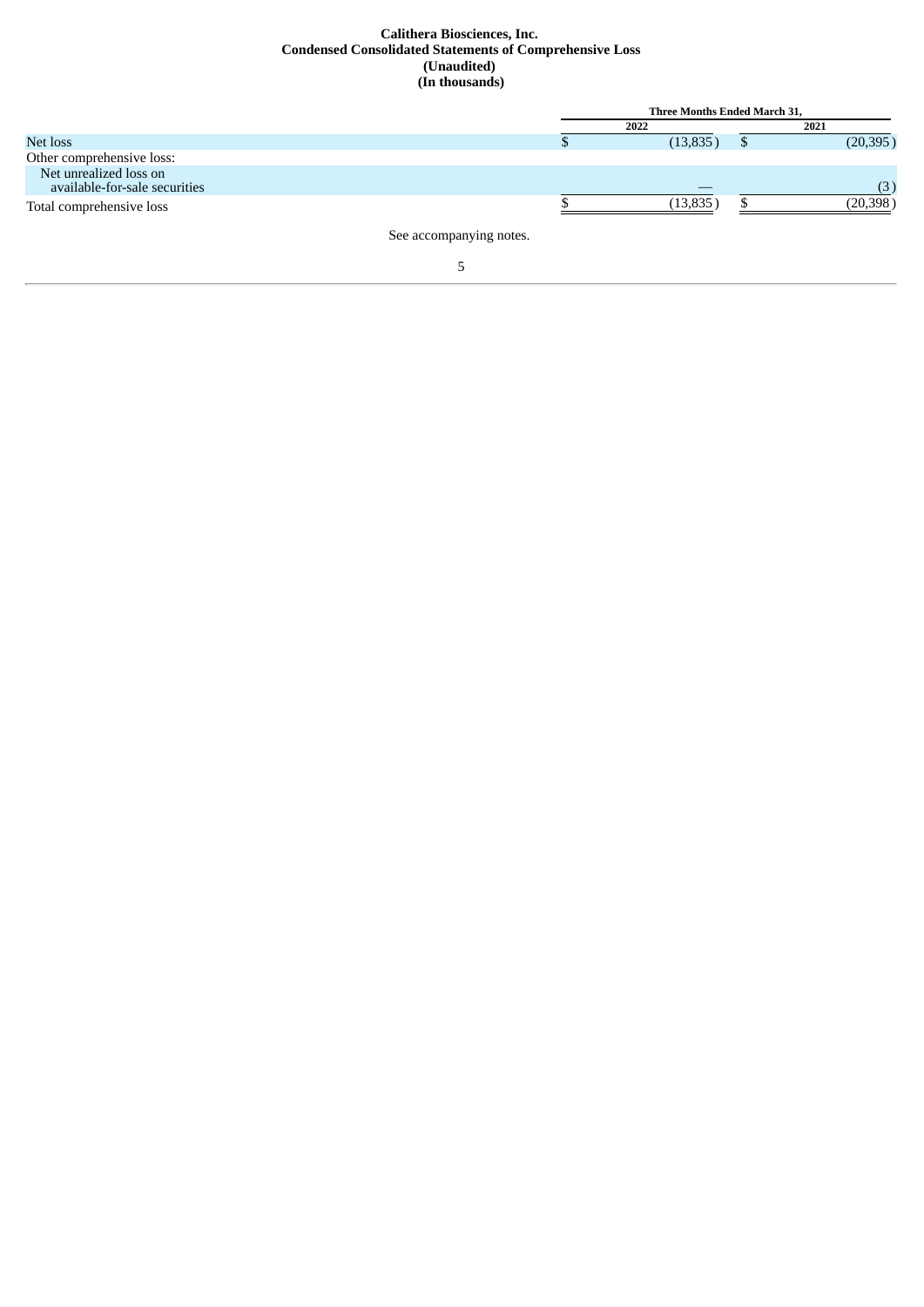#### **Calithera Biosciences, Inc. Condensed Consolidated Statements of Stockholders' (Deficit) Equity (Unaudited) (In thousands)**

<span id="page-5-0"></span>

|                                                                                                                                 | Three Months Ended March 31, 2022  |  |               |                     |  |                                         |    |                        |   |                                                 |    |                                            |           |
|---------------------------------------------------------------------------------------------------------------------------------|------------------------------------|--|---------------|---------------------|--|-----------------------------------------|----|------------------------|---|-------------------------------------------------|----|--------------------------------------------|-----------|
|                                                                                                                                 | <b>Convertible Preferred Stock</b> |  |               | <b>Common Stock</b> |  |                                         |    |                        |   |                                                 |    |                                            |           |
|                                                                                                                                 | <b>Shares</b><br>Amount            |  | <b>Shares</b> | Amount              |  | <b>Additional</b><br>Paid-In<br>Capital |    | Accumulated<br>Deficit |   | Accumulated<br>Other<br>Comprehensive<br>Income |    | Total<br>Stockholders'<br>(Deficit) Equity |           |
| <b>Balance at December 31, 2021</b>                                                                                             | 1,000                              |  | 40,702        | 77,144              |  | 8                                       | S. | 499,700                | S | $(491,326)$ \$                                  |    |                                            | 8,382     |
| Issuance of common stock in<br>connection with at-the-market<br>offering, net of underwriting<br>commissions and issuance costs |                                    |  | –             | 1,234               |  |                                         |    | 1,137                  |   |                                                 |    |                                            | 1,137     |
| Issuance of common stock<br>pursuant to equity incentive<br>plans                                                               |                                    |  | __            | 340                 |  |                                         |    |                        |   |                                                 |    |                                            |           |
| Stock-based compensation expense                                                                                                |                                    |  | __            |                     |  |                                         |    | 1,180                  |   |                                                 |    |                                            | 1,180     |
| Net loss                                                                                                                        |                                    |  |               |                     |  |                                         |    |                        |   | (13, 835)                                       |    |                                            | (13, 835) |
| <b>Balance at March 31, 2022</b>                                                                                                | 1,000                              |  | 40,702        | 78,718              |  | 8                                       |    | 502,017                |   | $(505, 161)$ \$                                 | __ |                                            | (3, 136)  |

|                                                                                                                                 | Three Months Ended March 31, 2021  |        |        |                     |                                         |                        |                                                 |                                         |  |  |  |
|---------------------------------------------------------------------------------------------------------------------------------|------------------------------------|--------|--------|---------------------|-----------------------------------------|------------------------|-------------------------------------------------|-----------------------------------------|--|--|--|
|                                                                                                                                 | <b>Convertible Preferred Stock</b> |        |        | <b>Common Stock</b> |                                         |                        |                                                 |                                         |  |  |  |
|                                                                                                                                 | <b>Shares</b>                      | Amount |        | Amount              | <b>Additional</b><br>Paid-In<br>Capital | Accumulated<br>Deficit | Accumulated<br>Other<br>Comprehensive<br>Income | Total<br>Stockholders'<br><b>Equity</b> |  |  |  |
| <b>Balance at December 31, 2020</b>                                                                                             |                                    |        | 70.686 |                     | 478,599<br>\$                           | $(376, 238)$ \$        | 3                                               | 102,371<br><sup>\$</sup>                |  |  |  |
| Issuance of common stock in<br>connection with at-the-market<br>offering, net of underwriting<br>commissions and issuance costs |                                    |        | 3,197  |                     | 9,488                                   |                        |                                                 | 9,488                                   |  |  |  |
| Exercise of stock options                                                                                                       |                                    | __     |        |                     | $\overline{z}$                          |                        |                                                 | $\overline{2}$                          |  |  |  |
| Stock-based compensation expense                                                                                                |                                    |        |        |                     | 2,695                                   |                        |                                                 | 2,695                                   |  |  |  |
| Net loss                                                                                                                        |                                    | __     |        |                     |                                         | (20, 395)              | __                                              | (20, 395)                               |  |  |  |
| Unrealized loss on available-for-sale<br>securities                                                                             |                                    | __     |        |                     |                                         |                        | (3)                                             | (3)                                     |  |  |  |
| <b>Balance at March 31, 2021</b>                                                                                                | _                                  | __     | 73,884 |                     | $\mathbf{s}$<br>490,784                 | $(396, 633)$ \$        |                                                 | 94,158                                  |  |  |  |

See accompanying notes. 6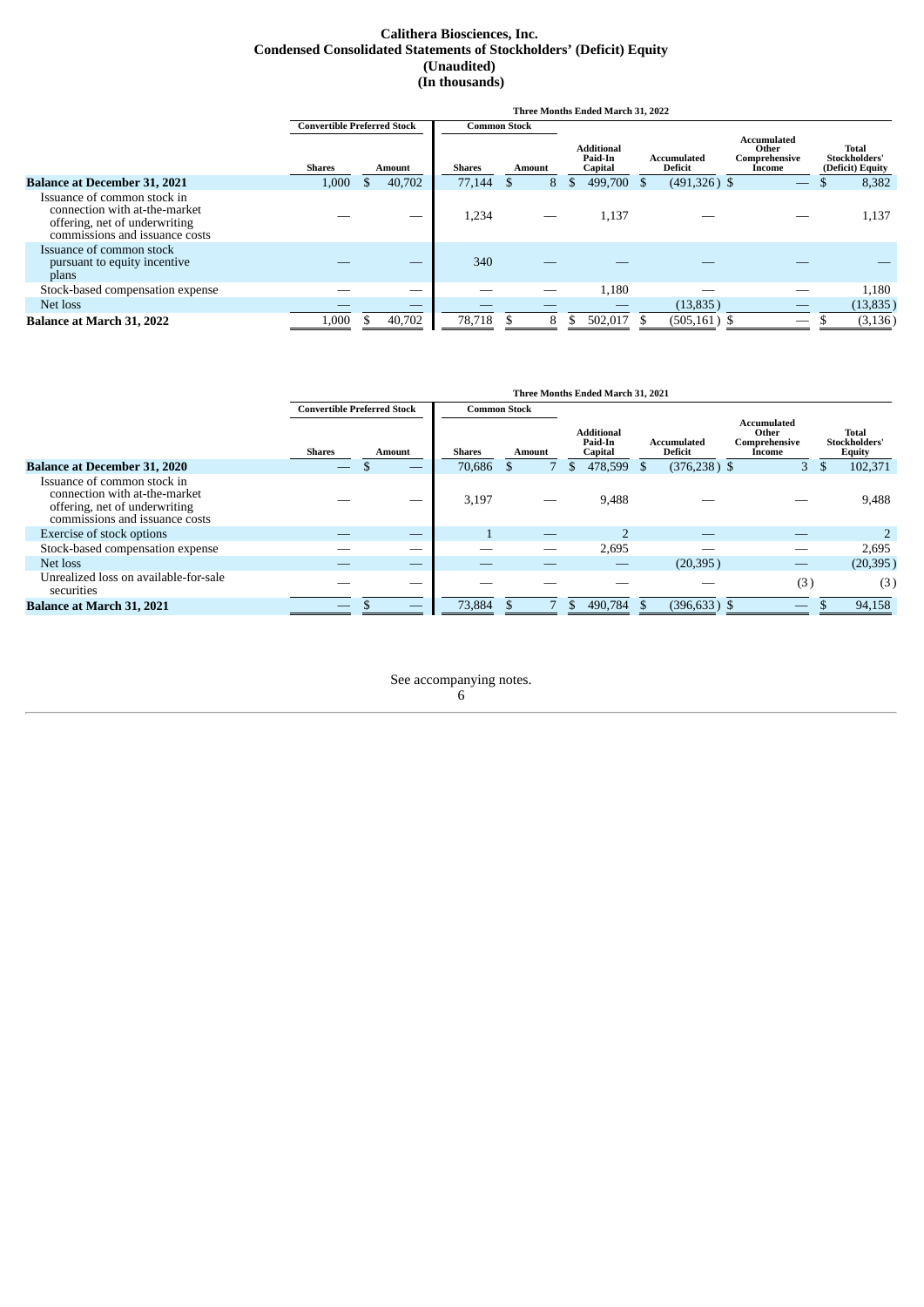## **Calithera Biosciences, Inc. Condensed Consolidated Statements of Cash Flows (Unaudited) (In thousands)**

<span id="page-6-0"></span>

|                                                                               | Three Months Ended March 31, |           |    |           |  |
|-------------------------------------------------------------------------------|------------------------------|-----------|----|-----------|--|
|                                                                               |                              | 2022      |    | 2021      |  |
| <b>Cash Flows Used in Operating Activities</b>                                |                              |           |    |           |  |
| Net loss                                                                      | \$                           | (13, 835) | -S | (20, 395) |  |
| Adjustments to reconcile net loss to net cash used in operating activities:   |                              |           |    |           |  |
| Depreciation                                                                  |                              | 64        |    | 73        |  |
| Accretion of discounts on investments                                         |                              |           |    | 3         |  |
| Stock-based compensation                                                      |                              | 1,180     |    | 2,695     |  |
| Gain on remeasurement of the lease liability                                  |                              |           |    | (362)     |  |
| Non-cash lease expense                                                        |                              | 273       |    | 351       |  |
| Changes in operating assets and liabilities:                                  |                              |           |    |           |  |
| Receivables                                                                   |                              | (127)     |    | 513       |  |
| Prepaid expenses and other current assets                                     |                              | (146)     |    | (619)     |  |
| Accounts payable                                                              |                              | (1,526)   |    | (390)     |  |
| <b>Accrued liabilities</b>                                                    |                              | (1,560)   |    | (3,402)   |  |
| Lease liability                                                               |                              | (333)     |    | (469)     |  |
| Net cash used in operating activities                                         |                              | (16,010)  |    | (22,002)  |  |
| <b>Cash Flows Provided by Investing Activities</b>                            |                              |           |    |           |  |
| Proceeds from sale and maturity of investments                                |                              |           |    | 6,500     |  |
| Net cash provided by investing activities                                     |                              |           |    | 6,500     |  |
| <b>Cash Flows Provided by Financing Activities</b>                            |                              |           |    |           |  |
| Proceeds from issuance of common stock through an at-the-market offering, net |                              | 1,137     |    | 9,535     |  |
| Proceeds from stock option exercises                                          |                              |           |    |           |  |
| Net cash provided by financing activities                                     |                              | 1,137     |    | 9,537     |  |
| Net decrease in cash, cash equivalents, and restricted cash                   |                              | (14, 873) |    | (5,965)   |  |
| Cash, cash equivalents, and restricted cash at beginning of period            |                              | 59,807    |    | 107,586   |  |
| Cash, cash equivalents, and restricted cash at end of period                  | \$                           | 44,934    | \$ | 101,621   |  |
|                                                                               |                              |           |    |           |  |
| <b>Supplemental Disclosure of Non-Cash Activities:</b>                        |                              |           |    |           |  |
| Unpaid amounts related to stock issuance and deferred financing costs         | \$                           | 417       |    | 47        |  |

See accompanying notes.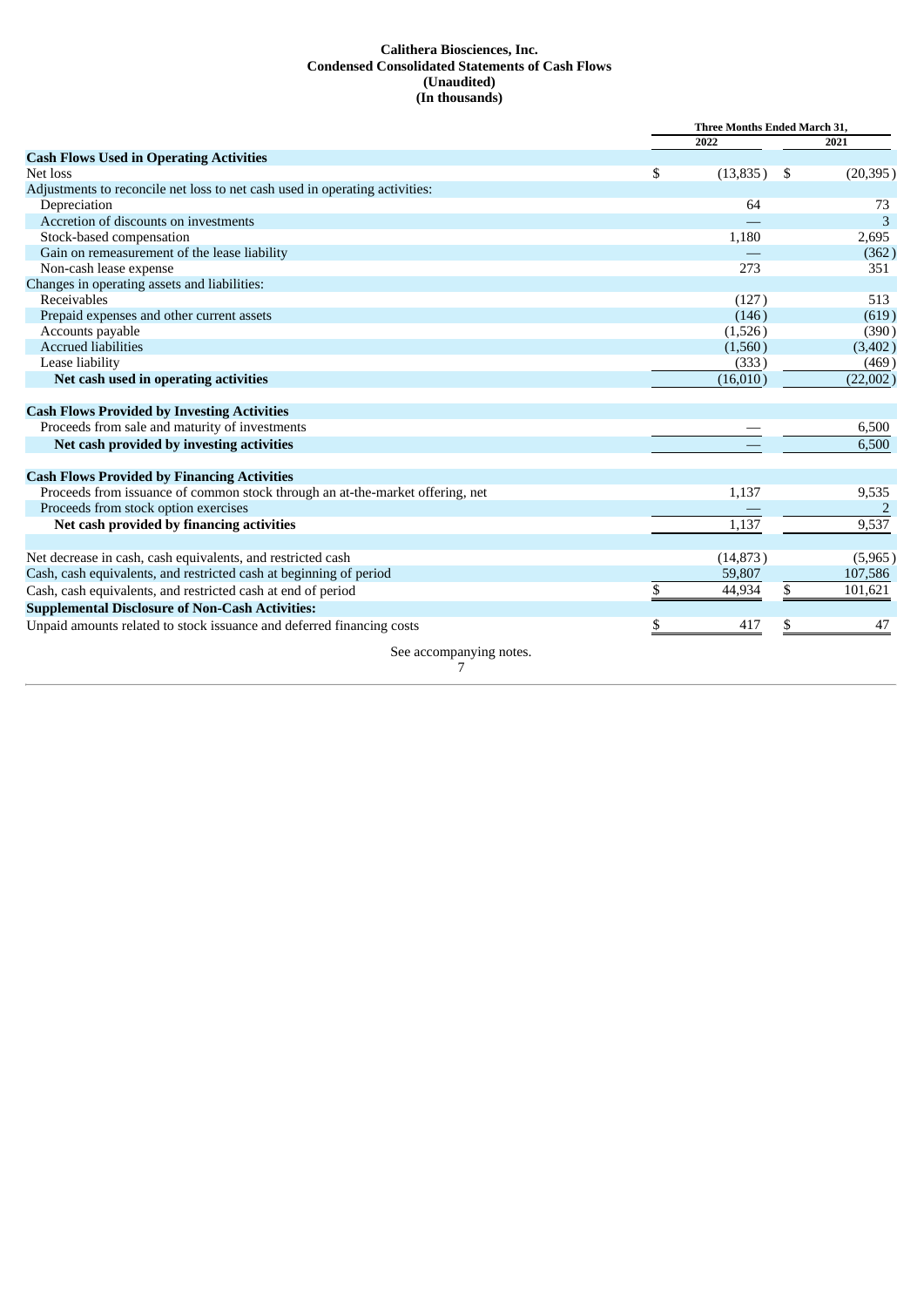# **Calithera Biosciences, Inc. Notes to Unaudited Condensed Consolidated Financial Statements**

#### <span id="page-7-0"></span>**1. Organization and Basis of Presentation**

#### *Organization*

Calithera Biosciences, Inc., or the Company, was incorporated in the State of Delaware on March 9, 2010. The Company is a clinical-stage precision oncology biopharmaceutical company developing targeted therapies to redefine treatment for biomarker-specific patient populations. Driven by a commitment to rigorous science and a passion for improving the lives of people impacted by cancer and other life-threatening diseases, Calithera is advancing a pipeline of investigational, small molecule oncology compounds with a biomarker-driven approach that targets genetic vulnerabilities in cancer cells to deliver new therapies for patients suffering from aggressive hematologic and solid tumor cancers for which there are currently limited treatment options. The Company's principal operations are based in South San Francisco, California, and it operates in one segment.

#### *Presentation*

The condensed consolidated financial statements include the accounts of the Company and its wholly-owned subsidiaries, Calithera Biosciences UK Limited and Calithera Biosciences Ireland Limited. All significant intercompany accounts and transactions have been eliminated from the condensed consolidated financial statements.

## *The Company's Ability to Continue as a Going Concern*

As of March 31, 2022, the Company had cash and cash equivalents of \$44.7 million. On April 1, 2022, the Company received \$8.5 million in net proceeds from its public offering of shares of its common stock and warrants, after deducting underwriting discounts, commissions and offering costs. The Company has incurred losses since inception and to date has financed its operations primarily through the sale of shares of its capital stock and payments from the Company's collaboration and licensing agreements. As of March 31, 2022, the Company had an accumulated deficit of \$505.2 million. During the year ended December 31, 2021 and three months ended March 31, 2022, the Company incurred a loss from continuing operations of \$115.1 million and \$13.8 million, respectively, and used \$66.3 million and \$16.0 million of cash in operations, respectively. The Company expects to continue to generate operating losses and negative operating cash flows for the foreseeable future and will need additional funding to support its planned operating activities through profitability. The transition to profitability is dependent upon the successful development, approval, and commercialization of its existing product candidates, including sapanisertib and mivavotinib, and the achievement of a level of revenues adequate to support its cost structure.

In accordance with Accounting Standards Codification, or ASC, 205-40, *Going Concern*, the Company evaluated whether there are conditions and events, considered in the aggregate, that raise substantial doubt about its ability to continue as a going concern within one year after the date that these condensed consolidated financial statements are issued on May 10, 2022. This evaluation initially does not take into consideration the potential mitigating effect of management's plans that have not been fully implemented as of the date the financial statements are issued. When substantial doubt exists under this methodology, management evaluates whether the mitigating effect of its plans sufficiently alleviates substantial doubt about the Company's ability to continue as a going concern. The mitigating effect of management's plans, however, is only considered if both (1) it is probable that the plans will be effectively implemented within one year after the date that the financial statements are issued, and (2) it is probable that the plans, when implemented, will mitigate the relevant conditions or events that raise substantial doubt about the entity's ability to continue as a going concern within one year after the date that these condensed consolidated financial statements are issued. In performing its analysis, management excluded certain elements of its operating plan that cannot be considered probable. Under ASC 205-40, the future receipt of potential funding from future equity or debt issuances cannot be considered probable at this time because these plans are not entirely within the Company's control and have not been approved by the board of directors as of the date of these condensed consolidated financial statements.

The Company's expectation to generate operating losses and negative operating cash flows in the future and the need for additional funding to support its planned operations raise substantial doubt regarding the Company's ability to continue as a going concern for a period of one year after the date that these condensed consolidated financial statements are issued on May 10, 2022. Management's plans to alleviate the conditions that raise substantial doubt include the pursuit of additional cash resources through sales of shares of its capital stock, reduced 2022 spending, and potentially through strategic collaboration or licensing agreements. Management has concluded the likelihood that its plan to successfully obtain sufficient funding from one or more of these sources, or adequately reduce expenditures, while reasonably possible, is less than probable. Accordingly, the Company has concluded that substantial doubt exists about the Company's ability to continue as a going concern for a period of at least 12 months from the date of issuance of these condensed consolidated financial statements.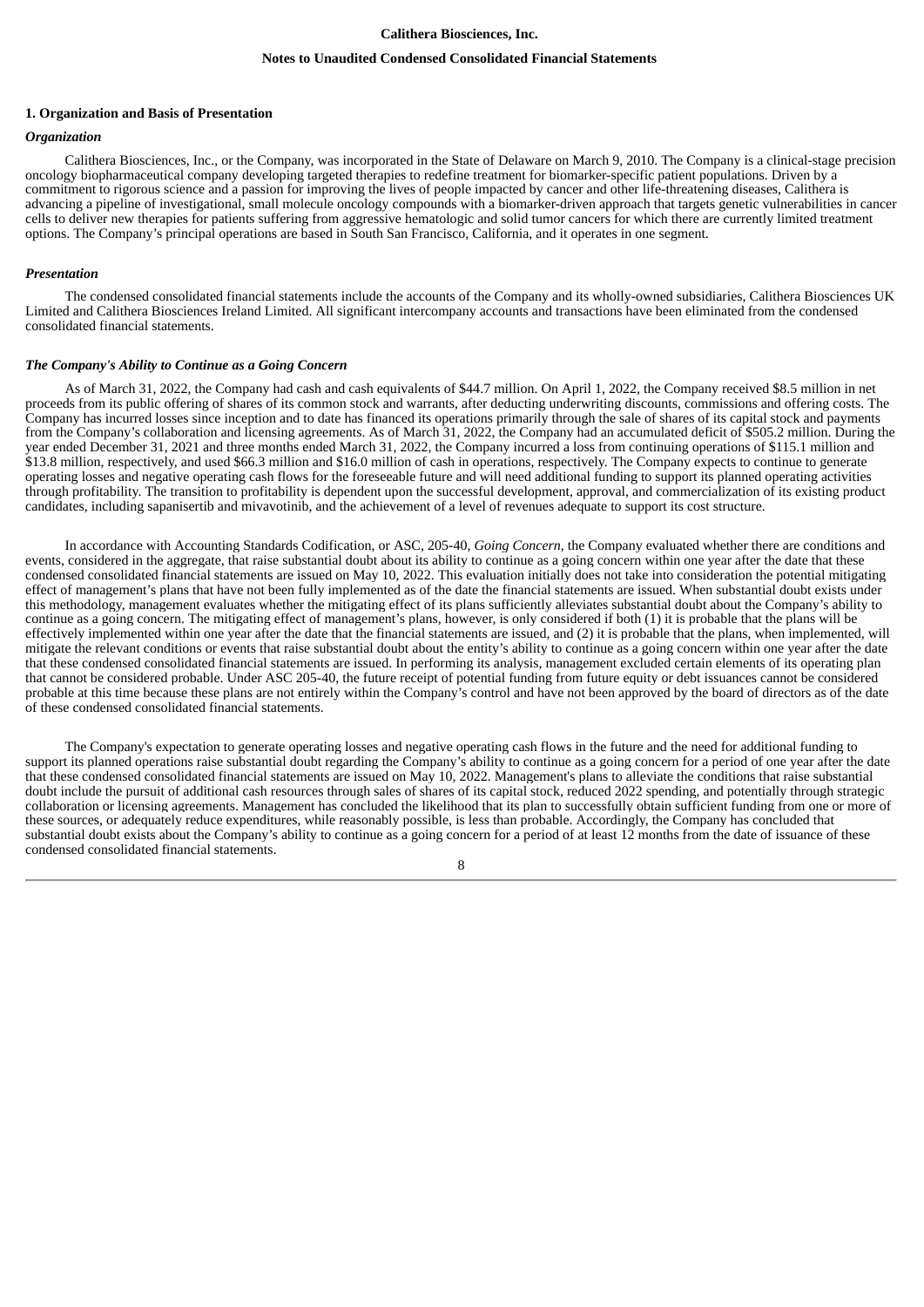The accompanying financial statements have been prepared on a going concern basis, which contemplates the realization of assets and satisfaction of liabilities in the ordinary course of business. The financial statements do not include any adjustments relating to the recoverability and classification of recorded asset amounts or the amounts and classification of liabilities that might result from the outcome of the uncertainties described above.

#### **2. Summary of Significant Accounting Policies**

#### *Unaudited Interim Financial Information*

The interim condensed consolidated balance sheet as of March 31, 2022, the statements of operations, comprehensive loss, and stockholders' (deficit) equity, for the three months ended March 31, 2022 and 2021, and the statement of cash flows for the three months ended March 31, 2022 and 2021 are unaudited. The unaudited interim condensed consolidated financial statements have been prepared on the same basis as the annual financial statements and reflect, in the opinion of management, all adjustments of a normal and recurring nature that are necessary for the fair presentation of the Company's condensed consolidated financial statements included in this report. The financial data and the other information disclosed in these notes to the condensed consolidated financial statements related to the three-month period are also unaudited. The results of operations for the three months ended March 31, 2022 are not necessarily indicative of the results to be expected for the year ending December 31, 2022 or for any other future annual or interim period. The balance sheet as of December 31, 2021 included herein was derived from the audited consolidated financial statements as of that date. These condensed consolidated financial statements should be read in conjunction with the Company's audited financial statements included in the Company's Form 10-K as filed with the Securities and Exchange Commission, or SEC.

#### *Use of Estimates*

The accompanying condensed consolidated financial statements have been prepared in accordance with U.S. generally accepted accounting principles, or GAAP. The preparation of condensed consolidated financial statements in conformity with GAAP requires management to make estimates and assumptions that affect the reported amounts of assets and liabilities and disclosure of contract assets and contingent liabilities as of the date of the condensed consolidated financial statements and the reported amounts of revenues and expenses during the reporting period. On an ongoing basis, management evaluates its estimates, including those related to clinical trial accrued liabilities, revenue recognition, fair value of marketable securities, income taxes, and stock-based compensation. Management bases its estimates on historical experience and on various other market specific and relevant assumptions that management believes to be reasonable under the circumstances. Actual results could differ from those estimates.

#### *Cash and Cash Equivalents*

The Company considers all highly liquid investments with original maturities of three months or less at the date of purchase to be cash equivalents. Cash equivalents, which consist primarily of amounts invested in money market accounts, are stated at fair value.

#### *Investments*

All investments have been classified as "available-for-sale" and are carried at estimated fair value as determined based upon quoted market prices or pricing models for similar securities. Management determines the appropriate classification of its investments at the time of purchase and reevaluates such designation as of each balance sheet date. As of each balance sheet date, the Company classifies available-for-sale securities with remaining contractual maturities of more than one year as long-term investments, and those with remaining contractual maturities of one year or less as short-term investments. Unrealized gains and losses are excluded from earnings and are reported as a component of comprehensive loss. Realized gains and losses and declines in fair value judged to be other than temporary, if any, on available-for-sale securities are included in interest and other income (expense), net. The cost of securities sold is based on the specific-identification method. Interest on marketable securities is included in interest and other income (expense), net.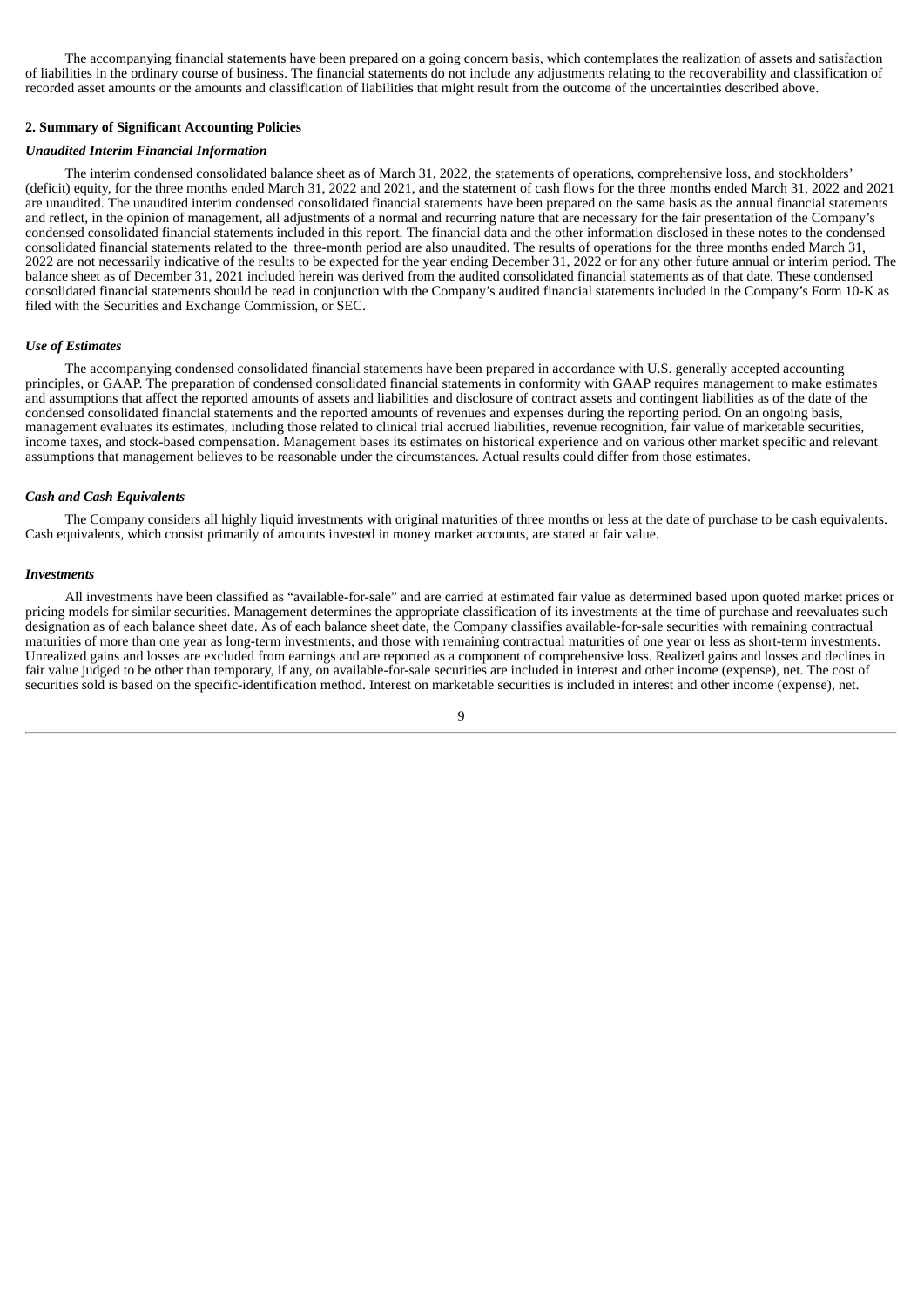# *Restricted Cash*

Restricted cash consists of money market funds held by the Company's financial institution as collateral for the Company's obligations under its facility lease for the Company's corporate headquarters in South San Francisco, California.

#### *Concentrations of Credit Risk*

Financial instruments that potentially subject the Company to a concentration of credit risk consist of cash, cash equivalents, investments and restricted cash. The Company invests in a variety of financial instruments and, by its policy, limits these financial instruments to high credit quality securities issued by the U.S. government, U.S. government-sponsored agencies and highly rated banks and corporations, subject to certain concentration limits. The Company's cash, cash equivalents, investments and restricted cash are held by financial institutions in the United States that management believes are of high credit quality. Amounts on deposit may at times exceed federally insured limits.

#### *Revenue Recognition*

The Company records revenue in accordance with Accounting Standards Codification, or ASC No. 2014-09, *Revenue from Contracts with Customers (Topic 606),* or ASC 606. Under ASC 606, an entity recognizes revenue when its customer obtains control of promised goods or services, in an amount that reflects the consideration that the entity expects to receive in exchange for those goods or services. To determine revenue recognition for arrangements that an entity determines are within the scope of ASC 606, the entity performs the following five steps: (i) identify the contract(s) with a customer; (ii) identify the performance obligations in the contract; (iii) determine the transaction price; (iv) allocate the transaction price to the performance obligations in the contract; and (v) recognize revenue when (or as) the entity satisfies a performance obligation. The Company only applies the five-step model to contracts when it is probable that the entity will collect the consideration it is entitled to in exchange for the goods or services it transfers to the customer. At contract inception, once the contract is determined to be within the scope of ASC 606, the Company assesses the goods or services promised within each contract and determines those that are performance obligations, and assesses whether each promised good or service is distinct. The Company then recognizes as revenue the amount of the transaction price that is allocated to the respective performance obligation when (or as) the performance obligation is satisfied.

The Company has a collaboration and license agreement with Incyte, the Incyte Collaboration Agreement, and a license agreement with Antengene, the Antengene License Agreement, that are within the scope of ASC 606, under which the Company licenses certain rights to its product candidates. The terms of these arrangements include payment to the Company of non-refundable, upfront license fees, and potential development, regulatory and sales milestones, and sales royalties. Each of these payments results in collaboration or license revenue, except for revenues from royalties on net sales of licensed products, which would be classified as royalty revenues.

In determining the appropriate amount of revenue to be recognized as it fulfills its obligations under its agreement, the Company performs the following steps: (i) identification of the promised goods or services in the contract; (ii) determination of whether the promised goods or services are performance obligations including whether they are distinct in the context of the contract; (iii) measurement of the transaction price, including the constraint on variable consideration; (iv) allocation of the transaction price to the performance obligations; and (v) recognition of revenue when (or as) the Company satisfies each performance obligation. As part of the accounting for these arrangements, the Company must develop assumptions that require judgment to determine the stand-alone selling price for each performance obligation identified in the contract.

*Licenses of Intellectual Property:* If the license to the Company's intellectual property is determined to be distinct from the other performance obligations identified in the arrangement, the Company recognizes revenues from non-refundable, upfront fees allocated to the license when the license is transferred to the licensee and the licensee is able to use and benefit from the license. For licenses that are bundled with other promised goods or services, the Company utilizes judgment to assess the nature of the combined performance obligation to determine whether the combined performance obligation is satisfied over time or at a point in time and, if over time, the appropriate method of measuring progress for purposes of recognizing revenue from nonrefundable, upfront fees. The Company evaluates the measure of progress each reporting period and, if necessary, adjusts the measure of performance and related revenue recognition.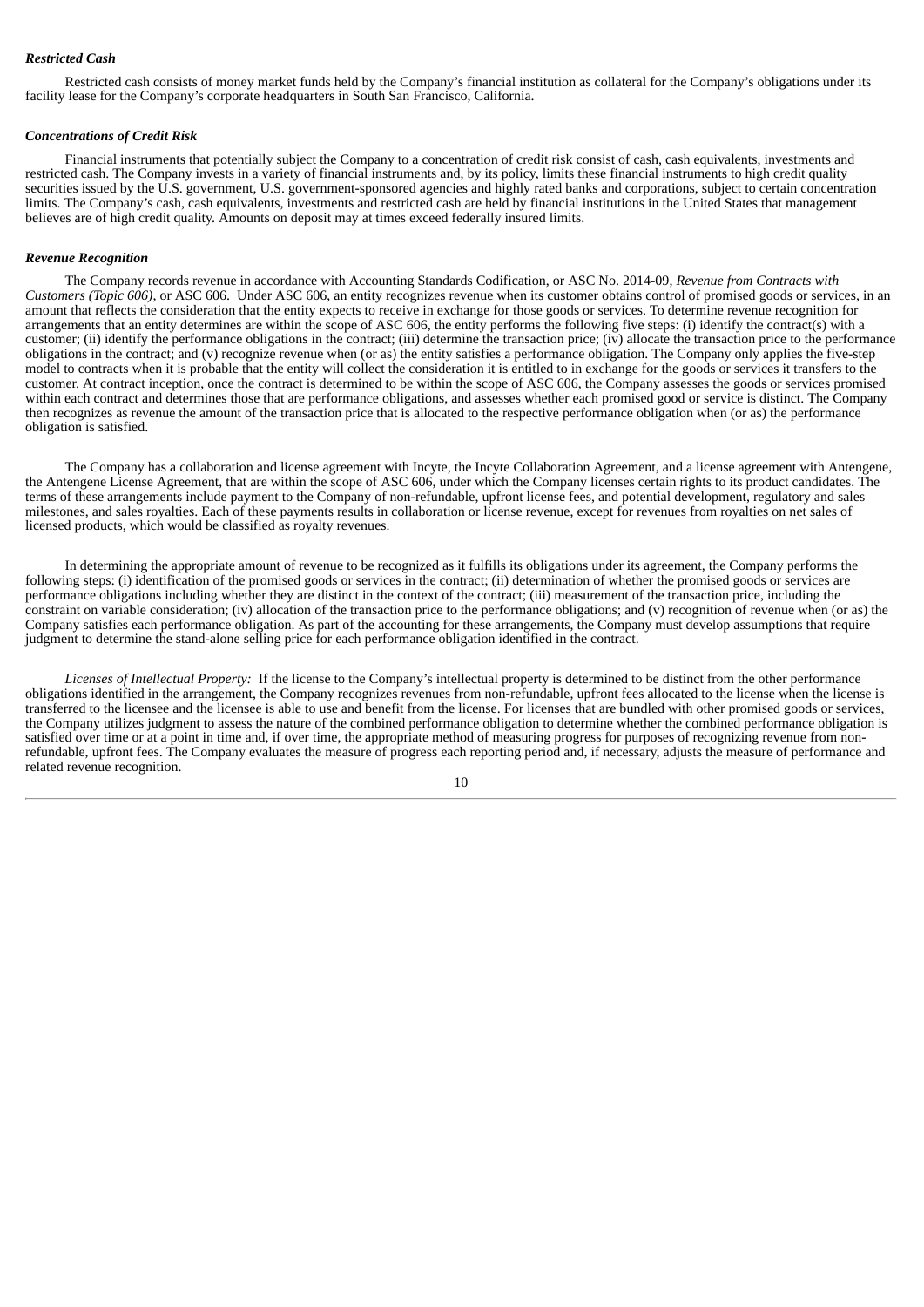*Milestone Payments:* At the inception of each arrangement that includes development, regulatory or commercial milestone payments, the Company evaluates whether the milestones are considered probable of being reached and estimates the amount to be included in the transaction price using the most likely amount method. If it is probable that a significant reversal of cumulative revenue would not occur, the associated milestone value is included in the transaction price. Milestone payments that are not within the control of the Company or the licensee, such as regulatory approvals, are not considered probable of being achieved until those approvals are received or the underlying activity has been completed. The transaction price is then allocated to each performance obligation on a relative stand-alone selling price basis, for which the Company recognizes revenue as or when the performance obligations under the contract are satisfied. At the end of each subsequent reporting period, the Company re-evaluates the probability of achievement of such development milestones and any related constraint, and if necessary, adjusts its estimate of the overall transaction price. Any such adjustments are recorded on a cumulative catch-up basis, which would affect collaboration revenue in the period of adjustment.

*Royalties:* For arrangements that include sales-based royalties, including milestone payments based on the level of sales, and the license is deemed to be the predominant item to which the royalties relate, the Company recognizes revenue at the later of (i) when the related sales occur, or (ii) when the performance obligation to which some or all of the royalty has been allocated has been satisfied (or partially satisfied). To date, the Company has not recognized any royalty revenue resulting from any of its licensing arrangements.

#### *Contract Balances*

Upfront payments and fees are recorded as deferred revenue upon receipt or when due, and may require deferral of revenue recognition to a future period until the Company performs its obligations under these arrangements. Amounts payable to the Company are recorded as accounts receivable when the Company's right to consideration is unconditional.

The Company does not assess whether a contract has a significant financing component if the expectation at contract inception is such that the period between payment by the licensees and the transfer of the promised goods or services to the licensees will be one year or less.

The Company had no contract assets or liabilities as of March 31, 2022 and December 31, 2021. For the three months ended March 31, 2022 and 2021, the Company did not recognize any revenue from performance obligations satisfied in previous periods.

#### *Awards*

The Company assesses at the inception of award agreements whether the agreement is a liability. If the Company is obligated to repay funds received regardless of the outcome of the related research and development activities, then the Company is required to estimate and recognize a liability for this obligation. Alternatively, if the Company is not required to repay the funds, then payments received are recorded as contra research and development expense in the consolidated statement of operations as expenses are incurred. If payment criteria has been met and allowable expenses have been incurred, but not received at the balance sheet date, the amount of the receivable is included in receivables from collaborations in the consolidated balance sheet.

#### *Accrued Research and Development Costs*

The Company records accrued liabilities for estimated costs of research and development activities conducted by third-party service providers, which include the conduct of preclinical and clinical studies, and contract manufacturing activities. The Company records the estimated costs of research and development activities based upon the estimated amount of services provided but not yet invoiced, and includes these costs in accrued and other liabilities in the consolidated balance sheets and within research and development expense in the consolidated statements of operations. These costs are a significant component of the Company's research and development expenses. The Company accrues for these costs based on factors such as estimates of the work completed and in accordance with agreements established with its third-party service providers under the service agreements. The Company makes significant judgments and estimates in determining the accrued liabilities balance in each reporting period. As actual costs become known, the Company adjusts its accrued liabilities. The Company has not experienced any material differences between accrued costs and actual costs incurred. However, the status and timing of actual services performed, number of patients enrolled, and the rate of patient enrollments may vary from the Company's estimates, resulting in adjustments to expense in future periods. Changes in these estimates that result in material changes to the Company's accruals could materially affect the Company's results of operations.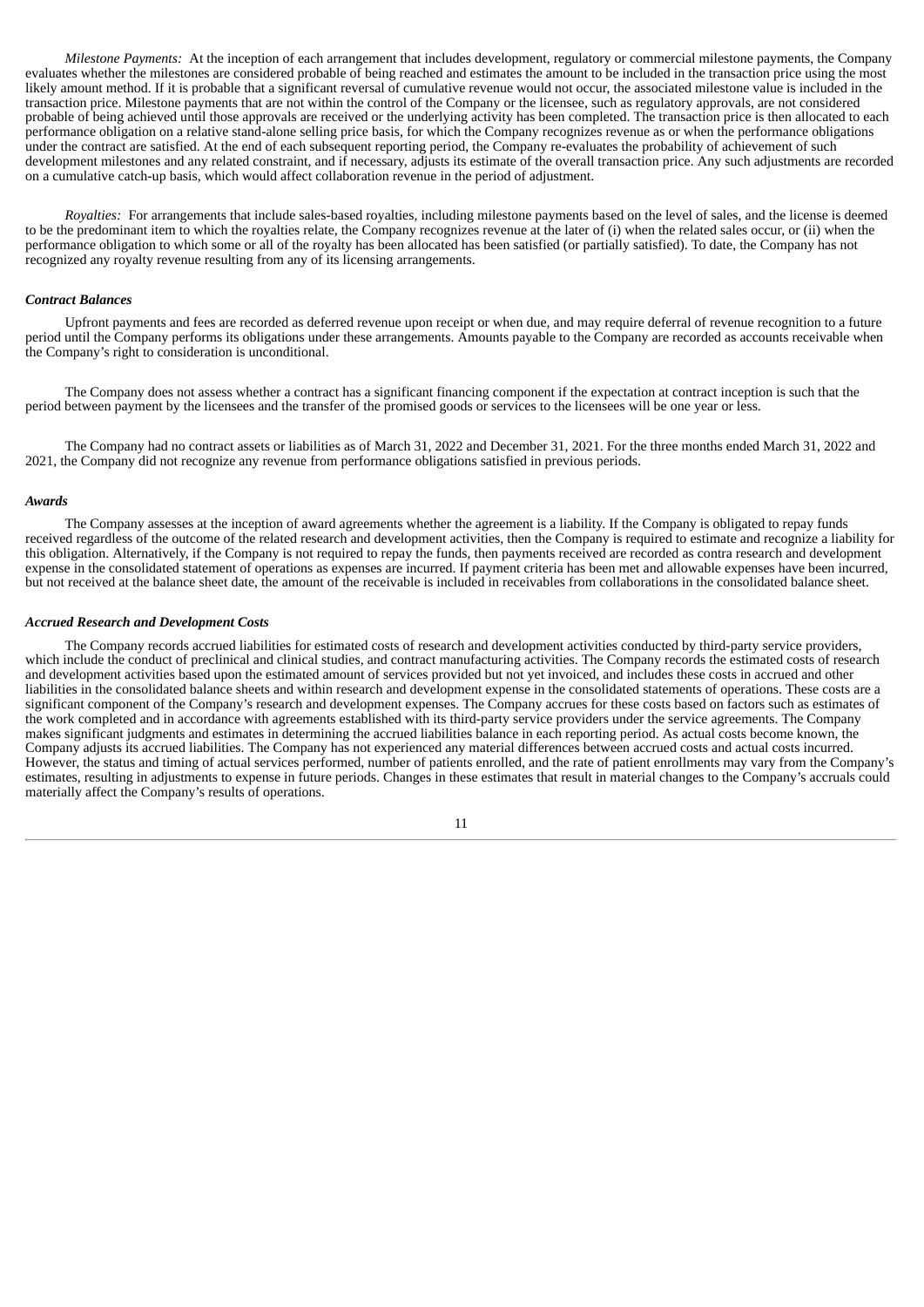#### *Leases*

The Company accounts for its leases under ASC No. 2016-02, *Leases (Topic 842),* or ASC 842. Operating lease right-of-use, or ROU, assets and lease liabilities are recognized at commencement and are recorded for leases with durations greater than 12 months.

ROU assets represent the Company's right to use an underlying asset during the lease term, and lease liabilities represent the Company's obligation to make lease payments arising from the lease. The Company's lease terms may include options to extend or terminate the lease when it is reasonably certain that it will exercise that option. Operating lease ROU assets and liabilities are recognized at commencement date based on the present value of lease payments over the lease term. The Company estimates an incremental borrowing rate based on the information available at commencement date, in determining the present value of lease payments. The operating lease ROU asset also includes lease incentives. Lease expense is recognized on a straightline basis over the lease term. The Company elected to not separate lease components and non-lease components for its long-term facility lease. Variable lease payments include lease operating expenses.

#### *Stock-Based Compensation*

The Company maintains various stock incentive plans under which stock options and restricted stock awards are granted to employees, nonemployee directors of the board, and non-employees. The Company also has an employee stock purchase plan for all eligible employees. Stock options and stock purchased under the employee stock purchase plan, are recorded at fair value as of the grant date using the Black-Scholes option-pricing model. Restricted stock awards are measured at grant date fair value, at the market price of the Company's common stock on the grant date. The Company has elected to account for forfeitures as they occur. The Company records stock-based compensation expense related to the service-based instruments ratably over the employee, director, or non-employees' respective requisite service period (generally the vesting period). For performance-based stock awards with vesting conditioned on the achievement of certain strategic milestones, stock-based compensation expense is recognized over the period from the date the performance condition is determined to be probable of occurring through the date the applicable condition is expected to be met. If the performance condition is not considered probable of being achieved, no stock-based compensation expense is recognized until such time as the performance condition is considered probable of being met, if at all. If the assessment of the probability of the performance condition being met changes, the impact of the change in estimate would be recognized in the period of the change.

#### *Net Loss Per Share*

Basic net loss per share is calculated by dividing the net loss by the weighted average number of shares of common stock outstanding during the period without consideration of common stock equivalents. Since the Company was in a loss position for all periods presented, basic net loss per share is the same as diluted net loss per share for all periods as the inclusion of all potential common shares outstanding would have been anti-dilutive.

#### *Accounting Pronouncement Not Yet Adopted*

In June 2016, the FASB issued ASU No. 2016-13, *Financial Instruments-Credit Losses (Topic 326): Measurement of Credit Losses on Financial Instruments,* or ASU 2016-13*.* The updated accounting guidance requires changes to the recognition of credit losses on financial instruments not accounted for at fair value through net income. In May 2019, the FASB issued ASU No. 2019-05, *Targeted Transition Relief*, which provides transition guidance to entities that elect the fair value option for eligible instruments. In November 2019, the FASB issued ASU 2019-10 which extends the effective date of the standards for smaller reporting companies to interim and annual periods beginning after December 15, 2022. These standards require using a modified retrospective approach with the cumulative effect recognized as an adjustment to retained earnings. A prospective transition approach is required for debt securities that have recognized an other-than-temporary impairment prior to the effective date. For the Company's receivables from collaborations and other agreements and certain other financial instruments, the Company will be required to use a forward-looking "expected" credit loss model instead of the existing "incurred" credit loss model, which will generally result in earlier recognition of allowances for credit losses. The Company plans to adopt this standard effective January 1, 2023. The Company is currently evaluating the effect the guidance will have on its financial statements or disclosures.

#### **3. Fair Value Measurements**

Fair value accounting is applied for all financial assets and liabilities that are recognized or disclosed at fair value in the condensed consolidated financial statements on a recurring basis (at least annually). Financial instruments include cash and cash equivalents, investments, receivables, accounts payable, and accrued liabilities that approximate fair value due to their relatively short maturities.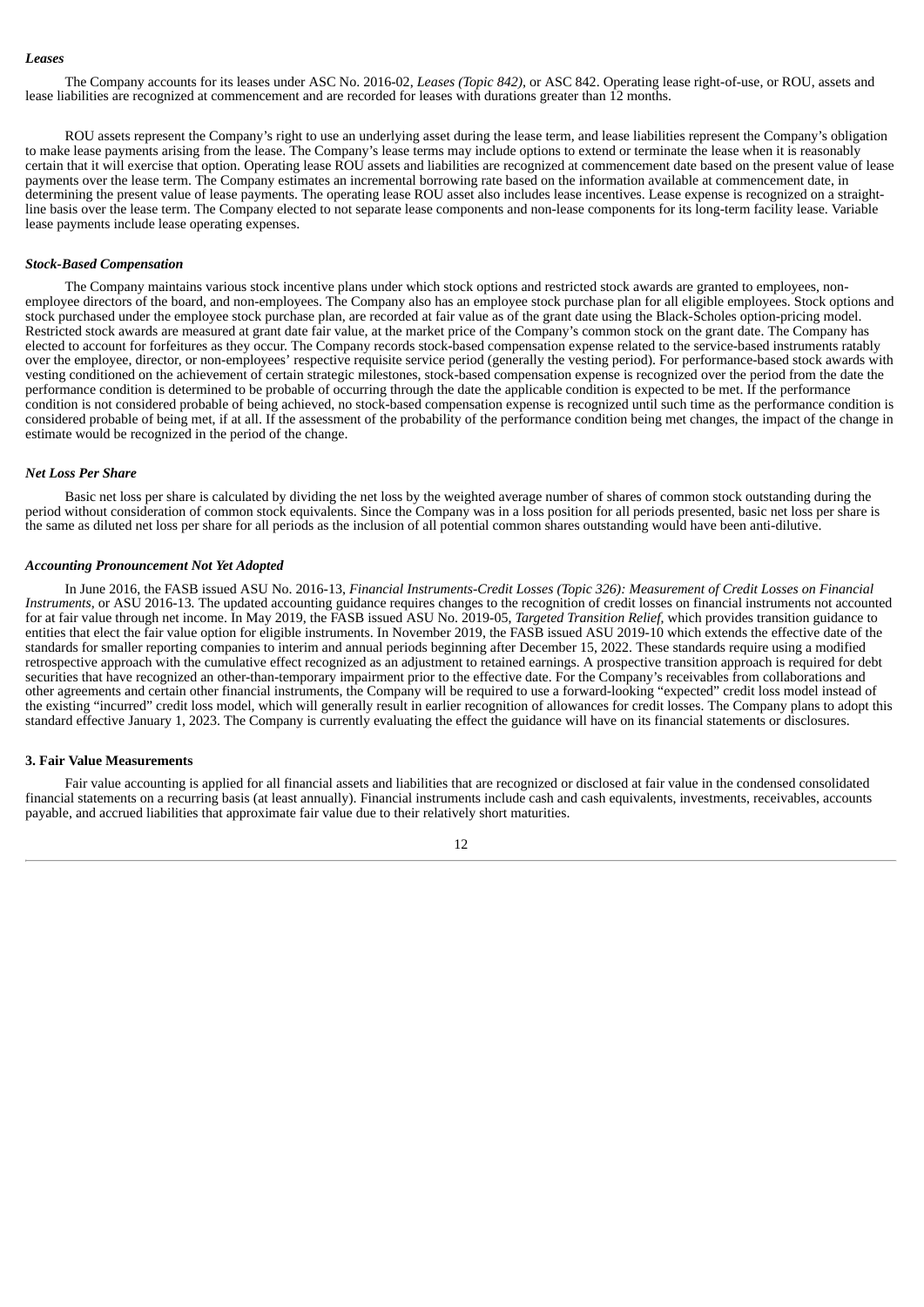Assets and liabilities recorded at fair value on a recurring basis in the balance sheets are categorized based upon the level of judgment associated with the inputs used to measure their fair values. Fair value is defined as the exchange price that would be received for an asset or an exit price that would be paid to transfer a liability in the principal or most advantageous market for the asset or liability in an orderly transaction between market participants on the measurement date. The authoritative guidance on fair value measurements establishes a three tier fair value hierarchy for disclosure of fair value measurements as follows:

*Level 1*—Inputs are unadjusted, quoted prices in active markets for identical assets or liabilities at the measurement date;

*Level 2*—Inputs are observable, unadjusted quoted prices in active markets for similar assets or liabilities, unadjusted quoted prices for identical or similar assets or liabilities in markets that are not active, or other inputs that are observable or can be corroborated by observable market data for substantially the full term of the related assets or liabilities; and

*Level 3*—Unobservable inputs that are significant to the measurement of the fair value of the assets or liabilities that are supported by little or no market data.

A financial instrument's categorization within the valuation hierarchy is based upon the lowest level of input that is significant to the fair value measurement. Where quoted prices are available in an active market, securities are classified as Level 1. The Company classifies money market funds as Level 1. When quoted market prices are not available for the specific security, then the Company estimates fair value by using quoted prices for identical or similar instruments in markets that are not active and model-based valuation techniques for which all significant inputs are observable in the market or can be corroborated by observable market data for substantially the full term of the assets. Where applicable, these models project future cash flows and discount the future amounts to a present value using market-based observable inputs obtained from various third party data providers, including but not limited to, benchmark yields, interest rate curves, reported trades, broker/dealer quotes and market reference data. The Company classifies its corporate notes and U.S. government agency securities as Level 2. Level 2 inputs for the valuations are limited to quoted prices for similar assets or liabilities in active markets and inputs other than quoted prices that are observable for the asset or liability.

The following table sets forth the fair value of our financial assets and liabilities, allocated into Level 1, Level 2 and Level 3, that were measured on a recurring basis (in thousands):

|                          | <b>March 31, 2022</b> |         |  |                          |  |         |              |              |  |  |
|--------------------------|-----------------------|---------|--|--------------------------|--|---------|--------------|--------------|--|--|
|                          |                       | Level 1 |  | <b>Level 2</b>           |  | Level 3 | <b>Total</b> |              |  |  |
| <b>Financial Assets:</b> |                       |         |  |                          |  |         |              |              |  |  |
| Money market funds       |                       | 43,944  |  |                          |  |         |              | 43,944       |  |  |
| Total financial assets   |                       | 43.944  |  |                          |  |         |              | 43,944       |  |  |
|                          |                       |         |  | <b>December 31, 2021</b> |  |         |              |              |  |  |
|                          |                       | Level 1 |  | <b>Level 2</b>           |  | Level 3 |              | <b>Total</b> |  |  |
| <b>Financial Assets:</b> |                       |         |  |                          |  |         |              |              |  |  |
| Money market funds       |                       | 56,337  |  |                          |  |         |              | 56,337       |  |  |
| Total financial assets   |                       | 56,337  |  |                          |  |         |              | 56,337       |  |  |

#### **4. Financial Instruments**

Cash equivalents and investments, all of which are classified as available-for-sale securities and restricted cash, consisted of the following (in thousands):

|                                                               | <b>March 31, 2022</b> |  |                    |  |                             |    |                                | <b>December 31, 2021</b> |        |  |                           |  |                                |  |                                |
|---------------------------------------------------------------|-----------------------|--|--------------------|--|-----------------------------|----|--------------------------------|--------------------------|--------|--|---------------------------|--|--------------------------------|--|--------------------------------|
|                                                               | Cost                  |  | Unrealized<br>Gain |  | <b>Unrealized</b><br>(Loss) |    | <b>Estimated Fair</b><br>Value |                          | Cost   |  | <b>Unrealized</b><br>Gain |  | Unrealized<br>(Loss)           |  | <b>Estimated Fair</b><br>Value |
| Money market funds                                            | 43,944                |  |                    |  |                             |    | 43,944                         |                          | 56,337 |  |                           |  | $\overbrace{\hspace{25mm}}^{}$ |  | 56,337                         |
|                                                               | 43,944                |  |                    |  |                             |    | 43,944                         |                          | 56,337 |  |                           |  |                                |  | 56,337                         |
| Classified as:                                                |                       |  |                    |  |                             |    |                                |                          |        |  |                           |  |                                |  |                                |
| Cash equivalents                                              |                       |  |                    |  |                             | \$ | 43,674                         |                          |        |  |                           |  |                                |  | 56,067                         |
| Restricted cash                                               |                       |  |                    |  |                             |    | 270                            |                          |        |  |                           |  |                                |  | 270                            |
| Total cash equivalents,<br>restricted cash and<br>investments |                       |  |                    |  |                             |    | 43.944                         |                          |        |  |                           |  |                                |  | 56,337                         |
|                                                               |                       |  |                    |  | 13                          |    |                                |                          |        |  |                           |  |                                |  |                                |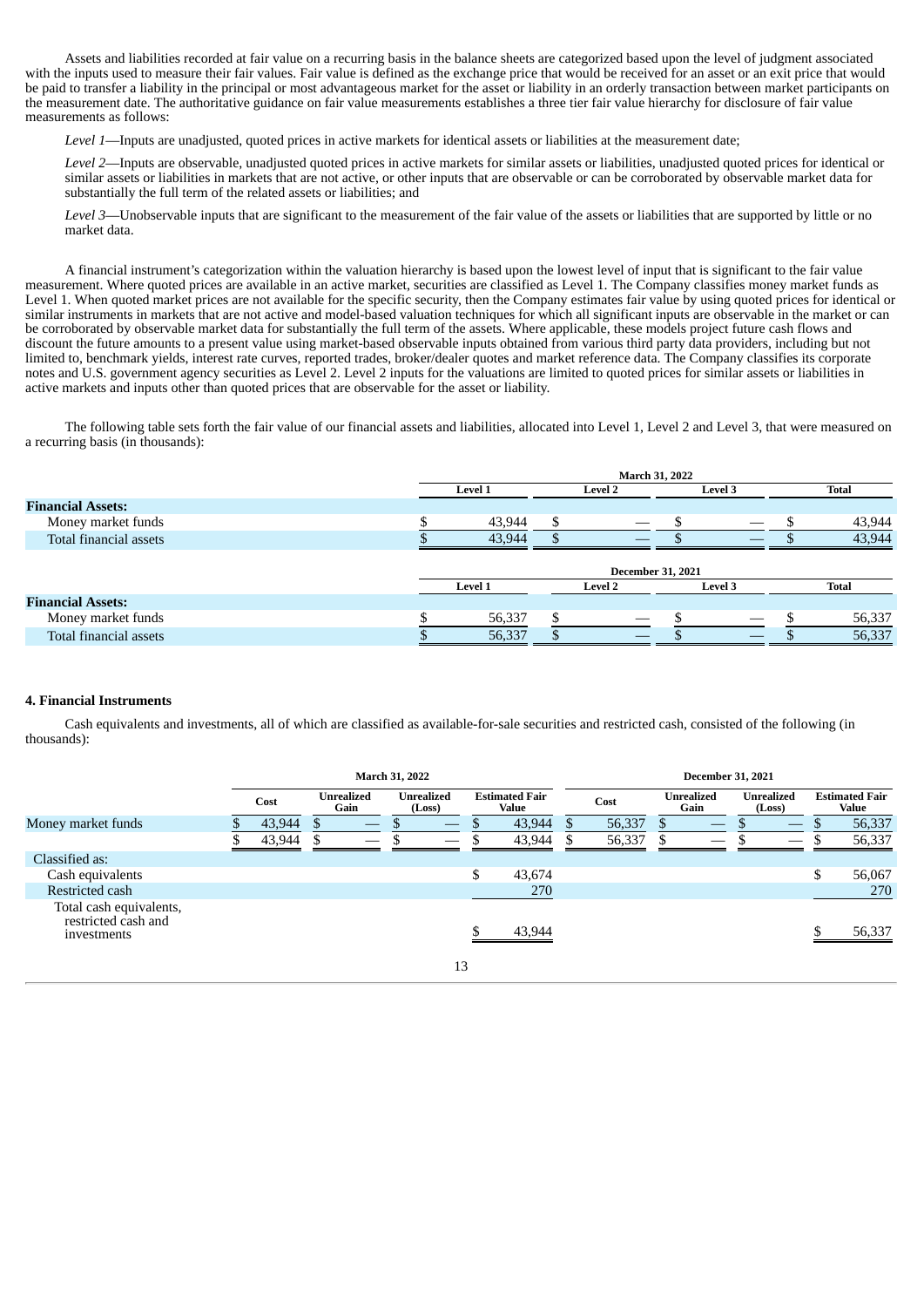There have been no significant realized gains or losses on available-for-sale securities for the periods presented. As of March 31, 2022 and December 31, 2021, there were no unrealized losses on cash equivalents. As of March 31, 2022, the Company had a total of \$44.9 million in cash, cash equivalents and restricted cash, which includes approximately \$1 million in cash and \$43.9 million in cash equivalents and restricted cash.

#### **5. Accrued and Other Liabilities**

Accrued and other liabilities consist of the following (in thousands):

|                                              | <b>March 31, 2022</b> | <b>December 31, 2021</b> |  |        |
|----------------------------------------------|-----------------------|--------------------------|--|--------|
| Accrued clinical and manufacturing expenses  |                       | 4,202                    |  | 5,086  |
| Accrued payroll and related expenses         |                       | 2.146                    |  | 3,283  |
| Current portion of lease liability           |                       | 1,412                    |  | 1,374  |
| Accrued professional and consulting expenses |                       | 977                      |  | 155    |
| Other                                        |                       | 514                      |  | 458    |
| Total accrued and other liabilities          |                       | 9,251                    |  | 10,356 |

#### **6. Leases**

The Company has a non-cancelable facility lease agreement, or the Lease, for office and laboratory facilities in South San Francisco, California, with a remaining lease term of 1.8 years, through January 2024, and a two-year renewal option prior to expiration. The renewal option to extend the Lease was not considered in the determination of the right-of-use asset or the lease liability for the Lease as the Company did not consider it reasonably certain that it would exercise any such option. The Lease provides that the Company is obligated to pay certain variable costs, including taxes and operating expenses. The Lease is classified as an operating lease. From inception, the Company measured the present value of its lease liability using an estimated incremental borrowing rate of 9%.

On March 8, 2021, the Company amended its lease to reduce its rentable area from approximately 54,000 square feet to approximately 34,000 square feet. The related reduction in rent was effective January 1, 2021. In connection with the amendment, the Company also reduced its existing letter of credit from \$440,000 to \$270,000 as a security deposit to the lease. Subsequent to the amendment, which was determined to be a modification of the lease, the Company remeasured the present value of its lease liability using an estimated incremental borrowing rate of 7.5%. The Company recognized a gain of \$0.4 million, which is included in interest and other income (expense), net in its unaudited condensed consolidated statement of operations for the three months ended March 31, 2021, which represents the difference between the reduced lease liability and the reduction in the operating lease right of use asset.

The components of net operating lease costs included in the condensed consolidated statement of operations for the three months ended March 31, 2022 and 2021, were as follows (in thousands):

|                                                                   | <b>Three Months Ended March 31.</b> |     |      |  |  |  |  |
|-------------------------------------------------------------------|-------------------------------------|-----|------|--|--|--|--|
| <b>Operating Lease Costs:</b>                                     | 2022                                |     | 2021 |  |  |  |  |
| Straight-line rent expense related to<br>facility operating lease |                                     | 326 | 484  |  |  |  |  |
| Variable rent expense related to<br>facility operating lease      |                                     | 229 | 244  |  |  |  |  |
| Net operating lease costs                                         |                                     | 555 | 728  |  |  |  |  |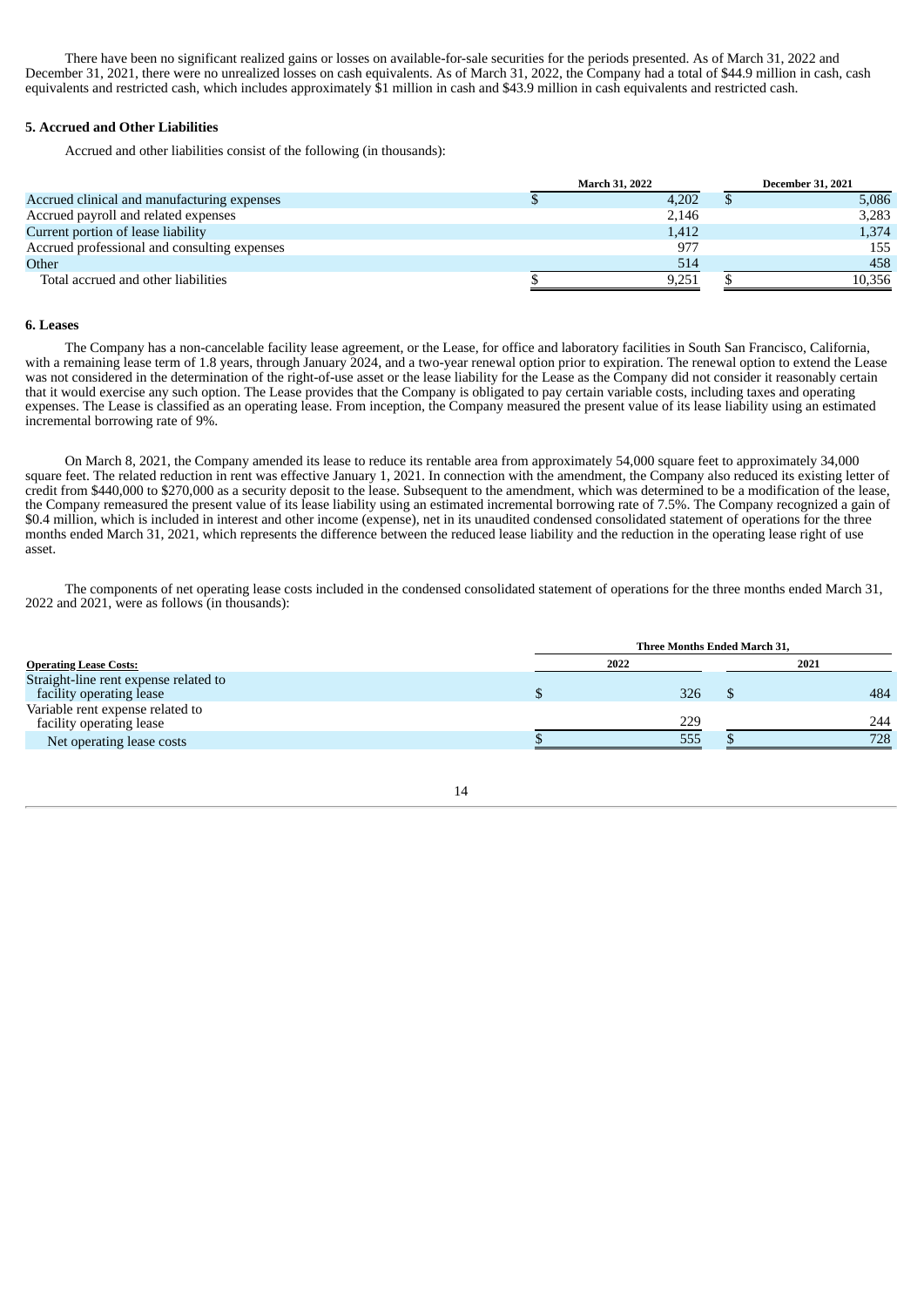Cash paid for amounts included in the measurement of the lease liabilities for both the three months ended March 31, 2022 and 2021, was \$0.4 million and \$0.6 million, respectively, was included in net cash used in operating activities in the Company's unaudited condensed consolidated statements of cash flows.

The balance sheet classification of the Company's operating lease liability was as follows (in thousands):

| <b>Operating Lease Liability:</b>                         | March 31, 2022 |       | <b>December 31, 2021</b> |       |
|-----------------------------------------------------------|----------------|-------|--------------------------|-------|
| Current portion included in accrued and other liabilities |                | L.412 |                          | 1,374 |
| Noncurrent operating lease liability                      |                | 1,295 |                          | .666  |
| Total operating lease liability                           |                | 2.707 |                          | 3,040 |

The maturities of the Company's lease liability as of March 31, 2022, was as follows (in thousands):

#### **Year ending December 31:**

| 2022 (excluding the three months ended March 31, 2022) | $\ldots$ 161        |
|--------------------------------------------------------|---------------------|
| 2023                                                   | 1,593               |
| 2024                                                   | 136                 |
| Total lease payments                                   | 2,890               |
| Less: interest                                         | (183)               |
| Present value of lease liability                       | $\frac{1}{2}$ 2,707 |

#### **7. Takeda Asset Purchase and Stock Purchase Agreements**

#### *Takeda Asset Purchase Agreement*

On October 18, 2021, the Company entered into an Asset Purchase Agreement, or APA, with Millennium Pharmaceuticals, Inc. or Millennium, a wholly owned subsidiary of Takeda Pharmaceutical Company Limited, or Takeda, pursuant to which the Company acquired and licensed from Millennium certain technology, intellectual property and other assets related to Takeda's small molecule programs sapanisertib (CB-228, formerly known as TAK-228) and mivavotinib (CB-659, formerly known as TAK-659), or the Takeda Programs.

Under the APA, Millennium assigned or caused to be assigned to the Company certain patents and know-how solely related to the Takeda Programs and necessary for the exploitation of products containing the CB-228 and CB-659 compounds, as well as specified regulatory materials, agreements, materials and inventory related to the Takeda Programs. Takeda also granted to the Company a license under certain other intellectual property necessary for the exploitation of such products. The Company granted to Millennium a license under the intellectual property assigned by Takeda to the Company (including intellectual property controlled by the Company via the assigned contracts) in order for Millennium to perform its obligations under the APA, ancillary agreements executed in connection with the APA and other retained agreements and for Millennium's internal research use.

The Company must use commercially reasonable efforts to develop and commercialize at least one CB-228 product and one CB-659 product in each of the United States, Japan and certain European countries.

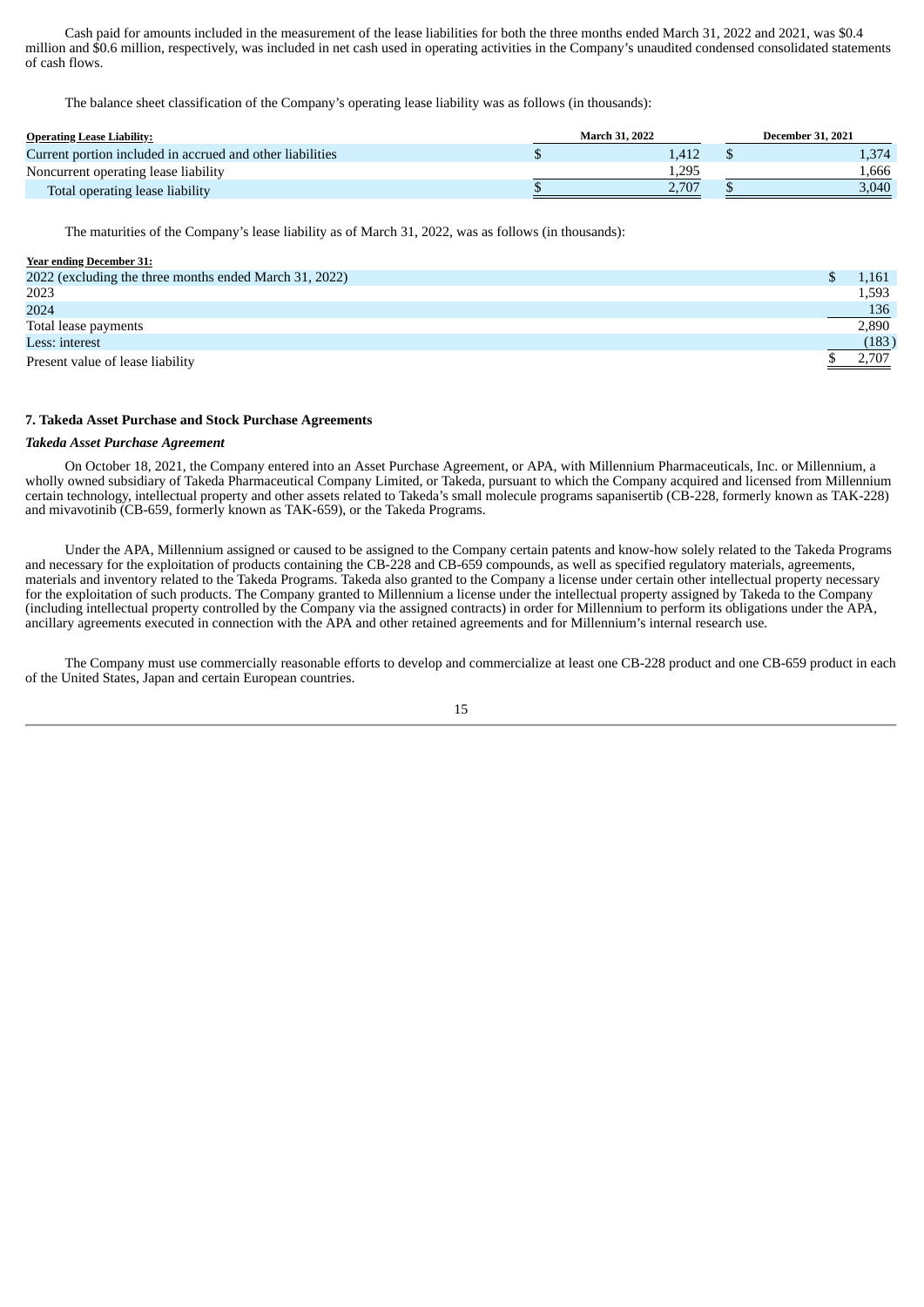Pursuant to the APA, in October 2021, the Company paid Millennium an upfront payment of \$10 million in cash and issued to Millennium 1,000,000 shares of its Series A convertible preferred stock as referenced below. In determining the total purchase consideration paid to Millennium, the Series A convertible preferred stock shares were classified as level 3 in the valuation hierarchy due to the presence of significant unobservable inputs, and were valued upon issuance at \$40.9 million using the Black-Scholes option-pricing model and the following assumptions:

|                                             |             | Description                                                                                                                                                |
|---------------------------------------------|-------------|------------------------------------------------------------------------------------------------------------------------------------------------------------|
| Credit spread                               | 12.4%       | Allowance for counterparty credit risk of the Company given the liquidation preference<br>and obligation to issue more shares as the stock price decreases |
| Probability of a Qualified<br>Financing     | 75%         | As determined upon issuance date                                                                                                                           |
| Expected timing of a<br>Qualified Financing | $0.5$ years | As determined upon issuance date                                                                                                                           |
| Expected term                               | $0.7$ years | Weighted average of time to a Qualified Financing and time to the Mandatory Pricing<br>Date, as determined upon issuance date                              |
| <b>Volatility</b>                           | 55%         | Based on the Company's trading history for its common stock over the estimated term<br>to the mandatory pricing date                                       |
| Risk-free interest rate                     | 0.08%       | Based on the U.S. constant maturity treasury yield curve at the time of issuance over the<br>expected term                                                 |
| Common stock price                          | \$2.04      | The Company's closing common stock price on October 15, 2021                                                                                               |

Total consideration transferred was \$50.9 million and was comprised of the \$10 million cash payment and the estimated fair value of the shares of the Company's Series A convertible preferred stock of \$40.9 million. The Company recorded a charge of \$50.9 million related to the assets acquired to "research and development related to asset acquisition" in the consolidated statements of operations as the assets acquired had no alternative future use at the time of the acquisition. There were no material direct transaction costs related to the transaction.

The Company will make tiered earn-out payments of high single-digits to low teens on net sales of CB-228 products and CB-659 products, subject to certain customary reductions. Millennium will be eligible to receive up to an aggregate of \$470 million in clinical development, regulatory and sales milestone payments across both Takeda Programs.

The term of the APA will continue until the expiration of the Company's obligations to make earn-out payments, unless earlier terminated. Either party may terminate the APA in the event of an uncured material breach of the other party or in the case of insolvency of the other party.

#### *Preferred Stock Purchase Agreement*

On October 18, 2021, in accordance with the APA, the Company entered into a Preferred Stock Purchase Agreement, or the Purchase Agreement, with Millennium, pursuant to which it agreed to issue 1,000,000 shares of its Series A convertible preferred stock, or the Series A preferred stock. Each share of Series A preferred stock is initially convertible at the option of the holder into approximately 17.2 shares of common stock, based on the Company's \$2.04 per share closing stock price on October 15, 2021. The conversion rate of the Series A preferred stock is subject to anti-dilution adjustments that if triggered would result in the issuance of additional shares of common stock upon conversion.

The holder of the Series A preferred stock has the following rights, preferences and privileges:

## *Voting Rights*

The holder of Series A preferred stock will be entitled to cast the number of votes equal to the number of whole shares of common stock into which the shares of Series A preferred stock are convertible on any matter presented to the stockholders of the Company or at any meeting of stockholders, subject to certain beneficial ownership limitations.

Additionally, certain matters require the approval of the Series A preferred stock, voting as a separate class, including to (i) amend the Company's organizational documents in a way that has an adverse effect on the Series A preferred stock, (ii) create or authorize the creation of any new security, or reclassify or amend any existing security, of the Company that are senior to, or equal in priority with, the Series A preferred stock, including any shares of Series A preferred stock, with respect to the distribution of assets on the liquidation, dissolution or winding up of the Company, the payment of dividends and rights of redemption or (iii) purchase or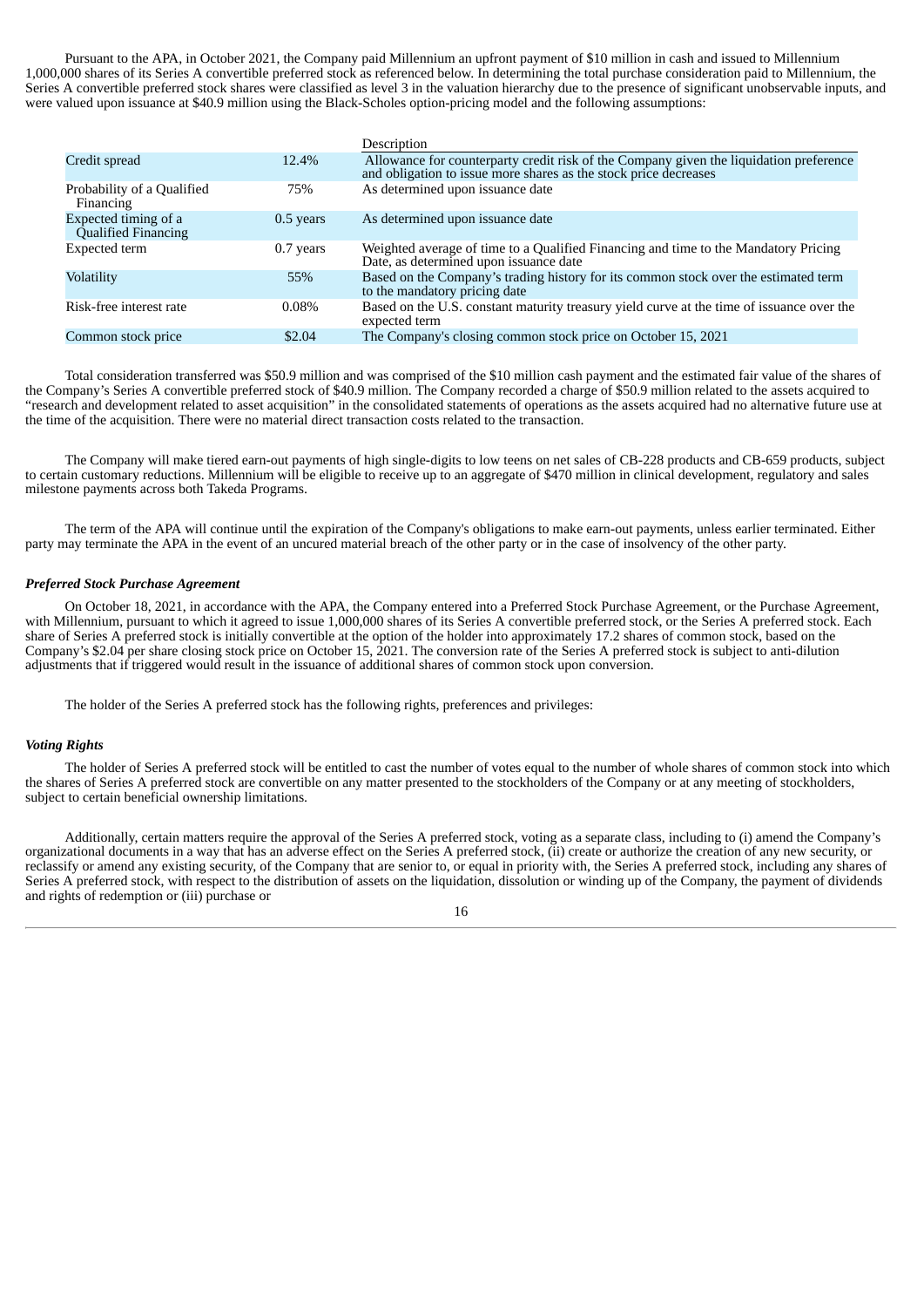redeem, or pay or declare, any dividend or make any distribution on, any shares of capital stock of the Company, subject to certain exceptions.

#### *Mandatory Conversion*

The Series A preferred stock will automatically convert, subject to certain beneficial ownership limitations, on the earlier of (i) the 18-month anniversary of the date of issuance, or the Mandatory Pricing Date, into 17,156,863 shares of common stock, subject to adjustment into additional shares of common stock if the volume weighted-average price of common stock on the thirty (30) trading days prior to the Mandatory Pricing Date is lower than \$2.04 and (ii) a qualified financing that results in net proceeds to the Company of at least \$40 million, excluding the conversion of the Series A preferred stock into 17,156,863 shares of common stock, subject to adjustment into additional shares of common stock if the weighted-average price paid by investors in the Qualified Financing is lower than \$2.04 per share.

#### *Optional Conversion*

The Series A preferred stock is convertible, subject to certain beneficial ownership limitations, at the option of the holder thereof, at any time prior to the Mandatory Pricing Date or a Qualified Financing into 17,156,863 shares of common stock, subject to adjustment into additional shares of common stock if the volume weighted-average sales price per share of certain shares of common stock sold from the issuance date of the Series A preferred stock through the date of the election to convert is lower than \$2.04 per share.

#### *Dividends*

The Series A preferred stock will be entitled to dividends or distributions on shares of Series A preferred stock equal to and in the same form as dividends or distributions actually paid on shares of the common stock when, as and if such dividends or distributions are paid. No dividends had been declared by the Board of Directors as of March 31, 2022.

#### *Liquidation Preference*

The Series A preferred stock will have preference over the common stock with respect to distribution of assets or available proceeds, as applicable, in the event of any voluntary or involuntary liquidation, dissolution or winding up of the Company or any other deemed liquidation event, and will be entitled to a liquidation preference equal to the greater of the original issuance price of the Series A preferred stock and the payment such holder would have received had the Series A preferred stock been converted into shares of common stock immediately prior to such liquidation event.

#### *Redemption Rights*

The holders of the Series A preferred stock have no redemption rights. However, if the Company is unable to obtain stockholder approval, and as a result the Series A preferred stockholders are unable to convert all the shares into common stock, then the parties shall promptly negotiate in good faith the timing and amount per share to be paid to compensate the holder for such inability ("Redemption Event"); provided, however that the Company shall not be required to make any cash redemption payment until at least three years after the Closing Date without the Company's consent.

The Company has recorded the Series A preferred stock at an estimated fair value at the time of issuance of \$40.9 million, net of issuance costs of approximately \$0.2 million. The Company has classified the Series A preferred stock as temporary equity due to the uncertainty of having sufficient authorized common stock reserved for issuance to cover the potential conversion of the Series A preferred stock into common stock if any of the conversion features (optional or automatic) are triggered.

If the Company does not receive the Requisite Stockholder Approval, then the Company may be required to compensate the holder, upon occurrence of a Redemption Event. At the end of each reporting period, the Company adjusts the Series A preferred stock carrying value to the greater of the issuance date fair value of \$40.9 million or the current redemption amount in accordance with ASC 480-10-S99-3A, *Distinguishing Liabilities from Equit*y. As March 31, 2022, the Series A preferred stock was recorded at \$40.9 million.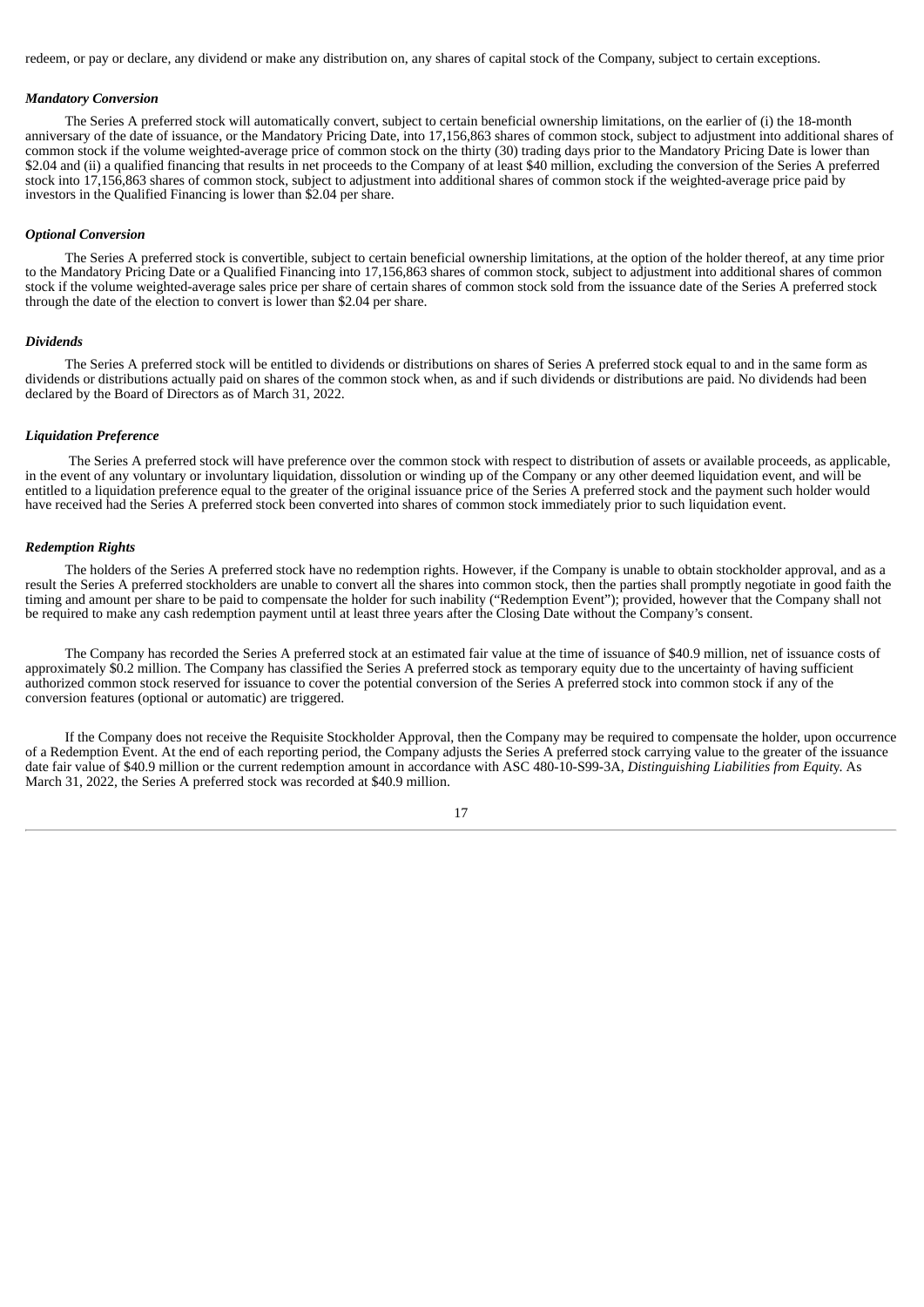# **8. Stockholders' (Deficit) Equity**

#### *At-the-Market Offering*

In August 2020, the Company entered into a sales agreement with Jefferies as sales agent and underwriter, pursuant to which the Company could issue and sell shares of its common stock with an aggregate maximum offering price of \$75 million under an at-the-market offering program, or the ATM program. The Company will pay Jefferies up to 3% of gross proceeds for any common stock sold through the sales agreement. During the three months ended March 31, 2022, the Company sold 1,233,875 shares under the ATM program at an average price per share of \$0.57, for net proceeds of \$0.7 million, and received \$0.4 million upon the settlement of trades outstanding at December 31, 2021. As of March 31, 2022, a total of 6,479,285 shares had been sold under the ATM program.

#### **9. Stock-Based Compensation**

# **Stock Options**

A summary of stock option activity was as follows (in thousands, except weighted-average exercise price and contractual term amounts):

|                                 |                                                                        | <b>Options Outstanding</b> |                                                  |                                                                     |      |                                     |
|---------------------------------|------------------------------------------------------------------------|----------------------------|--------------------------------------------------|---------------------------------------------------------------------|------|-------------------------------------|
|                                 | Number of<br><b>Shares Underlying</b><br>Outstanding<br><b>Options</b> |                            | Weighted-<br>Average<br><b>Exercise</b><br>Price | Weighted-<br>Average<br>Remaining<br>Contractual<br>Term<br>(Years) |      | Aggregate<br><b>Intrinsic Value</b> |
| Outstanding — December 31, 2021 | 8,324                                                                  | ъ                          | 6.18                                             |                                                                     |      |                                     |
| Options granted                 | 2,294                                                                  | S                          | 0.44                                             |                                                                     |      |                                     |
| Options cancelled               | (901)                                                                  | \$                         | 6.63                                             |                                                                     |      |                                     |
| Outstanding — March 31, 2022    | 9,717                                                                  | S                          | 4.78                                             | 6.73                                                                | - \$ |                                     |
| Exercisable — March 31, 2022    | 5,339                                                                  |                            | 6.77                                             | 5.40                                                                | -S   |                                     |

#### **Stock Awards**

During the three months ended March 31, 2022, the Company issued 9,200 restricted stock units, or RSUs, to its employees. The RSUs vest 25% annually over 4 years commencing on the date of grant. The RSUs are measured at grant date fair value, at the market price of the Company's common stock on the grant date. The Company records stock-based compensation expense related to the RSUs ratably over the employee respective requisite service period.

On January 20, 2021, the Company granted 1,607,812 performance-based restricted stock units, or PSUs, to employees. The PSUs vested 20% on January 3, 2022 and 80% upon the achievement of two goals that were achieved by January 3, 2022. The PSUs were measured at grant date fair value, using the market price of the Company's common stock on the grant date of \$2.98. The Company estimated that all vesting conditions were probable of being achieved and elected to recognize compensation expense for the PSUs as one aggregate award using the straight-line method over the estimated implicit service period from the grant date to January 3, 2022. The Company monitored the probability of achievement of the goals each reporting period and adjusted its estimates accordingly. During the three months ended March 31, 2022 and 2021, the Company recorded \$6,000 and \$0.9 million of expense, respectively, related to the PSUs.

A summary of restricted stock unit activity was as follows (in thousands, except weighted-average grant-date fair value and contractual term amounts):

| <b>Stock Awards (PSUs and RSUs)</b> |     |       |                                                                     |      |                                     |  |
|-------------------------------------|-----|-------|---------------------------------------------------------------------|------|-------------------------------------|--|
| Shares                              |     | Value | Weighted-<br>Average<br>Remaining<br>Contractual<br>Term<br>(Years) |      | Aggregate<br><b>Intrinsic Value</b> |  |
| 716                                 | \$. | 2.86  |                                                                     |      |                                     |  |
|                                     | S   | 0.65  |                                                                     |      |                                     |  |
| (340)                               | \$. | 2.98  |                                                                     |      |                                     |  |
| (15)                                | \$  | 2.85  |                                                                     |      |                                     |  |
| 370                                 | \$  | 2.70  | 1.84                                                                | - \$ | 150                                 |  |
|                                     |     |       | Weighted-<br>Average<br><b>Grant-Date Fair</b>                      |      |                                     |  |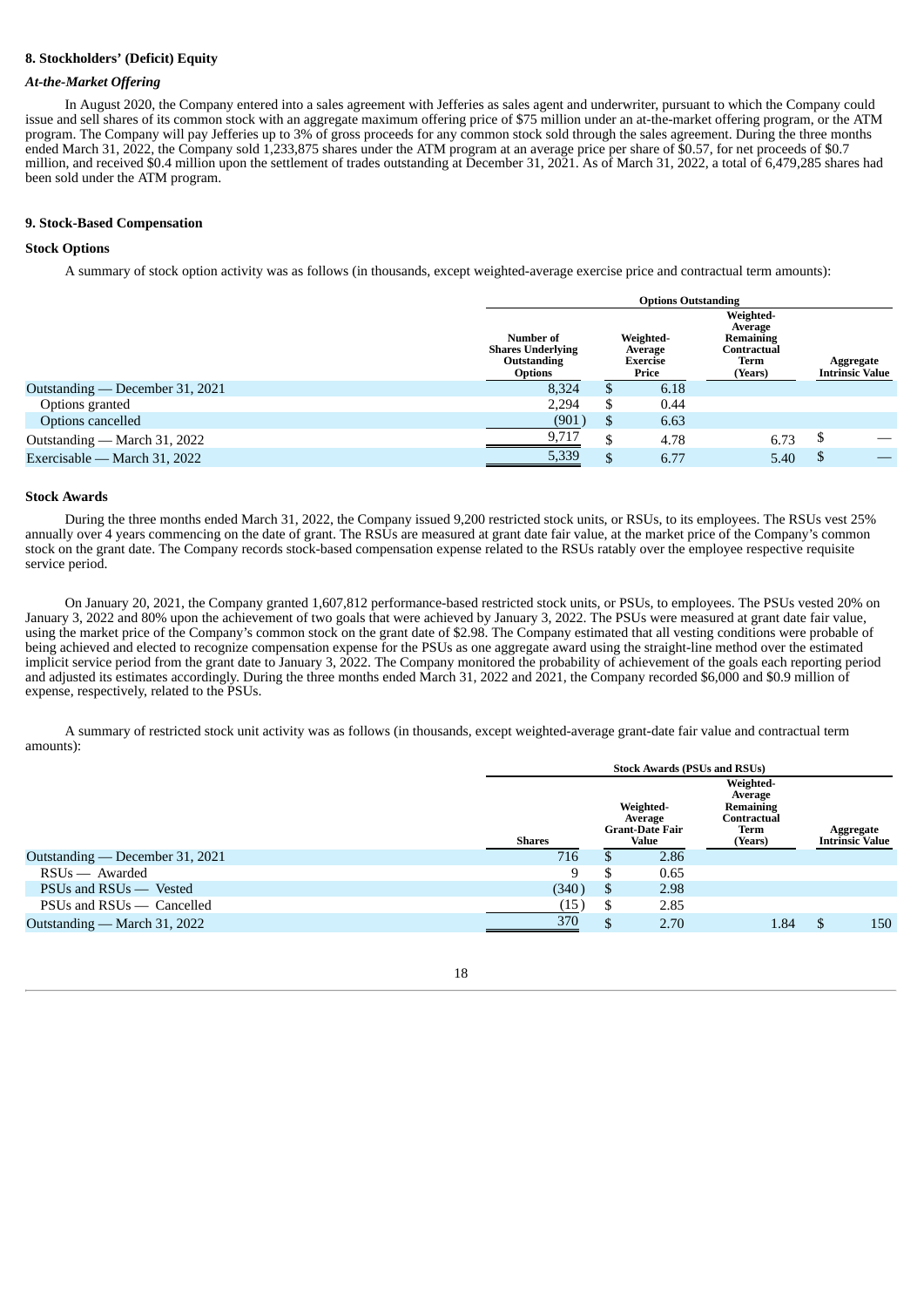Total stock-based compensation expense related to the Company's 2010 Equity Incentive Plan, 2014 Equity Incentive Plan, 2018 Inducement Plan, and the 2014 Employee Stock Purchase Plan was as follows (in thousands):

|                                | <b>Three Months Ended March 31.</b> |      |       |  |  |  |
|--------------------------------|-------------------------------------|------|-------|--|--|--|
|                                | 2022                                | 2021 |       |  |  |  |
| Research and development       | 498                                 |      | 1,280 |  |  |  |
| General and administrative     | 682                                 |      | 1,415 |  |  |  |
| Total stock-based compensation | 1,180                               |      | 2,695 |  |  |  |

#### **10. Net Loss per Share**

Since the Company was in a loss position for all periods presented, diluted net loss per share is the same as basic net loss per share for all periods as the inclusion of all potential common shares outstanding would have been anti-dilutive.

Potentially dilutive securities that were not included in the diluted net loss per share calculations because they would be anti-dilutive were as follows (in thousands):

|                                                                       | March 31, |        |  |  |  |
|-----------------------------------------------------------------------|-----------|--------|--|--|--|
|                                                                       | 2022      | 2021   |  |  |  |
| Options to purchase common stock                                      | 9,717     | 9,436  |  |  |  |
| Employee stock plan purchases                                         | 137       | 42     |  |  |  |
| Restricted stock units subject to future vesting                      | 370       | 2,048  |  |  |  |
| Conversion of Series A preferred<br>stock into shares of common stock | 17,157    |        |  |  |  |
| Total                                                                 | 27,381    | 11.526 |  |  |  |

#### **11. Collaboration and Licensing Agreements**

#### *Incyte Collaboration and License Agreement*

On January 27, 2017, the Company entered into a collaboration and license agreement with Incyte, or the Incyte Collaboration Agreement. Under the terms of the Incyte Collaboration Agreement, the Company granted Incyte an exclusive, worldwide license to develop and commercialize its small molecule arginase inhibitors for hematology and oncology indications. Through September 30, 2020, the parties collaborated on and co-funded the development of the licensed products, with Incyte bearing 70% and the Company bearing 30% of global development costs. The parties would share profits and losses in the United States, with 60% to Incyte and 40% to the Company. The Company would have the right to co-detail the licensed products in the United States, and Incyte would pay the Company tiered royalties ranging from the low to mid-double digits on net sales of licensed products outside the United States.

The Incyte Collaboration Agreement also provides that the Company may choose to opt out of its co-funding obligations at any time. On August 28, 2020, the Company delivered written notice to Incyte of its decision to opt out of its co-development rights effective September 30, 2020. As a result of the Company's decision to opt out, Incyte will pay all costs to develop INCB001158 or any other licensed products. In addition, the Company's rights to U.S. profit sharing will no longer be in effect, and instead Incyte will pay Calithera tiered royalties ranging from the low double digits to mid-teens on net sales of licensed products in the U.S., an incremental 3% royalty on annual net sales in the United States of such licensed product until such incremental royalty equals 120% of previous development expenditures incurred by the Company.

Under the Incyte Collaboration Agreement, the Company received an upfront payment of \$45 million in February 2017. In March 2017, the Company achieved a development milestone of \$12 million, for which the Company received payment in May of 2017. In April 2020, the Company filed a complaint against Incyte in the Superior Court of California, San Francisco County, asserting claims for breach of contract arising out of Incyte's failure to pay two milestone payments totaling \$18 million the Company believed were due under the Incyte Collaboration Agreement. In September 2021, the Company entered into a Settlement Agreement and Release with Incyte. Concurrently, the parties also filed a dismissal of the complaint in the Superior Court of California. Under the terms of the Settlement Agreement and Release, which resolves all claims in the complaint without any admission of liability or fault, Incyte was to pay the Company a negotiated settlement amount of \$6.75 million and the parties have exchanged mutual releases. In September 2021, the Company received and recognized the \$6.75 million as milestone revenues. Total remaining potential development, regulatory and commercialization milestones as of March 31, 2022 were \$720 million.

The Incyte Collaboration Agreement is considered to be under the scope of ASC Topic 808, *Collaborative Arrangements*. The Company has concluded that the research and development co-funding activities were not representative of a customer relationship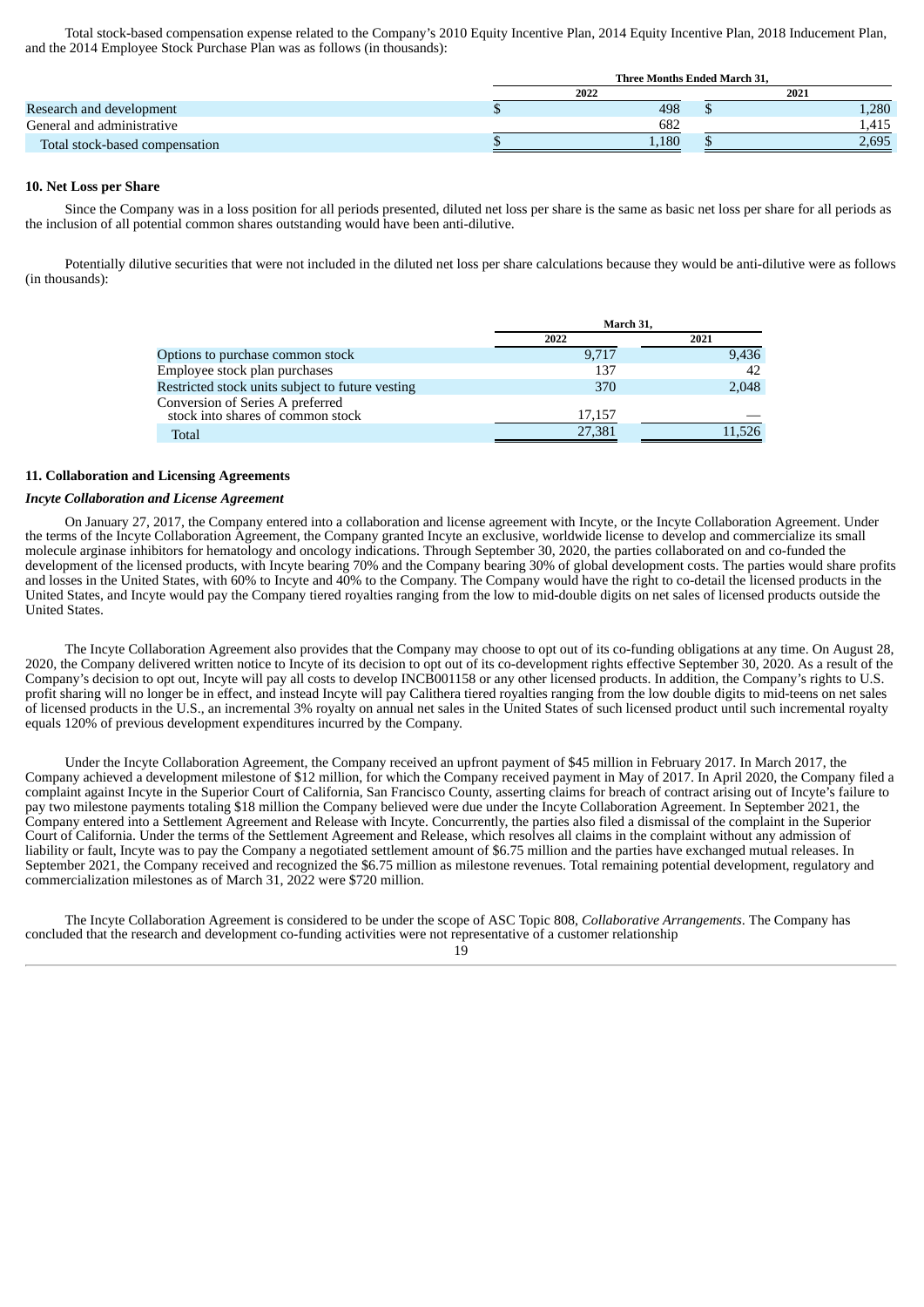and this unit of account is accounted for as an increase to or reduction of research and development expenses, rather than as revenue. In addition, the Company has analogized to ASC 606 for other aspects of the arrangement. The performance obligations under the Incyte Collaboration Agreement consist of intellectual property licenses and the performance of certain manufacturing and manufacturing technology transfer services. The Company determined that the license is not distinct from the associated manufacturing and technology transfer services to be performed under the agreement. Specifically, the Company believes the license is not capable of being distinct, as Incyte did not have the know-how to manufacture the collaboration product without Calithera's assistance until completion of the manufacturing technology transfer process, and no other third parties could perform such assistance due to the early stage nature of the licensed intellectual property as well as Calithera's propriety knowledge with respect to the licensed intellectual property.

Net costs associated with co-development activities performed under the Incyte Collaboration Agreement are included in research and development expenses in the accompanying consolidated statements of operations, with any reimbursement of costs by Incyte reflected as a reduction of such expenses. For the three months ended March 31, 2022 and 2021, net costs payable to Incyte were approximately \$29,000 and \$0.7 million, respectively. As of March 31, 2022, net amounts payable to Incyte were \$0.7 million.

#### *Antengene License Agreement*

On May 16, 2021, the Company entered into a license agreement, or the Antengene License Agreement, with Antengene Investment, Ltd., a whollyowned subsidiary of Antengene Corporation. Under the terms of the Antengene License Agreement, the Company granted Antengene an exclusive, worldwide license to develop and commercialize CB-708, the Company's small molecule inhibitor of CD73. The Company received an upfront payment of \$3 million in May 2021 and may receive potential development, regulatory and sales milestones of up to \$252 million, as well as tiered royalties on sales of the licensed product up to low double-digits.

The Antengene License Agreement is considered to be under the scope of ASC 606. In accordance with ASC 606, the Company determined the transaction price to be the \$3.0 million upfront payment. The performance obligations consist of the intellectual property license, inventory, and manufacturing technical support services. The transaction price was allocated to the performance obligations on a relative selling price basis, with the value of the manufacturing technical support services considered to be de minimis. The Company determined that it had satisfied the intellectual property license and inventory performance obligations in the second quarter of 2021 and accordingly recognized license revenue of \$3 million during the three months ended June 30, 2021. No additional revenue was recognized in subsequent periods related to the Antengene License Agreement.

#### *Symbioscience License Agreement*

In December 2014, the Company entered into an exclusive license agreement with Mars, Inc., by and through its Mars Symbioscience division, or Symbioscience, under which the Company has been granted the exclusive, worldwide license to develop and commercialize Symbioscience's portfolio of arginase inhibitors for use in human healthcare, or the Symbioscience License Agreement. There were no expenses related to its licensing arrangement with Mars Symbioscience recorded in the three months ended March 31, 2022 or 2021.

The Company may make future payments of up to \$23.6 million contingent upon attainment of various development and regulatory milestones and \$95.0 million contingent upon attainment of various sales milestones. Additionally, the Company will pay royalties on sales of the licensed product, if such product sales are ever achieved. If the Company develops additional licensed products, after achieving regulatory approval of the first licensed product, the Company would owe additional regulatory milestone payments and additional royalty payments based on sales of such additional licensed products.

#### **12. Cystic Fibrosis Foundation Development Award**

In October 2020, the Company was awarded \$2.4 million from the Cystic Fibrosis Foundation, or CFF, to support the clinical development of CB-280 in cystic fibrosis. The award will be paid in installments upon the achievement of certain milestones. The Company recognizes the CFF milestones awards as a reduction to research and development expenses in the accompanying unaudited consolidated statements of operations in the period the milestone is achieved and expenses have been incurred. For the three months ended March 31, 2022 and 2021, no amounts from the CFF were recognized as a reduction of research and development expenses.

The award contains provisions where the Company must repay up to two times the award if it ceases to use commercially reasonable efforts to develop CB-280. Upon commercialization, the Company will owe certain royalty payments to the CFF up to a royalty cap. The Company may also be obligated to make a payment to CFF if the Company transfers, sells or licenses a product in the cystic fibrosis field, or if the Company enters into a change of control transaction. In May 2022, the Company made the decision to no longer pursue further development of CB-280 in cystic fibrosis at this time.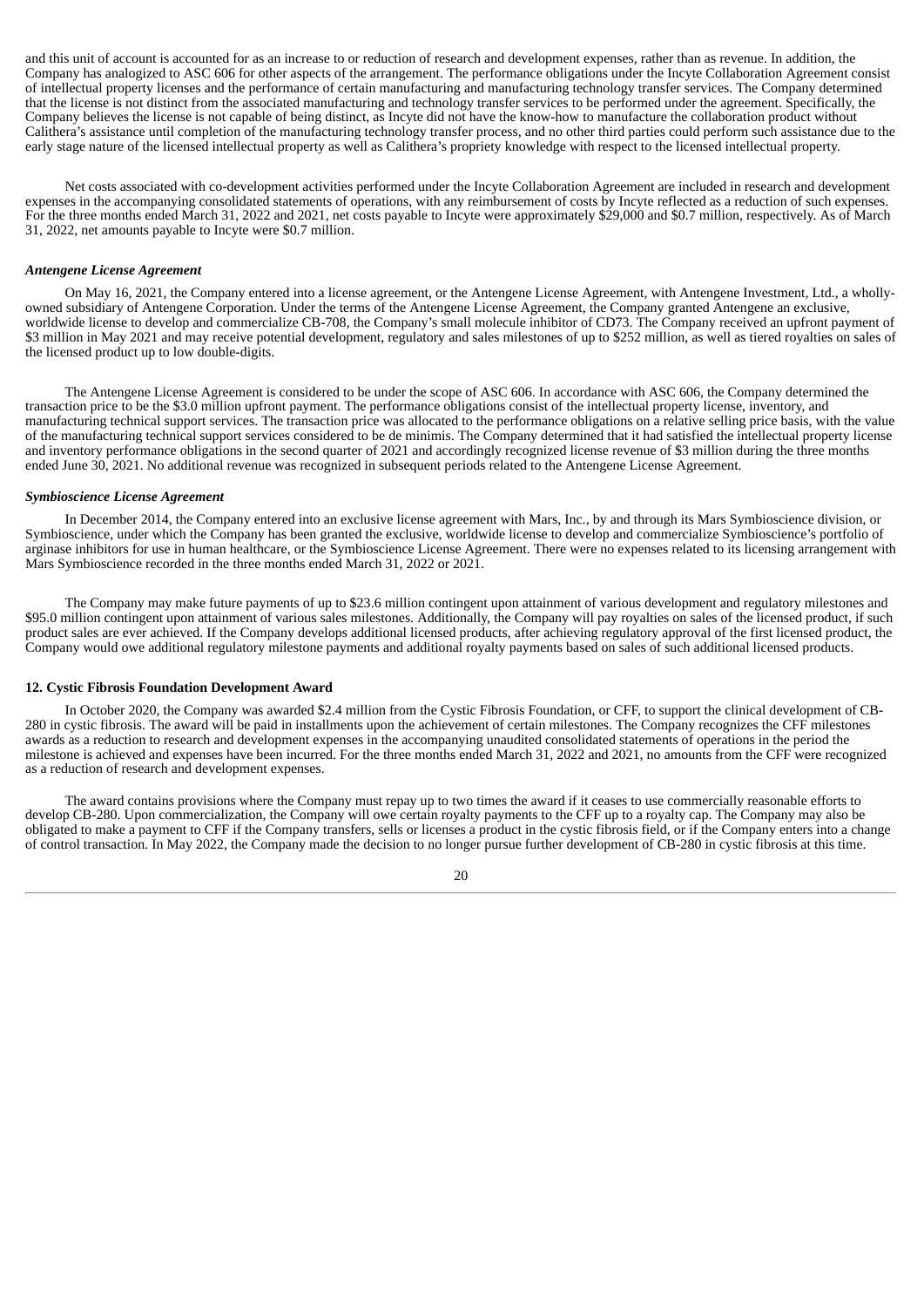# **13. Subsequent Event**

#### *Public Offering*

On April 1, 2022, the Company closed an underwritten public offering of 18,518,519 shares of its common stock at a combined price to the public of \$0.54 per share and accompanying common warrants, or \$10 million in gross proceeds, resulting in \$8.5 million of net proceeds after deducting underwriting discounts, commissions and offering costs. Each share of common stock is accompanied by a warrant to purchase one share of common stock at an exercise price of \$0.54 per share, which is immediately exercisable and will expire 18 months from the date of issuance, or a short-term warrant, and a warrant to purchase one share of common stock at an exercise price of \$0.54 per share, which is immediately exercisable and will expire 5 years from the date of issuance, or a long-term warrant.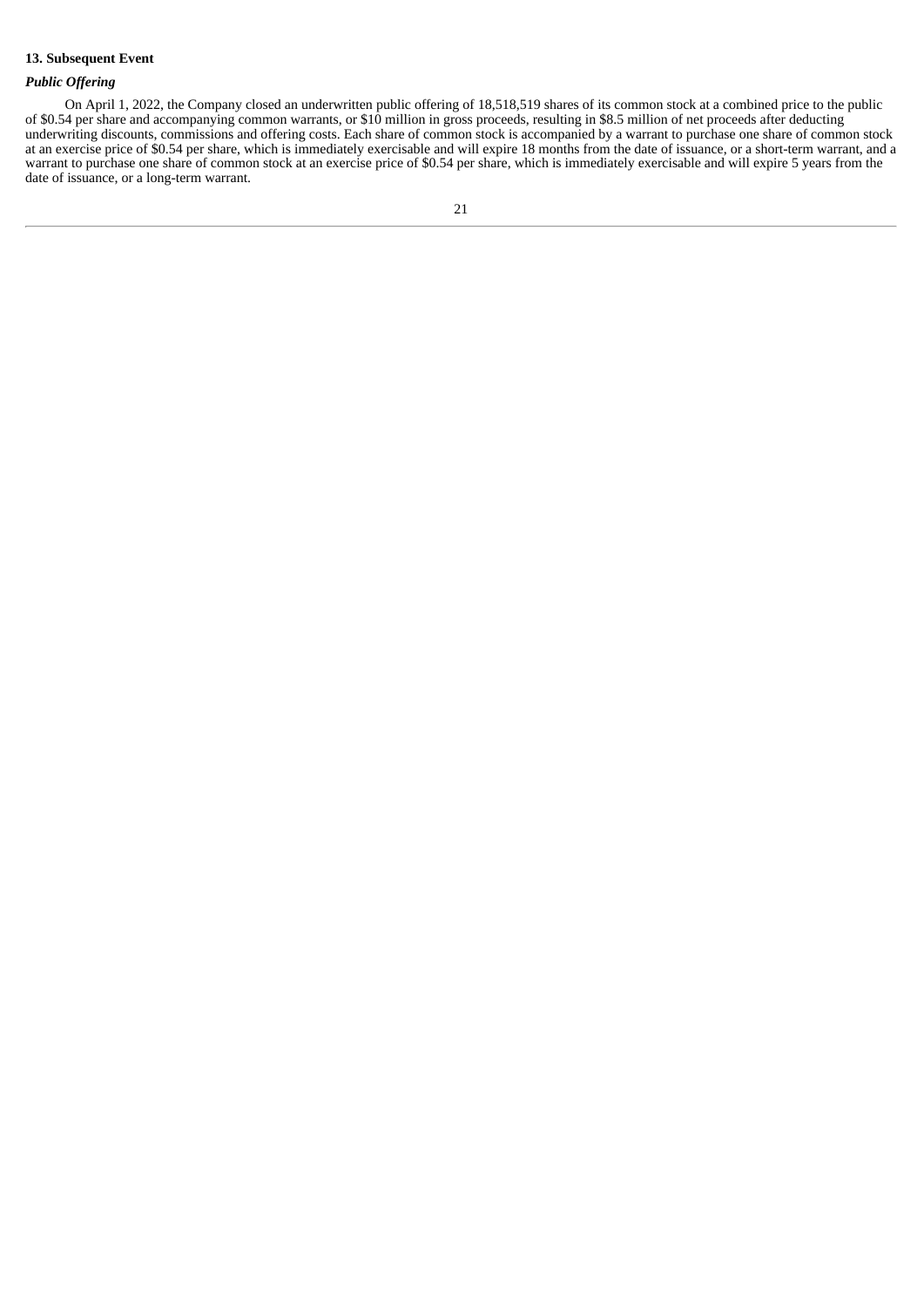#### <span id="page-21-0"></span>**Item 2. MANAGEMENT'S DISCUSSION AND ANALYSIS OF FINANCIAL CONDITION AND RESULTS OF OPERATIONS**

You should read the following discussion and analysis of our financial condition and results of operations in conjunction with our unaudited *condensed consolidated financial statements and related notes included in Part I, Item 1 of this report.*

This Quarterly Report on Form 10-Q contains forward-looking statements within the meaning of Section 27A of the Securities Act of 1933, as amended, or the Securities Act, and Section 21E of the Securities Exchange Act of 1934, as amended, or the Exchange Act. Forward-looking statements are identified by words such as "believe," "will," "may," "estimate," "continue," "anticipate," "intend," "should," "plan," "expect," "predict," "could," "potentially" or the negative of these terms or similar expressions. You should read these statements carefully because they discuss future expectations, contain projections of future results of operations or financial condition, or state other "forward-looking" information. These statements relate to our future plans, objectives, expectations, intentions and financial performance and the assumptions that underlie these statements. These forward-looking statements are subject to certain risks and uncertainties that could cause actual results to differ materially from those anticipated in the forward-looking statements. Factors that might cause such a difference include, but are not limited to, those discussed in this report in Part II, Item 1A - "Risk Factors, and elsewhere in this report. Forward-looking statements are based on our management's beliefs and assumptions and on information currently available to our management. These statements, like all statements in this report, speak only as of their date, and we undertake no obligation to update or revise these statements in light of future developments. We caution investors that our business and financial performance are subject to substantial risks and uncertainties. In addition, statements that "we believe" and similar statements reflect our beliefs and opinions on the relevant subject. These statements are based on information available to us as of the date of this Quarterly Report on Form 10-Q. While we believe that information provides a reasonable basis for these statements, that information may be limited or incomplete. Our statements should not be read to indicate that we have conducted an exhaustive inquiry into or review of, all relevant information. These statements are inherently uncertain and investors are cautioned not to unduly rely on these *statements.*

#### **Overview**

We are a fully-integrated, clinical stage precision oncology biopharmaceutical company. Driven by a commitment to rigorous science and a passion for improving the lives of people impacted by cancer and other life-threatening diseases, we are advancing a pipeline of investigational, small molecule oncology compounds with a biomarker-driven approach.

#### **Targeted, Biomarker-Defined Small Molecules**

Our core expertise is in oncology, discovering and developing novel small molecule enzyme inhibitors. We are well-versed and nimble in conducting biomarker-driven early and late stage clinical trials, and are leveraging this expertise by developing the mid-stage clinical assets we have recently added to our precision oncology pipeline.

In October 2021, we entered into an Asset Purchase Agreement, or APA, with Millennium Pharmaceuticals, Inc., or Millennium, a wholly-owned subsidiary of Takeda Pharmaceutical Company Limited, or Takeda, to acquire two clinical-stage compounds, both of which have demonstrated single-agent clinical activity in biomarker-defined cancer patient populations. The compounds are the TORC1/2 inhibitor sapanisertib (CB-228) and the spleen tyrosine kinase (SYK) inhibitor mivavotinib (CB-659), both of which significantly strengthen our precision oncology pipeline. This was a transformative transaction that aligns with Calithera's focus and deep expertise in targeted, small-molecule cancer therapies. Our near-term clinical development plans are to leverage our expertise in conducting biomarker focused clinical trials by developing sapanisertib in NRF2 (also known as NFE2L2)-mutated squamous non-small cell lung cancer, and mivavotinib in activated B-cell (ABC), or non-GCB, diffuse large B-cell lymphoma (DLBCL) with and without MYD88/CD79b mutations. By focusing on well-characterized genetic vulnerabilities with molecules that have already shown single-agent activity, we will be able to generate phase 2 data with targeted, efficient study designs and design potential paths for rapid approval in genetically-defined patient populations. We intend to announce data from these studies by the first quarter of 2023.

#### *SYK Inhibitor Mivavotinib (CB-659)*

DLBCL is the most common form of lymphoma, representing approximately 30% of all NHL diagnoses. Approximately 24,000 people are diagnosed with DLBCL in the US each year, with approximately a 60% five-year survival rate. DLBCL treatments are the same for all patients, despite the fact that it is a biologically heterogeneous disease with different cell-of-origin: approximately 40% GCB, approximately 50% ABC and approximately 10% unclassified. DLBCL cell-of-origin is routinely collected at the time of initial diagnosis, using an immunohistochemistry (IHC) assay called the Hans algorithm, which classifies tumors as GCB or non-GCB. Currently, R-CHOP (rituximab plus cyclophosphamide, doxorubicin, vincristine, and prednisone) is the standard of care for newly diagnosed DLBCL patients. While a fraction of patients will go into remission following R-CHOP, 40-50% of patients relapse or are refractory to R-CHOP. For those patients, the options are salvage chemotherapy, stem cell transplant, and more recent entrants to the treatment landscape such as chimeric antigen receptor-T cell therapy (CAR-T), antibody drug conjugates like polatuzumab and 22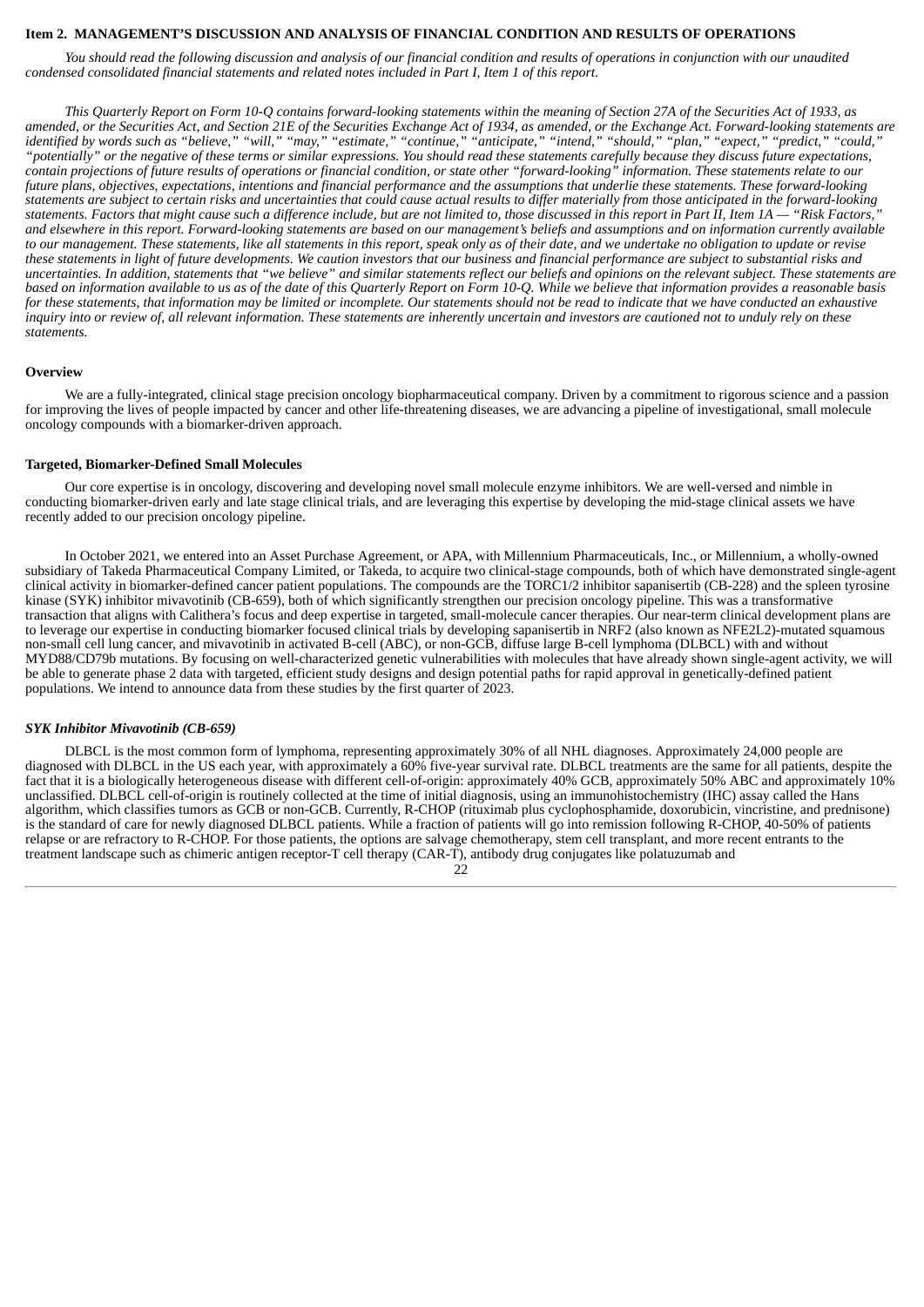loncastuximab, and other drugs like tafasitamab and selinexor. However, high unmet need remains for patients who are ineligible for, or relapse after, CAR-T, stem cell transplant, or other salvage therapies. Currently, there are no defined patient selection strategies to optimize therapy for patients in the relapsed or refractory setting. Patients with ABC DLBCL have a poorer prognosis than others; they have fewer curative responses to R-CHOP and shorter median overall survival, or OS. Currently there are no approved treatments specifically for non-GCB (ABC) DLBCL patients.

Mivavotinib is a SYK inhibitor that targets the constitutively activated B-cell receptor, or BCR, pathway in DLBCL and other non-Hodgkin lymphomas, or NHL, and has durable single agent responses in unselected relapsed/refractory DLBCL. Clinical data show mivavotinib is differentiated from other SYK inhibitors, as it showed substantially higher single agent response rates than other SYK inhibitors, which had monotherapy response rates of less than 10 percent in similar DLBCL patient populations. In separate preclinical experiments, mivavotinib showed high tissue distribution, a large volume of distribution, and high tumor:plasma exposure ratio. Therefore, the greater clinical activity seen with mivavotinib than with other SYK inhibitors could be due to higher tissue penetration and duration of target engagement.

The safety profile of mivavotinib is favorable for development as a monotherapy or in combination with other drugs. Over 300 patients with hematologic malignancies have been treated with mivavotinib, with a wide range of well-tolerated, therapeutically efficacious doses. The most common adverse events with mivavotinib monotherapy in NHL patients were asymptomatic and reversible laboratory abnormalities. Mivavotinib is also combinable with bendamustine-rituximab, ibrutinib, and R-CHOP, as demonstrated by prior studies.

SYK is known to activate multiple cell-signaling pathways in activated B-cell like (ABC) DLBCL including NF-kB and phosphoinositide 3-kinase (PI3K) pathways, compared to germinal center B-cell like (GCB) DLBCL, where it primarily activates the PI3K pathway. We conducted a retrospective analysis and found a substantially higher response rate in non-GCB (ABC) of 53% compared to GCB at 22%. In addition, recent preclinical studies have shown enhanced SYK activity, and sensitivity to SYK inhibition in DLBCL with mutations in MyD88 and/or CD79, and this subset of ABC patients are known to have poorer outcomes to standard of care therapies. Approximately 50% of all ABC DLBCL tumors have one or both of these mutations. The compelling single agent ORR in non-GCB (ABC) DLBCL, and potential for further enrichment of in a genetically-defined subset of ABC DLBCL with MyD88/CD79 mutations provide a well-defined, efficient development path.

Based on the combined clinical and preclinical data, we designed a two-part phase 2 trial of mivavotinib in relapsed or refractory non-GCB (ABC) DLBCL with enrichment of MYD88/CD79b mutated tumors using liquid NGS testing. The phase 2a portion of the study will confirm activity in the biomarker-defined subsets and further refine dose/schedule. The trial will enroll non-GCB (ABC) DLBCL patients based on Hans algorithm, and MyD88 and CD79 mutation status will be collected using ctDNA based liquid NGS to accrue a pre-specified number of patients harboring MyD88 or CD79b mutations. Patients will be randomized to either a standard dosing schedule of 100mg QD or an induction dosing schedule of 120mg QD for 14 days, followed by 80mg QD. First patient in, or FPI, is anticipated to be in the second quarter of 2022. We intend to announce data from this study by the first quarter of 2023. Data from Phase 2a will inform Phase 2b, which could be registration-enabling and could potentially enroll expansion cohorts comprised of non-GCB (ABC) DLBCL and MyD88 and/or CD79m DLBCL, with a primary endpoint of ORR to target accelerated approval as a single agent in these biomarker-defined subsets.

While the single agent biomarker-defined phase 2 may provide an initial indication in R/R non-GCB (ABC) DLBCL and/or MYD88/CD79b mutated DLBCL, there will be future opportunities to pursue combination strategies with novel and/or standard-of-care therapies to expand development in earlier lines of therapy in DLBCL. Additional paths for monotherapy and combination development include Waldenstrom's Macroglobulinemia (which has a 95% prevalence of MYD88 mutation), a biomarker-defined subset of GCB DLBCL, and other indolent lymphomas where mivavotinib has shown compelling single agent responses in completed trials. Lastly, based on its dual SYK and FLT3 inhibition profile, and encouraging single agent response rate in relapsed/refractory AML, we are also interested in exploring its activity in biomarker-defined subsets of AML where SYK inhibition has been shown to be particularly effective.

Mivavotinib has the potential to be the first treatment specifically for non-GCB (ABC) DLBCL, a population of patients with a historically poorer prognosis and therefore high unmet need, and potential to be the first treatment for a genetically-defined subset of ABC in patients with MyD88/CD79 mutations. An oral drug with enriched efficacy in a subset of DLBCL with high unmet need would address an important therapeutic gap in the current treatment landscape.

#### *mTORC1/2 Inhibitor Sapanisertib (CB-228)*

A total of 50,000-60,000 sqNSCLC patients are diagnosed in the United States each year, comprising 25-30% of all NSCLC. Only 1-5% of squamous NSCLC tumors have actionable mutations, such as EGFR, KRAS, etc. The five-year metastatic survival rate among sqNSCLC patients is 7%. Standard-of-care for 1L therapy consists of an anti-PD-1 agent and chemotherapy. For 2L therapy,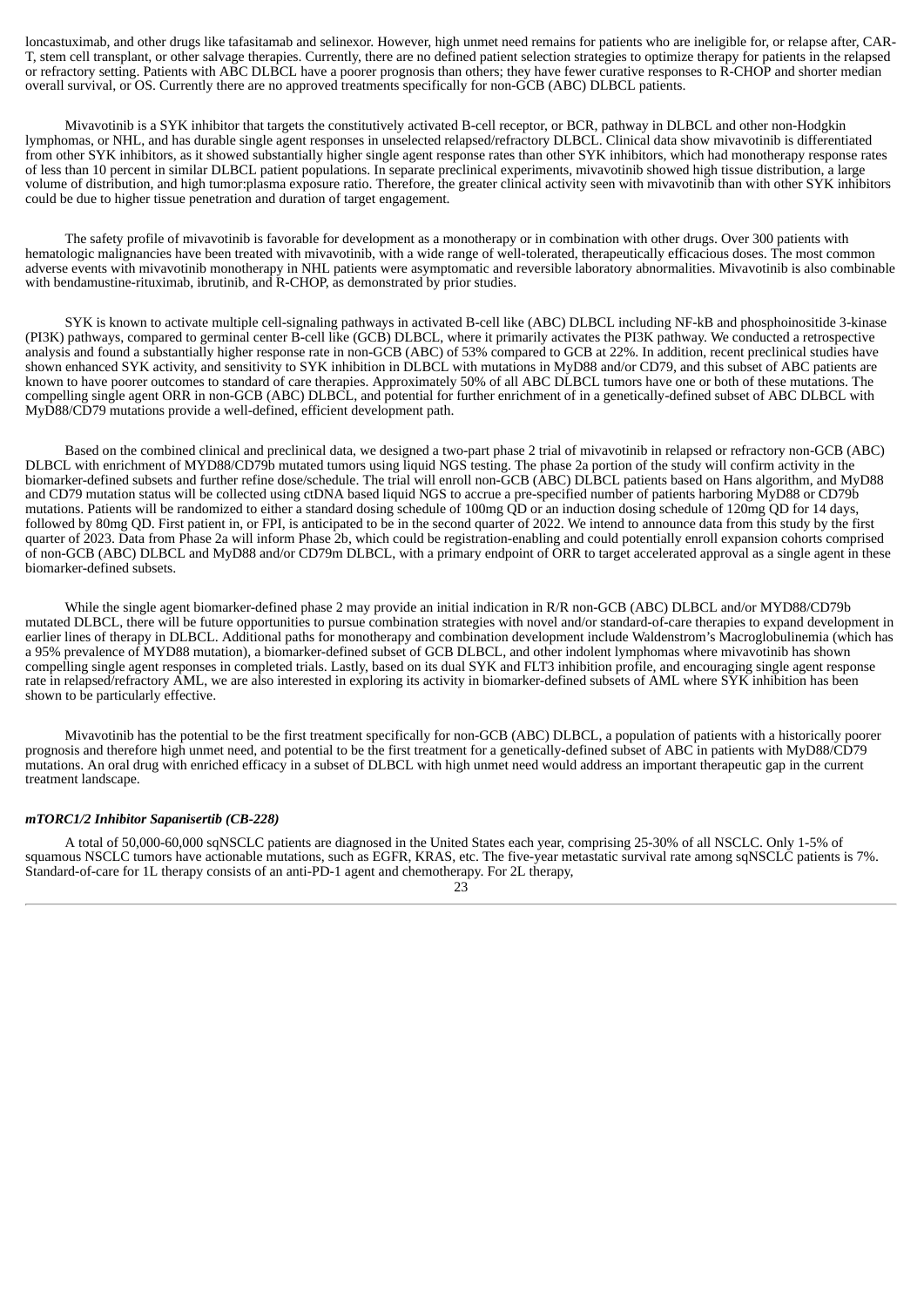standard of care is salvage chemotherapy, which is associated with a median progression-free survival, or PFS, of 3 to 4.5 months. NRF2 (also known as NFE2L2) mutations occur in approximately 15% of patients, and KEAP mutations occur in approximately 12% of patients with sqNSCLC. Patients with tumors harboring the NRF2 or KEAP1 mutation are known to have significantly poorer outcomes compared to wild-type NRF2/KEAP1 tumors. Therefore, NRF2 mutated sqNSCLC represents an especially high unmet need subpopulation of lung cancer for which there are currently no effective therapies.

Sapanisertib is a potent and selective, dual mTORC1/2 inhibitor that targets a key survival mechanism in KEAP1/NRF2-mutated tumor cells. Activating mutations in NRF2 or inactivating mutations in KEAP1 lead to constitutive activation of the oxidative stress pathway, enhancing tumor growth and survival. NRF2 activation has been shown to upregulate the mTOR pathway. In preclinical studies evaluating the anti-tumor activity of sapanisertib across a panel of NSCLC cell lines, the most potent antitumor activity was seen in NRF2 mutant sqNSCLC, while it was not active in NRF2 wild-type cell lines. Additionally, it showed moderate activity in KEAP1 mutant cell lines and was inactive in KEAP1 WT cells. In a preclinical study where a panel of mTORC inhibitors were tested on a NRF2 mutated sqNSCLC mouse xenograft model, only sapanisertib showed strong single agent efficacy, while TORC1 inhibitors everolimus and deferolimus were inactive, supporting the need for dual TORC1/2 inhibition in NRF2 mutated sqNSCLC.

In a recent Phase 2 trial, sapanisertib demonstrated durable single agent activity with 27% (or 3/11) confirmed ORR in a subset of heavily pretreated NRF2-mutated sqNSCLC patients. In comparison, ORR was 17% (or 1/6) in KEAP1-mutated sqNSCLC and 0% (or 0/5) in patients with KEAP1 mutated/KRAS-mutated adenocarcinoma subtype of NSCLC. Responses in NRF2-mutated sqNSCLC patients were durable, and the NRF2-mutant cohort had a median PFS of 8.9 months (95% CI: 7 months, not reached). Historic standard of care treatment with salvage chemotherapy has a median PFS of 3 to 4.5 months. These promising data and high unmet need led us to design a two-part phase 2 study of relapsed/refractory sqNSCLC patients with or without NRF2-mutations as detected by next generation sequencing, or NGS.

Sapanisertib has a well-established and manageable safety profile. In three separate trials in patients with NSCLC and other R/R solid tumors, sapanisertib at 3-5mg QD was well tolerated, with treatment-emergent adverse events, or TEAE, being predominantly Grade 1/2. The most commonly observed TEAE was hyperglycemia, which was well controlled with oral hypoglycemic therapy and home glucose monitoring. Out of 93 patients treated across these five studies, only one patient discontinued for hyperglycemia at evaluated QD doses. The most common Grade <sup>3</sup>3 TEAE was hyperglycemia at 25% (or 23/93), followed by rash macular and fatigue at 8% each, and hypophosphatemia, abdominal pain, and hyponatremia at 4% each.

We are initiating a two-part Phase 2 study of sapanisertib monotherapy in NRF2-mutated sqNSCLC patients. The phase 2a part of the study will evaluate sapanisertib 2 mg BID or 3 mg QD in patients with sqNSCLC harboring either WT or mutated NRF2, as detected by NGS. The objectives of phase 2a are dose refinement and confirmation of the selective activity in NRF2-mutated tumors compared to WT tumors to validate NRF2 mutation as the selection biomarker. Enrollment is expected to begin in the second quarter of 2022. Data generated from this study could position the company to initiate a registrational study in NRF2-mutated squamous NSCLC. The phase 2b part of the study, which could be registration enabling, will be informed by data from phase 2a, and is planned to be a single-arm expansion study evaluating sapanisertib in NRF2-mutated sqNSCLC patients at the selected dose targeting accelerated approval, and/or a randomized study comparing sapanisertib versus standard of care.

Subsequent development in sqNSCLC could involve monotherapy and/or combinations with standard of care therapies in earlier lines of therapy within the biomarker-defined populations. NRF2- and KEAP1-mutations have been detected across several tumor types at frequencies up to 27%, providing additional indications for development of sapanisertib as a monotherapy and in combination beyond sqNSCLC.

Sapanisertib has the potential to be a first-in-class treatment for NRF2-mutated sqNSCLC patients, a patient population with poorer prognosis, high unmet need, and no targeted therapies, as well as a possible treatment for other NRF2-mutated cancers beyond NSCLC.

#### **Synthetic Lethality Preclinical Pipeline**

We continue to leverage our discovery engine to build a preclinical pipeline of synthetic lethality targets with a focus on paralog genes. In June 2021, we became a member of the Broad Institute of MIT and Harvard's, or the Broad Institute's, Cancer Dependency Map, or DepMap, Consortium. The goal of the DepMap initiative at the Broad Institute is to discover new targets and biomarkers for precision cancer medicines. Membership in the DepMap Consortium is an opportunity for us to generate novel data for discovery programs and forge deeper collaborations with the Broad Institute's data and computational scientists in order to enable translational decisions for our programs. We plan to utilize this partnership with the Broad Institute to continue to explore biomarkers for our clinical programs, as well as identify biomarker-defined subpopulations of cancer patients for undisclosed pipeline programs.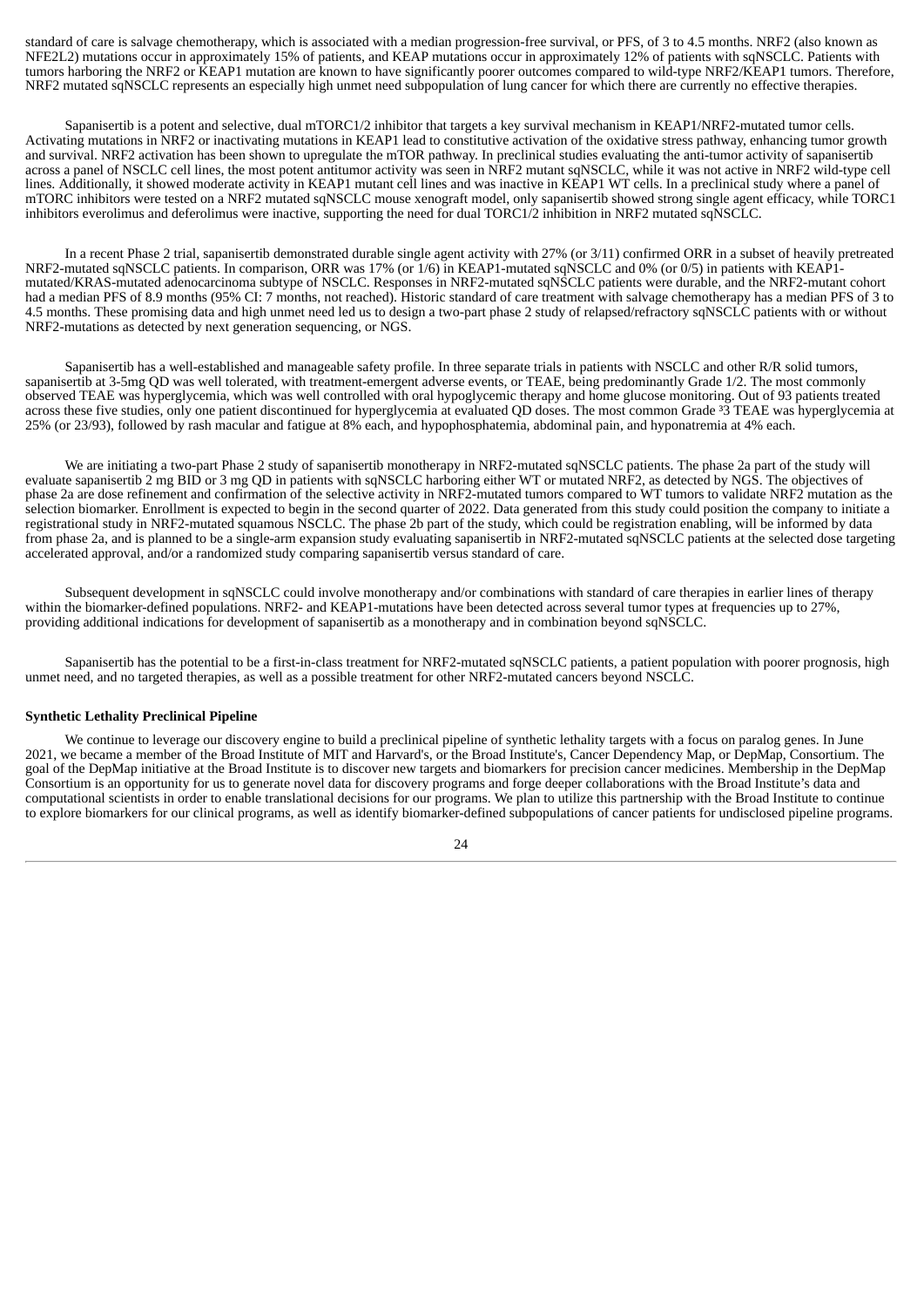#### *VPS4A Inhibitors*

We presented data describing novel VPS4A inhibitors discovered by Calithera at the American Association for Cancer Research, or AACR, 2022 Annual Meeting. The presented poster detailed Calithera's discovery of a novel series of VPS4A inhibitors that are currently advancing through lead optimization. These data validate the synthetic lethal interaction between the gene paralogs vacuolar protein sorting-associated protein 4A (VPS4A) and 4B (VPS4B), and provide the first preclinical evidence supporting a newly discovered series of compounds designed to target these proteins for cancer treatment.

We mined CRISPR genetic loss-of-function data and associated molecular datasets from the DepMap project datasets to identify pairs of gene paralogs, which were then prioritized for potential drug targets. This work resulted in the identification of VPS4A and VPS4B as promising targets. We then conducted multiple studies to validate the paralog gene pair, demonstrating that cells with VPS4B homozygous or heterozygous loss are sensitive to VPS4A knock down while cells without VPS4B loss are not. In addition, simultaneously knocking down VPS4A and VPS4B consistently resulted in cell death.

Utilizing the VPS4A and VPS4B paralog genes as targets, we identified a novel series of small molecule inhibitors. Among the findings shared at AACR are data detailing the performance of one inhibitor of VPS4A and VPS4B ATPase activity, compared to notably inactive previously reported VPS4 inhibitors. To our knowledge, our internally-discovered VPS4 inhibitors are the first active, on-target inhibitors of VPS4. Potent, selective, and pharmacologically active VPS4 inhibitors are expected to be well-tolerated and have strong single-agent activity in tumors with these mutations. We are currently advancing multiple inhibitors in the series through lead optimization.

#### **Additional Small Molecule Programs**

#### *IL4I1 Inhibitor CB-668*

We have also discovered CB-668, a first-in-class, potent, orally administered inhibitor of the immune-suppressive enzyme IL4I1. IL4I1 is an enzyme that is expressed by tumor cells and antigen presenting cells that metabolizes phenylalanine, tyrosine and tryptophan to produce hydrogen peroxide, an inhibitor of T-cell function. In particular, IL4I1 can metabolize tryptophan to kynurenic acid and other metabolites that lead to immunosuppression in the tumor microenvironment. Preclinical data were presented at the 2020 Society for Immunotherapy of Cancer (SITC) Annual Meeting. In syngeneic mouse models CB-668 exhibited immune mediated, single agent activity and augmented activity in combination with checkpoint inhibitors. IL4I1 expression has been correlated with poor clinical outcomes and expression is elevated in multiple tumor types including ovarian and Bcell tumors.

#### *Arginase Inhibitor for Cystic Fibrosis (CB-280)*

Our product candidate, CB-280 is a novel oral inhibitor of arginase being evaluated for the treatment of cystic fibrosis, or CF. In 2020, we were awarded up to \$2.4 million from the Cystic Fibrosis Foundation to support development of CB-280. In 2021 we presented interim data from the Phase 1b trial at the North American Cystic Fibrosis Conference (NACFC) for cohorts 1-3. CB-280 was well tolerated, demonstrated linear pharmacokinetics (PK), and showed complete and continuous target inhibition in plasma at doses at or above 100mg. CB-280 also demonstrated robust pharmacodynamic (PD) effects, with rapid and significant dose-proportional increases in plasma arginine, the key driver of NO production. The study is now complete. We plan on publishing the Ph1b data in the future. We are not pursuing further development of CB-280 in CF at this time, due to recent significant shifts in the CF therapeutic and regulatory landscape.

#### *Glutaminase Inhibitor telaglenastat (CB-839)*

In November 2021, we announced the discontinuation of the phase 2 telaglenastat KEAPSAKE clinical trial in patients with non-squamous NSCLC with genetic mutations in KEAP1/NRF2 based on a lack of clinical benefit observed in patients treated with telaglenastat in an interim analysis. The phase 2 randomized, placebo-controlled, double-blind KEAPSAKE study was designed to evaluate the safety and anti-tumor activity of telaglenastat plus standard-of-care chemoimmunotherapy as front-line therapy among patients with stage IV non-squamous non-small cell lung cancer (NSCLC) whose tumors have a KEAP1 or NRF2 mutation. At the time of unblinding on October 27, 2021, there were 40 patients randomized. The available efficacy data at unblinding, including investigator-assessed progression-free survival (PFS), did not demonstrate clinical benefit, and analysis of the data led to the conclusion that there was a very low probability for the study to achieve a positive result. No difference in safety profile was seen between the two arms.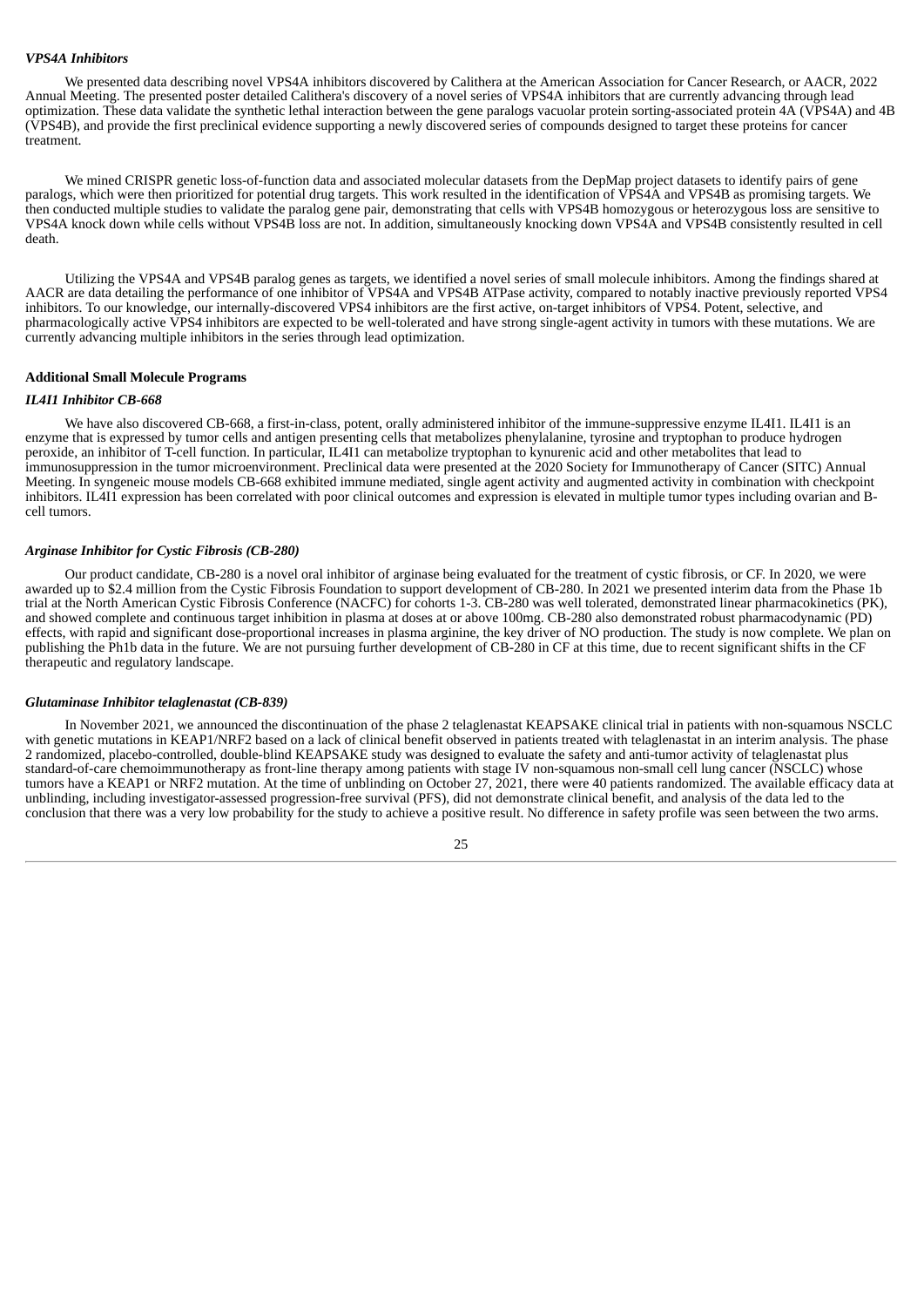#### **Partnered Programs**

#### *Arginase Inhibitor for Oncology (INCB001158)*

An additional arginase inhibitor, INCB001158, was discovered by Calithera and is being developed by Incyte Corporation, or Incyte, for oncology and hematology indications, and is currently being evaluated in Phase 1/2 trials in combination with other anti-cancer agents.

#### *CD73 Inhibitor (CB-708; ATG037) for Oncology*

A highly potent, selective, orally-bioavailable small molecule inhibitor of CD73, CB-708 (now ATG037) was discovered by Calithera. Preclinical data were presented at the AACR 2019 Annual Meeting and the 2019 SITC meeting demonstrating that CB-708 has immune-mediated, single agent activity in syngeneic mouse tumor models. In May 2021, we entered into a license agreement with Antengene Investment Limited, or Antengene, a whollyowned subsidiary of Antengene Corporation, where we granted Antengene an exclusive, worldwide license to develop and commercialize CB-708 (now ATG-037). In February 2022, Antengene announced the approval of a first-in-human study of ATG-037 in patients with locally advanced or metastatic solid tumors.

#### **Critical Accounting Policies and Estimates**

There have been no significant changes in our critical accounting policies and estimates disclosed in our Annual Report on Form 10-K for the year ended December 31, 2021, as filed with the SEC.

#### **Financial Overview**

#### *Our Ability to Continue as a Going Concern*

We had cash and cash equivalents of approximately \$44.7 million as of March 31, 2022. On April 1, 2022, we received \$8.5 million in net proceeds after underwriting discounts, commissions and offering costs from our public offering. In accordance with Accounting Standards Codification, or ASC, 205-40, *Going Concern*, we evaluated whether there are conditions and events, considered in the aggregate, that raise substantial doubt about our ability to continue as a going concern within one year after the date that the condensed consolidated financial statements are issued on May 10, 2022. This evaluation initially does not take into consideration the potential mitigating effect of our plans that have not been fully implemented as of the date the financial statements are issued. When substantial doubt exists under this methodology, we evaluate whether the mitigating effect of our plans sufficiently alleviate substantial doubt about our ability to continue as a going concern. The mitigating effect of our plans, however, is only considered if both (1) it is probable that the plans will be effectively implemented within one year after the date that the financial statements are issued, and (2) it is probable that the plans, when implemented, will mitigate the relevant conditions or events that raise substantial doubt about our ability to continue as a going concern within one year after the date that the financial statements are issued. In performing this analysis, we excluded certain elements of our operating plan that cannot be considered probable. Under ASC 205-40, the future receipt of potential funding from future sales of shares of our capital stock, if received, cannot be considered probable at this time because none of the plans are entirely within our control and have not been approved by our board of directors as of the date of the financial statements. Therefore, our expectation to generate operating losses and negative operating cash flows in the future and our need for additional funding to support our planned operations raise substantial doubt regarding our ability to continue as a going concern for a period of one year after the date that these financial statements are issued.

The accompanying financial statements have been prepared on a going concern basis, which contemplates the realization of assets and satisfaction of liabilities in the ordinary course of business. The financial statements do not include any adjustments relating to the recoverability and classification of recorded asset amounts or the amounts and classification of liabilities that might result from the outcome of the uncertainties described above.

#### *Research and Development Expenses*

Research and development expenses represent costs incurred to conduct research, such as the discovery and development of our product candidates. We recognize all research and development costs as they are incurred. Costs associated with co-development activities performed under our collaboration agreements and award are included in research and development expenses, with any reimbursement of costs reflected as a reduction of such expenses.

Research and development expenses consist primarily of the following:

- employee-related expenses, which include salaries, benefits and stock-based compensation;
- expenses incurred under agreements with clinical trial sites that conduct research and development activities on our behalf;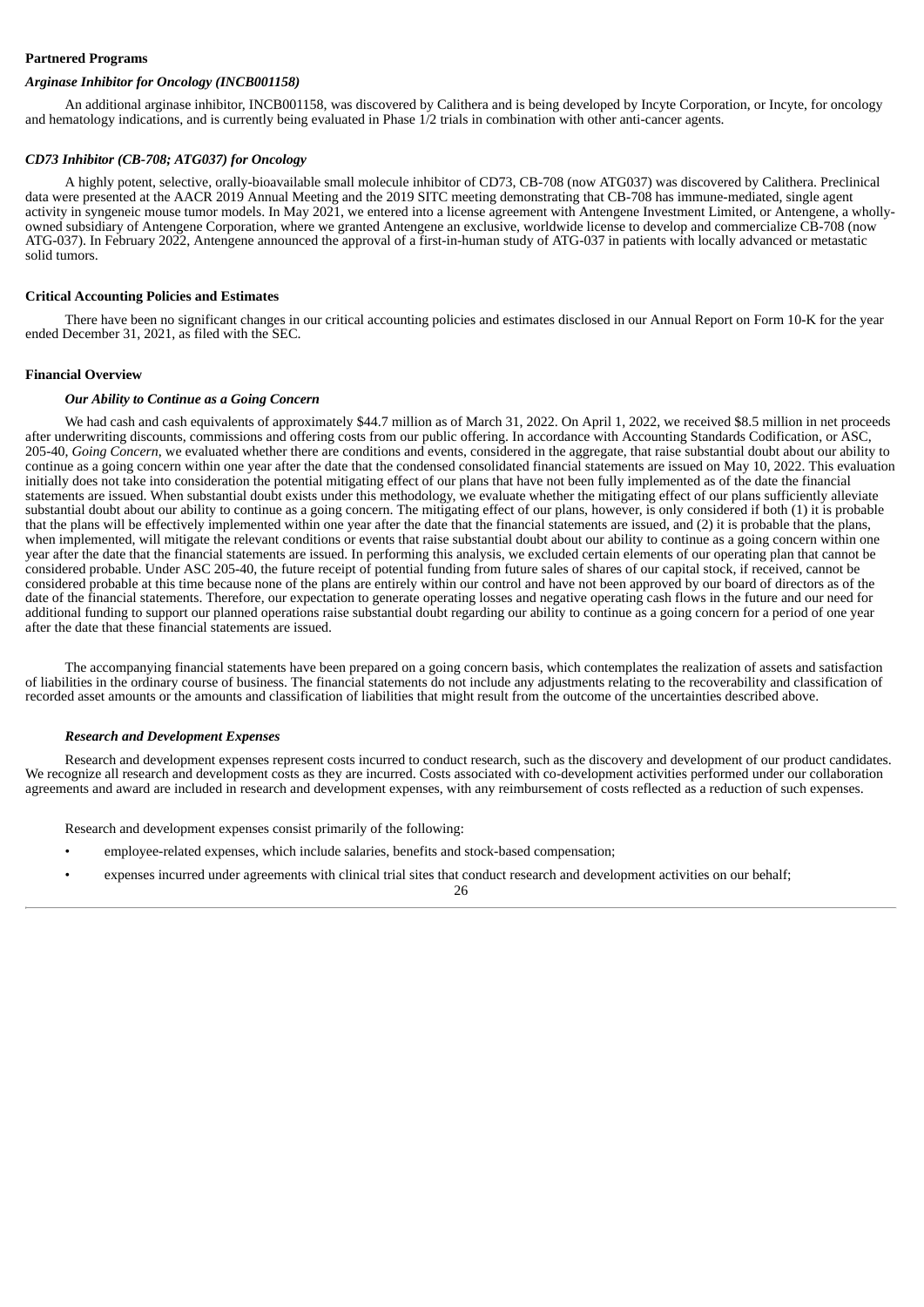- laboratory and vendor expenses related to the execution of preclinical studies and clinical trials;
- contract manufacturing expenses, primarily for the production of clinical supplies;
- facilities and other allocated expenses, which include direct and allocated expenses for rent and maintenance of facilities, depreciation expense and other supplies;
- license fees and milestone payments related to our licensing agreements; and
- the asset acquisition of sapanisertib and mivavotinib.

The largest component of our total operating expenses has historically been our investment in research and development activities including the clinical development of our product candidates. We allocate to research and development expenses the salaries, benefits, stock-based compensation expense, and indirect costs of our clinical and preclinical programs on a program-specific basis, and we include these costs in the program-specific expenses.

The following table shows our research and development expenses for the three months ended March 31, 2022 and 2021:

|                           | Three Months Ended March 31, |      |        |  |  |  |
|---------------------------|------------------------------|------|--------|--|--|--|
|                           | 2022                         | 2021 |        |  |  |  |
|                           | (in thousands)               |      |        |  |  |  |
| Development candidate:    |                              |      |        |  |  |  |
| Sapanisertib (CB-228)     | 2,301                        | \$   |        |  |  |  |
| Mivavotinib (CB-659)      | 1,981                        |      |        |  |  |  |
| Telaglenastat (CB-839)    | 2,259                        |      | 11,705 |  |  |  |
| CB-280                    | 847                          |      | 1,779  |  |  |  |
| Total development         | 7,388                        |      | 13,484 |  |  |  |
| Preclinical and research: |                              |      |        |  |  |  |
| Preclinical and research  | 2,178                        |      | 1,855  |  |  |  |
| Total                     | 9,566                        |      | 15,339 |  |  |  |

We expect our research and development expenses will increase during the next few years as we advance our product candidates into and through clinical trials, and pursue regulatory approval of our product candidates. The process of conducting clinical trials necessary to obtain regulatory approval is costly and time consuming. We may never succeed in achieving marketing approval for our product candidates. The probability of success of our product candidates may be affected by numerous factors, including clinical data, competition, manufacturing capability and commercial viability. As a result, we are unable to determine the duration and completion costs of our research and development projects or when and to what extent we will generate revenue from the commercialization and sale of any of our product candidates.

#### *General and Administrative Expenses*

General and administrative expenses consist of personnel costs, allocated expenses and other expenses for outside professional services, including legal, audit and accounting services, insurance, investor relations and other expenses associated with being a public company. Personnel costs consist of salaries, benefits and stock-based compensation. Allocated expenses consist of facilities and other allocated expenses, which include direct and allocated expenses for rent and maintenance of facilities, depreciation expense and other supplies. We have incurred and expect to continue to incur additional expenses as a result of operating as a public company, including costs to comply with the rules and regulations applicable to companies listed on a national securities exchange, costs related to compliance and reporting obligations pursuant to the rules and regulations of the SEC and other governing bodies and, potentially, the costs related to increases in our administrative functions to support the growth of our business as we advance our product candidates.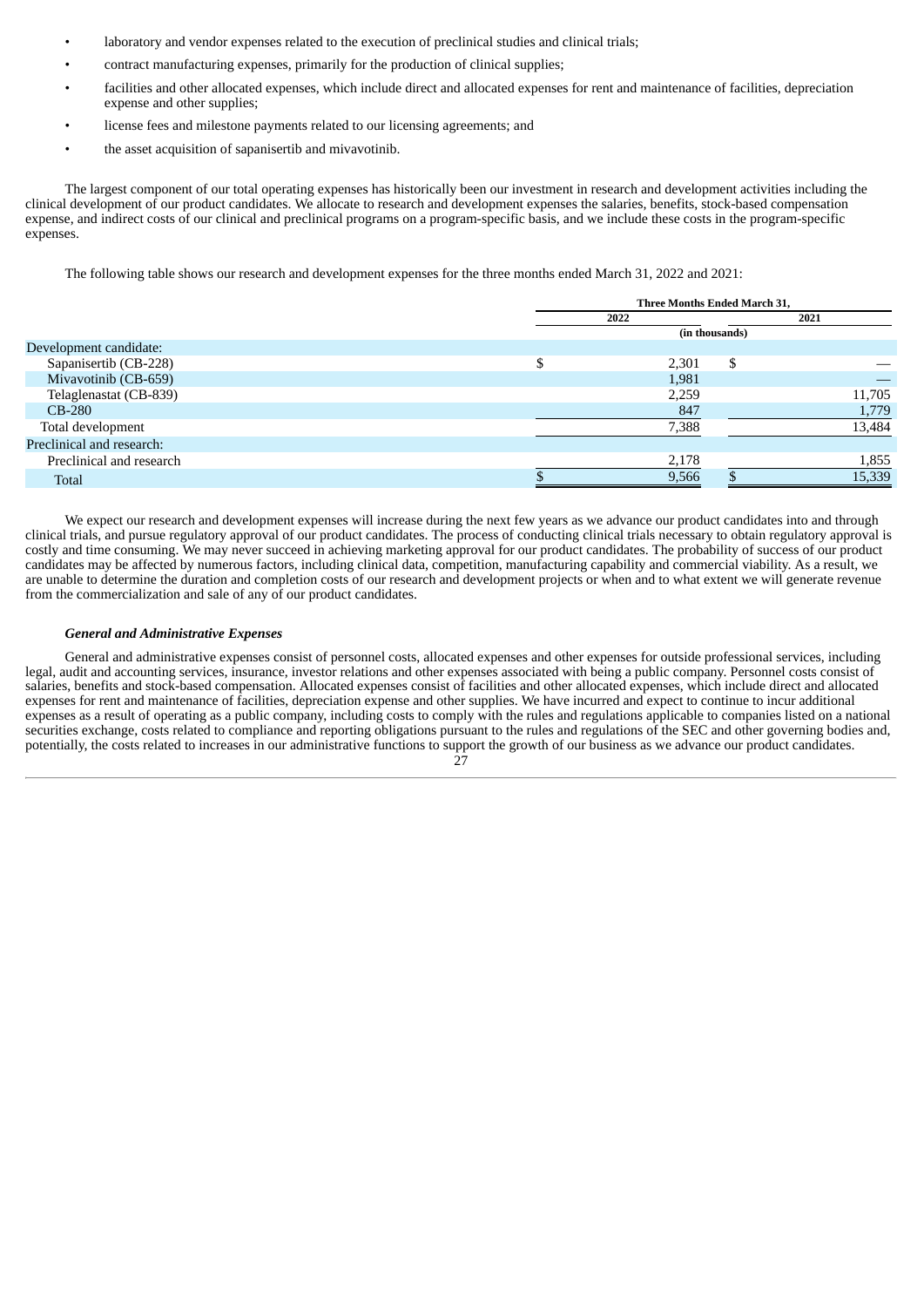# **Results of Operations**

# *Comparison of the Three Months Ended March 31, 2022 and 2021*

|                                          |                                    | <b>Three Months</b> |      |           |    |          |          |  |  |  |      |
|------------------------------------------|------------------------------------|---------------------|------|-----------|----|----------|----------|--|--|--|------|
|                                          | Ended March 31,                    |                     |      |           |    | Change   |          |  |  |  |      |
|                                          | 2022                               |                     | 2021 |           |    |          |          |  |  |  | $\%$ |
|                                          | (in thousands, except percentages) |                     |      |           |    |          |          |  |  |  |      |
| Operating expenses:                      |                                    |                     |      |           |    |          |          |  |  |  |      |
| Research and development                 |                                    | 9.566               | \$   | 15,339    | \$ | (5,773)  | $-38\%$  |  |  |  |      |
| General and administrative               |                                    | 4,260               |      | 5,428     |    | (1, 168) | $-22\%$  |  |  |  |      |
| Total operating expenses                 |                                    | 13,826              |      | 20,767    |    | (6, 941) | $-33\%$  |  |  |  |      |
| Loss from operations                     |                                    | (13, 826)           |      | (20,767)  |    | 6,941    | $-33%$   |  |  |  |      |
| Interest and other income (expense), net |                                    |                     |      | 372       |    | (381     | $-102\%$ |  |  |  |      |
| Net loss                                 |                                    | (13, 835)           |      | (20, 395) |    | 6,560    | $-32\%$  |  |  |  |      |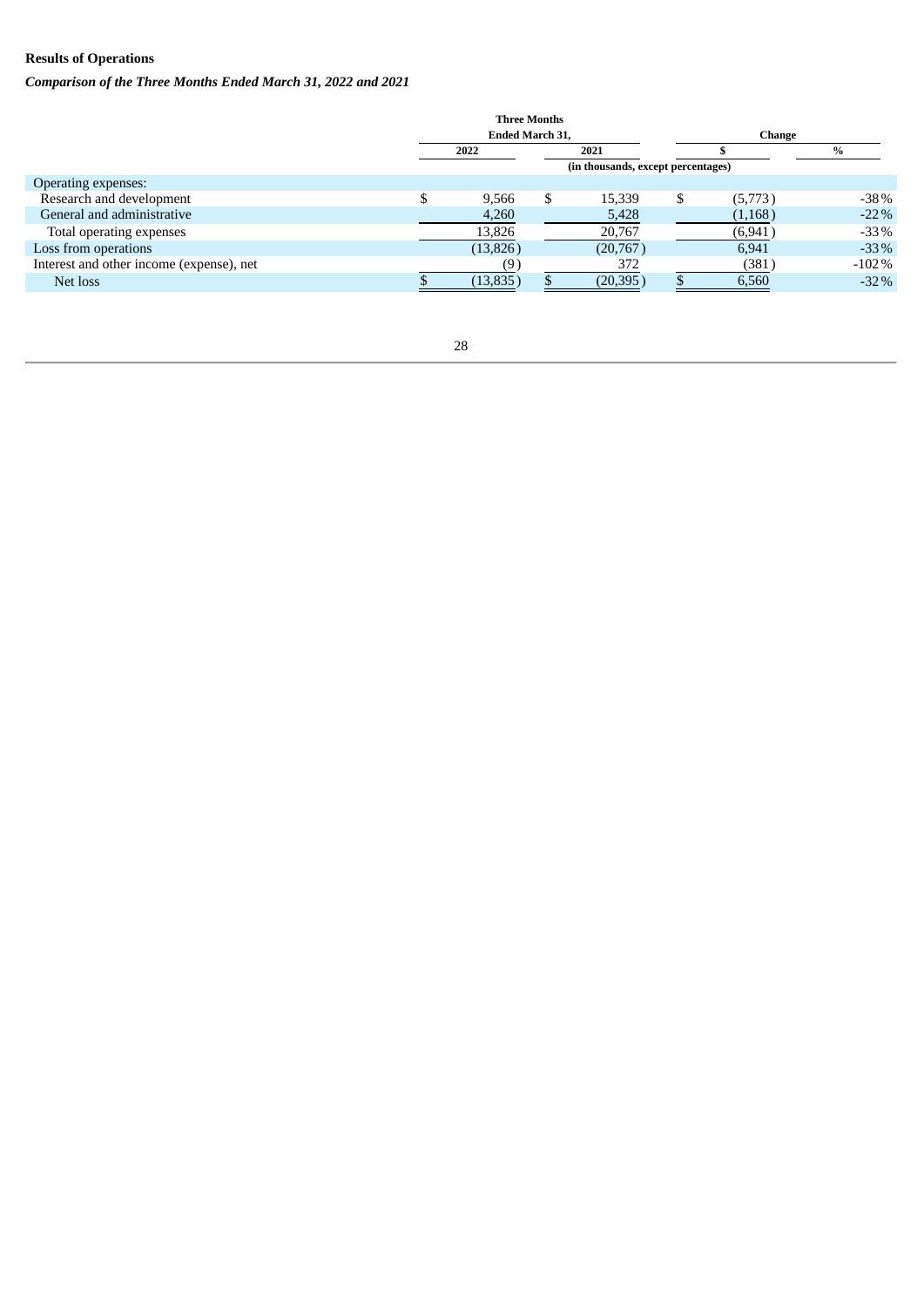*Research and Development.* Research and development expenses decreased \$5.8 million, or 38%, from \$15.3 million for the three months ended March 31, 2021 to \$9.6 million for the three months ended March 31, 2022. The decrease of \$5.8 million was due to a \$9.5 million decrease in the telaglenastat program and a \$0.9 million decrease in the CB-280 program, partially offset by a \$2.3 million increase due to the sapanisertib program, a \$2.0 million increase due to the mivavotinib program, and a \$0.3 million increase in our early stage research.

*General and Administrative.* General and administrative expenses decreased \$1.2 million, or 22%, from \$5.4 million for the three months ended March 31, 2021, to \$4.3 million for the three months ended March 31, 2022. The decrease of \$1.2 million was due to a \$1.1 million decrease in personnelrelated costs, primarily from decreases in stock-based compensation expense, salaries and severance, and a \$0.1 million decrease in professional services costs.

*Interest and Other Income (Expense), net.* Interest and other income (expense), net decreased \$0.4 million, or 102%, from \$0.4 million for the three months ended March 31, 2021 to (\$9,000) for the three months ended March 31, 2022. The decrease of \$0.4 million related to a gain on the remeasurement of our lease liability during the three months ended March 31, 2021.

#### **Liquidity and Capital Resources**

As of March 31, 2022, we had cash and cash equivalents totaling \$44.7 million. Our operations have been financed by net proceeds from the sale of shares of our capital stock and payments from our collaboration and licensing agreements.

#### *Public Offering*

On April 1, 2022, we closed an underwritten public offering of 18,518,519 shares of our common stock at a combined price to the public of \$0.54 per share and accompanying common warrants for gross proceeds to us of \$10 million, and net proceeds of \$8.5 million after underwriting discounts, commissions and offering costs. Each share of common stock is accompanied by a warrant to purchase one share of common stock at an exercise price of \$0.54 per share, which is immediately exercisable and will expire 18 months from the date of issuance, or a short-term warrant, and a warrant to purchase one share of common stock at an exercise price of \$0.54 per share, which is immediately exercisable and will expire 5 years from the date of issuance, or a long-term warrant.

#### *Millennium Asset Purchase Agreement*

On October 18, 2021, we entered into an Asset Purchase Agreement, or APA, with Millennium. In accordance with the APA, we entered into a Preferred Stock Purchase Agreement pursuant to which we agreed to issue to Millennium 1,000,000 shares of our Series A convertible preferred stock, or the Series A preferred stock. The Series A preferred stock is initially convertible at the option of the holder into approximately 17.2 shares of common stock, based on our \$2.04 per share closing stock price from October 15, 2021. The conversion rate of the Series A preferred stock is subject to antidilution adjustments that if triggered would result in the issuance of additional shares of common stock upon conversion. We intend to seek stockholder approval at our next regular stockholder meeting for the issuance of the shares of common stock above 20% in accordance with the rules of The Nasdaq Stock Market LLC, including additional shares that may become issuable as a result of any price-based anti-dilution adjustments. The Series A preferred stock has the preferences, rights and limitations set forth in the Certificate of Designations, as filed with the Secretary of State of the State of Delaware. If we are unable to obtain stockholder approval in accordance with the rules of The Nasdaq Stock Market LLC for the conversion of all of the shares of Series A preferred stock to common stock, and as a result Millennium is unable to convert any portion of the Series A preferred stock to common stock, then we and Millennium will negotiate in good faith the timing and amount per share to be paid to compensate Millennium for such inability to convert. If we are able to obtain stockholder approval in accordance with the rules of The Nasdaq Stock Market LLC for the conversion of all of the shares of Series A preferred stock to common stock but Millennium is unable to convert as a result of the Accounting Cap (defined as 19.99% of the outstanding common stock of the Company on any date) any portion of the Series A preferred stock to common stock by the five year anniversary of the issue date, then on each yearly anniversary thereafter, any shares of Series A preferred stock that remain outstanding shall automatically be converted into common stock at the applicable conversion ratio, in each case subject to the Accounting Cap, until such point in time as all shares of Series A preferred stock have been converted.

#### *Shelf Registration Statement*

In August 2020, we filed a shelf registration statement on Form S-3 with the Securities and Exchange Commission, or SEC, which permits the offering, issuance and sale by us of up to a maximum aggregate offering price of \$250 million of our common stock. As of March 31, 2022, \$227.9 million of our common stock remained available for sale, of which \$62.9 million may be issued and sold pursuant to an "at-the-market" offering program, or ATM program, for sales of our common stock under a sales agreement with Jefferies LLC, subject to certain conditions as specified in the sales agreement. Our ability to sell securities under the shelf registration statement and the ATM program will be limited until we are no longer subject to the SEC's "baby shelf" limitations.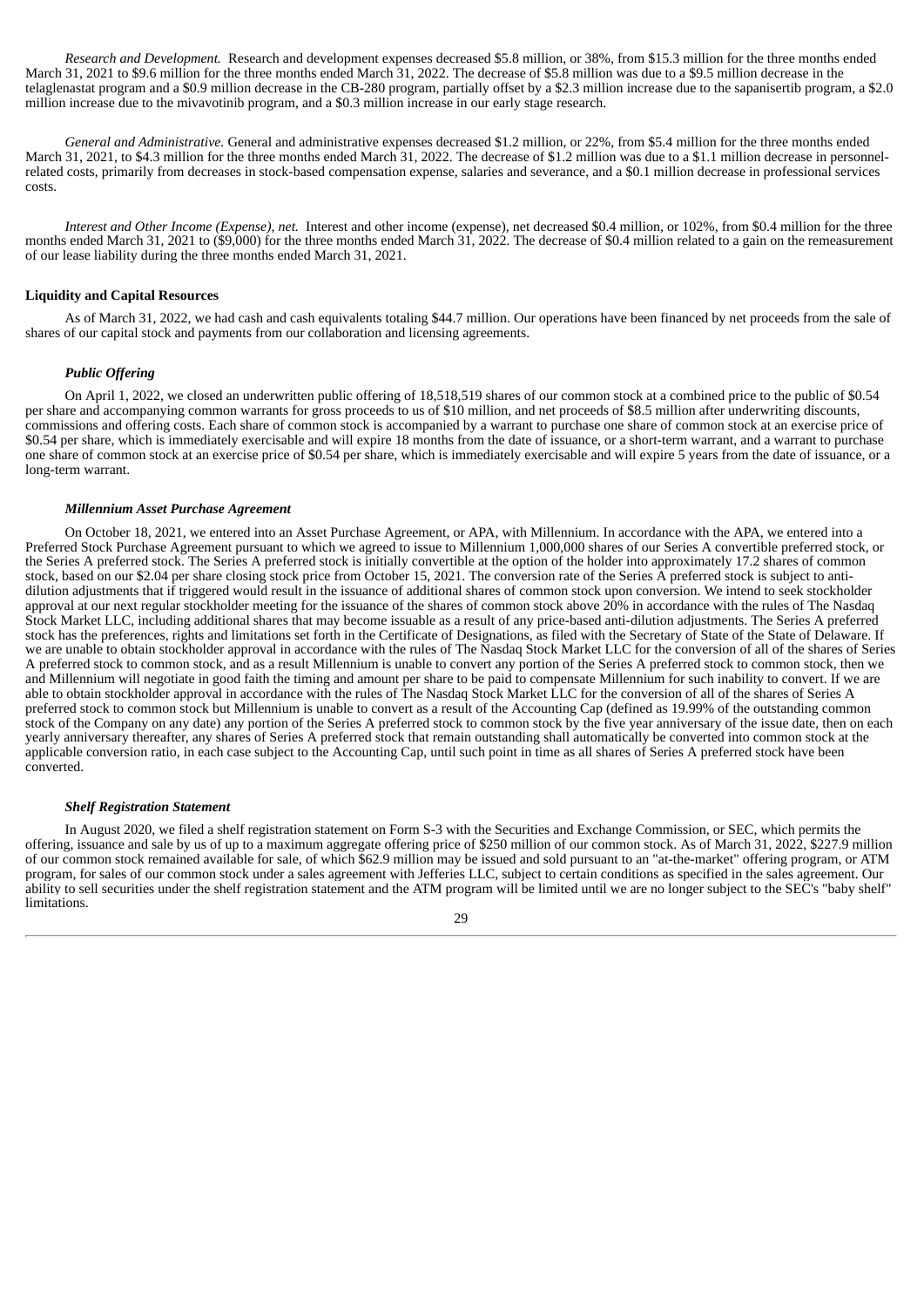Our primary uses of cash are to fund operating expenses, primarily research and development expenditures. Cash used to fund operating expenses is impacted by the timing of when we pay these expenses, as reflected in the change in our outstanding accounts payable and accrued expenses.

Our expectation to generate operating losses and negative operating cash flows in the future and the need for additional funding to support our planned operations raise substantial doubt regarding our ability to continue as a going concern for a period of one year after the date that these condensed consolidated financial statements are issued on May 10, 2022. We believe that our existing cash and cash equivalents as of May 10, 2022, will be sufficient for us to meet our current operating plan through the second quarter of 2023. However, our forecast of the period of time through which our financial resources will be adequate to support our operations is a forward-looking statement that involves risks and uncertainties, and actual results could vary materially based on a number of factors including the extent and magnitude of the impact from the COVID-19 pandemic, in particular the challenges associated with opening new and enrolling existing clinical studies. Based on current planning assumptions, we intend to announce data from our sapanisertib and mivavotinib Phase 2 studies by the first quarter of 2023. If data from these trials are not available until after the end of the second quarter of 2023, we will require additional capital to release these data. In addition, in order to complete the process of obtaining regulatory approval for our product candidates and to build the sales, marketing and distribution infrastructure that we believe will be necessary to commercialize our product candidates, if approved, we will require substantial additional funding.

We have based our projections of operating capital requirements on assumptions that may prove to be incorrect and we may use all of our available capital resources sooner than we expect. Because of the numerous risks and uncertainties associated with research, development and commercialization of pharmaceutical products, we are unable to estimate the exact amount of our operating capital requirements. Our future funding requirements will depend on many factors, including, but not limited to:

- the timing and costs of our planned clinical trials for our product candidates;
- the timing and costs of our planned preclinical studies of our product candidates;
- our success in establishing and scaling commercial manufacturing capabilities;
- the number and characteristics of product candidates that we pursue;
- the outcome, timing and costs of seeking regulatory approvals;
- subject to receipt of regulatory approval, revenue received from commercial sales of our product candidates;
- the terms and timing of any future collaborations, licensing, consulting or other arrangements that we may establish;
- the amount and timing of any payments we may be required to make in connection with the licensing, filing, prosecution, maintenance, defense and enforcement of any patents or patent applications or other intellectual property rights; and
- the extent to which we in-license or acquire other products and technologies.

We plan to continue to fund our operations and capital funding needs through equity and/or debt financing. We may also consider further collaborations or selectively partnering for clinical development and commercialization. The sale of additional equity would result in additional dilution to our stockholders. The incurrence of debt financing would result in debt service obligations and the instruments governing such debt could provide for operating and financing covenants that would restrict our operations. If we are not able to secure adequate additional funding we may be forced to make reductions in spending, extend payment terms with suppliers, liquidate assets where possible, and/or suspend or curtail planned programs. The continued spread of COVID-19 and uncertain market conditions may limit our ability to access capital. Any of these actions could harm our business, results of operations and future prospects.

#### *Cash Flows*

The following table summarizes our cash flows for the periods indicated:

|                                       | <b>Three Months</b>    |  |          |  |  |
|---------------------------------------|------------------------|--|----------|--|--|
|                                       | <b>Ended March 31.</b> |  |          |  |  |
|                                       | 2022<br>2021           |  |          |  |  |
|                                       | (in thousands)         |  |          |  |  |
| Cash used in operating activities     | (16,010)               |  | (22,002) |  |  |
| Cash provided by investing activities | $\hspace{0.05cm}$      |  | 6,500    |  |  |
| Cash provided by financing activities | 1,137                  |  | 9,537    |  |  |

Cash used in operating activities was \$16.0 million for the three months ended March 31, 2022, compared to \$22.0 million for the three months ended March 31, 2021. The decrease of \$6.0 million in cash used in operating activities mainly related to decreased research and development costs, primarily in our telaglenastat program.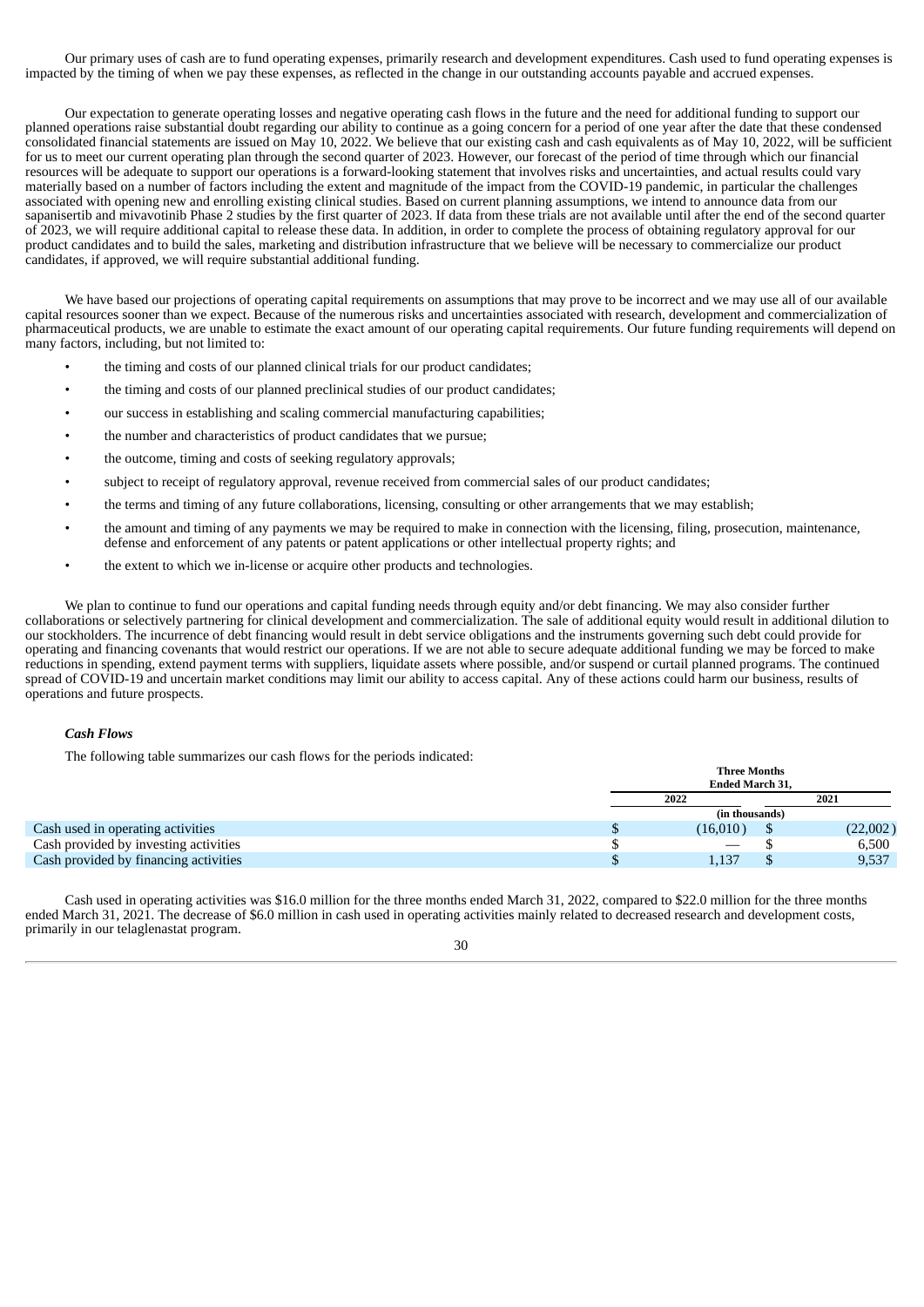Cash provided by investing activities was zero and \$6.5 million for the three months ended March 31, 2022 and 2021, respectively, and for the three months ended March 31, 2021 was related to proceeds from the sale and maturity of investments.

Cash provided by financing activities was \$1.1 million and \$9.5 million for the three months ended March 31, 2022 and 2021, respectively. For the three months ended March 31, 2022 and 2021, we received \$1.1 million and \$9.5 million, respectively, in net proceeds from the sale and issuance of common stock related to our at-the-market offering program.

#### **Contractual Obligations and Other Commitments**

There have been no material changes to the contractual obligations during the three months ended March 31, 2022, as compared to those disclosed in our Annual Report on Form 10-K for the year ended December 31, 2021.

#### **Recent Accounting Pronouncements**

Please refer to Note 2 to our unaudited condensed consolidated financial statements appearing under Part I, Item 1 for a discussion of recent accounting pronouncements.

#### <span id="page-30-0"></span>**Item 3. Quantitative and Qualitative Disclosures about Market Risk**

During the three months ended March 31, 2022, there were no material changes to our market risk disclosures as set forth in Part II, Item 7A, "Quantitative and Qualitative Disclosures About Market Risk" in our Annual Report on Form 10-K for the year ended December 31, 2021.

#### <span id="page-30-1"></span>**Item 4. Controls and Procedures**

#### **Evaluation of Disclosure Controls and Procedures***.*

As of March 31, 2022, management, with the participation of our Chief Executive Officer and Chief Financial Officer, performed an evaluation of the effectiveness of the design and operation of our disclosure controls and procedures as defined in Rules 13a-15(e) and 15d-15(e) of the Exchange Act. Our disclosure controls and procedures are designed to ensure that information required to be disclosed in the reports we file or submit under the Exchange Act is recorded, processed, summarized and reported within the time periods specified in the Securities and Exchange Commission's rules and forms, and that such information is accumulated and communicated to our management, including the Chief Executive Officer and Chief Financial Officer, to allow timely decisions regarding required disclosures.

Any controls and procedures, no matter how well designed and operated, can provide only reasonable assurance of achieving the desired control objective and management necessarily applies its judgment in evaluating the cost-benefit relationship of possible controls and procedures. Based on this evaluation, our Chief Executive Officer and our Chief Financial Officer concluded that, as of March 31, 2022, the design and operation of our disclosure controls and procedures were effective at a reasonable assurance level.

#### **Changes in Internal Control Over Financial Reporting***.*

There were no changes in our internal control over financial reporting during the three months ended March 31, 2022, that have materially affected, or are reasonably likely to materially affect, our internal control over financial reporting.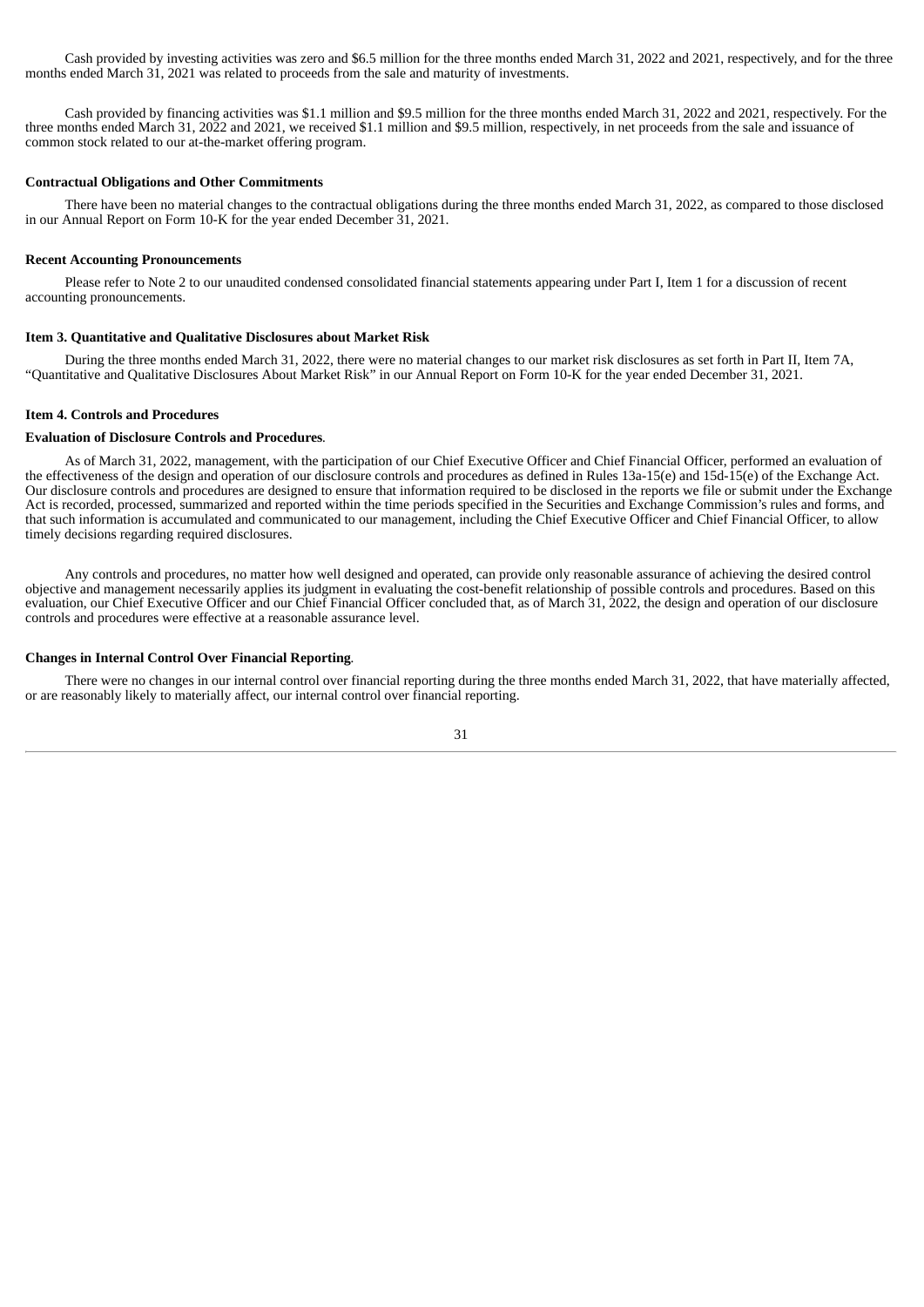#### <span id="page-31-0"></span>**PART II. – OTHER INFORMATION**

# <span id="page-31-1"></span>**Item 1. Legal Proceedings**

From time to time, we may become involved in legal proceedings relating to claims arising from the ordinary course of business. Our management believes that there are currently no claims or actions pending against us, the ultimate disposition of which could have a material adverse effect on our results of operations, financial condition or cash flows.

#### <span id="page-31-2"></span>**Item 1A. Risk Factors**

#### **Risk Factors**

Our business involves significant risks, some of which are described below. You should carefully consider the following risk factors, in addition to the other information contained in the reports we file with the Securities and Exchange Commission, or the SEC. The occurrence of any of the events or developments described in the following risk factors could harm our business, financial condition, results of operations, cash flows, the trading price of our common stock and our growth prospects. Additional risks and uncertainties not presently known to us or that we currently deem immaterial may also impair our business operations. Our actual results could differ materially from those anticipated in the forward-looking statements as a result of factors that are described below and elsewhere in this Current Report on Form 10-Q. The risks relating to our business set forth in our Annual Report on Form 10-K, filed with the SEC, are set forth below and are unchanced substantively as of the date of this filing, except for those risks designated by an asterisk (\*).

#### **Summary Risk Factors**

Our business is subject to numerous risks and uncertainties, including those highlighted in the section titled "Risk Factors" immediately following this summary. These risks include, among others, the following:

- We have incurred significant operating losses since our inception and anticipate that we will continue to incur substantial operating losses for the foreseeable future. We may never achieve or maintain profitability.
- There is substantial doubt regarding our ability to continue as a going concern. We will need substantial additional funding, which may not be available on acceptable terms, or at all. Failure to obtain this necessary capital when needed may force us to delay, limit or terminate our product development efforts or other operations.
- Our business, operations and clinical development plans and timelines are currently adversely affected by and could be adversely affected in the future by the effects of health epidemics, including the recent COVID-19 pandemic, on the manufacturing, clinical trial and other business activities performed by us or by third parties with whom we conduct business, including our contract manufacturers, Clinical Research Organizations, or CROs, shippers and others.
- Our approach to the discovery and development of product candidates that target tumor metabolism and tumor immunology is unproven and may never lead to marketable products.
- Our drug discovery and development efforts might not generate successful product candidates.
- We may not realize the anticipated benefits from our acquisition of the Takeda assets.
- If it is determined that companion diagnostics are needed for the Takeda Programs, we may be unable to successfully develop companion diagnostics for biomarkers that enable patient selection, or experience significant delays in doing so, we may not realize the full commercial potential of the Takeda Programs.
- If clinical trials of our product candidates fail to demonstrate safety and efficacy to the satisfaction of regulatory authorities or do not otherwise produce positive results, we may incur additional costs or experience delays in completing, or ultimately be unable to complete, the development and commercialization of our product candidates.
- If we experience delays or difficulties in enrolling patients in clinical trials, our receipt of necessary regulatory approvals could be delayed or prevented.
- If serious adverse effects or unexpected characteristics of our product candidates are identified during development, we may need to abandon or limit our development of some or all of our product candidates.
- Results of preclinical studies and early clinical trials may not be predictive of results of future clinical trials.
- We face substantial competition, which may result in others discovering, developing or commercializing products before or more successfully than we do.
- Product liability lawsuits against us could cause us to incur substantial liabilities and could limit the commercialization of any product candidates we may develop.

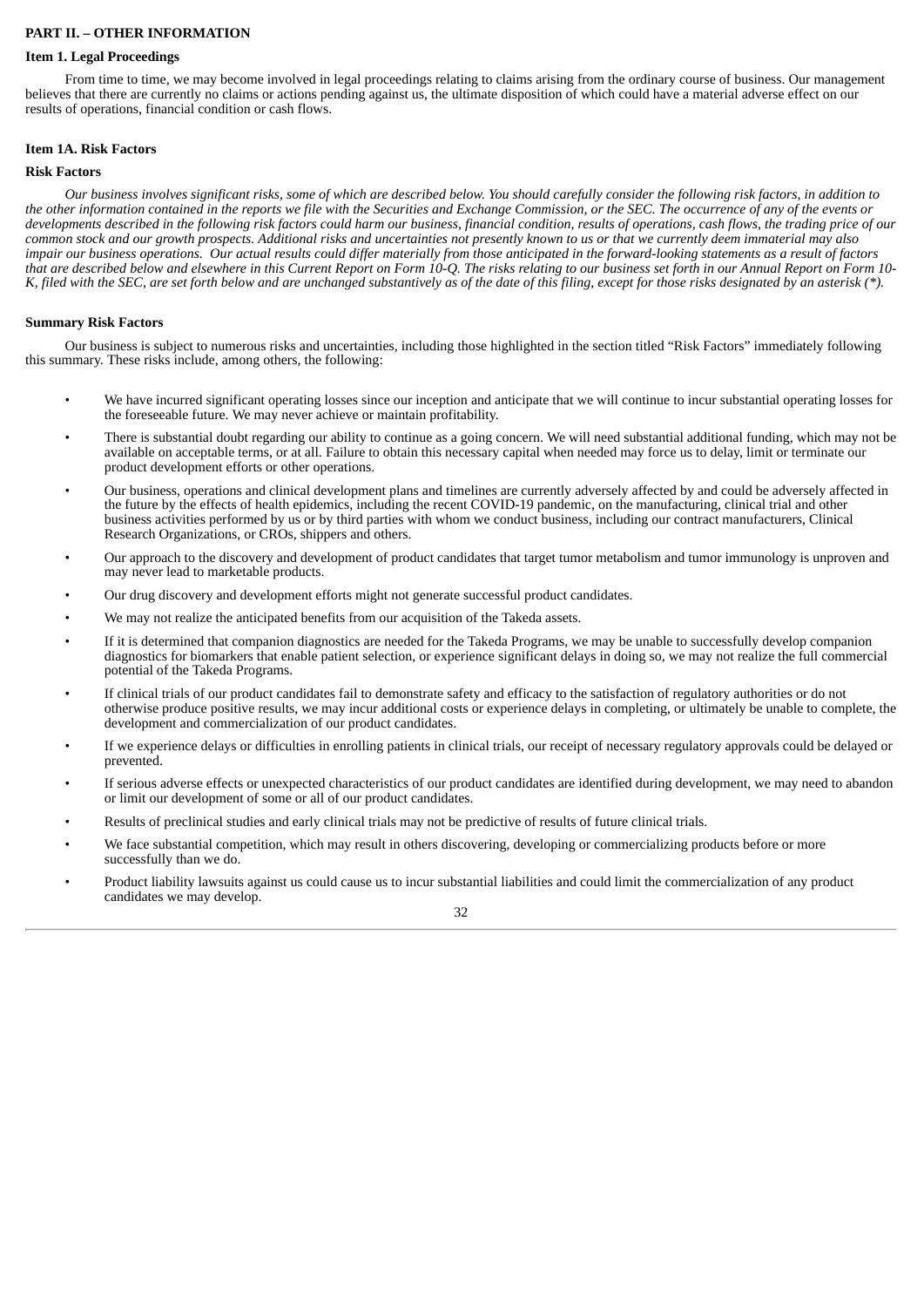- If we fail to comply with environmental, health and safety laws and regulations, we could become subject to fines or penalties or incur costs that could harm our business.
- We rely on third parties to conduct our clinical trials and some aspects of our research and preclinical testing and manufacture our product candidates, and those third parties may not perform satisfactorily, including failing to meet deadlines for the completion of such trials, research or testing.
- Our arginase inhibitors program in hematology and oncology indications, including INCB001158, is reliant in part on Incyte for the successful development and commercialization in a timely manner. If Incyte does not devote sufficient resources to INCB001158's development, is unsuccessful in its efforts, or chooses to terminate its agreement with us, our business, operating results and financial condition will be harmed.
- We have in the past and may seek in the future to selectively establish collaborations, and, if we are unable to establish them on commercially reasonable terms, we may have to alter our development and commercialization plans.
- Our internal computer systems, or those used by our Clinical Research Organizations or other contractors or consultants, may fail or suffer security breaches.
- If we are alleged to infringe intellectual property rights of third parties, our business could be harmed.
- We may not be able to protect, or fully exploit, our intellectual property rights throughout the world, which could impair our competitive position.
- Even if we complete the necessary preclinical studies and clinical trials, the marketing approval process is expensive, time-consuming and uncertain and may prevent us from obtaining approvals for the commercialization of some or all of our product candidates. If we or our collaborators are not able to obtain, or if there are delays in obtaining, required regulatory approvals, we will not be able to commercialize, or will be delayed in commercializing, our product candidates, and our ability to generate revenue will be impaired.
- Recently enacted and future legislation may increase the difficulty and cost for us to obtain marketing approval of and commercialize our product candidates and affect the prices we may obtain.
- Our future success depends on our ability to retain our senior management team and to attract, retain and motivate qualified personnel.
- The holders of our Series A preferred stock have liquidation and other rights that are senior to the rights of the holders of shares of our common stock.
- We may be required to issue a significant number of additional shares of common stock for no additional consideration to the holders of our Series A preferred stock pursuant to certain price-based anti-dilution provisions.
- We cannot take certain actions without the consent of a majority of the holders of the Series A preferred stock.
- We may be required to make significant cash payments to the holders of Series A preferred stock if we do not receive requisite stockholder approval to allow the conversion of the Series A preferred stock to common stock.
- We have granted Millennium registration rights with respect to the shares of common stock into which our Series A preferred stock is convertible. If these additional shares are sold, or it is perceived that they will be sold, the market price of our common stock could decline.
- The trading price of our common stock is likely to be volatile, and purchasers of our common stock could incur substantial losses.
- Concentration of ownership of our capital stock may prevent new investors from influencing significant corporate decisions.
- If we are unable to maintain proper and effective internal controls over financial reporting, the accuracy and timeliness of our financial reporting and the market price of our common stock may be adversely affected.
- If we are unable to adequately address these and other risks we face, our business, financial condition, operating results and prospects may be adversely affected.
- The price of our common stock and our stockholders' (deficit) equity does not meet the requirements for continued listing on the Nasdaq Global Select Market. If we fail to maintain or regain compliance with the minimum listing requirements, our common stock will be subject to delisting. Our ability to publicly or privately sell equity securities and the liquidity of our common stock could be adversely affected if our common stock is delisted.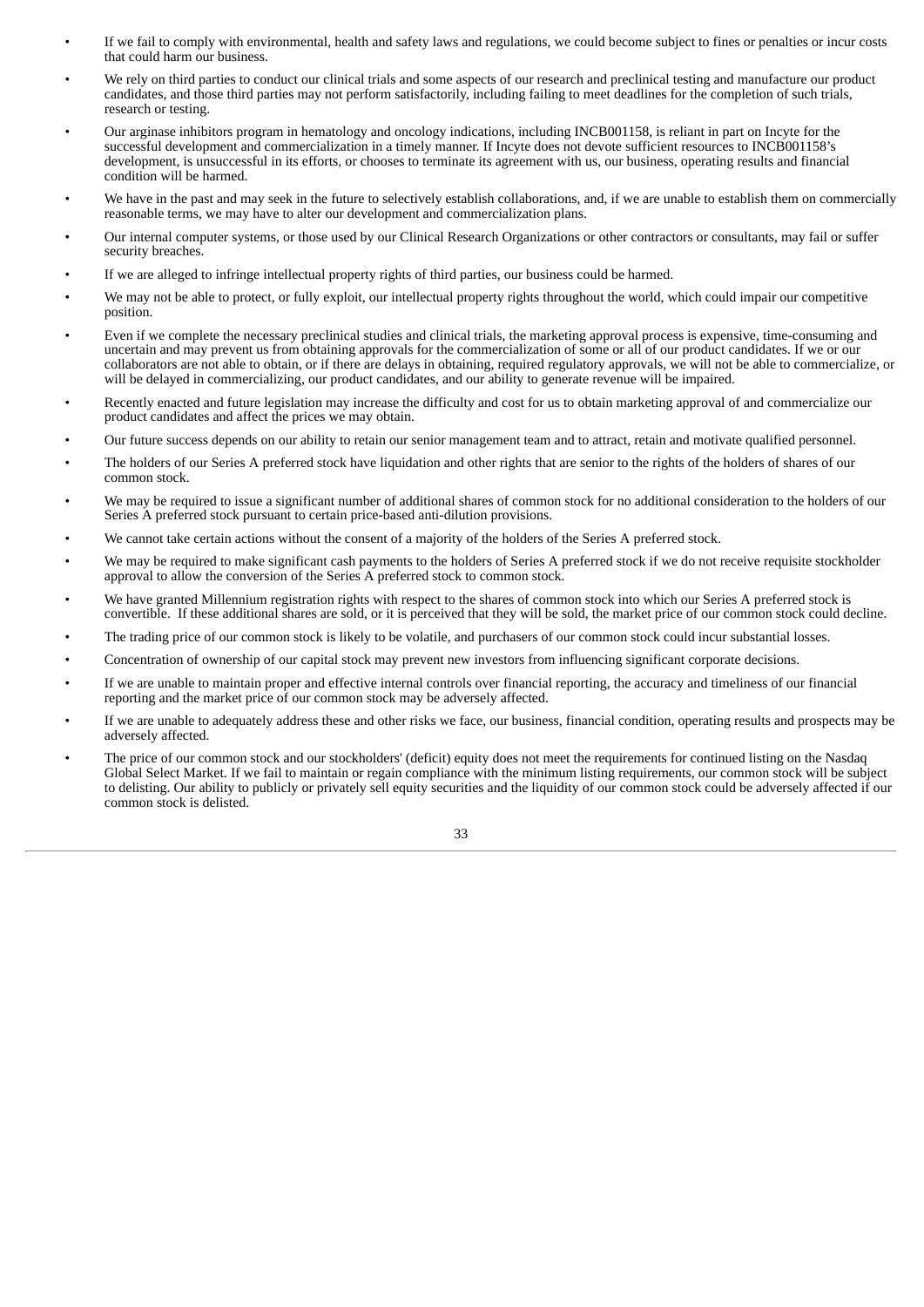# **Risk Factors**

## **Risks Related to Our Financial Position and Need For Additional Capital**

#### We have incurred significant operating losses since our inception and anticipate that we will continue to incur substantial operating losses for the *foreseeable future. We may never achieve or maintain profitability.\**

- Since our inception, we have incurred significant operating losses. Our net loss was \$13.8 million for the three months ended March 31, 2022 and \$115.1 million for the year ended December 31, 2021, respectively. As of March 31, 2022, we had an accumulated deficit of \$505.2 million. To date, we have financed our operations through sales of our capital stock and payments from the Incyte Collaboration Agreement. We have devoted substantially all of our financial resources and efforts to research and development. We expect that it may be many years, if ever, before we receive regulatory approval and have a product candidate ready for commercialization. We expect to continue to incur significant expenses and increasing operating losses for the foreseeable future. Our net losses may fluctuate significantly from quarter to quarter and year to year. We anticipate that our expenses will increase substantially if and as we:
- advance further into clinical trials for our existing clinical product candidates, sapanisertib, mivavotinib and CB-280;
- continue the preclinical development of our research programs and advance candidates into clinical trials;
- identify additional product candidates and advance them into preclinical development;
- pursue regulatory approval of product candidates;
- seek marketing approvals for our product candidates that successfully complete clinical trials;
- establish a sales, marketing and distribution infrastructure to commercialize any product candidates for which we obtain marketing approval;
- become obligated to make milestone payments pursuant to the APA;
- maintain, expand and protect our intellectual property portfolio;
- hire additional clinical, commercial, regulatory and scientific personnel;
- add operational, financial and management information systems and personnel, including personnel to support product development and commercialization;
- acquire or in-license other product candidates and technologies; and
- operate as a public company.

We have never generated any revenue from product sales and may never be profitable. To become and remain profitable, we and/or our collaborators must develop and eventually commercialize one or more products with significant market potential. This will require us to be successful in a range of challenging activities, including completing preclinical studies and clinical trials of our product candidates, obtaining marketing approval for these product candidates, manufacturing, marketing and selling those product candidates for which we may obtain marketing approval, and satisfying any postmarketing requirements. We may never succeed in these activities and, even if we do, may never generate revenue that is significant or large enough to achieve profitability. Our failure to become and remain profitable would decrease the value of the company and could impair our ability to raise capital, maintain our research and development efforts, expand our business or continue our operations. A decline in the value of our company could also cause you to lose all or part of your investment.

#### There is substantial doubt regarding our ability to continue as a going concern. We will need substantial additional funding, which may not be available on acceptable terms, or at all. Failure to obtain this necessary capital when needed may force us to delay, limit or terminate our product *development efforts or other operations.\**

As of March 31, 2022, our cash and cash equivalents were \$44.7 million. On April 1, 2022, we received net proceeds of \$8.5 million related to our public offering after underwriting discounts, commissions and offering costs. Based on our current business plan, there is substantial doubt regarding our ability to continue as a going concern for a period of one year after the date that our financial statements for the quarter ended March 31, 2022 are issued. We expect our expenses to increase in connection with our ongoing activities, particularly as we continue the research and development of, continue and initiate clinical trials of, potentially prepare for commercial launch of, and seek marketing approval for our product candidates, specifically sapanisertib, mivavotinib, and CB-280, and as we become obligated to make milestone payments pursuant to our outstanding license and asset purchase agreements. In addition, if we obtain marketing approval for any of our product candidates, we expect to incur significant commercialization expenses related to product sales, marketing, manufacturing and distribution of the approved product.

Our future capital requirements will depend on many factors, including: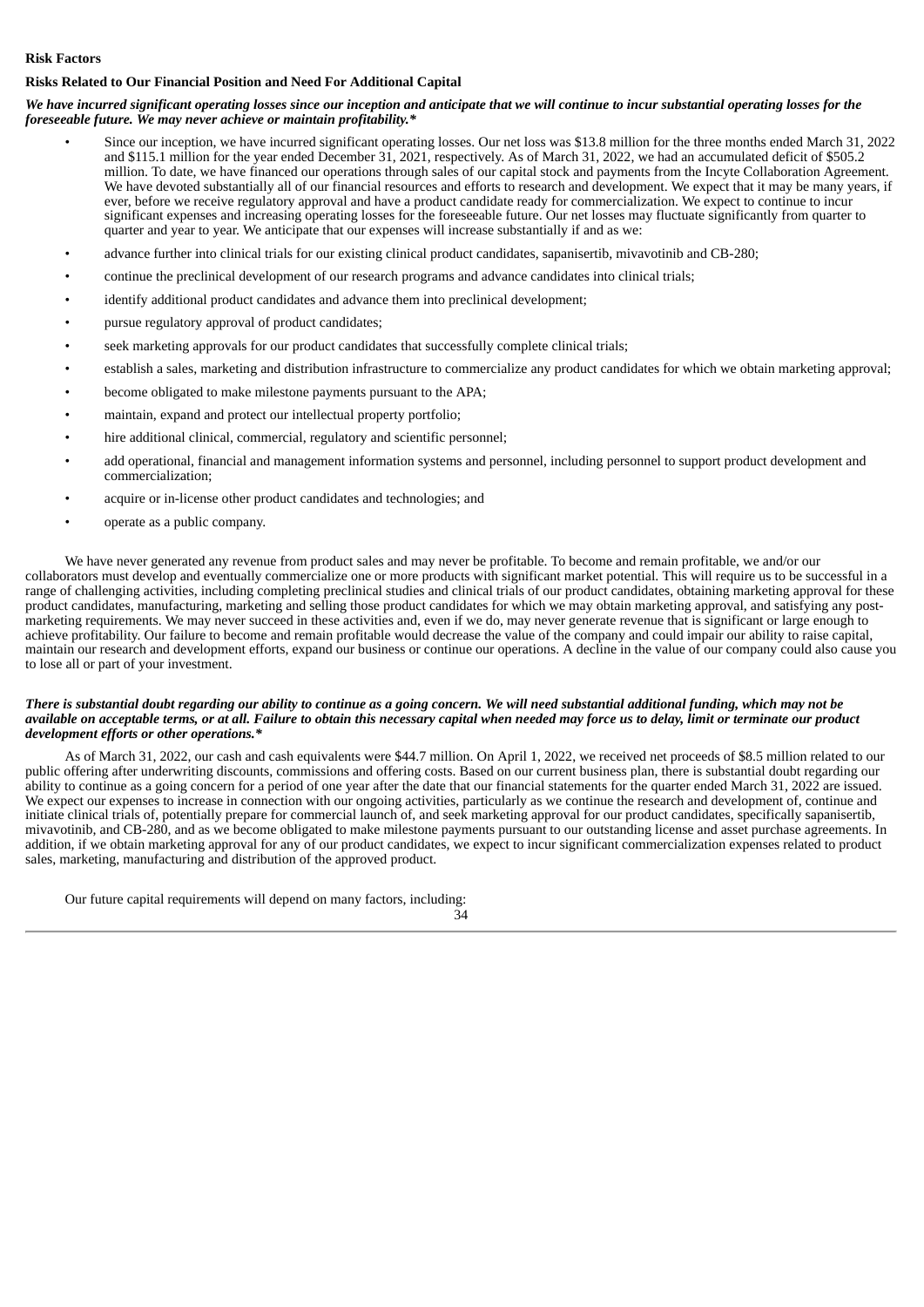- the scope, progress, results and costs of drug discovery, clinical development, laboratory testing and clinical trials for our product candidates, in particular sapanisertib, mivavotinib and CB-280;
- the costs, timing and outcome of any regulatory review of our product candidates, sapanisertib, mivavotinib and CB-280;
- the cost of any other product programs we pursue;
- the costs and timing of commercialization activities, including manufacturing, marketing, sales and distribution, for any product candidates that receive, or that we anticipate may receive, marketing approval;
- the costs of preparing, filing and prosecuting patent applications, maintaining and enforcing our intellectual property rights and defending intellectual property-related claims;
- milestone payments pursuant to our outstanding license and asset purchase agreements;
- achieving the total remaining potential development, regulatory and commercialization milestones set forth in the Incyte Collaboration Agreement;
- our obligations to redeem shares of Series A preferred stock;
- our ability to establish and maintain collaborations on favorable terms, if at all; and
- the extent to which we acquire or in-license other product candidates and technologies.

Identifying potential product candidates and conducting preclinical studies and clinical trials are time consuming, expensive and uncertain processes that take years to complete, and we may never generate the necessary data or results required to obtain marketing approval and achieve product sales for any of our current or future product candidates. In addition, our product candidates, if approved, may not achieve commercial success. Our commercial revenue, if any, will be derived from sales of products that may not be commercially available for many years, if at all.

We do not have any material committed external source of funds or other support for our development efforts other than the Incyte Collaboration Agreement for the development and commercialization of small molecule arginase inhibitors in hematology and oncology indications, including INCB001158, which agreement is terminable by Incyte for convenience or following our uncured breach. If the Incyte Collaboration Agreement is terminated, we would need to obtain substantial additional sources of funding to develop INCB001158 as currently contemplated. If such additional funding is not available on favorable terms or at all, we may need to delay or reduce the scope of our INCB001158 development program or dedicate resources allocated to other programs to fund INCB001158. We may also need to grant rights in the United States, as well as outside the United States, to INCB001158 to one or more partners.

Accordingly, we will need substantial additional funding in connection with our continuing operations and to achieve our goals. If we are unable to raise capital when needed or on attractive terms, we would be forced to delay, reduce or eliminate our research and development programs or future commercialization efforts. Adequate additional financing may not be available to us on acceptable terms, or at all. In addition, we may seek additional financing due to favorable market conditions or strategic considerations, even if we believe we have sufficient funds for our operating plans.

Moreover, the terms of any financing may adversely affect the holdings or the rights of our stockholders and the issuance of additional securities, by us, or the possibility of such issuance, may cause the market price of our shares to decline. The sale of additional equity or convertible securities would dilute all of our stockholders. We could also be required to seek funds through arrangements with collaborative partners or otherwise at an earlier stage than otherwise would be desirable and we may be required to relinquish rights to some of our technologies or product candidates or otherwise agree to terms unfavorable to us, any of which may have a material adverse effect on our business, operating results and prospects.

If we are unable to obtain funding on a timely basis, we may be required to further revise our business plan and strategy, which may result in us significantly curtailing, delaying or discontinuing one or more of our research or development programs or may result in our being unable to expand our operations or otherwise capitalize on our business opportunities. As a result, our business, financial condition and results of operations could be materially affected.

#### Raising additional capital may cause dilution to our stockholders, restrict our operations or require us to relinguish rights to our technologies or *product candidates.*

Until such time, if ever, as we can generate substantial product revenue, we expect to finance our cash needs through a combination of equity and debt financings, as well as entering into new collaborations, strategic alliances and licensing arrangements. We do not have any committed external source of funds, other than our collaborations, which are limited in scope and duration. To the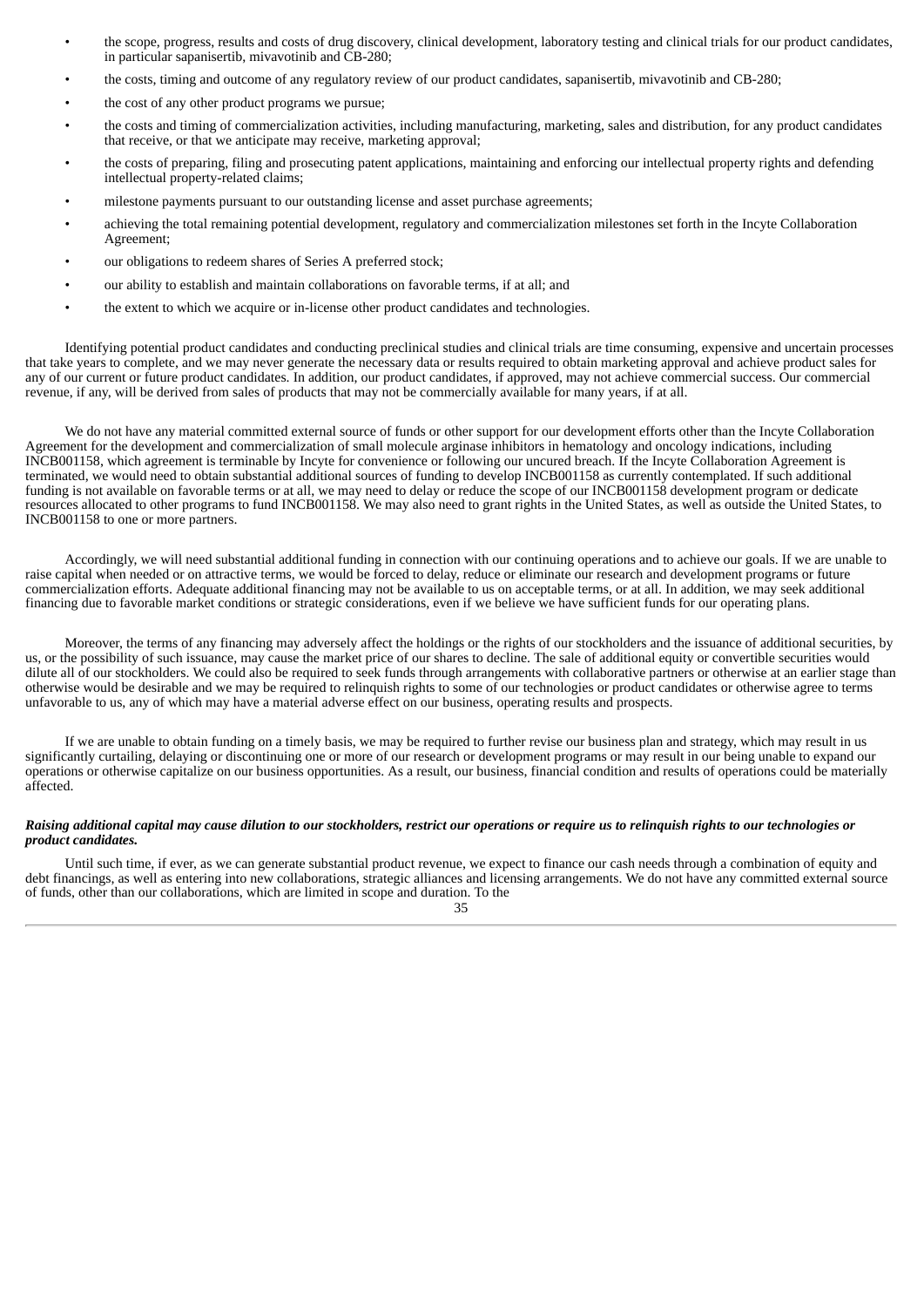extent that we raise additional capital through the sale of equity or convertible debt securities, your ownership interest will be diluted, and the terms of these securities may include liquidation or other preferences that adversely affect your rights as a common stockholder. Debt financing, if available, may involve agreements that include covenants limiting or restricting our ability to take specific actions, such as incurring additional debt, making capital expenditures or declaring dividends, and may be secured by all or a portion of our assets. If we raise funds by entering into new collaborations, strategic alliances or licensing arrangements in the future with third parties, we may have to relinquish valuable rights to our technologies, future revenue streams, research programs or product candidates or to grant licenses on terms that may not be favorable to us. If we are unable to raise additional funds through equity or debt financings or through collaborations, strategic alliances or licensing arrangements when needed, we may be required to delay, limit, reduce or terminate our product development or future commercialization efforts or grant rights to develop and market product candidates that we would otherwise prefer to develop and market ourselves.

#### Our short operating history may make it difficult for you to evaluate the success of our business to date and to assess our future viability.

We were founded in March 2010 and our operations to date have been limited to organizing and staffing our company, business planning, raising capital, developing our technology, identifying potential product candidates, undertaking preclinical studies and commencing Phase 1 and 2 clinical trials of our product candidates. CB-280, sapanisertib, mivavotinib are currently being or will be evaluated by us in Phase 1 and Phase 2 clinical trials, respectively. All of our other programs are in research and preclinical development. We have not yet demonstrated our ability to successfully complete any clinical trials, including large-scale, pivotal clinical trials required for regulatory approval of our product candidates, obtain marketing approvals, manufacture a commercial scale product, or arrange for a third party to do so on our behalf, or conduct sales and marketing activities necessary for successful commercialization. Typically, it takes many years to develop one new product from the time it is discovered to when it is commercially available. Consequently, any predictions made about our future success or viability may not be as accurate as they could be if we had a longer operating history or if we had product candidates in advanced clinical trials.

In addition, we may encounter unforeseen expenses, difficulties, complications, delays and other known and unknown factors that may alter or delay our plans. If a product candidate is approved, we will need to transition from a company with a research and development focus to a company capable of supporting successful commercial activities. We may not be successful in any step in such a transition.

#### *Our ability to use our net operating loss carryforwards and certain other tax attributes may be limited.*

Sections 382 and 383 place a limitation on the amount of taxable income which can be offset by carryforward tax attributes, such as net operating losses or tax credits, after a change in control. Generally, after a change in control, a loss corporation cannot deduct carryforward tax attributes in excess of the limitation prescribed by Section 382 and 383. Therefore, certain of our carryforward tax attributes may be subject to an annual limitation regarding their utilization against taxable income in future periods. As a result of our IPO in 2014, we triggered an "ownership change" as defined in Internal Revenue Code Section 382 and related provisions. Additionally, due to stock acquired by investors and reported under Section 13(g), we believe that an "ownership change" occurred during 2018, as well. Subsequent ownership changes since 2018 may subject us to annual limitations of our net operating loss and credit carryforwards. Such annual limitation could result in the expiration of the net operating loss and credit carryforwards before utilization.

Furthermore, our ability to use our net operating losses and other tax attributes to offset potential future taxable income and related income taxes that would otherwise be due is dependent upon our generation of future taxable income before the expiration dates of the net operating losses, and we cannot predict with certainty when, or whether, we will generate sufficient taxable income to use all of our net operating losses. Federal net operating losses generated prior to 2018 will continue to be governed by the net operating loss tax rules as they existed prior to the adoption of the Tax Cuts and Jobs Act of 2017, or Tax Act, which means that generally they will expire 20 years after they were generated if not used prior thereto. Under the Tax Act, as modified by the Coronavirus Aid, Relief, and Economic Security Act, or CARES Act, signed into law on March 27, 2020, federal net operating losses incurred in 2018 and in future years may be carried forward indefinitely, but the deductibility of such federal net operating losses will be limited to 80% of current year taxable income.

#### Our effective tax rate may fluctuate, and tax authorities may disagree with our positions and conclusions regarding certain tax positions, resulting in *unanticipated costs, taxes or non-realization of expected benefits.*

Our effective tax rate may be different than experienced in the past due to numerous factors, including passage of the newly enacted federal income tax law, changes in the mix of our profitability between jurisdictions in which we are or may become subject to tax, the results of examinations and audits of our tax filings, our inability to secure or sustain acceptable agreements with tax authorities, changes in accounting for income taxes and changes in tax laws. Any of these factors could cause us to experience an effective tax rate significantly different from previous periods or our current expectations and may result in tax obligations in excess of amounts accrued in our financial statements.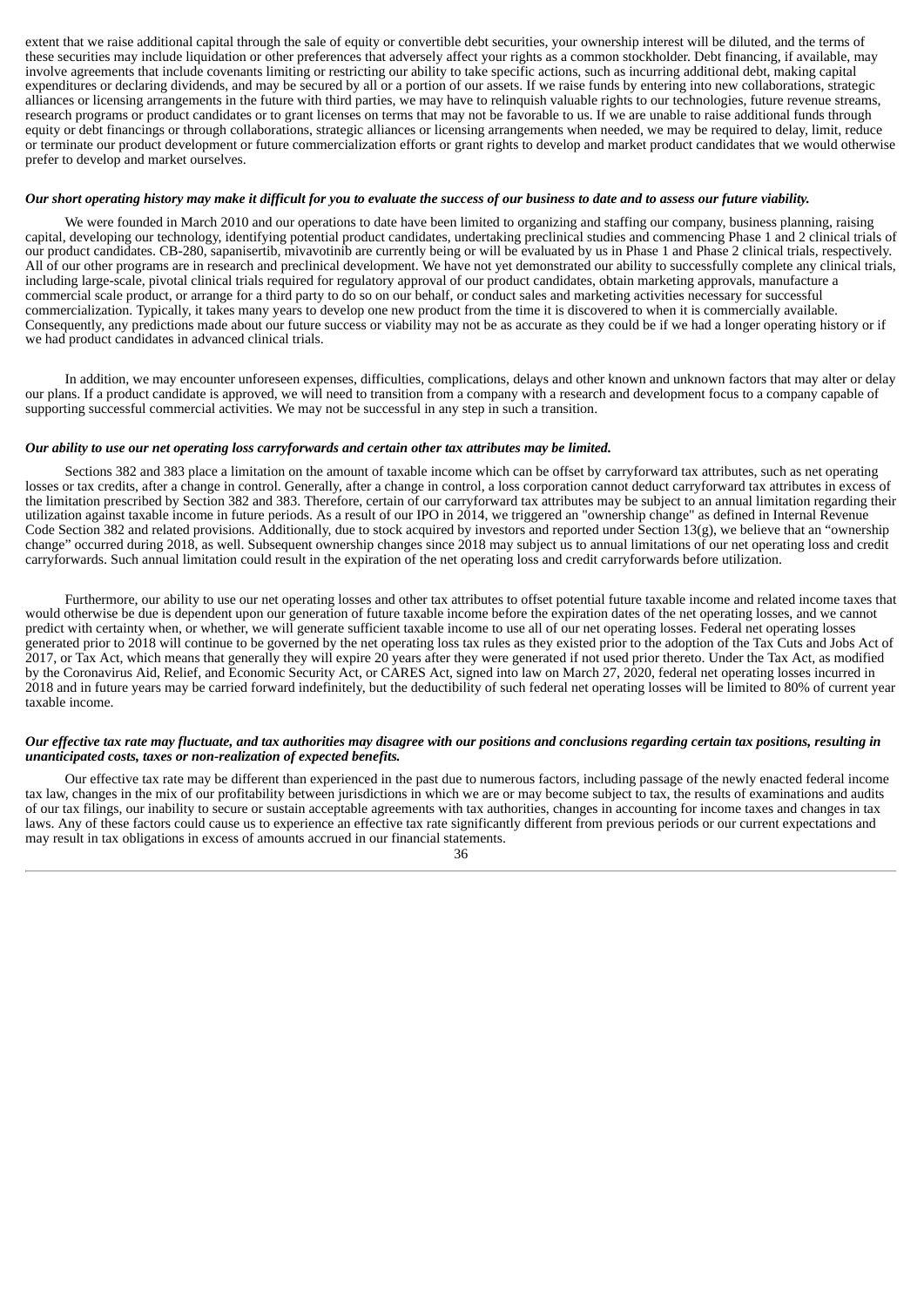A tax authority may disagree with tax positions that we have taken, which could result in increased tax liabilities. For example, a tax authority could assert that we are subject to tax in a jurisdiction where we believe we have not established a taxable nexus, often referred to as a "permanent establishment" under international tax treaties, and such an assertion, if successful, could increase our expected tax liability in one or more jurisdictions. A tax authority may take the position that material income tax liabilities, interest and penalties are payable by us, in which case, we expect that we might contest such assessment. Contesting such an assessment may be lengthy and costly and if we were unsuccessful in disputing the assessment, the implications could increase our anticipated effective tax rate, where applicable.

#### **Risks Related to Drug Discovery, Development and Commercialization**

#### Our business, operations and clinical development plans and timelines are currently adversely affected by and could be adversely affected in the future by the effects of health epidemics, including the recent COVID-19 pandemic, on the manufacturing, clinical trial and other business activities performed by us or by third parties with whom we conduct business, including our contract manufacturers, Clinical Research Organizations, or CROs, *shippers and others.*

Our business could be adversely affected in the future by health epidemics wherever we have clinical trial sites or other business operations. In addition, health epidemics could cause significant disruption in the operations of third-party manufacturers, CROs and other third parties upon whom we rely. For example, in December 2019, a novel strain of coronavirus, SARS-CoV-2, causing a disease referred to as COVID-19, was reported to have surfaced in Wuhan, China. Since then, COVID-19 has spread to multiple countries worldwide, including the United States. In March 2020, the World Health Organization declared the COVID-19 outbreak a pandemic, and the U.S. government imposed travel restrictions on travel between the United States, Europe and certain other countries. Further, the President of the United States declared the COVID-19 pandemic a national emergency and invoked powers under the Stafford Act, the legislation that directs federal emergency disaster response, and under the Defense Production Act, the legislation that facilitates the production of goods and services necessary for national security and for other purposes. Similarly, the State of California declared a state of emergency related to the spread of COVID-19, and the Governor of California and other health officials in California have announced aggressive orders, health directives and recommendations to reduce the spread of the disease. On March 16, 2020, the Health Officer of San Mateo County, the county in which our headquarters is located, issued a "Shelter in Place" Order requiring, among other things, the closure of all non-essential businesses. Further, the Governor of California issued an executive order directing that all non-essential businesses close their physical operations and implement work-from-home schedules, effective as of March 19, 2020. We have implemented work-from-home policies for all employees. The effects of the executive order and our work-from-home policies may continue to negatively impact productivity, disrupt our business and delay our clinical programs and timelines, the magnitude of which will depend, in part, on the length and severity of the restrictions and other limitations on our ability to conduct our business in the ordinary course. For example, the CANTATA trial was fully enrolled in October 2019, and we previously advised that we planned to report top-line efficacy and safety data from the trial in the late third quarter or fourth quarter of 2020. In light of delays associated with COVID-19, top-line data was announced in early first quarter 2021. These and similar, and perhaps more severe, disruptions in our operations could negatively impact our business, operating results and financial condition.

We depend on a worldwide supply chain to manufacture products used in our preclinical studies and clinical trials. Quarantines, shelter-in-place and similar government orders, or the expectation that such orders, shutdowns or other restrictions could occur, whether related to COVID-19 or other infectious diseases, could impact personnel at third-party manufacturing facilities in the United States and other countries, or the availability or cost of materials, which could disrupt our supply chain.

If our relationships with our suppliers or other vendors are terminated or scaled back as a result of the COVID-19 pandemic or other health epidemics, we may not be able to enter into arrangements with alternative suppliers or vendors or do so on commercially reasonable terms or in a timely manner. Switching or adding additional suppliers or vendors involves substantial cost and requires management time and focus. In addition, there is a natural transition period when a new supplier or vendor commences work. As a result, delays may occur, which could adversely impact our ability to meet our desired clinical development and any future commercialization timelines. Although we carefully manage our relationships with our suppliers and vendors, there can be no assurance that we will not encounter challenges or delays in the future or that these delays or challenges will not harm our business.

In addition, our preclinical studies and clinical trials have been and may continue to be affected by the COVID-19 pandemic. Clinical site initiation, patient enrollment and activities that require visits to clinical sites, including data monitoring, have been and may continue to be delayed due to prioritization of hospital resources toward the COVID-19 pandemic or concerns among patients about participating in clinical trials during a pandemic. Some patients may have difficulty following certain aspects of clinical trial protocols if quarantines impede patient movement or interrupt healthcare services. Similarly, if we are unable to successfully recruit and retain patients and principal investigators and site staff who, as healthcare providers, may have heightened exposure to COVID-19 or experience additional restrictions by their institutions, city, or state our clinical trial operations could be adversely impacted.

The spread of COVID-19, which has caused a broad impact globally, may materially affect us economically. While the potential economic impact brought by, and the duration of, COVID-19 may be difficult to assess or predict, a widespread pandemic could result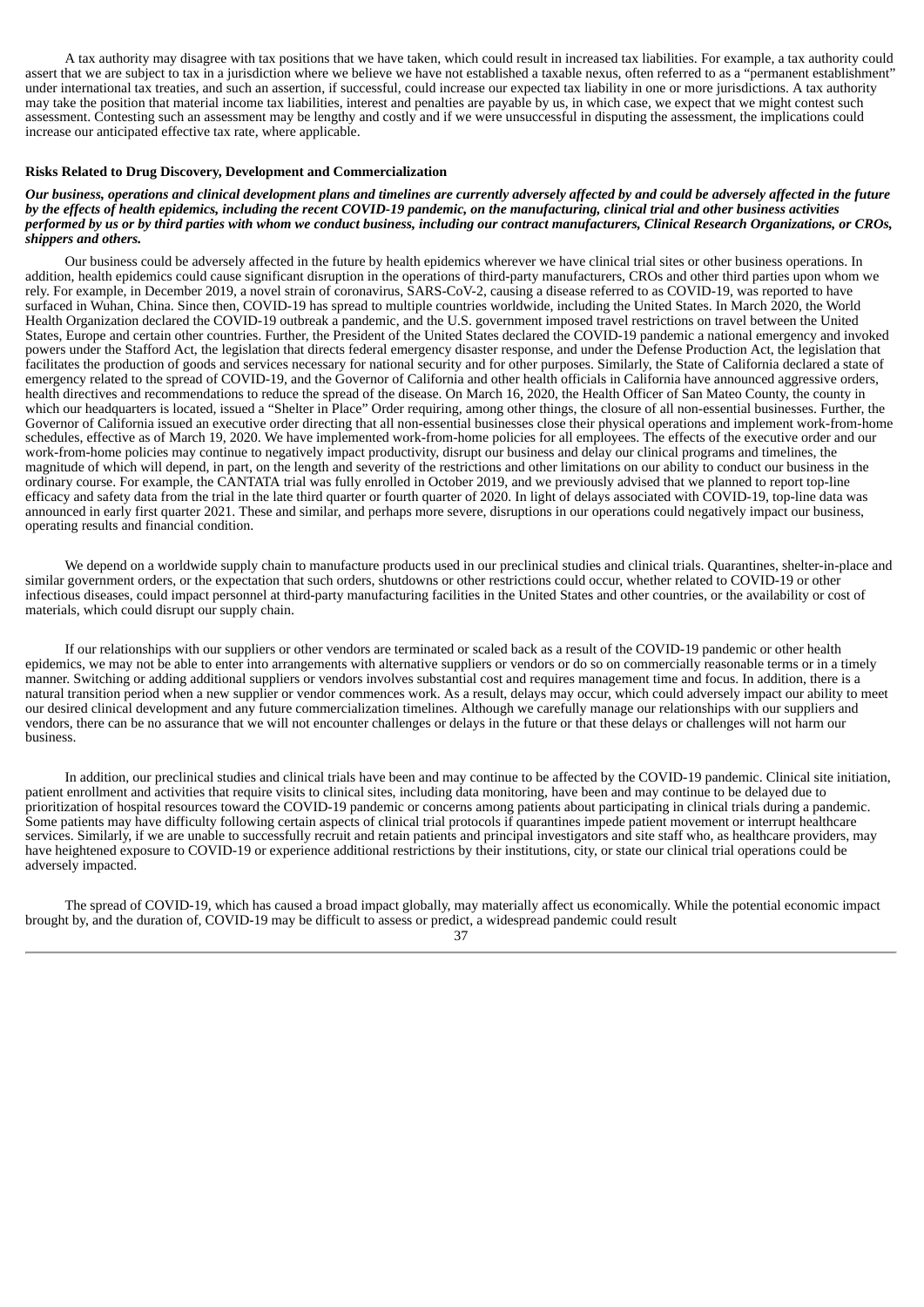in significant disruption of global financial markets, reducing our ability to access capital, which could in the future negatively affect our liquidity. In addition, a recession or market correction resulting from the spread of COVID-19 could materially affect our business and the value of our common stock.

The global pandemic of COVID-19 continues to evolve rapidly. The ultimate impact of the COVID-19 pandemic or a similar health epidemic is highly uncertain and subject to change. We do not yet know the full extent of potential delays or impacts on our business, our clinical trials, healthcare systems or the global economy as a whole. However, these effects could have a material impact on our operations, and we continue to monitor the COVID-19 situation closely.

#### *We may not realize the anticipated benefits from our acquisition of the Takeda assets.*

In October 2021, we acquired and licensed from Millennium certain technology, intellectual property and other assets related to the Takeda Programs, including certain patents and know-how solely related to the Takeda Programs and necessary for the exploitation of products containing the CB-228 and CB-659 compounds, as well as specified regulatory materials, agreements, materials and inventory related to the Takeda Programs. This transaction may require us to incur non-recurring and other charges, increase our near and long-term expenditures, impair relationships with key suppliers, upstream licensors or other licensees, pose significant integration challenges, require additional expertise, result in dilution to our existing stakeholders and disrupt our management and business, which could harm our operations and financial results. Under the agreement with Millennium, we are required to pursue commercially reasonable efforts to develop, and subsequently to commercialize, at least one CB-228 product and one CB-659 product in each of the United States, Japan and certain European countries. If we fail to properly exercise such efforts to develop and commercialize the Takeda Programs as specified in the asset purchase agreement, or otherwise breach the asset purchase agreement, we may be subject to various claims by Millennium and parties affiliated with Millennium, including claims that could result in the termination of the asset purchase agreement and the licenses and other rights granted to us thereunder. In addition, the development of the Takeda Programs and the other products and technologies acquired or licensed may not be successful or they may require significantly greater resources and investments than originally anticipated. Conversely, the liabilities assumed in the transaction could be greater than originally anticipated. As a result, the anticipated benefits of the acquisition may not be realized fully within the expected timeframe or at all or may take longer to realize or cost more than expected, which could harm our business, financial condition, results of operations and growth prospects.

Further, while we seek to mitigate risks and liabilities of the acquisition and in-licensing transaction, and other potential acquisitions and inlicensing transactions, through, among other things, due diligence, there may be risks and liabilities that such due diligence efforts fail to discover, that are not disclosed to us, or that we inadequately assess. If we breach, or have assumed liability for a breach of, any license agreement or other contract assigned to us pursuant to the asset purchase agreement, including a breach of the diligence or payment obligations under such contracts, we may be subject to various claims by the counterparties to such contracts, including claims that could result in the termination of such contracts or the loss of the licenses and other rights granted to us thereunder. Any failure in identifying and managing these risks, liabilities and uncertainties effectively, could harm our business, results of operations and financial condition.

#### If it is determined that companion diagnostics are needed for the Takeda Programs, we may be unable to successfully develop companion diagnostics for biomarkers that enable patient selection, or experience significant delays in doing so, we may not realize the full commercial potential of the Takeda *Programs.*

If not already commercially available, we may be required to seek collaborations with diagnostic companies for the development of diagnostics for biomarkers associated with the Takeda Programs. We may have difficulty in establishing or maintaining such development relationships, and we will face competition from other companies in establishing these collaborations. Furthermore, even if a diagnostic is commercially available, we may not be able to obtain reimbursement for its use without obtaining regulatory approval.

The development of companion diagnostic products requires a significant investment of working capital, and may not result in any future income. This could require us to raise additional funds, which could dilute our current investors or impact our ability to continue our operations in the future.

There are also risks associated with diagnostics that are commercially available, including that we may not have access to reliable supply for such diagnostics. Market acceptance of the companion diagnostic may be low as a result of the cost and complexity of utilizing such companion diagnostic. Furthermore, if commercial tumor profiling panels are not able to be updated to include additional tumor-associated genes, or if clinical oncologists do not incorporate molecular or genetic sequencing into their clinical practice, we may not be successful in developing or commercializing the Takeda Programs.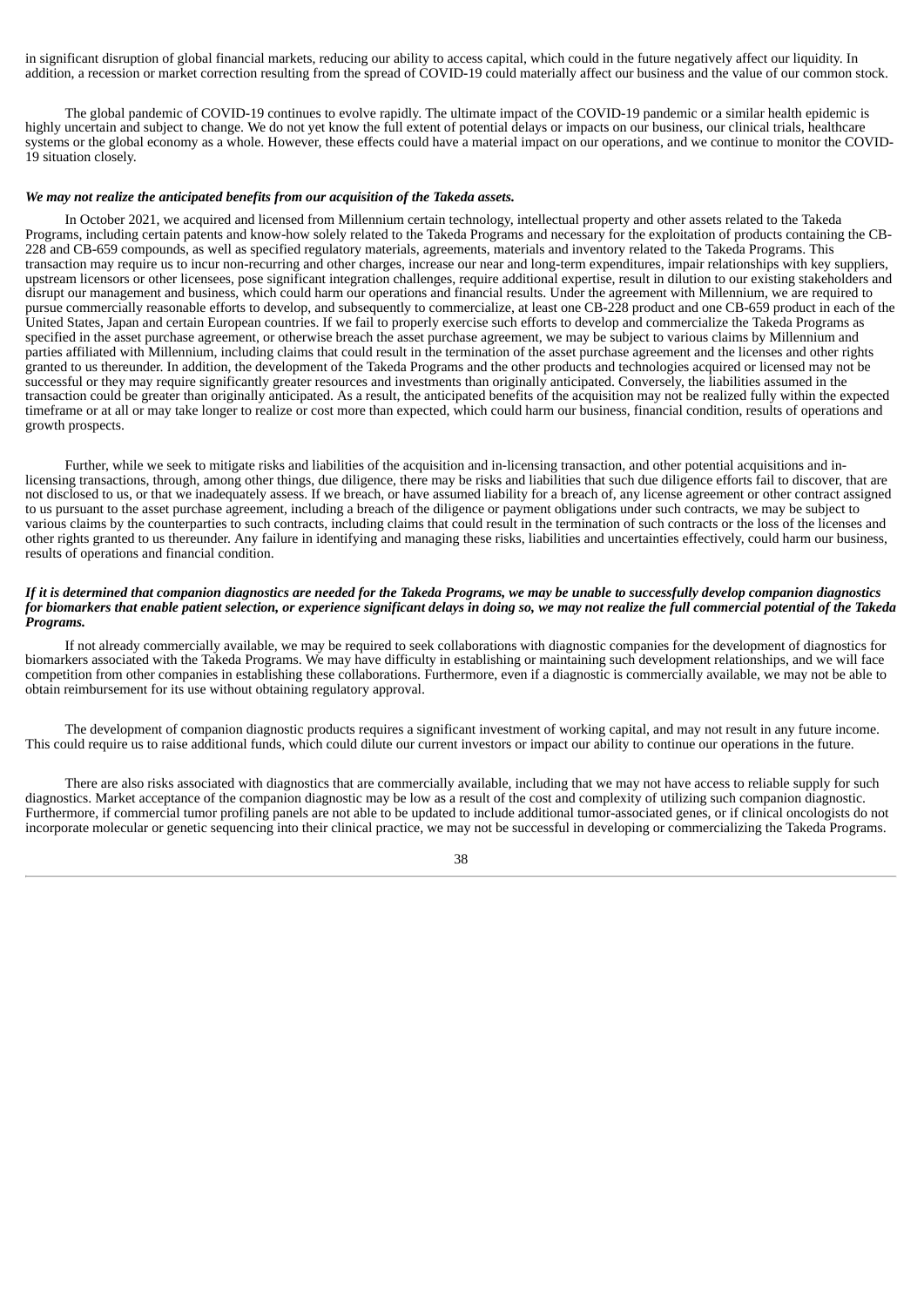## We may attempt to secure approval from the FDA through the use of accelerated approval pathways for the Takeda Programs. If we are unable to obtain such approval, we may be required to conduct additional clinical trials beyond those that we contemplate, which could increase the expense of obtaining, and delay the receipt of, necessary marketing approvals. Even if we receive accelerated approval from the FDA, if our confirmatory trials do not verify clinical benefit, or if we do not comply with rigorous post-marketing requirements, the FDA may seek to withdraw accelerated approval.

We may in the future seek accelerated approval for our one or more of our product candidates, including the Takeda Programs. Under the accelerated approval program, the FDA may grant accelerated approval to a product candidate designed to treat a serious or life-threatening condition that provides meaningful therapeutic benefit over available therapies upon a determination that the product candidate has an effect on a surrogate endpoint or intermediate clinical endpoint that is reasonably likely to predict clinical benefit. The FDA considers a clinical benefit to be a positive therapeutic effect that is clinically meaningful in the context of a given disease, such as irreversible morbidity or mortality. For the purposes of accelerated approval, a surrogate endpoint is a marker, such as a laboratory measurement, radiographic image, physical sign, or other measure that is thought to predict clinical benefit, but is not itself a measure of clinical benefit. An intermediate clinical endpoint is a clinical endpoint that can be measured earlier than an effect on irreversible morbidity or mortality that is reasonably likely to predict an effect on irreversible morbidity or mortality or other clinical benefit. The accelerated approval pathway may be used in cases in which the advantage of a new drug over available therapy may not be a direct therapeutic advantage, but is a clinically important improvement from a patient and public health perspective. If granted, accelerated approval is usually contingent on the sponsor's agreement to conduct, in a diligent manner, additional post-approval confirmatory studies to verity and describe the drug's clinical benefit. If such post-approval studies fail to confirm the drug's clinical benefit, the FDA may withdraw its approval of the drug. In addition, the FDA currently requires pre-approval of promotional materials for accelerated approval products, once approved.

If we decide to submit an application for accelerated approval for our product candidates, there can be no assurance that such submission or application will be accepted or that any expedited development, review or approval will be granted on a timely basis, or at all. The FDA could require us to conduct further studies prior to considering our application or granting approval of any type. A failure to obtain accelerated approval or any other form of expedited development, review or approval for our product candidates would result in a longer time period to commercialization of such product candidate, if any, could increase the cost of development of such product candidate and could harm our competitive position in the marketplace.

#### Our approach to the discovery and development of product candidates that target tumor metabolism and tumor immunology is unproven and may never *lead to marketable products.*

Our scientific approach focuses on using our understanding of cellular metabolic pathways and the role of glutaminase in these pathways, as well as the role of arginase in the anti-tumor immune response, to identify molecules that are potentially promising as therapies for cancer indications. Any product candidates we develop may not effectively modulate metabolic or immunology pathways. The scientific evidence to support the feasibility of developing product candidates based on inhibiting tumor metabolism or impacting the anti-tumor immune response are both preliminary and limited. Although preclinical studies suggest that inhibiting glutaminase can suppress the growth of certain cancer cells, to date no company has translated this mechanism into a drug that has received marketing approval. Even if we are able to develop a product candidate in preclinical studies, we may not succeed in demonstrating the safety and efficacy of the product candidate in human clinical trials. Our expertise in cellular metabolic pathways, the role of glutaminase in these pathways, and the role of arginase in the anti-tumor immune response may not result in the discovery and development of commercially viable products to treat cancer.

## *Our drug discovery and development efforts might not generate successful product candidates.*

We have invested a significant portion of our efforts and financial resources in the identification or asset acquisition of our most advanced product candidates, sapanisertib, mivavotinib, INCB001158 and CB-280, which are being or will be evaluated in Phase 1 and Phase 2 clinical trials. We have entered into the Incyte Collaboration Agreement for the development and commercialization of INCB001158. Pursuant to the agreement, we and Incyte collaborated on the development of the licensed products for hematology and oncology indications, including INCB001158. Effective September 30, 2020, we have opted out of our co-development obligations and as a result, Incyte will solely develop INCB001158 or any other licensed products. All of our other programs are in research and preclinical development. INCB001158 will be developed for use in combination with other approved therapies, and as such, we will be dependent upon the continued marketing availability of the drugs that are used in combination with them. As a result, the timing and costs of the regulatory paths we will follow and marketing approvals remain uncertain. Our ability to generate product revenue, which may not occur for many years, if ever, will depend heavily on the successful development and eventual commercialization of sapanisertib, mivavotinib, INCB001158 and CB-280. The success of sapanisertib, mivavotinib, INCB001158, CB-280 and any other product candidates we may develop will depend on many factors, including the following:

- successful enrollment in, and completion of, clinical trials;
- demonstrating safety and efficacy;
- receipt of marketing approvals from applicable regulatory authorities;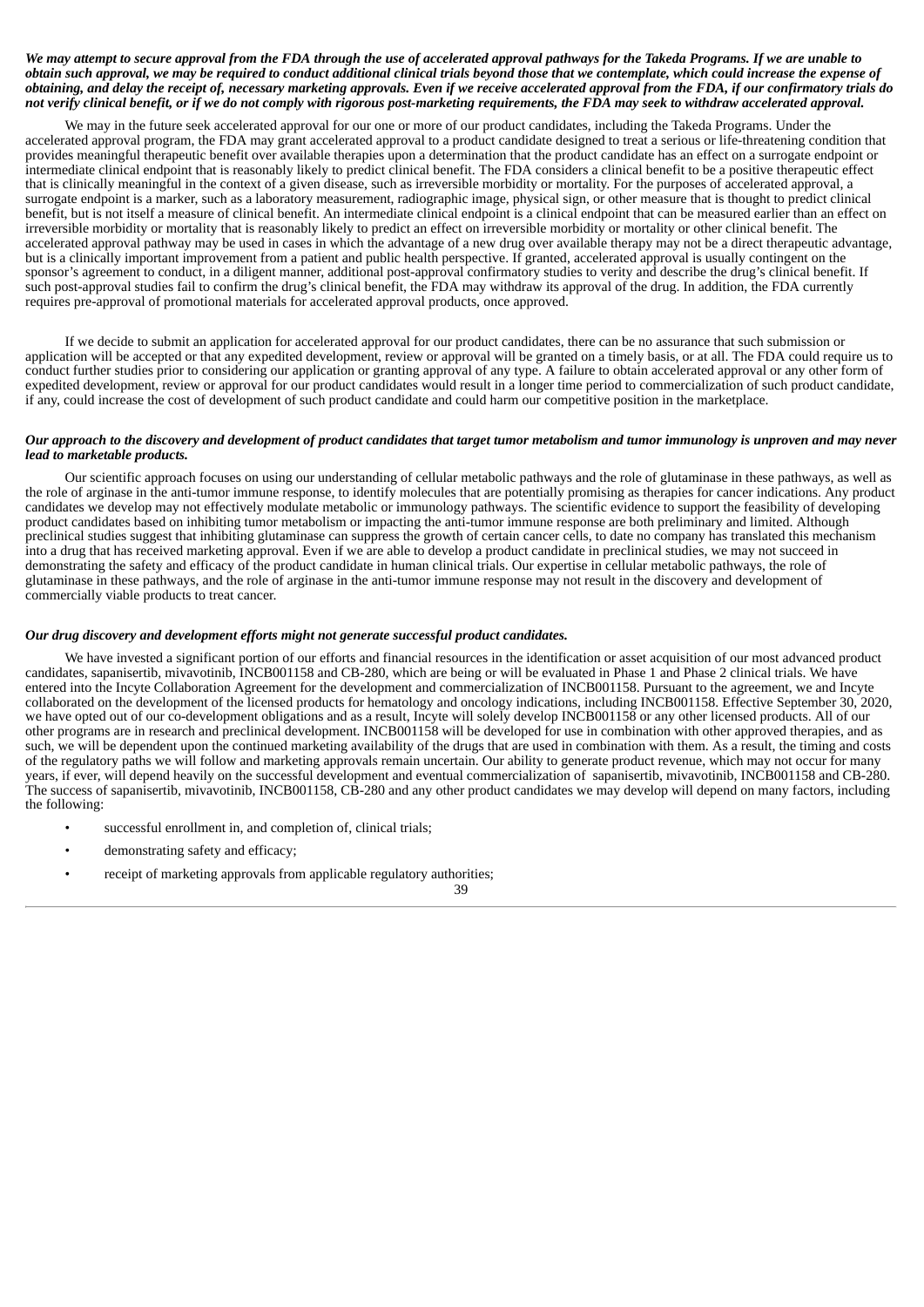- establishing commercial manufacturing capabilities or making arrangements with third-party manufacturers;
- obtaining and maintaining patent and trade secret protection and non-patent exclusivity for our product candidates;
- developing a sales and marketing organization or outsourcing these functions to third parties;
- launching commercial sales of the product candidates, if and when approved, whether alone or selectively in collaboration with others;
- developing and commercializing sapanisertib, mivavotinib and small molecule arginase inhibitors, including INCB001158;
- acceptance of the product candidates, if and when approved, by patients, the medical community and third-party payors;
- effectively competing with other therapies;
- a continued acceptable safety profile of the products following approval;
- enforcing and defending intellectual property rights and claims; and
- other legal, regulatory, compliance, privacy, and fraud and abuse matters.

If we do not accomplish one or more of these goals in a timely manner, or at all, we could experience significant delays or an inability to successfully commercialize our product candidates, which would harm our business.

#### We may not be successful in our efforts to identify or discover potential product candidates for clinical development.

Our drug discovery efforts may not be successful in identifying compounds that are useful in treating cancer. Our research programs may initially show promise in identifying potential product candidates, yet fail to yield product candidates for clinical development for a number of reasons. In particular, our research methodology used may not be successful in identifying compounds with sufficient potency or bioavailability to be potential product candidates. In addition, our potential product candidates may, on further study, be shown to have harmful side effects or other negative characteristics. Research programs to identify new product candidates require substantial technical, financial and human resources. We may choose to focus our efforts and resources on potential product candidates that ultimately prove to be unsuccessful. If we are unable to identify suitable compounds for preclinical and clinical development, we will not be able to generate product revenue, which would harm our financial position and adversely impact our stock price.

#### If clinical trials of our product candidates fail to demonstrate safety and efficacy to the satisfaction of regulatory authorities or do not otherwise produce positive results, we may incur additional costs or experience delays in completing, or ultimately be unable to complete, the development and *commercialization of our product candidates.*

Before obtaining marketing approval from regulatory authorities for the sale of our product candidates, we must complete preclinical development and then conduct extensive clinical trials to demonstrate the safety and efficacy of our product candidates in humans. Clinical testing is expensive, difficult to design and implement, can take many years to complete and is uncertain as to outcome. A failure of one or more clinical trials could occur at any stage of testing. The outcome of preclinical testing and early clinical trials may not be predictive of the success of later clinical trials, and interim results of a particular clinical trial do not necessarily predict final results of that trial. For example, our CANTATA trial of telaglenastat in RCC did not meet the primary endpoint of PFS despite earlier encouraging results in this indication in a Phase 1b trial.

Moreover, preclinical and clinical data are often susceptible to multiple interpretations and analyses. Many companies that have believed their product candidates performed satisfactorily in preclinical studies and clinical trials have nonetheless failed to obtain marketing approval of their products.

We may experience numerous unforeseen events during, or as a result of, preclinical testing or clinical trials that could delay or prevent our ability to receive marketing approval or commercialize our product candidates, including that:

- regulators or institutional review boards may not authorize us or our investigators to commence a clinical trial or conduct a clinical trial at a prospective trial site;
- we may have delays in reaching or fail to reach agreement on acceptable clinical trial contracts or clinical trial protocols with prospective trial sites;
- clinical trials of our product candidates may produce negative or inconclusive results, and we may decide, or regulators may require us, to conduct additional clinical trials or abandon product development programs;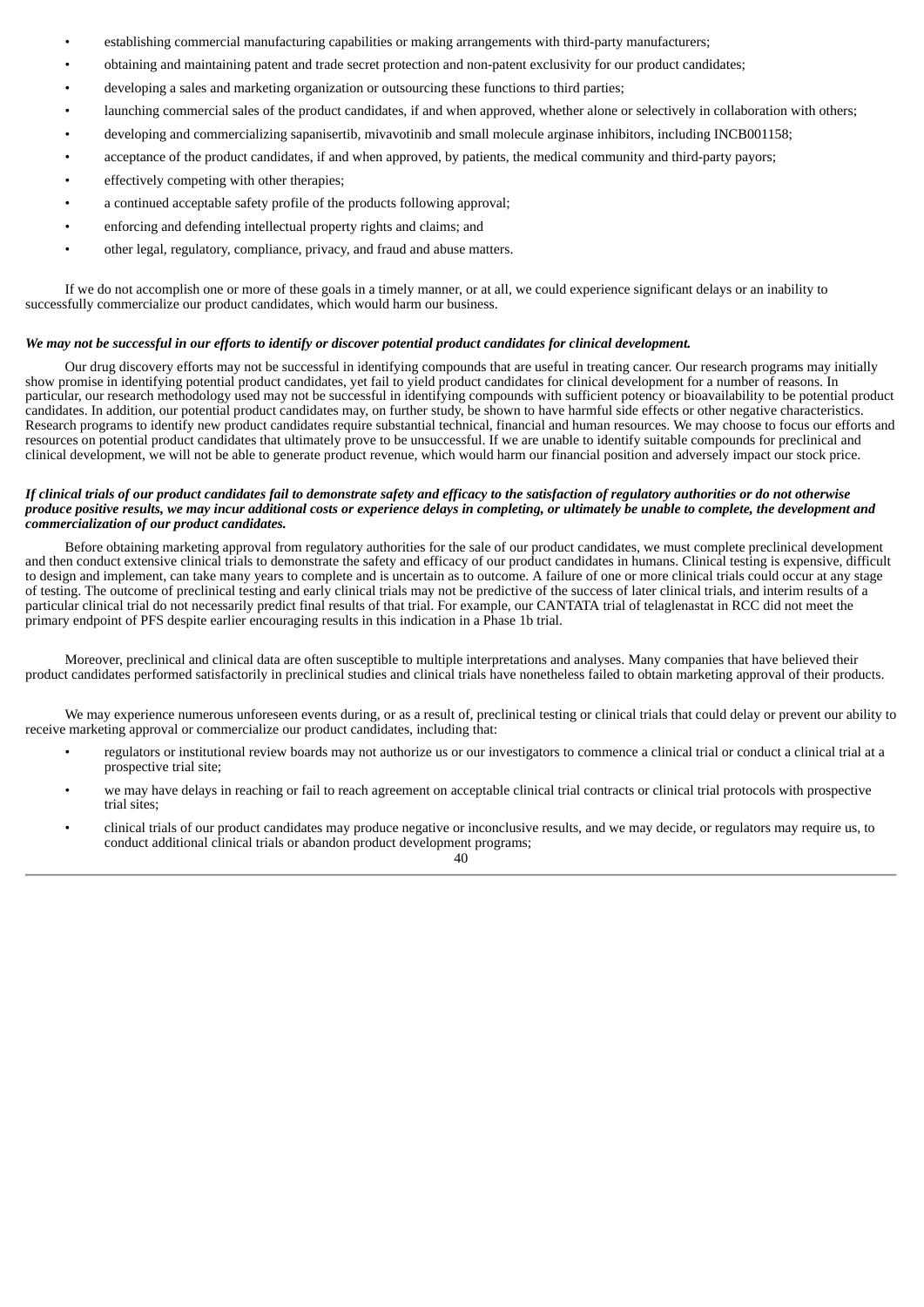- the number of patients required for clinical trials of our product candidates may be larger than we anticipate; enrollment in these clinical trials may be slower than we anticipate, or participants may drop out of these clinical trials at a higher rate than we anticipate;
- our third-party contractors may fail to comply with regulatory requirements or meet their contractual obligations to us in a timely manner, or at all;
- regulators or institutional review boards may require that we or our investigators suspend or terminate clinical research for various reasons, including noncompliance with regulatory requirements or a finding that the participants are being exposed to unacceptable health risks;
- the cost of clinical trials of our product candidates may be greater than we anticipate; and
- the supply or quality of our product candidates or other materials necessary to conduct clinical trials of our product candidates may be insufficient or inadequate.
- If we are required to conduct additional clinical trials or other testing of our product candidates beyond those that we currently contemplate, if we are unable to successfully complete clinical trials of our product candidates or other testing, if the results of these trials or tests are not positive or are only modestly positive or if there are safety concerns, we may:
- be delayed in obtaining marketing approval for our product candidates;
- not obtain marketing approval at all;
- obtain approval for indications or patient populations that are not as broad as intended or desired;
- obtain approval with labeling that includes significant use or distribution restrictions or safety warnings, including boxed warnings;
- be subject to additional post-marketing testing requirements; or
- have the product removed from the market after obtaining marketing approval.

Product development costs will also increase if we experience delays in testing or in receiving marketing approvals. We do not know whether any clinical trials will begin as planned, will need to be restructured or will be completed on schedule, or at all. Significant clinical trial delays also could shorten any periods during which we may have the exclusive right to commercialize our product candidates, could allow our competitors to bring products to market before we do, and could impair our ability to successfully commercialize our product candidates, any of which may harm our business and results of operations.

### If we experience delays or difficulties in enrolling patients in clinical trials, our receipt of necessary regulatory approvals could be delayed or *prevented.*

We may not be able to initiate or continue clinical trials for our product candidates if we are unable to identify and enroll a sufficient number of eligible patients to participate in these trials as required by the U.S. Food and Drug Administration, or the FDA, or analogous regulatory authorities outside the United States. In addition, some of our competitors may have ongoing clinical trials for product candidates that would treat the same indications as our product candidates, and patients who would otherwise be eligible for our clinical trials may instead enroll in clinical trials of our competitors' product candidates. Patient enrollment is also affected by other factors, including:

- severity of the disease under investigation;
- availability and efficacy of approved medications for the disease under investigation;
- eligibility criteria for the trial in question;
- perceived risks and benefits of the product candidate under study;
- efforts to facilitate timely enrollment in clinical trials;
- patient referral practices of health care professionals;
- the ability to monitor patients adequately during and after treatment; and
- proximity and availability of clinical trial sites for prospective patients.

Our inability to enroll a sufficient number of patients for our clinical trials would result in significant delays or may require us to abandon one or more clinical trials altogether. Enrollment delays in our clinical trials may result in increased development costs for our product candidates, which would cause the value of our company to decline and limit our ability to obtain additional financing.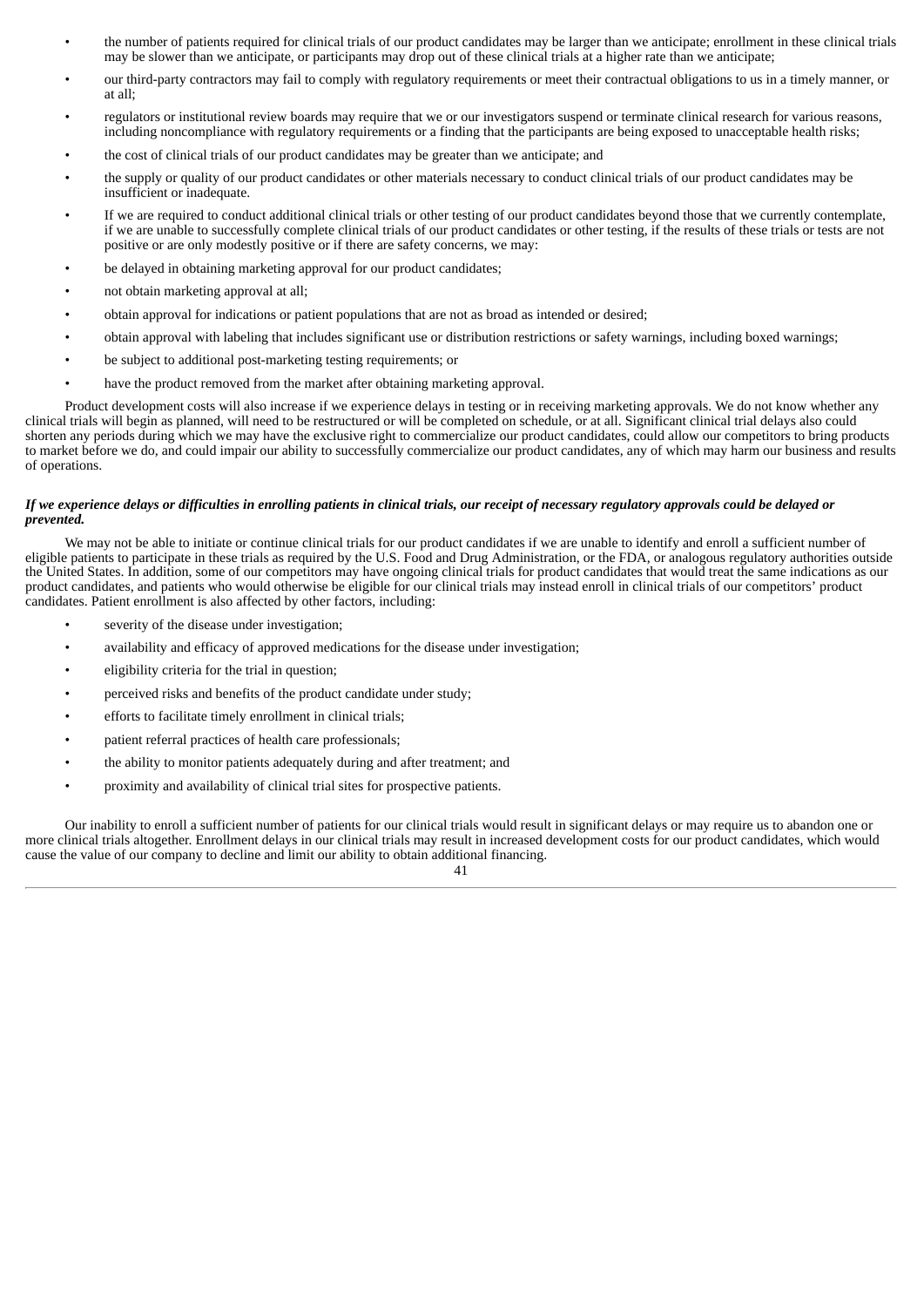## If serious adverse effects or unexpected characteristics of our product candidates are identified during development, we may need to abandon or limit *our development of some or all of our product candidates.*

We or our collaborators are currently evaluating or plan to evaluate sapanisertib, mivavotinib, INCB001158 and CB-280 in Phase 1 and Phase 2 clinical trials. All our other programs are in research and preclinical development and their risk of failure is high. It is impossible to predict when or if any of our product candidates will prove effective or safe in humans or will receive marketing approval. Adverse events or undesirable side effects caused by, or other unexpected properties of, our product candidates could cause us, any current or future collaborators, an institutional review board or regulatory authorities to interrupt, delay or halt clinical trials of one or more of our product candidates and could result in a more restrictive label, or the delay or denial of marketing approval by the FDA or comparable foreign regulatory authorities. If adverse effects were to arise in patients being treated with any of our product candidates, it could require us to halt, delay or interrupt clinical trials of such product candidate or adversely affect our ability to obtain requisite approvals to advance the development and commercialization of such product candidate. If our product candidates are associated with undesirable side effects or have characteristics that are unexpected, we may need to abandon their development or limit development to certain uses or subpopulations in which the undesirable side effects or other characteristics are less prevalent, less severe or more acceptable from a risk-benefit perspective. Many agents that initially showed promise in early stage testing for treating cancer or other diseases have later been found to cause side effects that prevented further development of the agent.

We are in early clinical trials and we have seen several adverse events, or AEs, deemed possibly or probably related to study drug in each of those programs. For example, in our evaluation of telaglenastat with nivolumab, during the dose escalation of the combination therapy, there was one report of dose limiting Grade 3 ALT increase. We have treated an insufficient number of patients to fully assess the safety of telaglenastat and INCB001158 and, as these trials progress, we may experience frequent or severe adverse events. Our ongoing and planned trials for sapanisertib, mivavotinib and CB-280 and Incyte's ongoing and planned trials for INCB001158 may fail due to safety issues, and we may need to abandon development of product candidates from these programs. Our other research programs may fail due to preclinical or clinical safety issues, causing us to abandon or delay the development of a product candidate from these programs.

#### Results of preclinical studies and early clinical trials may not be predictive of results of future clinical trials.

The outcome of preclinical studies and early clinical trials may not be predictive of the success of later clinical trials, and interim results of clinical trials do not necessarily predict success in future clinical trials. Many companies in the pharmaceutical and biotechnology industries have suffered significant setbacks in late-stage clinical trials after achieving positive results in earlier development, and we could face similar setbacks. The design of a clinical trial can determine whether its results will support approval of a product and flaws in the design of a clinical trial may not become apparent until the clinical trial is well advanced. We may experience delays in designing and executing clinical trials to support marketing approval. In addition, preclinical and clinical data are often susceptible to varying interpretations and analyses. Many companies that believed their product candidates performed satisfactorily in preclinical studies and clinical trials have nonetheless failed to obtain marketing approval for the product candidates. Even if we, or our current and future collaborators, believe that the results of clinical trials for our product candidates warrant marketing approval, the FDA or comparable foreign regulatory authorities may disagree and may not grant marketing approval of our product candidates.

In some instances, there can be significant variability in safety or efficacy results between different clinical trials of the same product candidate due to numerous factors, including changes in trial procedures set forth in protocols, differences in the size and type of the patient populations, changes in and adherence to the dosing regimen and other clinical trial protocols and the rate of dropout among clinical trial participants. If we fail to receive positive results in clinical trials of our product candidates, the development timeline and regulatory approval and commercialization prospects for our most advanced product candidates, and, correspondingly, our business and financial prospects would be negatively impacted.

## We may expend our limited resources to pursue a particular product candidate or indication and fail to capitalize on product candidates or indications *that may be more profitable or for which there is a greater likelihood of success.*

We have limited financial and managerial resources. As a result, we may forego or delay pursuit of opportunities with other product candidates or for other indications that later prove to have greater commercial potential. Our resource allocation decisions may cause us to fail to capitalize on viable commercial products or profitable market opportunities. Our spending on current and future research and development programs and product candidates for specific indications may not yield any commercially viable products. If we do not accurately evaluate the commercial potential or target market for a particular product candidate, we may relinquish valuable rights to that product candidate through collaboration, licensing or other royalty arrangements, including our agreement with Incyte, in cases in which it would have been more advantageous for us to retain sole development and commercialization rights to such product candidate. In addition, under our agreement with Incyte, Incyte has the right to commercialize INCB001158 in hematology and oncology indications. If Incyte does not successfully commercialize INCB001158, we may be unable to realize the full value from our collaboration with Incyte.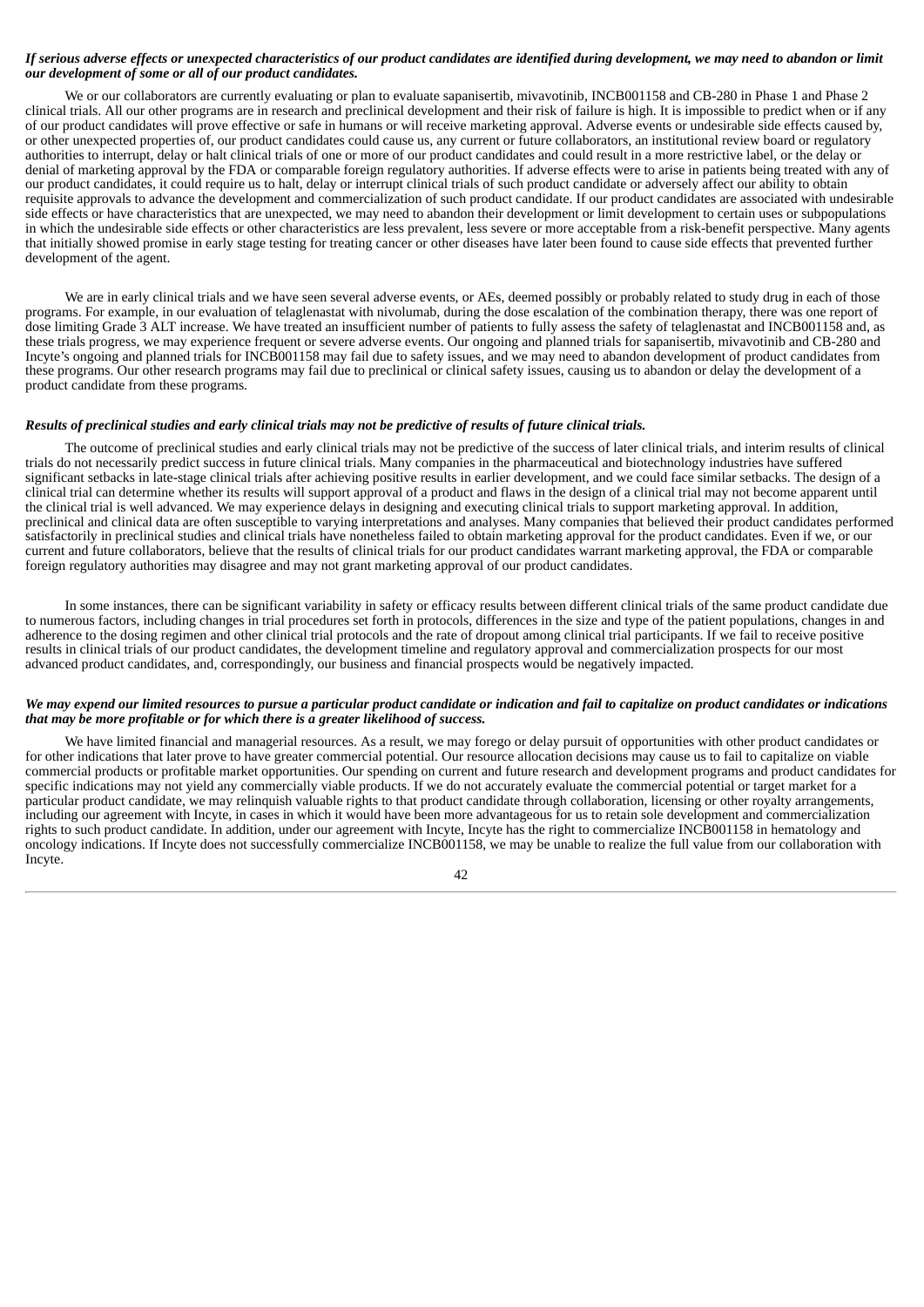## Even if any of our product candidates receives marketing approval, we or others may later discover that the product is less effective than previously believed or causes undesirable side effects that were not previously identified, which could compromise our ability, or that of any future collaborators, *to market the product.*

Clinical trials of our product candidates are conducted in carefully defined sets of patients who have agreed to enter into clinical trials. Consequently, it is possible that our clinical trials, or those of any future collaborator, may indicate an apparent positive effect of a product candidate that is greater than the actual positive effect, if any, or alternatively fail to identify undesirable side effects. If, following approval of a product candidate, we, or others, discover that the product is less effective than previously believed or causes undesirable side effects that were not previously identified, any of the following adverse events could occur:

- regulatory authorities may withdraw their approval of the product or seize the product;
- we, or any future collaborators, may be required to recall the product, change the way the product is administered or conduct additional clinical trials;
- additional restrictions may be imposed on the marketing of, or the manufacturing processes for, the particular product;
- regulatory authorities may require the addition of labeling statements, such as a "black box" warning or a contraindication;
- we, or any future collaborators, may be required to create a Medication Guide outlining the risks of the previously unidentified side effects for distribution to patients;
- we, or any future collaborators, could be sued and held liable for harm caused to patients;
- the product may become less competitive; and
- our reputation may suffer.

#### Even if any of our product candidates receive marketing approval, they may fail to achieve the degree of market acceptance by health care *professionals, patients, third party payors and others in the medical community necessary for commercial success.*

If any of our product candidates receive marketing approval, they may nonetheless fail to gain sufficient market acceptance by health care professionals, patients, third party payors and others in the medical community for us to achieve commercial success. For example, current cancer treatments like chemotherapy and radiation therapy for certain diseases and conditions are well established in the medical community, and doctors may continue to rely on these treatments. If our product candidates do not achieve an adequate level of acceptance, we may not generate significant product revenue to become profitable. The degree of market acceptance of our product candidates, if approved for commercial sale, will depend on a number of factors, including:

- the efficacy and potential advantages compared to alternative treatments;
- our ability to offer any approved products for sale at competitive prices;
- convenience and ease of administration compared to alternative treatments;
- the willingness of the target patient population to try new therapies and of health care professionals to prescribe these therapies;
- the strength of marketing and distribution support;
- third-party coverage and sufficient reimbursement; and
- the prevalence and severity of any side effects.

## If, in the future, we are unable to establish adequate sales and marketing capabilities or to selectively enter into agreements with third parties to sell and market our product candidates, we may not be successful in commercializing our product candidates if and when they are approved.

We do not have a sales and marketing infrastructure to support any future commercialization efforts. To achieve commercial success for any approved product for which we retain sales and marketing responsibilities, we must either develop a robust sales and marketing organization and/or outsource these functions to other third parties. For our small molecule arginase inhibitors in hematology and oncology indications, including INCB001158, we will be dependent on Incyte's sales and marketing infrastructure to effectively commercialize these products. In the future, we may choose to build a focused sales and marketing infrastructure to sell some of our product candidates, if and when they are approved, excluding INCB001158.

There are risks involved both with establishing our own sales and marketing capabilities and with entering into arrangements with third parties to perform these services. For example, recruiting and training a sales force is expensive and time consuming and could delay any product launch. If the commercial launch of a product candidate for which we recruit a sales force and establish

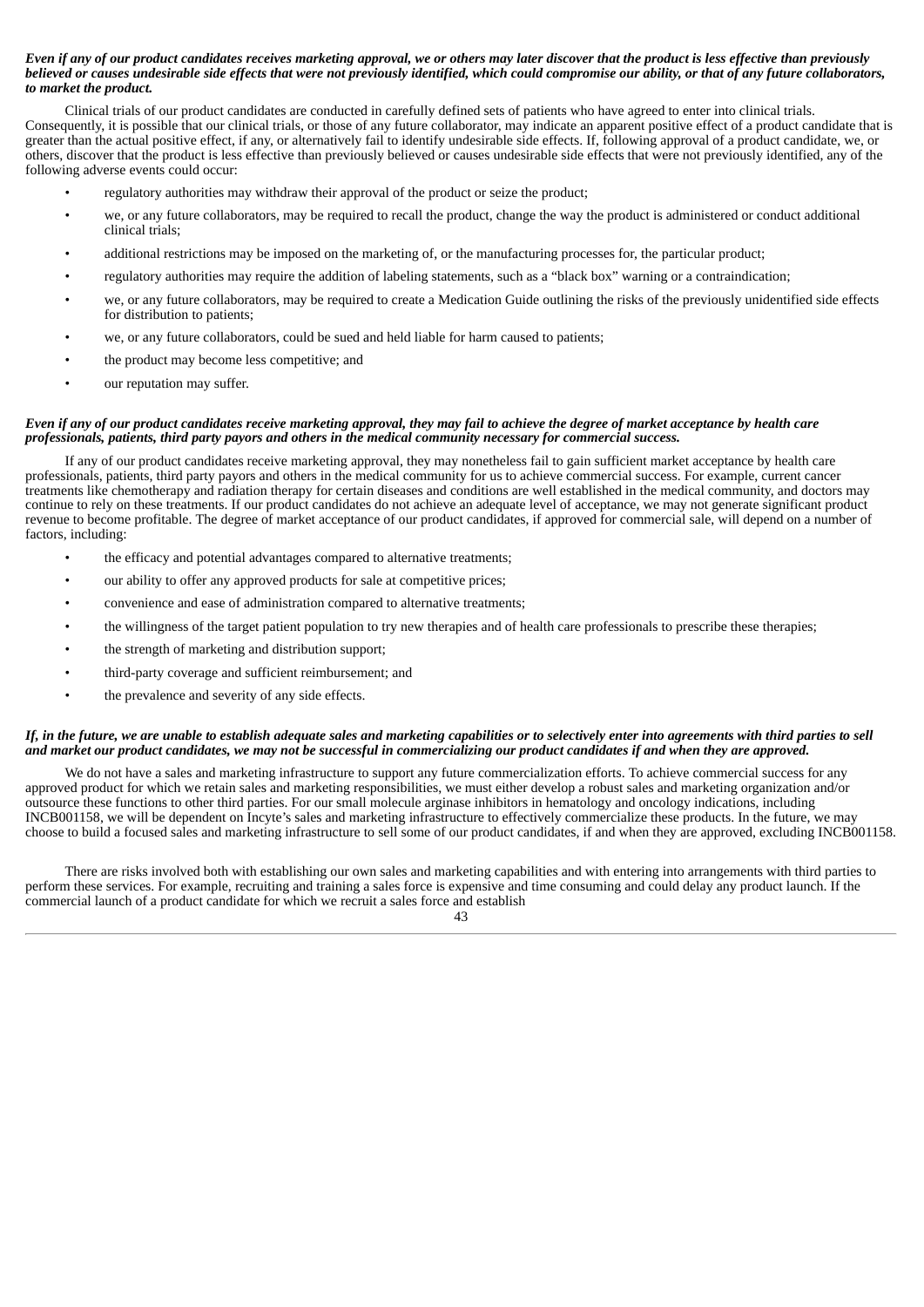marketing capabilities is delayed or does not occur for any reason, we would have prematurely or unnecessarily incurred these commercialization expenses. This may be costly, and our investment would be lost if we cannot retain or reposition our sales and marketing personnel.

Factors that may inhibit our efforts to commercialize our product candidates on our own include:

- our inability to recruit and retain adequate numbers of effective sales and marketing personnel;
- the inability of sales personnel to obtain access to health care professionals or persuade adequate numbers of health care professionals to prescribe any future products; and
- unforeseen costs and expenses associated with creating an independent sales and marketing organization.

If we enter into arrangements with third parties to perform sales, marketing and distribution services, our product revenue or the profitability of these product revenue to us may be lower than if we were to market and sell any products that we develop ourselves. In addition, we may not be successful in entering into arrangements with third parties to sell and market our product candidates or may be unable to do so on terms that are favorable to us. We may have little control over such third parties, and any of them may fail to devote the necessary resources and attention to sell and market our products effectively. If we do not establish sales and marketing capabilities successfully, either on our own or in collaboration with third parties, we will not be successful in commercializing our product candidates.

#### We face substantial competition, which may result in others discovering, developing or commercializing products before or more successfully than we *do.*

The development and commercialization of new drug products is highly competitive. Research and discoveries by others may result in breakthroughs which may render our products obsolete even before they generate any revenue. We face competition with respect to our current product candidates, and will face competition with respect to any product candidates that we may seek to develop or commercialize in the future, from major pharmaceutical companies, specialty pharmaceutical companies and biotechnology companies worldwide. There are a number of large pharmaceutical and biotechnology companies that currently market and sell products or are pursuing the development of products for the treatment of the cancer indications for which we are focusing our product development efforts. Some of these competitive products and therapies are based on scientific approaches that are the same as or similar to our approach and others are based on entirely different approaches. Potential competitors also include academic institutions, government agencies and other public and private research organizations that conduct research, seek patent protection and establish collaborative arrangements for research, development, manufacturing and commercialization.

We are developing our product candidates for the treatment of various cancers. There are a variety of available drug therapies marketed for cancer. In many cases, these drugs are administered in combination to enhance efficacy. Some of the currently approved drug therapies are branded and subject to patent protection, and others are available on a generic basis. Many of these approved drugs are well-established therapies and are widely accepted by health care professionals, patients and third-party payors. Insurers and other third-party payors may also encourage the use of generic products. We expect that if our product candidates are approved, they will be priced at a significant premium over competitive generic products. This may make it difficult for us to achieve our business strategy of using our product candidates in combination with existing therapies or replacing existing therapies with our product candidates.

Our primary competitors or product candidates in clinical development in either NRF2-mutated cancers, or with similar mechanism to an mTORC1/2 inhibitor are Antengene Corporation, Celcuity, Inc. Our primary competitors or product candidates in clinical development for biomarkerdefined diffuse large B-cell lymphoma or with a similar mechanism to a SYK inhibitor are Alexion Pharmaceuticals, Inc., Curis, Inc., Genentech, Inc., HutchMed (China) Limited, Karyopharm Therapeutics, MorphoSys AG. Our primary competitors in the field of Cystic Fibrosis include AbbVie, Inc., Beyond Air Inc., Corbus Pharmaceuticals Holdings, Inc., Novartis AG, Novoteris, LLC, Proteostatis Therapeutics, Inc., Translate Bio, Inc., and Vertex Pharmaceuticals, Inc.

Our competitors may develop products that are more effective, safer, more convenient or less costly than any that we are developing or that would render our product candidates obsolete or non-competitive. In addition, our competitors may discover biomarkers that more efficiently measure metabolic pathways than our methods, which may give them a competitive advantage in developing potential products. Our competitors may also obtain marketing approval from the FDA or other regulatory authorities for their products sooner than we may obtain approval for ours, which could result in our competitors establishing a strong market position before we are able to enter the market. Many of our competitors have significantly greater financial resources and expertise in research and development, manufacturing, preclinical testing, conducting clinical trials, obtaining regulatory approvals and marketing approved products than we do. Mergers and acquisitions in the pharmaceutical and biotechnology industries may result in even more resources being concentrated among a smaller number of our competitors. Smaller and other early-stage companies may also prove to be significant competitors, particularly through collaborative arrangements with large and established companies. These third parties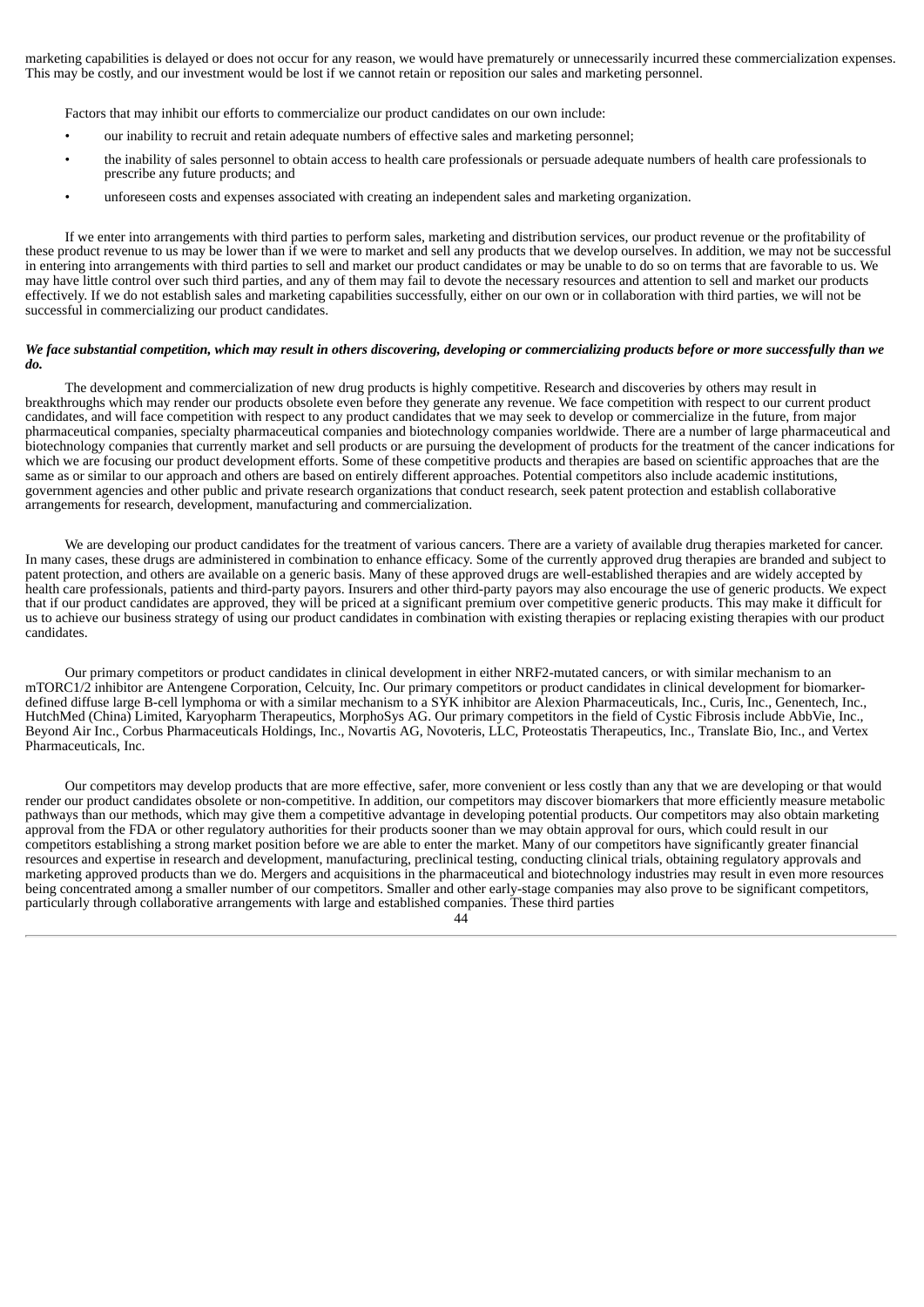may compete with us in recruiting and retaining qualified scientific and management personnel, establishing clinical trial sites and patient registration for clinical trials, as well as in acquiring technologies complementary to, or necessary for, our programs.

### Even if we are able to commercialize any product candidates, these products may become subject to unfavorable pricing regulations, third-party *coverage and reimbursement practices or healthcare reform initiatives, which would harm our business.*

The regulations that govern marketing approvals, pricing and reimbursement for new drugs vary widely from country to country. In the United States, new and future legislation may significantly change the approval requirements in ways that could involve additional costs and cause delays in obtaining approvals. Some countries require approval of the sale price of a drug before it can be marketed. In many countries, the pricing review period begins after marketing or product-licensing approval is granted. In some foreign markets, prescription pharmaceutical pricing remains subject to continuing governmental control even after initial marketing approval is granted. As a result, we might obtain marketing approval for a drug in a particular country, but then be subject to price regulations that delay its commercial launch, possibly for lengthy time periods, and negatively impact the revenue we are able to generate from the sale of the drug in that country. Adverse pricing limitations may hinder our ability to commercialize and generate revenue from one or more product candidates, even if our product candidates obtain marketing approval.

Our ability to commercialize any product candidates successfully also will depend in part on the extent to which coverage and adequate reimbursement for these products and related treatments will be available from government health programs, private health insurers and other organizations. Government authorities and third-party payors, such as private health insurers and health maintenance organizations, decide which medications they will pay for and establish reimbursement levels. A significant trend in the U.S. healthcare industry and elsewhere is cost containment. Government authorities and third-party payors have attempted to control costs by limiting coverage and the amount of payment for particular medications. Increasingly, third-party payors are requiring that drug companies provide them with predetermined discounts from list prices and are challenging the prices charged for medical products. Coverage may not be available for any product that we commercialize and, if coverage is available, the level of reimbursement may not be sufficient. Reimbursement may impact the demand for, or the price of, any product candidate for which we obtain marketing approval. If reimbursement is not available or is available only to limited levels, we may not be able to successfully commercialize any product candidate for which we obtain marketing approval.

There may be significant delays in obtaining reimbursement for newly approved products, and coverage may be more limited than the purposes for which the product is approved by the FDA or similar regulatory authorities outside the United States. Moreover, eligibility for coverage does not imply that any product will be paid for in all cases or at a rate that covers our costs, including research, development, manufacture, sale and distribution. Interim reimbursement levels for new drugs, if applicable, may also not be sufficient to cover our costs and may not be made permanent. Coverage and reimbursement rates may vary according to the use of the drug and the medical circumstances under which it is used, may be based on reimbursement levels already set for lower cost products or procedures or may be incorporated into existing payments for other services. Net prices for drugs may be reduced by mandatory discounts or rebates required by government healthcare programs or private payors and by any future relaxation of laws that presently restrict imports of drugs from countries where they may be sold at lower prices than in the United States. Third-party payors often rely upon Medicare coverage policies and payment limitations in setting their own reimbursement policies. Our inability to promptly obtain coverage and profitable payment rates from both government-funded programs and private payors for any approved products that we develop could have a material adverse effect on our operating results, our ability to raise capital needed to commercialize our approved products and our overall financial condition.

In addition, there has been heightened governmental scrutiny of pharmaceutical pricing practices in light of the rising cost of prescription drugs and biologics. Such scrutiny has resulted in several recent congressional inquiries and proposed and enacted federal and state legislation designed to, among other things, bring more transparency to product pricing, review the relationship between pricing and manufacturer patient programs, and reform government program reimbursement methodologies for drug products. We expect additional healthcare reform initiatives to be adopted in the future, particularly in light of the new presidential administration. We continue to monitor and evaluate the potential impact of these legislative actions and their effect on our business and operations.

#### Product liability lawsuits against us could cause us to incur substantial liabilities and could limit the commercialization of any product candidates we *may develop.*

We face an inherent risk of product liability exposure related to the testing of our product candidates in human clinical trials and will face an even greater risk if we commercially sell any products that we may develop after approval. If we cannot successfully defend ourselves against claims that our product candidates caused injuries, we could incur substantial liabilities. Regardless of merit or eventual outcome, liability claims may result in:

- decreased demand for any product candidates that we may develop;
- injury to our reputation and significant negative media attention;
- withdrawal of clinical trial participants;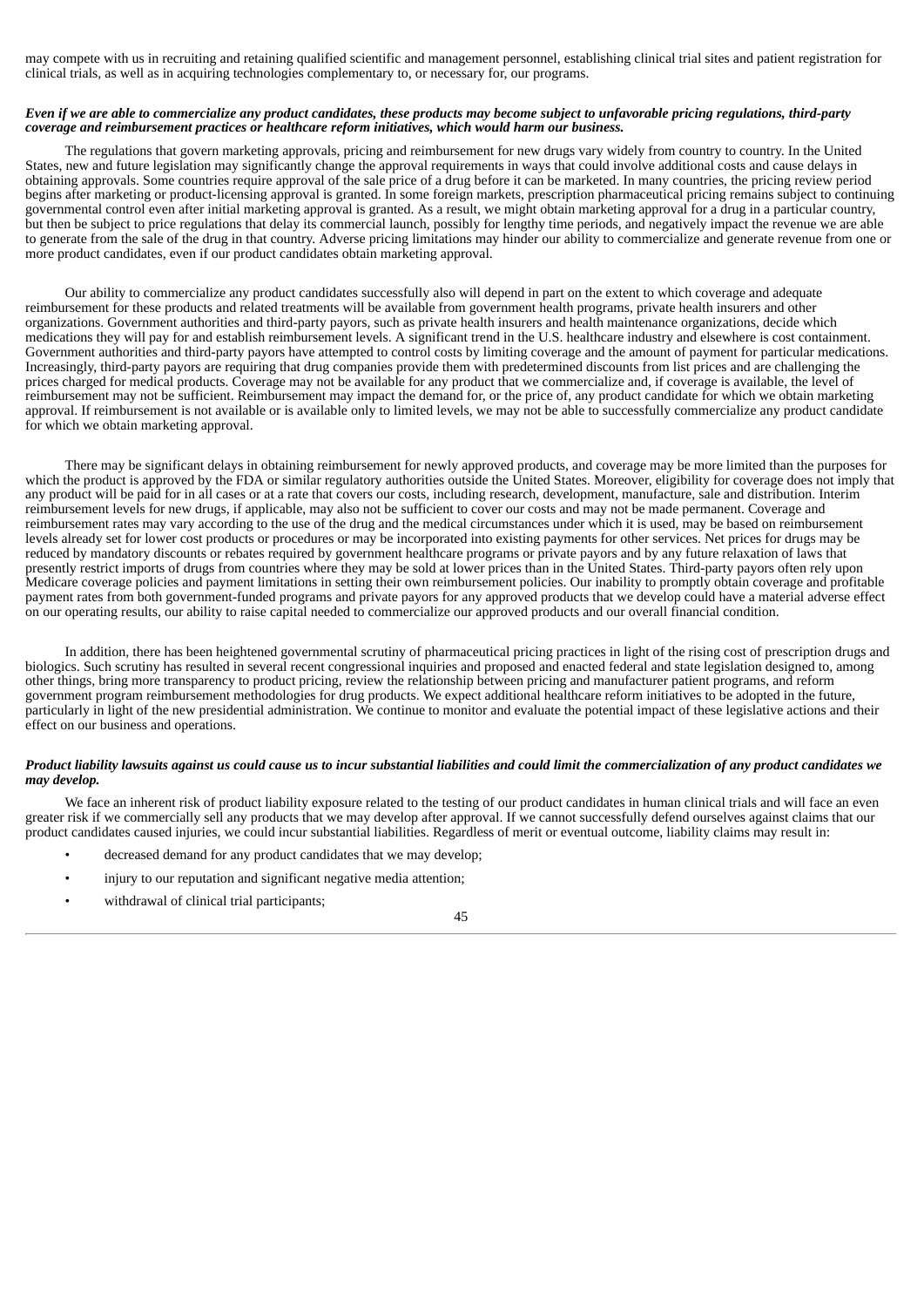- significant costs to defend any related litigation;
- substantial monetary awards to trial participants or patients;
- loss of revenue; and
- the inability to commercialize any products we may develop.

Although we maintain product liability insurance coverage in the amount of up to \$10.0 million per claim and in the aggregate, it may not be adequate to cover all liabilities that we may incur. We anticipate that we will need to increase our insurance coverage as we continue clinical trials and if we successfully commercialize any products. Insurance coverage is increasingly expensive. We may not be able to maintain insurance coverage at a reasonable cost or in an amount adequate to satisfy any liability that may arise.

#### If we fail to comply with environmental, health and safety laws and regulations, we could become subject to fines or penalties or incur costs that could *harm our business.*

We are subject to numerous environmental, health and safety laws and regulations, including those governing laboratory procedures and the handling, use, storage, treatment and disposal of hazardous materials and wastes. Our operations involve the use of hazardous and flammable materials, including chemicals and biological and radioactive materials. Our operations also produce hazardous waste products. We generally contract with third parties for the disposal of these materials and wastes. We cannot eliminate the risk of contamination or injury from these materials. In the event of contamination or injury resulting from our use of hazardous materials, we could be held liable for any resulting damages, and any liability could exceed our resources. We also could incur significant costs associated with civil or criminal fines and penalties.

Although we maintain workers' compensation insurance to cover us for costs and expenses we may incur due to injuries to our employees in our workplace, including those resulting from the use of hazardous materials, this insurance may not provide adequate coverage against potential liabilities. We do not maintain insurance for environmental liability or toxic tort claims that may be asserted against us in connection with our storage or disposal of biological, chemical, hazardous or radioactive materials.

In addition, we may incur substantial costs in order to comply with current or future environmental, health and safety laws and regulations. These current or future laws and regulations may impair our research, development or production efforts. Failure to comply with these laws and regulations also may result in substantial fines, penalties or other sanctions.

#### **Risks Related to Our Dependence on Third Parties**

#### We rely on third parties to conduct our clinical trials and some aspects of our research and preclinical testing and manufacture our product candidates, and those third parties may not perform satisfactorily, including failing to meet deadlines for the completion of such trials, research or testing.

We currently rely and expect to continue to rely on third parties, such as our collaborators, contract research organizations, clinical data management organizations, medical institutions and clinical investigators, to conduct our clinical trials and to conduct some aspects of our research and preclinical testing. Any of these third parties may terminate their engagements with us at any time. If these third parties do not successfully carry out their contractual duties, meet expected deadlines or conduct our clinical trials in accordance with regulatory requirements or our stated protocols, we will not be able to obtain, or may be delayed in obtaining, marketing approvals for our product candidates and will not be able to, or may be delayed in our efforts to, successfully commercialize our product candidates. Furthermore, these third parties may also have relationships with other entities, some of which may be our competitors. If we need to enter into alternative arrangements, it would delay our product development activities. Our reliance on these third parties for research and development activities, including our reliance on Millennium and Takeda for prior preclinical and clinical research and development activities relating to the Takeda Programs, will reduce our control over these activities but will not relieve us of our responsibilities. For example, we will remain responsible for ensuring that each of our clinical trials is conducted in accordance with the general investigational plan and protocols for the trial, and that all clinical trial activities conducted by our contract research organizations follow applicable laws and regulations, and are conducted in an ethical and compliant manner. Moreover, the FDA requires us to comply with standards, commonly referred to as Good Clinical Practices, for conducting, recording and reporting the results of clinical trials to assure that data and reported results are credible and accurate and that the rights, integrity and confidentiality of trial participants are protected. We also are required to register ongoing clinical trials and post the results of completed clinical trials on a government sponsored database, available at www.clinicaltrials.gov, within certain timeframes. Failure by us, or any of the third parties working on our behalf, to do the above can result in fines, adverse publicity and civil and criminal sanctions.

We do not have any manufacturing facilities. We currently rely, and expect to continue to rely, on third party manufacturers for the manufacture of our product candidates for preclinical studies and clinical trials and for commercial supply of any of these product candidates for which we obtain marketing approval. To date, we have obtained or plan to obtain materials for sapanisertib,

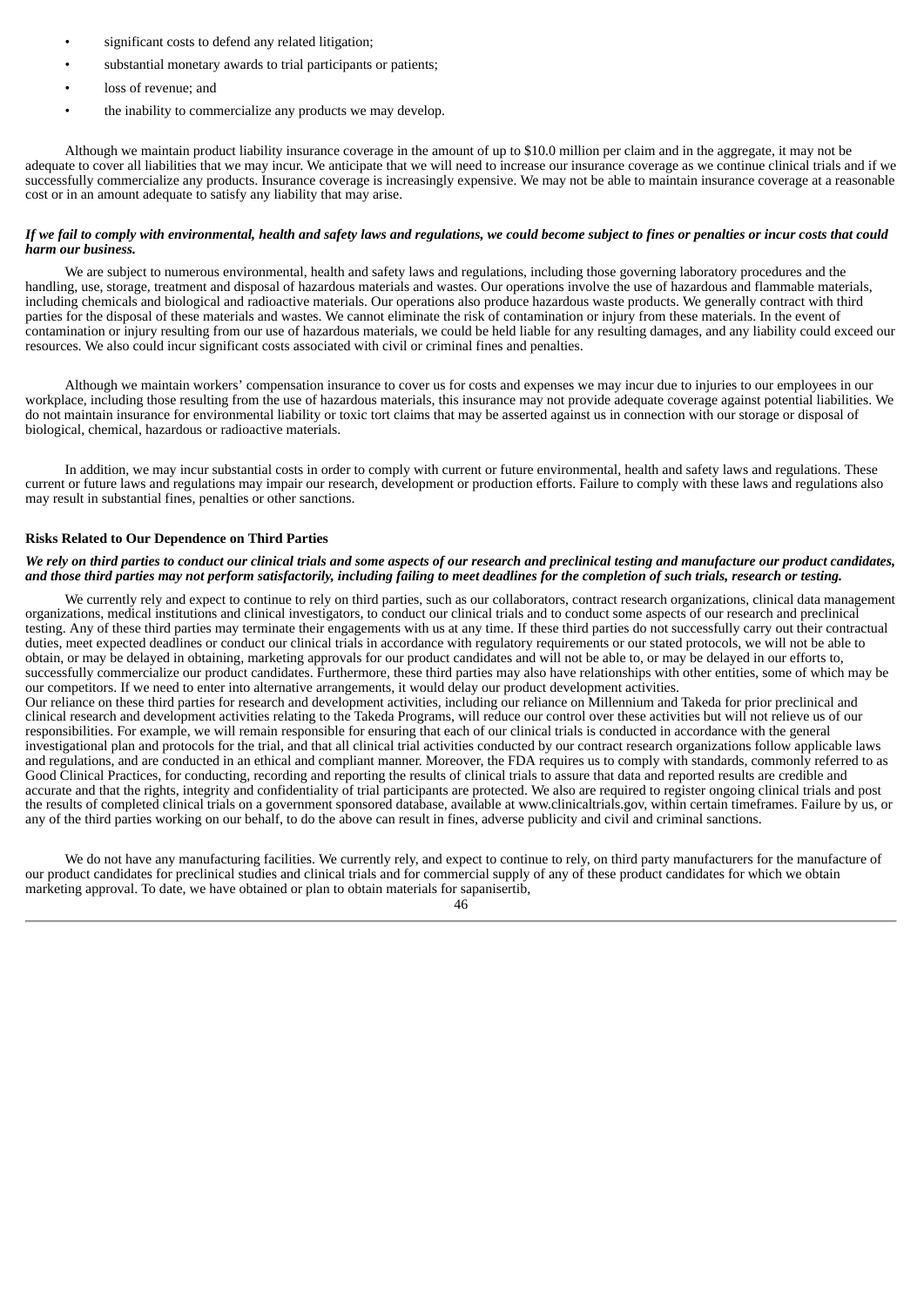mivavotinib, INCB001158 and CB-280 for our current and planned clinical trials from third-party manufacturers. We have engaged third party manufacturers to obtain the active ingredient for INCB001158 and CB-280 for pre-clinical testing and clinical trials. We do not have a long-term supply agreement with any third-party manufacturers, and we purchase our required drug supply on a purchase order basis.

We may be unable to establish agreements with third-party manufacturers or to do so on acceptable terms. Even if we are able to establish agreements with third-party manufacturers, reliance on third-party manufacturers entails additional risks, including:

- reliance on the third party for legal and regulatory compliance and quality assurance;
- the possible breach of the manufacturing agreement by the third party; and
- the possible termination or nonrenewal of the agreement by the third party at a time that is costly or inconvenient for us.

Third-party manufacturers may not be able to comply with current U.S. Good Manufacturing Practice requirements, or cGMPs, or similar legal and regulatory requirements outside the United States. Our failure, or the failure of our third-party manufacturers, to comply with applicable regulations could result in sanctions being imposed on us, including fines, injunctions, civil penalties, delays, suspension or withdrawal of approvals, license revocation, seizures or recalls of product candidates, operating restrictions and criminal prosecutions, any of which could adversely affect supplies of our product candidates and harm our business and results of operations.

Any product that we may develop may compete with other product candidates and products for access to these manufacturing facilities. There are a limited number of manufacturers that operate under cGMPs and that might be capable of manufacturing for us.

Any performance failure on the part of our existing or future manufacturers could delay clinical development or marketing approval. We do not currently have arrangements in place for redundant supply for bulk drug substances. If any one of our current contract manufacturers cannot perform as agreed, we may be required to replace that manufacturer. Although we believe that there are several potential alternative manufacturers who could manufacture our product candidates, we may incur added costs and delays in identifying and qualifying any such replacement.

Our current and anticipated future dependence upon others for the manufacture of our product candidates or products may adversely affect our future profit margins and our ability to commercialize any product candidates that receive marketing approval on a timely and competitive basis.

We also currently rely, and expect to continue to rely, on third parties to store and distribute drug supplies for our clinical trials. Any performance failure on the part of these third parties could delay clinical development or marketing approval of our product candidates or commercialization of our drugs, producing additional losses and depriving us of potential revenue. Although we believe that there are several potential alternative third parties who could store and distribute drug supplies for our clinical trials, we may incur added costs and delays in identifying and qualifying any such replacement.

#### Our arginase inhibitors program in hematology and oncology indications, including INCB001158, is reliant in part on Incyte for the successful development and commercialization in a timely manner. If Incyte does not devote sufficient resources to INCB001158's development, is unsuccessful in its efforts, or chooses to terminate its agreement with us, our business, operating results and financial condition will be harmed.

In January 2017, we and Incyte Corporation entered into the Incyte Collaboration Agreement. Pursuant to the Incyte Collaboration Agreement, we granted Incyte an exclusive, worldwide license to develop and commercialize small molecule arginase inhibitors, including INCB001158, for hematology and oncology indications. We retained rights to certain arginase inhibitors that are not part of the collaboration for specific orphan indications outside of hematology and oncology, including cystic fibrosis. Pursuant to the Incyte Collaboration Agreement, we and Incyte collaborated on, and co-funded the development of, the licensed products for hematology and oncology indications, including INCB001158, with Incyte bearing 70% and Calithera bearing 30% of global development costs. Effective September 30, 2020, we opted out of our co-development obligations and as a result, Incyte will pay all costs and solely develop INCB001158 or any other licensed products.

The Incyte collaboration may not be clinically or commercially successful due to a number of important factors, including the following:

• Subject to the terms of our collaboration agreement, including diligence obligations, although Incyte has certain obligations to use commercially reasonable efforts to develop and commercialize INCB001158, Incyte has discretion in determining the efforts and resources that it will apply to its partnership with us. The timing and amount of any development milestones, and downstream commercial milestones and royalties that we may receive under such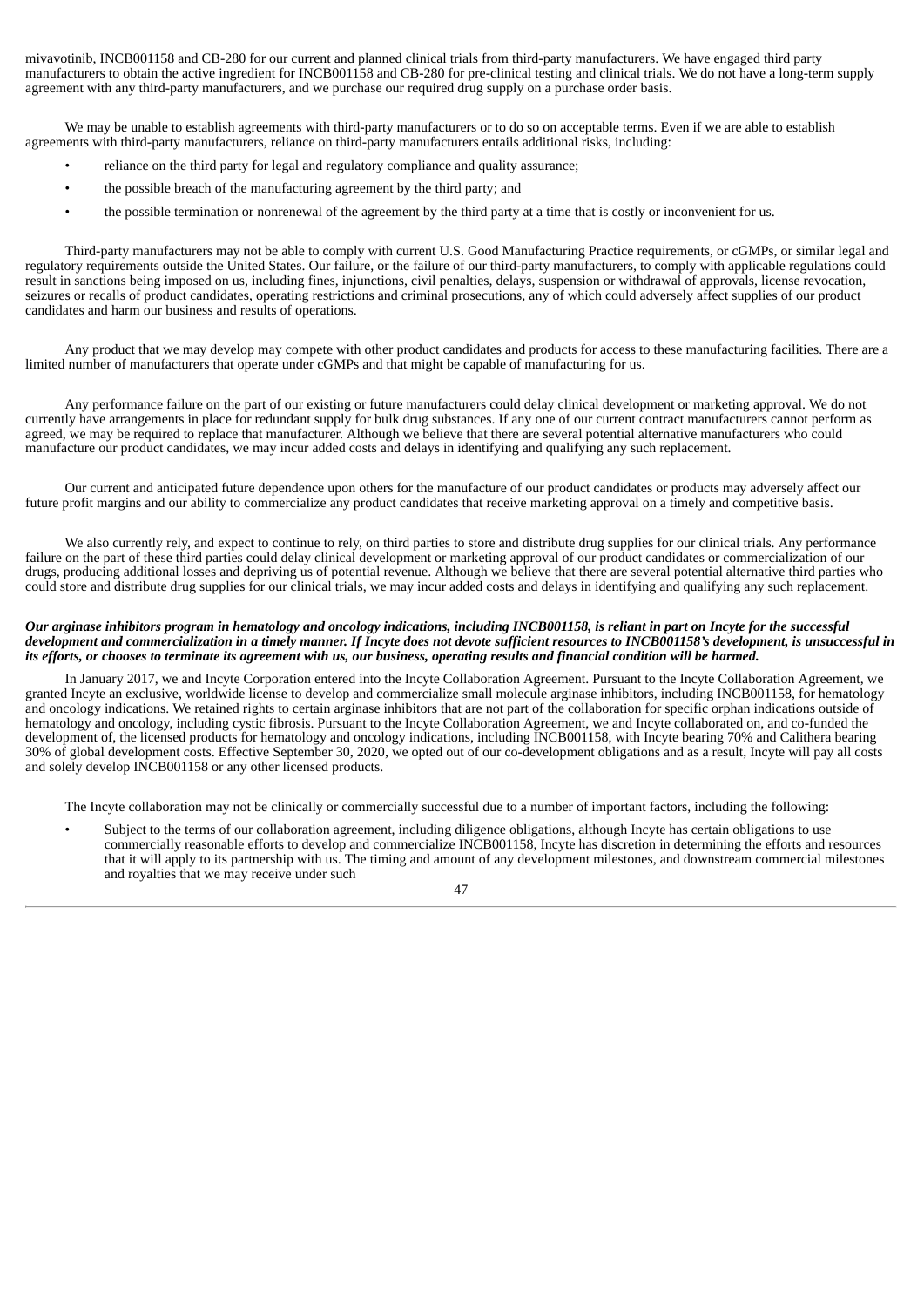partnership will depend on, among other things, the efforts, allocation of resources and successful development and commercialization of INCB001158;

- Incyte may select a dose for INCB001158 that does not have a favorable benefit/risk profile;
- Incyte may terminate its partnership with us without cause and for circumstances outside of our control, which could make it difficult for us to attract new strategic partners or adversely affect how we are perceived in scientific and financial communities; and
- Incyte may develop or commercialize INCB001158 in a way that exposes us to potential litigation that could jeopardize or invalidate our intellectual property rights or expose us to potential liability.

In April 2020, we filed a complaint against Incyte in Superior Court of California, San Francisco County, asserting claims for breach of contract arising out of Incyte's failure to pay two milestone payments we believe are due under the Incyte Collaboration Agreement. On September 14, 2021, we entered into a Settlement Agreement and Release with Incyte, or the Settlement Agreement. Pursuant to the Settlement Agreement, which resolves all claims in the complaint without any admission of liability or fault, Incyte will pay us a negotiated settlement amount and the parties have exchanged mutual releases. Concurrently, the parties also filed a dismissal of the action in the Superior Court of California.

If we were to terminate our agreement with Incyte due to Incyte's breach, or if Incyte were to terminate the agreement without cause, there could be a delay in the return of our rights to INCB001158 and the development and commercialization of INCB001158 would be delayed, curtailed or terminated because we may not have sufficient financial resources or capabilities to continue development and commercialization on our own.

Incyte may enter into one or more transactions with third parties, including a merger, consolidation, reorganization, sale of substantial assets, sale of substantial stock or other change in control, which could divert the attention of its management and adversely affect Incyte's ability to retain and motivate key personnel who are important to the continued development of the small molecule arginase inhibitor program. In addition, the third party to any such transaction could reprioritize Incyte's development programs which could delay the development of our programs or cause Incyte to terminate the agreement.

#### We have in the past and may seek in the future to selectively establish collaborations, and, if we are unable to establish them on commercially *reasonable terms, we may have to alter our development and commercialization plans.*

Our drug development programs and the potential commercialization of our product candidates will require substantial additional cash to fund expenses. In addition to our collaboration with Incyte, for some of our product candidates, we may decide to collaborate with additional pharmaceutical and biotechnology companies for the development and potential commercialization of those product candidates.

We may also be restricted under existing license agreements from engaging in research and development activities or entering into future agreements on certain terms with potential collaborators. For example, pursuant to our license agreement with Symbioscience, we have agreed not to develop any other arginase inhibitors for use in human healthcare outside of the scope of that agreement. In addition, under our agreement with Incyte, we are not allowed to develop any retained arginase inhibitors (small molecule arginase inhibitors, other than INCB001158, retained by us for research and development in non-hematology/oncology indications) for any indication except specific orphan indications outside of hematology and oncology.

We face significant competition in seeking appropriate collaborators. Whether we reach a definitive agreement for a collaboration will depend, among other things, upon our assessment of the collaborator's resources and expertise, the terms and conditions of the proposed collaboration and the proposed collaborator's evaluation of a number of factors. Those factors may include the design or results of clinical trials, the likelihood of approval by the FDA or similar regulatory authorities outside the United States, the potential market for the subject product candidate, the costs and complexities of manufacturing and delivering such product candidate to patients, the potential of competing products, the existence of uncertainty with respect to our ownership of technology, which can exist if there is a challenge to such ownership without regard to the merits of the challenge and industry and market conditions generally. The collaborator may also consider alternative product candidates for similar indications that may be available to collaborate on and whether such a collaboration could be more attractive than the one with us for our product candidate.

#### Collaborations are complex and time-consuming to negotiate and document. In addition, there have been a significant number of recent business combinations among large pharmaceutical companies that have resulted in a reduced number of potential future collaborators.

If we decide to collaborate with any other third parties in connection with any of our development programs or product candidates, we may not be able to negotiate collaborations on a timely basis, on acceptable terms, or at all. If we are unable to do so,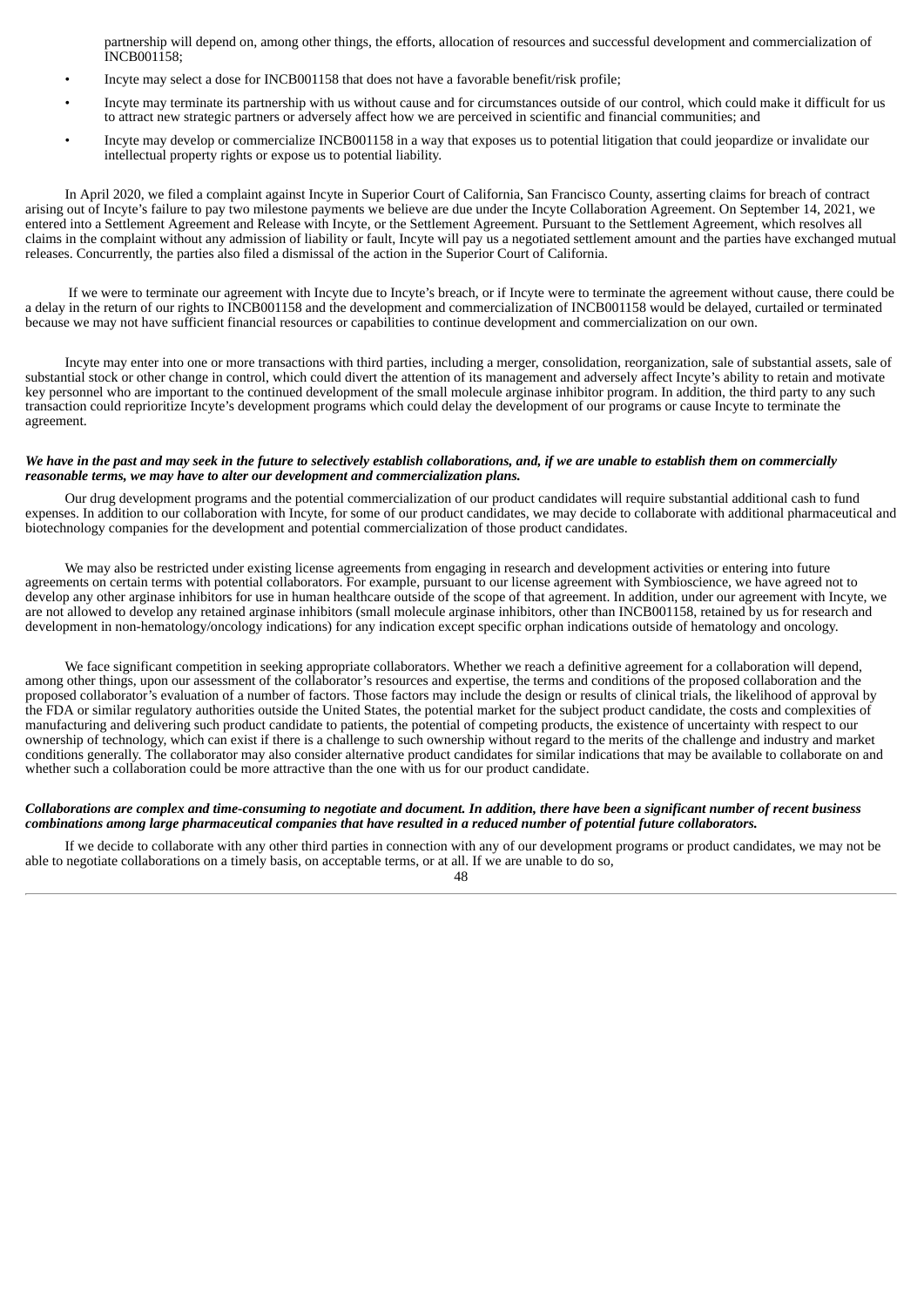we may have to curtail the development program or the product candidate for which we are seeking to collaborate, reduce or delay its development program or one or more of our other development programs, delay its potential commercialization or reduce the scope of any sales or marketing activities, or increase our expenditures and undertake development or commercialization activities at our own expense. If we elect to increase our expenditures to fund development or commercialization activities on our own, we may need to obtain additional capital, which may not be available to us on acceptable terms or at all. If we do not have sufficient funds, we may not be able to further develop our product candidates or bring them to market and generate product revenue.

#### To the extent we enter into any other collaborations, we may depend on such collaborations for the development and commercialization of our product candidates. If those collaborations are not successful, we may not be able to capitalize on the market potential of our product candidates.

We may selectively seek additional third-party collaborators for the development and commercialization of our product candidates. Our current and any future collaborators for any collaboration arrangements include large and mid-size pharmaceutical companies, regional and national pharmaceutical companies and biotechnology companies. Pursuant to these arrangements and any potential future arrangements, we will have limited control over the amount and timing of resources that our collaborators dedicate to the development or commercialization of our product candidates. Our ability to generate revenue from these arrangements will depend on our collaborators' abilities to successfully perform the functions assigned to them in these arrangements. Collaborations involving our product candidates, including our collaboration with Incyte, pose many risks to us, including that:

- Collaborators have significant discretion in determining the efforts and resources that they will apply to these collaborations;
- Collaborators may not pursue development and commercialization of our product candidates or may elect not to continue or renew development or commercialization programs based on clinical trial results, changes in the collaborator's strategic focus or available funding, or external factors such as an acquisition that diverts resources or creates competing priorities;
- Collaborators may delay clinical trials, provide insufficient funding for a clinical trial program, stop a clinical trial or abandon a product candidate, repeat or conduct new clinical trials or require a new formulation of a product candidate for clinical testing;
- Collaborators could independently develop, or develop with third parties, products that compete directly or indirectly with our product candidates or products if the collaborators believe that competitive products are more likely to be successfully developed or can be commercialized under terms that are more economically attractive than ours;
- A collaborator with marketing and distribution rights to one or more product candidates or products may not commit sufficient resources to the marketing and distribution of such drugs;
- Collaborators may not properly maintain or defend our intellectual property rights or may use our proprietary information in such a way as to invite litigation that could jeopardize or invalidate our proprietary information or expose us to potential litigation;
- Disputes may arise between the collaborators and us, for example our prior claims against Incyte, that result in the delay or termination of the research, development or commercialization of our product candidates or products, or that result in costly litigation or arbitration that diverts management attention and resources;
- We may lose certain valuable rights under circumstances identified in our collaborations if we undergo a change of control;
- Collaborations may be terminated and, if terminated, may result in a need for additional capital to pursue further development or commercialization of the applicable product candidates; and
- Collaboration agreements may not lead to development or commercialization of product candidates in the most efficient manner or at all. If a future collaborator of ours were to be involved in a business combination, the continued pursuit and emphasis on our product development or commercialization program under such collaboration could be delayed, diminished or terminated.
- We have in-licensed a portfolio of arginase inhibitors as part of our efforts to develop product candidates for the arginase program, and we are substantially dependent on this in-license for that program. We have acquired sapanisertib and mivavotinib from Millennium. As part of that acquisition from Millennium, Millennium assigned to us certain patents and know-how solely related to sapanisertib and mivavotinib. Millennium also granted us a license under certain other intellectual property necessary for the exploitation of such products. To the extent any such licenses are terminated, our business may be harmed.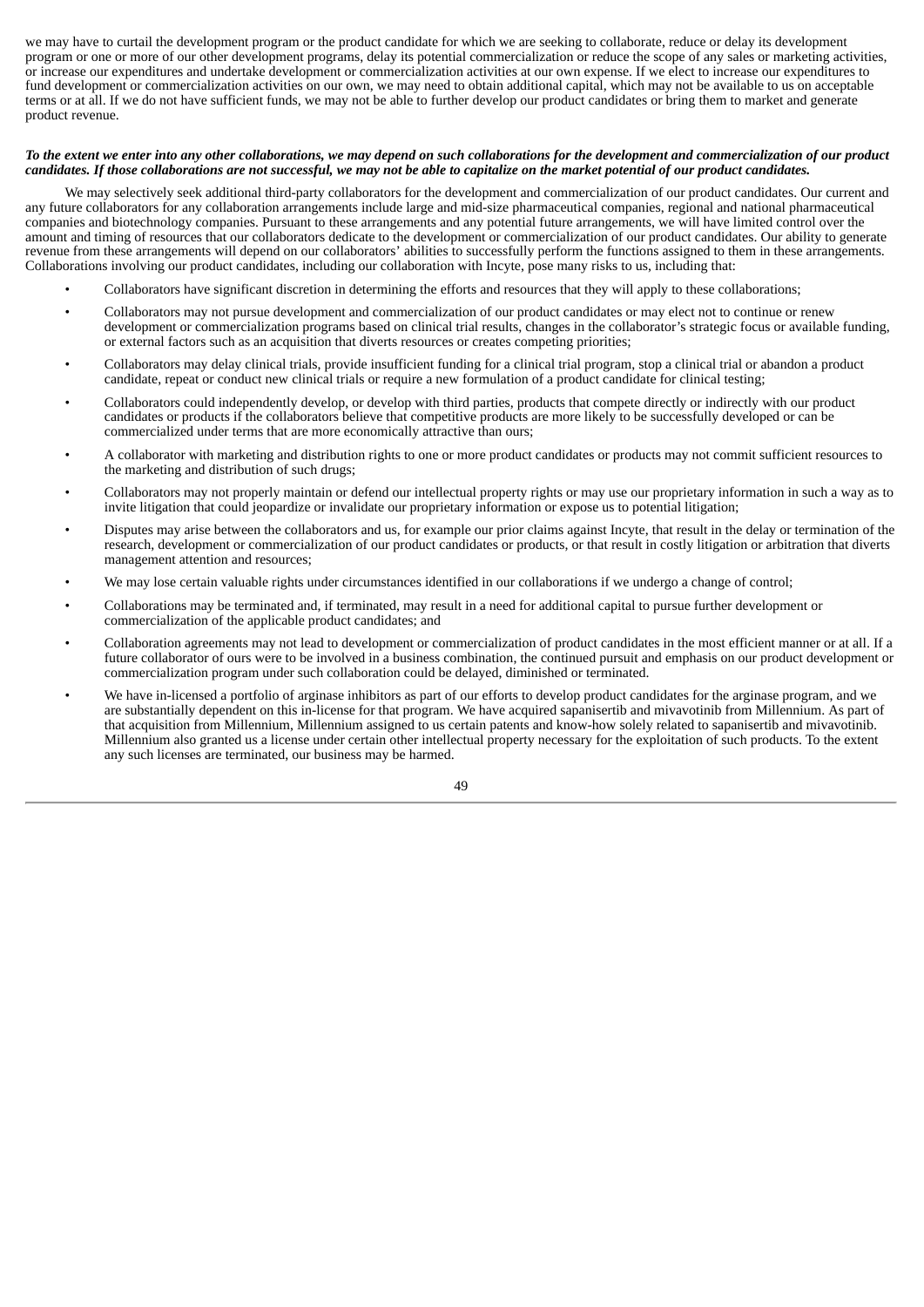### Our internal computer systems, or those used by our Clinical Research Organizations or other contractors or consultants, may fail or suffer security *breaches.*

Despite the implementation of security measures, our internal computer systems, and those of our Clinical Research Organizations and other third parties on which we rely, are vulnerable to damage from computer viruses and unauthorized access, malware, natural disasters, fire, terrorism, war and telecommunication, electrical failures, cyber-attacks or cyber-intrusions over the Internet, attachments to emails, persons inside our organization, or persons with access to systems inside our organization. The risk of a security breach or disruption, particularly through cyber-attacks or cyber intrusion, including by computer hackers, foreign governments, and cyber terrorists, has generally increased as the number, intensity and sophistication of attempted attacks and intrusions from around the world have increased. While we have not experienced any such material system failure or security breach to our knowledge to date, if such an event were to occur and cause interruptions in our operations, it could result in a material disruption of our development programs and our business operations. For example, the loss of clinical trial data from completed, ongoing or future clinical trials could result in delays in our regulatory approval efforts and significantly increase our costs to recover or reproduce the data. Likewise, we rely on third parties for the manufacture of our product candidates and to conduct clinical trials, and similar events relating to their computer systems could also have a material adverse effect on our business. To the extent that any disruption or security breach were to result in a loss of, or damage to, our data or applications, or inappropriate disclosure of confidential or proprietary information, we could incur liability and the further development and commercialization of our future product candidates could be delayed.

## **Risks Related to Our Intellectual Property**

## Recent laws and rulings by U.S. courts make it difficult to predict how patents will be issued or enforced in our industry.

Changes in either the patent laws or interpretation of the patent laws in the United States and other countries may have a significant impact on our ability to protect our technology and enforce our intellectual property rights. There have been numerous recent changes to the patent laws and to the rules of the United States Patent and Trademark Office, or the USPTO, which may have a significant impact on our ability to protect our technology and enforce our intellectual property rights. For example, the Leahy-Smith America Invents Act, which was signed into law in 2011, includes a transition from a "firstto-invent" system to a "first-to-file" system, and changes the way issued patents are challenged. Certain changes, such as the institution of *inter partes* review proceedings, came into effect on September 16, 2012. Substantive changes to patent law associated with the America Invents Act may affect our ability to obtain patents, and, if obtained, to enforce or defend them in litigation or post-grant proceedings, all of which could harm our business.

Furthermore, the patent positions of companies engaged in the development and commercialization of biologics and pharmaceuticals are particularly uncertain. Two cases involving diagnostic method claims and "gene patents" have recently been decided by the Supreme Court. On March 20, 2012, the Supreme Court issued a decision in *Mayo Collaborative Services v. Prometheus Laboratories, Inc.*, or *Prometheus*, a case involving patent claims directed to measuring a metabolic product in a patient to optimize a drug dosage amount for the patient. According to the Supreme Court, the addition of wellunderstood, routine or conventional activity such as "administering" or "determining" steps was not enough to transform an otherwise patent ineligible natural phenomenon into patent eligible subject matter. On July 3, 2012, the USPTO issued guidance indicating that process claims directed to a law of nature, a natural phenomenon or an abstract idea that do not include additional elements or steps that integrate the natural principle into the claimed invention such that the natural principle is practically applied and the claim amounts to significantly more than the natural principle itself should be rejected as directed to non-statutory subject matter. On June 13, 2013, the Supreme Court issued its decision in *Association for Molecular Pathology v. Myriad Genetics, Inc.*, or *Myriad*, a case involving patent claims held by Myriad Genetics, Inc. relating to the breast cancer susceptibility genes BRCA1 and BRCA2. *Myriad* held that isolated segments of naturally occurring DNA, such as the DNA constituting the BRCA1 and BRCA2 genes, is not patent eligible subject matter, but that complementary DNA, which is an artificial construct that may be created from RNA transcripts of genes, may be patent eligible.

We cannot assure you that our efforts to seek patent protection for our technology and products will not be negatively impacted by the decisions described above, rulings in other cases or changes in guidance or procedures issued by the USPTO. We cannot fully predict what impact the Supreme Court's decisions in *Prometheus* and *Myriad* may have on the ability of life science companies to obtain or enforce patents relating to their products and technologies in the future.

Moreover, although the Supreme Court has held in *Myriad* that isolated segments of naturally occurring DNA are not patent-eligible subject matter, certain third parties could allege that activities that we may undertake infringe other gene-related patent claims, and we may deem it necessary to defend ourselves against these claims by asserting non-infringement and/or invalidity positions, or pay to obtain a license to these claims. In any of the foregoing or in other situations involving third-party intellectual property rights, if we are unsuccessful in defending against claims of patent infringement, we could be forced to pay damages or be subjected to an injunction that would prevent us from utilizing the patented subject matter. Such outcomes could harm our business.

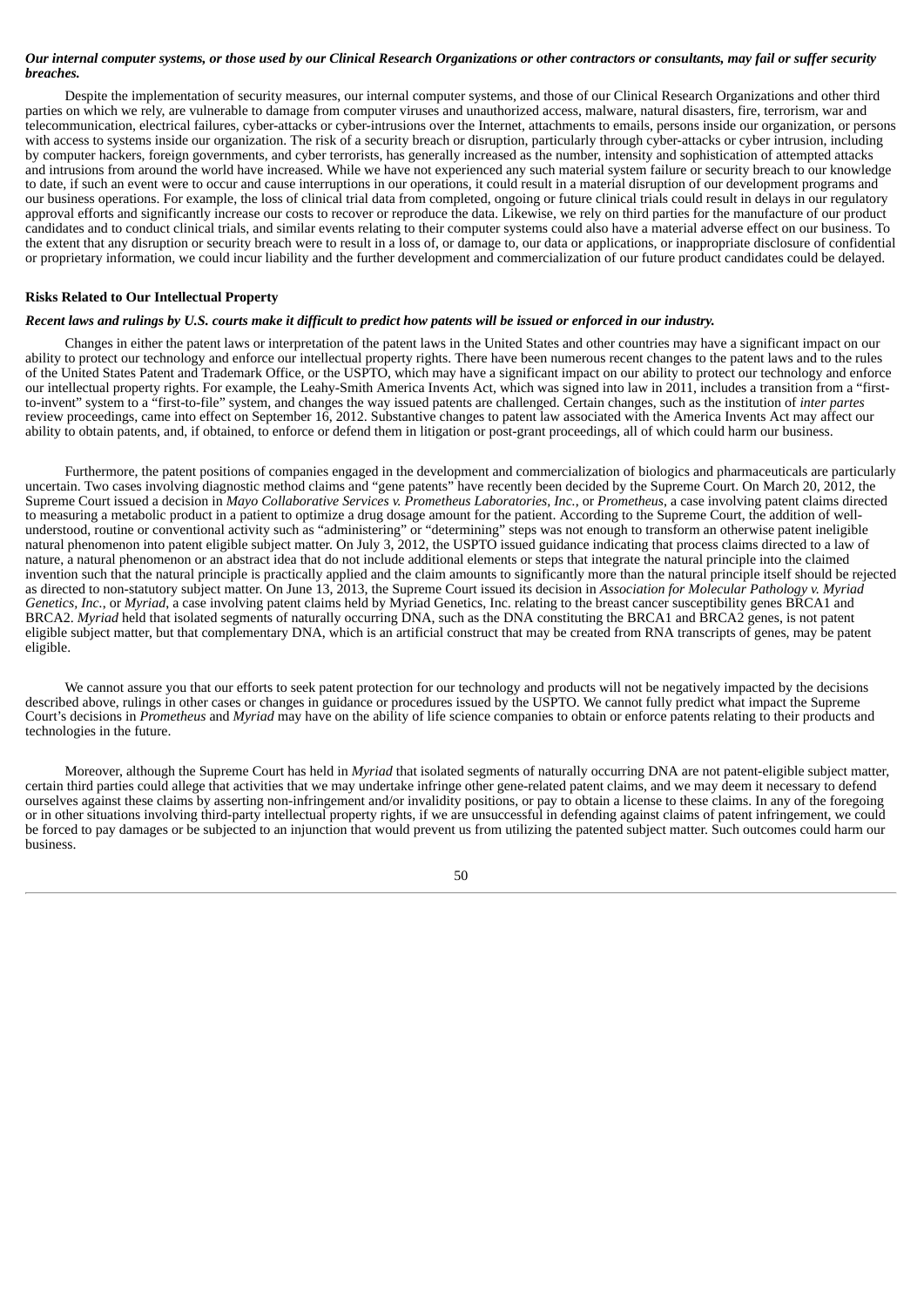## If we are alleged to infringe intellectual property rights of third parties, our business could be harmed.

Our research, development and commercialization activities may be alleged to infringe patents, trademarks or other intellectual property rights owned by other parties. Certain of our competitors and other companies in the industry have substantial patent portfolios and may attempt to use patent litigation as a means to obtain a competitive advantage. We may be a target for such litigation. Even if our pending patent applications issue, they may relate to our competitors' activities and may therefore not deter litigation against us. The risks of being involved in such litigation may also increase as we become more visible as a public company and move into new markets and applications for our product candidates. There may also be patents and patent applications that are relevant to our technologies or product candidates that are unknown to us. For example, certain relevant patent applications may have been filed but not published. If such patents exist, or if a patent issues on any of such patent applications, that patent could be asserted against us. Third parties could bring claims against us that would cause us to incur substantial expenses and, if the claims against us are successful, could cause us to pay substantial damages, including treble damages and attorneys' fees for willful infringement. The defense of such a suit could also divert the attention of our management and technical personnel. Further, if an intellectual property infringement suit were brought against us, we could be forced to stop or delay research, development or sales of the product that is the subject of the suit.

As a result of infringement claims, or to avoid potential claims, we may choose or be compelled to seek intellectual property licenses from third parties. These licenses may not be available on acceptable terms, or at all. Even if we are able to obtain a license, the license would likely obligate us to pay license fees or royalties or both, and the rights granted to us likely would be nonexclusive, which would mean that our competitors also could obtain licenses to the same intellectual property. Ultimately, we could be prevented from commercializing a product candidate and/or technology or be forced to cease some aspect of our business operations if, as a result of actual or threatened infringement claims, we are unable to enter into licenses of the relevant intellectual property on acceptable terms. Further, if we attempt to modify a product candidate and/or technology or to develop alternative methods or products in response to infringement claims or to avoid potential claims, we could incur substantial costs, encounter delays in product introductions or interruptions in sales.

#### We may become involved in other lawsuits to protect or enforce our patents or other intellectual property, which could be expensive and time*consuming, and an unfavorable outcome could harm our business.*

In addition to the possibility of litigation relating to infringement claims asserted against us, we may become a party to other patent litigation and other proceedings, including *inter partes* review proceedings, post-grant review proceedings, derivation proceedings declared by the USPTO and similar proceedings in foreign countries, regarding intellectual property rights with respect to our current or future technologies or product candidates or products. The cost to us of any patent litigation or other proceeding, even if resolved in our favor, could be substantial. Some of our competitors may be able to sustain the costs of such litigation or proceedings more effectively than we can because of their substantially greater financial resources. Patent litigation and other proceedings may also absorb significant management time. Uncertainties resulting from the initiation and continuation of patent litigation or other proceedings could impair our ability to compete in the marketplace.

Competitors may infringe or otherwise violate our intellectual property, including patents that may issue to or be licensed by us. As a result, we may be required to file claims in an effort to stop third-party infringement or unauthorized use. Any such claims could provoke these parties to assert counterclaims against us, including claims alleging that we infringe their patents or other intellectual property rights. This can be expensive, particularly for a company of our size, and time-consuming, and even if we are successful, any award of monetary damages or other remedy we may receive may not be commercially valuable. In addition, in an infringement proceeding, a court may decide that our asserted intellectual property is not valid or is unenforceable, or may refuse to stop the other party from using the technology at issue on the grounds that our intellectual property does not cover its technology. An adverse determination in any litigation or defense proceedings could put our intellectual property at risk of being invalidated or interpreted narrowly and could put our patent applications at risk of not issuing.

If the breadth or strength of our patent or other intellectual property rights is compromised or threatened, it could allow third parties to commercialize our technology or products or result in our inability to commercialize our technology and products without infringing third-party intellectual property rights. Further, third parties may be dissuaded from collaborating with us.

Interference or derivation proceedings brought by the USPTO or its foreign counterparts may be necessary to determine the priority of inventions with respect to our patent applications, and we may also become involved in other proceedings, such as re-examination proceedings, before the USPTO or its foreign counterparts. Due to the substantial competition in the pharmaceutical space, the number of such proceedings may increase. This could delay the prosecution of our pending patent applications or impact the validity and enforceability of any future patents that we may obtain. In addition, any such litigation, submission or proceeding may be resolved adversely to us and, even if successful, may result in substantial costs and distraction to our management.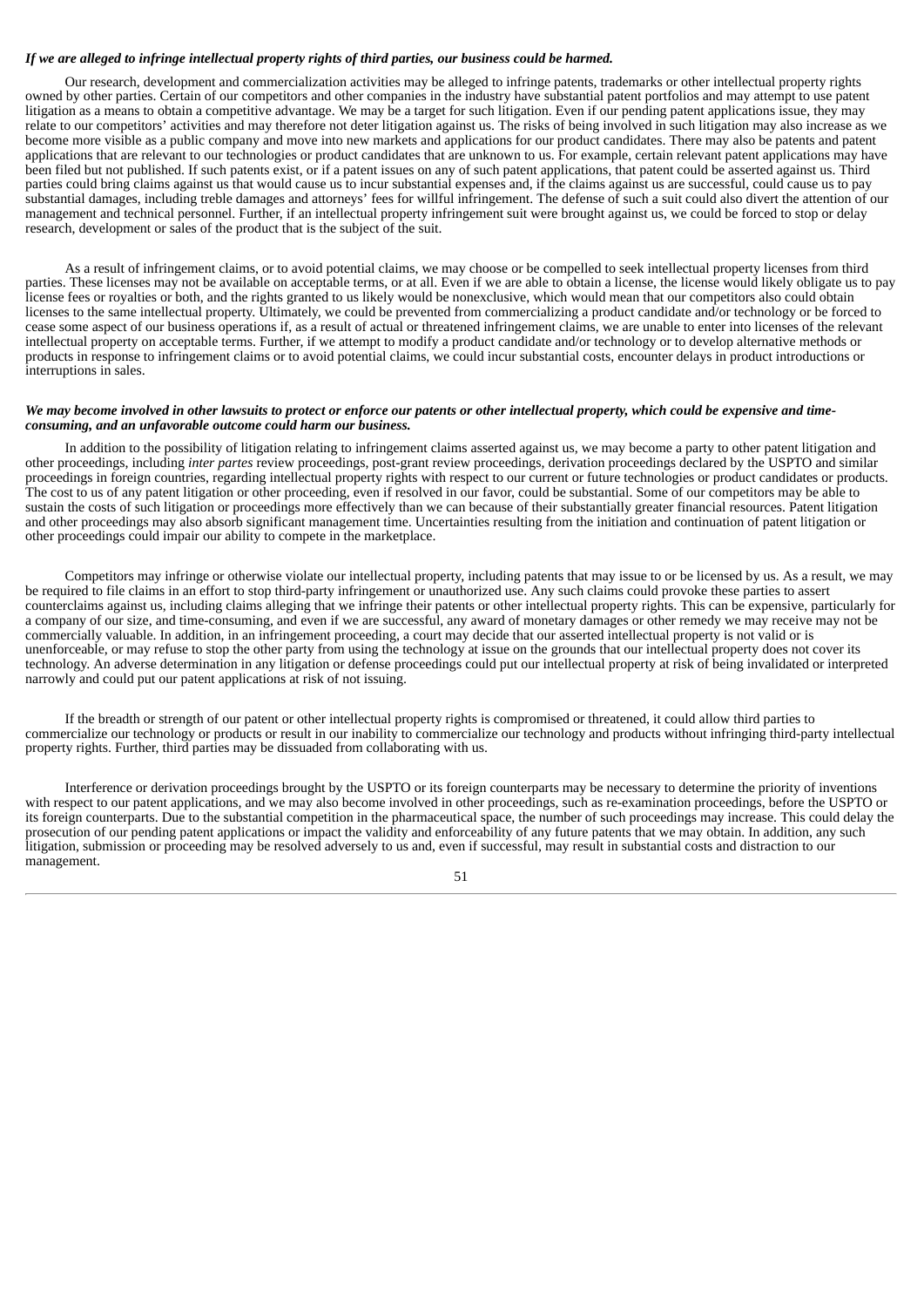Furthermore, because of the substantial amount of discovery required in connection with intellectual property litigation, there is a risk that some of our confidential information could be compromised by disclosure during this type of litigation. Moreover, intellectual property law relating to the fields in which we operate is still evolving and, consequently, patent and other intellectual property positions in our industry are subject to change and are often uncertain. We may not prevail in any of these suits or other efforts to protect our technology, and the damages or other remedies awarded, if any, may not be commercially valuable. During the course of this type of litigation, there could be public announcements of the results of hearings, motions or other interim proceedings or developments. If securities analysts or investors perceive these results to be negative, the market price for our common stock could be significantly harmed.

#### We may not be able to protect, or fully exploit, our intellectual property rights throughout the world, which could impair our competitive position.

Filing, prosecuting, defending and enforcing patents on all of our technologies, product candidates and products throughout the world would be prohibitively expensive. As a result, we seek to protect our proprietary position by filing patent applications in the United States and in select foreign jurisdictions and cannot guarantee that we will obtain the patent protection necessary to protect our competitive position in all major markets. Competitors may use our technologies in jurisdictions where we have not obtained patent protection to develop their own products and, further, may export infringing products to territories where we may obtain patent protection but where enforcement is not as strong as that in the United States. These products may compete with our current and future products in jurisdictions where we do not have any issued patents, and our patent claims or other intellectual property rights may not be effective or sufficient to prevent them from so competing.

Many companies have encountered significant problems in protecting and defending intellectual property rights in foreign jurisdictions. The legal systems of certain countries, particularly certain developing countries, do not favor the enforcement of patents and other intellectual property protection, which could make it difficult for us to stop the infringement of our patents or the marketing of competing products in violation of our proprietary rights generally. The legal systems of certain countries make it difficult or impossible to obtain patent protection for pharmaceutical products and services. Proceedings to enforce our patent rights in foreign jurisdictions could result in substantial costs and could divert our efforts and attention from other aspects of our business.

Even if we do secure patents in foreign jurisdictions, the legal systems in certain of those countries might require us, as examples, to do business through an entity that is partially owned by a local investor, or to grant license rights to local partners in a manner not required by the jurisdictions in which we currently operate. Requirements such as the foregoing could limit our ability to fully exploit and in the future monetize our product candidates and patents, as well as placing potential additional difficulties on our enforcement efforts in those jurisdictions.

#### If we are unable to protect the confidentiality of our trade secrets, our business and competitive position could be harmed.

In addition to seeking patents for some of our technologies and product candidates, we also rely on trade secrets, including unpatented know-how, technology and other proprietary information, to maintain our competitive position. We seek to protect these trade secrets, in part, by entering into nondisclosure and confidentiality agreements with parties who have access to them, such as our employees, corporate collaborators, outside scientific collaborators, contract manufacturers, consultants, advisors and other third parties. We also enter into confidentiality and invention assignment agreements with our employees and consultants that obligate them to assign to us any inventions developed in the course of their work for us. However, we cannot guarantee that we have executed these agreements with each party that may have or have had access to our trade secrets or that the agreements we have executed will provide adequate protection. Despite these efforts, any of these parties may breach the agreements and disclose our proprietary information, including our trade secrets, and we may not be able to obtain adequate remedies for such breaches. As a result, we may be forced to bring claims against third parties, or defend claims that they bring against us, to determine ownership of what we regard as our intellectual property. Monitoring unauthorized disclosure is difficult and we do not know whether the procedures we have followed to prevent such disclosure have been or will be adequate. Enforcing a claim that a party illegally disclosed or misappropriated a trade secret is difficult, expensive and time-consuming, and the outcome is unpredictable. In addition, some courts inside and outside the United States may be less willing or unwilling to protect trade secrets. If any of the technology or information that we protect as trade secrets were to be lawfully obtained or independently developed by a competitor, we would have no right to prevent them from using that technology or information to compete with us. If any of our trade secrets were to be disclosed to, or independently developed by, a competitor, our competitive position would be harmed.

#### If our trademarks and trade names are not adequately protected, we may not be able to build name recognition in our markets of interest, and our *business may be harmed.*

Our trademarks or trade names may be challenged, infringed, circumvented, declared generic or determined to be infringing on other marks. As a means to enforce our trademark rights and prevent infringement, we may be required to file trademark claims against third parties or initiate trademark opposition proceedings. This can be expensive and time-consuming, particularly for a company of our size. In addition, in an infringement proceeding, a court may decide that a trademark of ours is not valid or is

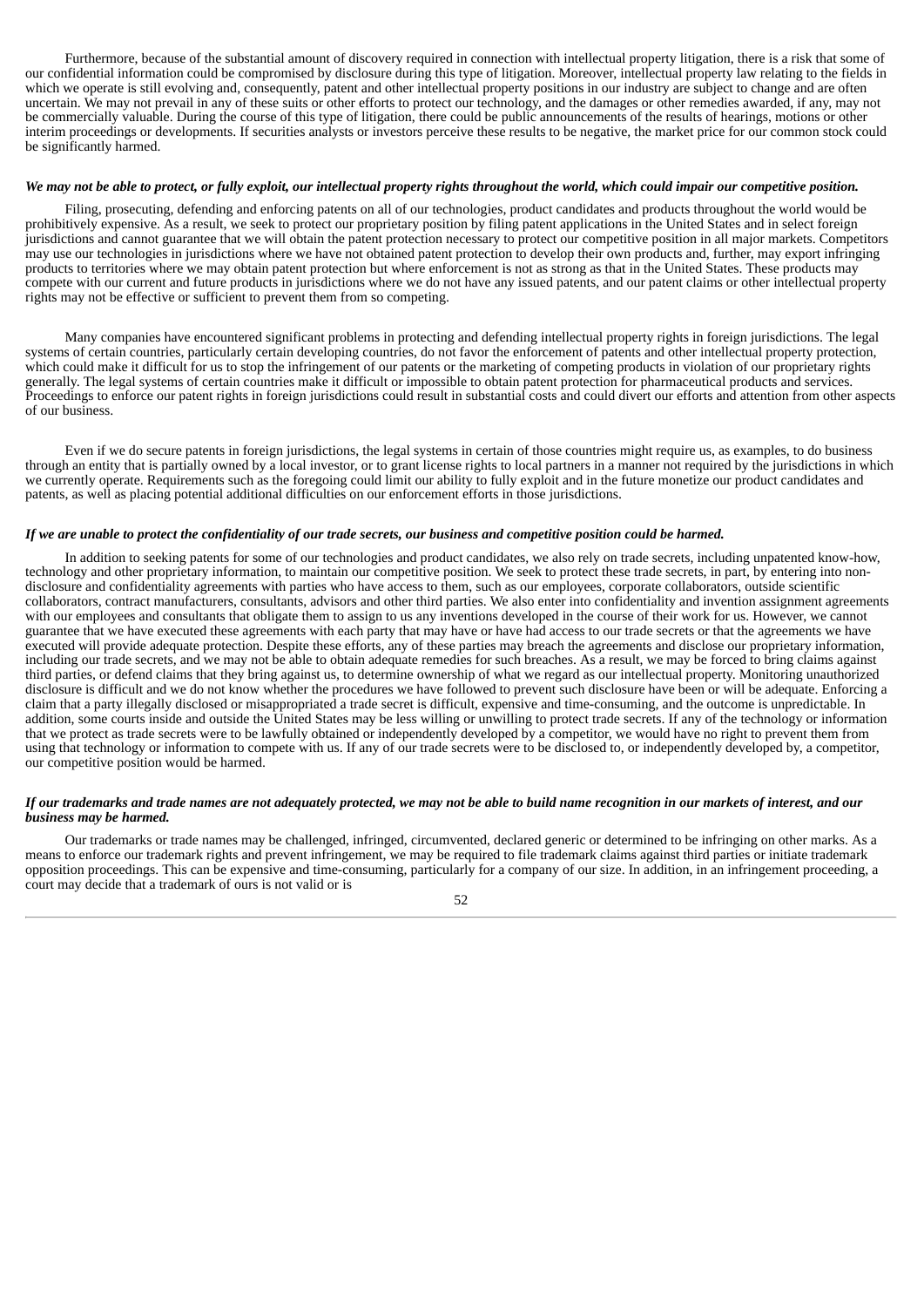unenforceable, or may refuse to stop the other party from using the trademark at issue. We may not be able to protect our rights to these and other trademarks and trade names which we need to build name recognition by potential partners or customers in our markets of interest. We do not currently have any registered trademarks in the United States. Any trademark applications in the United States and in other foreign jurisdictions where we may file may not be allowed or may subsequently be opposed. In addition, other companies in the biopharmaceutical space may be using trademarks that are similar to ours and may in the future allege that our use of the trademark infringes or otherwise violates their trademarks. Over the long term, if we are unable to establish name recognition based on our trademarks and trade names, then we may not be able to compete effectively and our business may be harmed.

#### *Third parties may assert ownership or commercial rights to inventions we develop.*

Third parties may in the future make claims challenging the inventorship or ownership of our intellectual property. We have written agreements with collaborators that provide for the ownership of intellectual property arising from our collaborations. In some instances, there may not be adequate written provisions to address clearly the resolution of intellectual property rights that may arise from a collaboration. If we cannot successfully negotiate sufficient ownership and commercial rights to the inventions that result from our collaborations, or if disputes otherwise arise with respect to the intellectual property developed in the course of a collaboration, we may be limited in our ability to capitalize on the market potential of these inventions.

In addition, we may face claims by third parties that our agreements with employees, contractors or consultants obligating them to assign intellectual property to us are ineffective or are in conflict with prior or competing contractual obligations of assignment, which could result in ownership disputes regarding intellectual property we have developed or will develop and interfere with our ability to capture the commercial value of such inventions. Litigation may be necessary to resolve an ownership dispute, and if we are not successful, we may be precluded from using certain intellectual property, or may lose our exclusive rights in that intellectual property. Either outcome could have an adverse impact on our business.

#### **Risks Related to Regulatory Approval of Our Product Candidates and Other Legal Compliance Matters**

#### Even if we complete the necessary preclinical studies and clinical trials, the marketing approval process is expensive, time-consuming and uncertain and may prevent us from obtaining approvals for the commercialization of some or all of our product candidates. If we or our collaborators are not able to obtain, or if there are delays in obtaining, required regulatory approvals, we will not be able to commercialize, or will be delayed in *commercializing, our product candidates, and our ability to generate revenue will be impaired.*

Our product candidates and the activities associated with their development and commercialization, including their design, testing, manufacture, safety, efficacy, recordkeeping, labeling, storage, approval, advertising, promotion, sale and distribution, are subject to comprehensive regulation by the FDA and other regulatory agencies in the United States and by comparable authorities in other countries. Failure to obtain marketing approval for a product candidate will prevent us from commercializing the product candidate. We have not received approval to market any of our product candidates from regulatory authorities in any jurisdiction. We have only limited experience in filing and supporting the applications necessary to gain marketing approvals and expect to rely on third-party contract research organizations to assist us in this process. Securing regulatory approval requires the submission of extensive preclinical and clinical data and supporting information to the various regulatory authorities for each therapeutic indication to establish the product candidate's safety and efficacy. Securing regulatory approval also requires the submission of information about the product manufacturing process to, and inspection of manufacturing facilities by, the relevant regulatory authority. Our product candidates may not be effective, may be only moderately effective or may prove to have undesirable or unintended side effects, toxicities or other characteristics that may preclude our obtaining marketing approval or prevent or limit commercial use.

The process of obtaining marketing approvals, both in the United States and elsewhere, is expensive, may take many years and can vary substantially based upon a variety of factors, including the type, complexity and novelty of the product candidates involved. We cannot assure you that we will ever obtain any marketing approvals in any jurisdiction. Changes in marketing approval policies during the development period, changes in or the enactment of additional statutes or regulations or changes in regulatory review for each submitted product application may cause delays in the approval or rejection of an application. The FDA and comparable authorities in other countries have substantial discretion in the approval process and may refuse to accept any application or may decide that our data is insufficient for approval and require additional preclinical or other studies, and clinical trials. In addition, varying interpretations of the data obtained from preclinical testing and clinical trials could delay, limit or prevent marketing approval of a product candidate. Additionally, any marketing approval we ultimately obtain may be limited or subject to restrictions or post-approval commitments that render the approved product not commercially viable.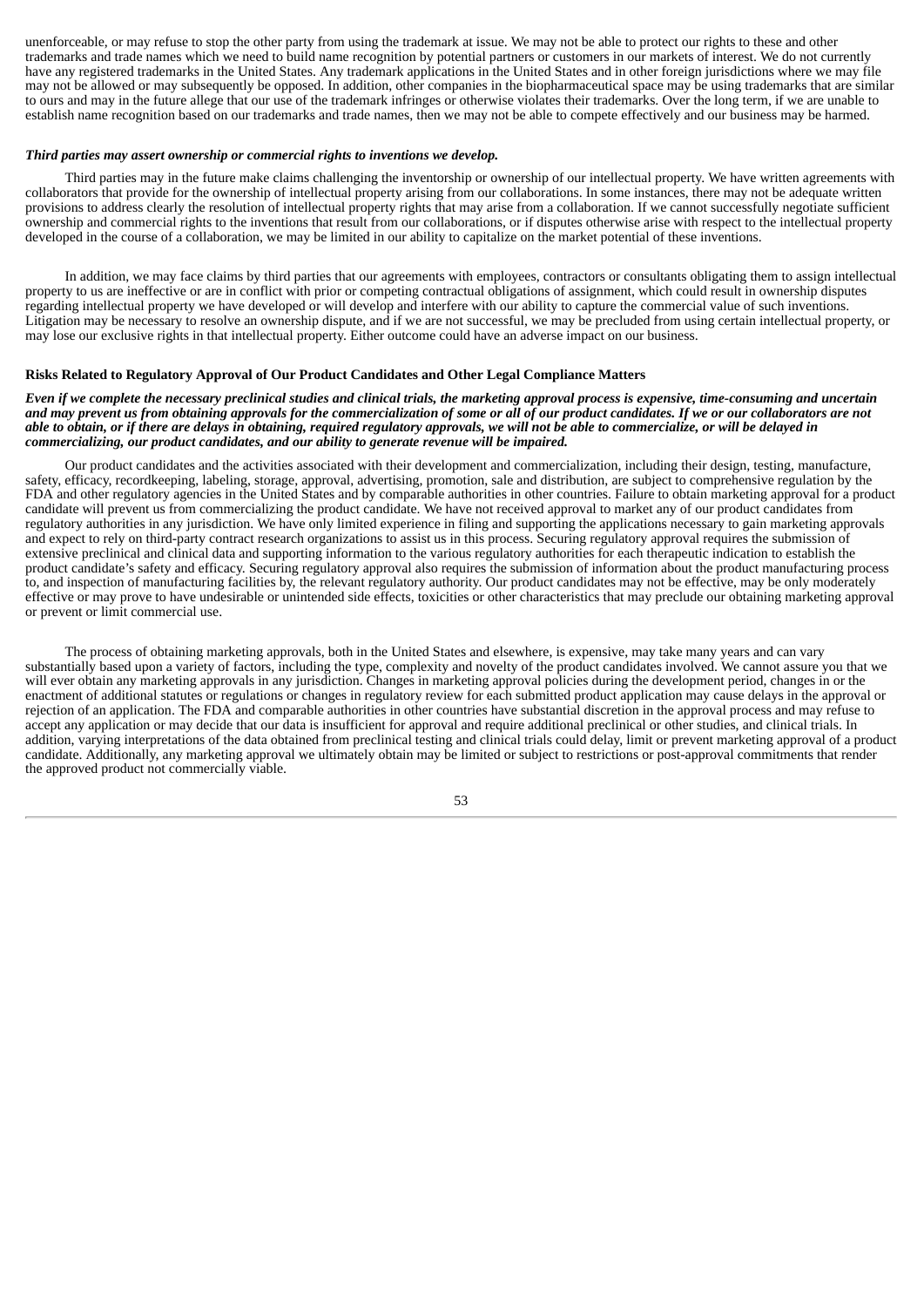## Any product candidate for which we obtain marketing approval could be subject to marketing restrictions or withdrawal from the market, and we may be subject to penalties if we fail to comply with regulatory requirements or if we experience unanticipated problems with our products.

Any product candidate for which we obtain marketing approval, along with the manufacturing processes, post-approval clinical data, labeling, advertising and promotional activities for such product, will be subject to continual requirements of and review by the FDA and other regulatory authorities. These requirements include submissions of safety and other post-marketing information and reports, registration and listing requirements, cGMP requirements, quality assurance and corresponding maintenance of records and documents and requirements regarding the distribution of samples to health care professionals and recordkeeping. Even if marketing approval of a product candidate is granted, the approval may be subject to limitations on the indicated uses for which the product may be marketed or to the conditions of approval, or contain requirements for costly post-marketing testing and surveillance to monitor the safety or efficacy of the medicine. The FDA closely regulates the post approval marketing and promotion of drugs to ensure that they are marketed only for the approved indications and in accordance with the provisions of the approved labeling. The FDA imposes stringent restrictions on manufacturers' communications regarding off-label use and if we do not market our products for their approved indications, we may be subject to enforcement action for off-label marketing. Physicians, on the other hand, may prescribe products for off-label uses. Although the FDA and other regulatory agencies do not regulate a physician's choice of drug treatment made in the physician's independent medical judgment, they do restrict promotional communications from companies or their sales force with respect to off-label uses of products for which marketing clearance has not been issued. Companies may only share truthful and not misleading information that is otherwise consistent with a product's FDA approved labeling.

In addition, later discovery of previously unknown problems with our products, manufacturers or manufacturing processes, or failure to comply with regulatory requirements, may result in, among other things:

- restrictions on such products, manufacturers or manufacturing processes;
- restrictions on the labeling, marketing, distribution or use of a product;
- requirements to conduct post-approval clinical trials;
- warning or untitled letters;
- withdrawal of the products from the market;
- refusal to approve pending applications or supplements to approved applications that we submit;
- recall of products:
- fines, restitution or disgorgement of profits or revenue;
- suspension or withdrawal of marketing approvals;
- refusal to permit the import or export of our products;
- product seizure; and
- injunctions or the imposition of civil or criminal penalties.

#### Our relationships with healthcare providers, customers and third-party payors will be subject to applicable anti-kickback, fraud and abuse and other healthcare laws and regulations, which could expose us to criminal sanctions, civil penalties, contractual damages, reputational harm and diminished *profits and future earnings.*

Healthcare providers, customers and third-party payors play a primary role in the recommendation and prescription of any product candidates for which we obtain marketing approval. Our current and future arrangements with healthcare providers, customers and third-party payors may expose us to broadly applicable fraud and abuse and other healthcare laws and regulations that may constrain the business or financial arrangements and relationships through which we research, as well as market, sell and distribute our medicines for which we obtain marketing approval. Restrictions under applicable federal and state healthcare laws and regulations include the following:

- the federal healthcare anti-kickback statute prohibits, among other things, persons and entities from knowingly and willfully soliciting, offering, receiving or providing remuneration, directly or indirectly, in cash or in kind, to induce or reward either the referral of an individual for, or the purchase, order or recommendation of, any good or service, for which payment may be made under federal and state healthcare programs such as Medicare and Medicaid;
- the federal false claims laws, including the False Claims Act, which can be enforced through civil whistleblower or qui tam actions, impose criminal and civil penalties against individuals or entities for knowingly presenting, or causing to be presented, to the federal government, claims for payment that are false or fraudulent or making a false statement to avoid, decrease or conceal an obligation to pay money to the federal government;

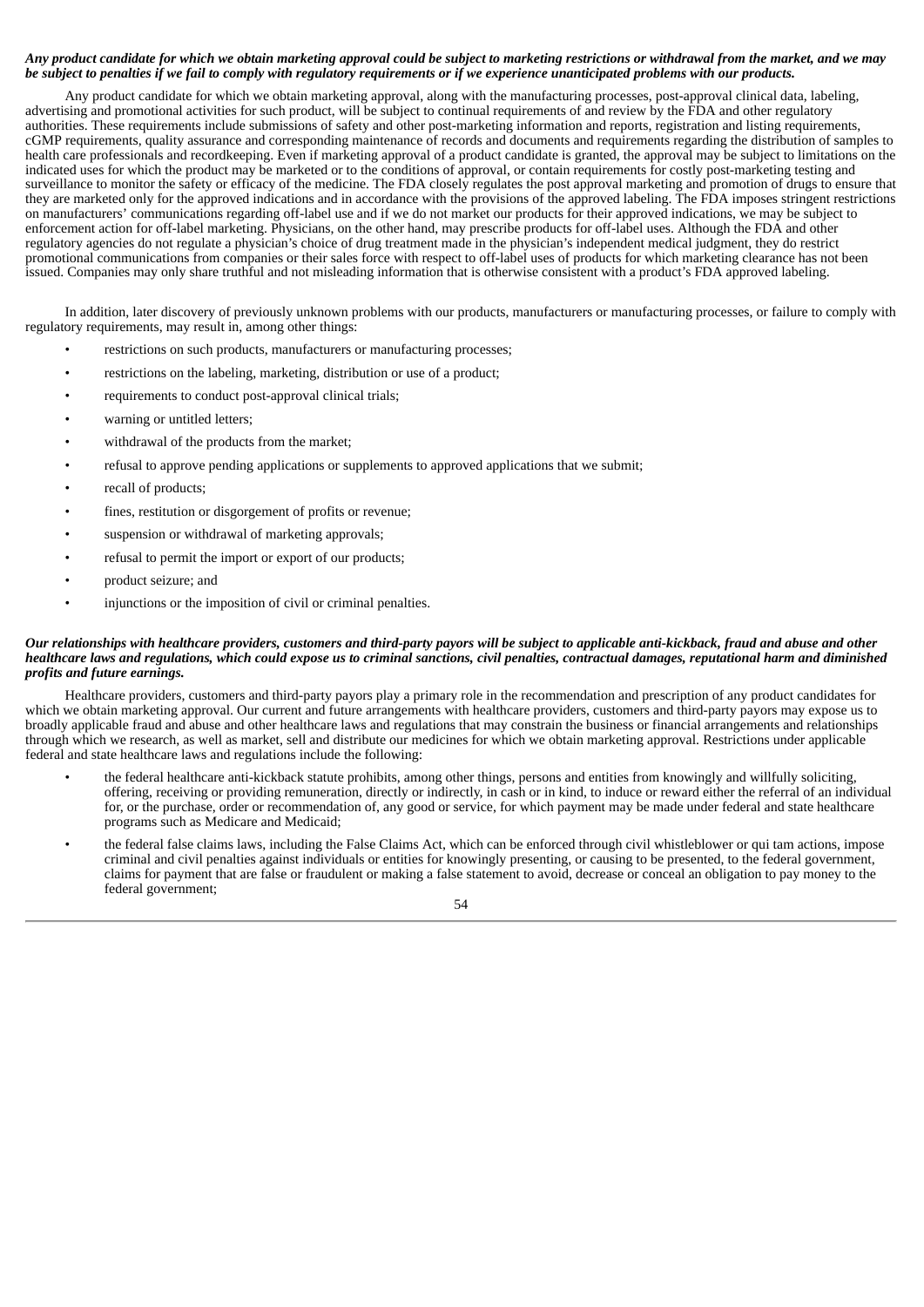- the federal Health Insurance Portability and Accountability Act of 1996, as amended by the Health Information Technology for Economic and Clinical Health Act, imposes criminal and civil liability for, among other things, executing a scheme to defraud any healthcare benefit program and also imposes obligations, including mandatory contractual terms, on certain covered healthcare providers, health plans, and healthcare clearinghouses and their respective business associates that perform services for them that involve the use, or disclosure of, individually identifiable health information as well as their covered subcontractors with respect to safeguarding the privacy, security and transmission of individually identifiable health information;
- the federal false statements statute prohibits knowingly and willfully falsifying, concealing or covering up a material fact or making any materially false statement in connection with the delivery of or payment for healthcare benefits, items or services;
- the Physician Payments Sunshine Act requires certain manufacturers of drugs, devices, biologics and medical supplies to report to the Centers for Medicare & Medicaid Services, or CMS, an agency within the Department of Health and Human Services, or HHS, information related to payments and other transfers of value to physicians (defined to include doctors, dentists, optometrists, podiatrists and chiropractors) and teaching hospitals, as well ownership and investment interests held by physicians and their immediate family members. Beginning in 2022, applicable manufacturers also will be required to report information regarding payments and other transfers of value provided during the previous year to physician assistants, nurse practitioners, clinical nurse specialists, certified registered nurse anesthetists, anesthesiologist assistants, and certified nurse midwives during the previous year; and
- analogous state laws and regulations, such as state anti-kickback and false claims laws, may apply to sales or marketing arrangements and claims involving healthcare items or services reimbursed by non-governmental third-party payors, including private insurers. Some state laws require pharmaceutical companies to comply with the pharmaceutical industry's voluntary compliance guidelines and the relevant compliance guidance promulgated by the federal government in addition to requiring drug manufacturers to report information related to payments to physicians and other health care providers, marketing expenditures and/or drug pricing, and other state and local laws require the registration of pharmaceutical sales representatives.

Efforts to ensure that our business arrangements with third parties will comply with applicable healthcare laws and regulations will involve substantial costs. It is possible that governmental authorities will conclude that our business practices may not comply with current or future statutes, regulations or case law involving applicable fraud and abuse or other healthcare laws and regulations. If our operations are found to be in violation of any of these laws or any other governmental regulations that may apply to us, we may be subject to significant civil, criminal and administrative penalties, damages, fines, possible exclusion from government funded healthcare programs, such as Medicare and Medicaid, disgorgement, imprisonment, integrity oversight and reporting obligations to resolve allegations of non-compliance with these laws, and the curtailment or restructuring of our operations. If any of the health care professionals or other providers or entities with whom we expect to do business are found to be not in compliance with applicable laws, they may be subject to significant criminal, civil or administrative sanctions, including exclusions from government funded healthcare programs.

#### Recently enacted and future legislation may increase the difficulty and cost for us to obtain marketing approval of and commercialize our product *candidates and affect the prices we may obtain.\**

In the United States and some foreign jurisdictions, there have been a number of legislative and regulatory changes and proposed changes regarding the healthcare system that could prevent or delay marketing approval of our product candidates, restrict or regulate post-approval activities and affect our ability to profitably sell any product candidates for which we obtain marketing approval.

Additionally, the Patient Protection and Affordable Care Act, as amended by the Health Care and Education Reconciliation Act of 2010, or collectively the PPACA, enacted in 2010, made a number of substantial changes in the way healthcare is financed by both governmental and private insurers. There have been executive, judicial, and Congressional challenges to certain aspects of the PPACA. While Congress has not passed comprehensive repeal legislation, several bills affecting the implementation of certain taxes under PPACA have been signed into law. The Tax Act included a provision which repealed, effective January 1, 2019, the tax-based shared responsibility payment imposed by PPACA on certain individuals who fail to maintain qualifying health coverage for all or part of a year that is commonly referred to as the "individual mandate". On June 17, 2021, the U.S. Supreme Court dismissed a challenge on procedural grounds that argued the PPACA is unconstitutional in its entirety because the "individual mandate" was repealed by Congress. Thus, the PPACA will remain in effect in its current form. Further, prior to the U.S. Supreme Court ruling, on January 28, 2021, President Biden issued an executive order that initiated a special enrollment period for purposes of obtaining health insurance coverage through the PPACA marketplace, which began on February 15, 2021 and remained open through August 15, 2021. The executive order also instructed certain governmental agencies to review and reconsider their existing policies and rules that limit access to healthcare, including among others, reexamining Medicaid demonstration projects and waiver programs that include work requirements, and policies that create unnecessary barriers to obtaining access to health insurance coverage through Medicaid or the PPACA. It is possible that the PPACA will be subject to judicial or Congressional challenges in the future. It is unclear how such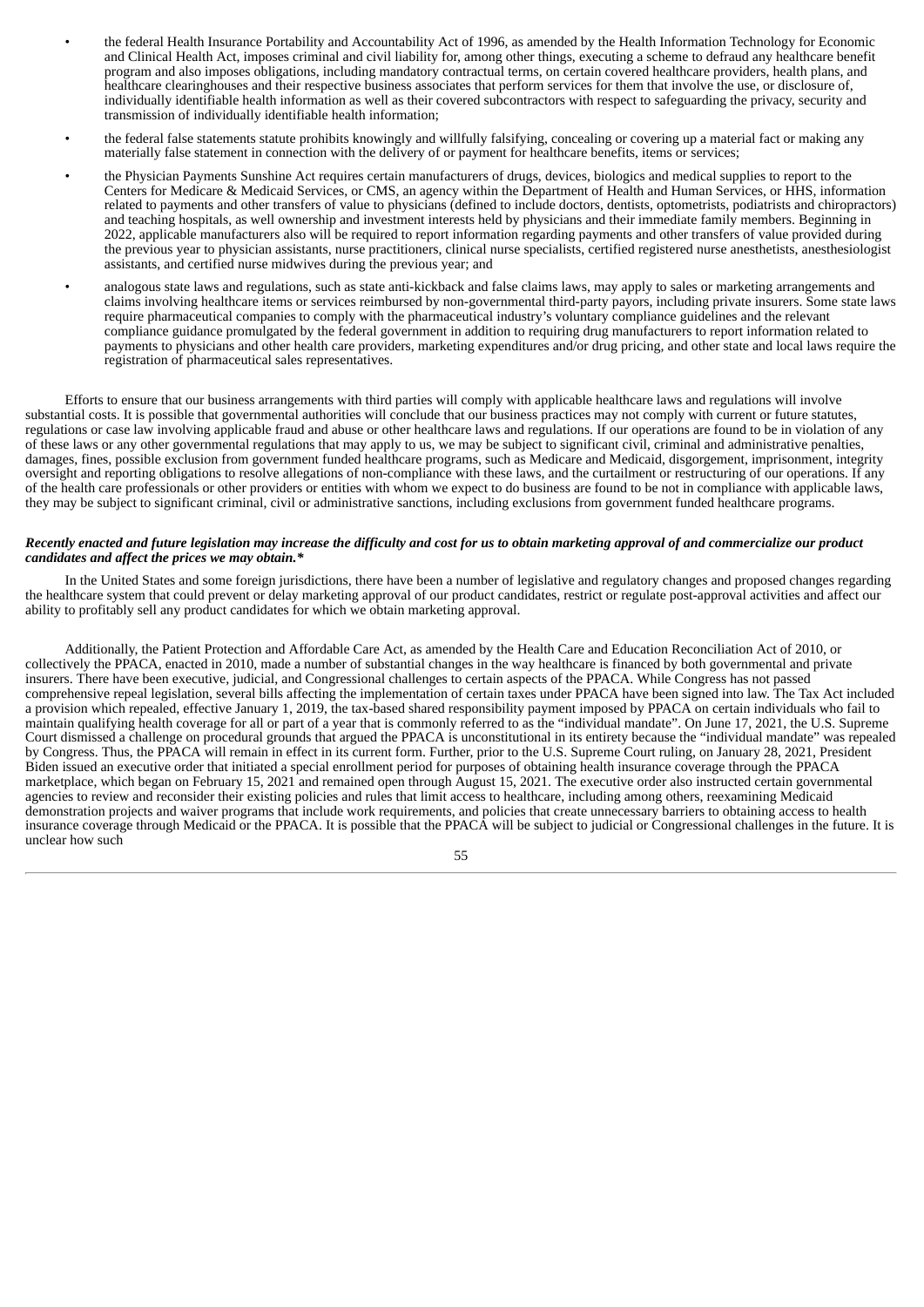challenges and the healthcare reform measures of the Biden administration will impact the PPACA. We continue to evaluate the potential impact of PPACA and its possible repeal or replacement on our business.

Policy changes, including potential modification or repeal of all or parts of the PPACA or the implementation of new health care legislation could result in significant changes to the health care system, which may prevent us from being able to generate revenue, attain profitability or commercialize our drugs. We expect that additional state and federal healthcare reform measures will be adopted in the future, any of which could limit the amounts that federal and state governments will pay for healthcare products and services, which could result in reduced demand or lower pricing for our product candidates, or additional pricing pressures.

Further, there has been heightened governmental scrutiny of pharmaceutical pricing practices in light of the rising cost of prescription drugs and biologics. Such scrutiny has resulted in several recent congressional inquiries and proposed and enacted federal and state legislation designed to, among other things, bring more transparency to product pricing, review the relationship between pricing and manufacturer patient programs, and reform government program reimbursement methodologies for drug products. At the federal level, the Trump administration used several means to propose or implement drug pricing reform, including through federal budget proposals, executive orders and policy initiatives. For example, on July 24, 2020 and September 13, 2020, the Trump administration announced several executive orders related to prescription drug pricing that seek to implement several of the administration's proposals. As a result, the FDA released a final rule on September 24, 2020, effective November 30, 2020, providing guidance for states to build and submit importation plans for drugs from Canada. Further, on November 20, 2020, HHS finalized a regulation removing safe harbor protection for price reductions from pharmaceutical manufacturers to plan sponsors under Medicare Part D, either directly or through pharmacy benefit managers, unless the price reduction is required by law. The implementation of the rule has been delayed by the Biden administration from January 1, 2022 to January 1, 2023 in response to ongoing litigation. The rule also creates a new safe harbor for price reductions reflected at the point-of-sale, as well as a new safe harbor for certain fixed fee arrangements between pharmacy benefit managers and manufacturers, the implementation of which have also been delayed until January 1, 2023. On November 20, 2020, CMS issued an interim final rule implementing the Trump administration's Most Favored Nation, or MFN, executive order, which would tie Medicare Part B payments for certain physician-administered drugs to the lowest price paid in other economically advanced countries, effective January 1, 2021. As a result of litigation challenging the MFN model, on August 10, 2021, CMS published a proposed rule that seeks to rescind the MFN Model interim final rule. In July 2021, the Biden administration released an executive order, "Promoting Competition in the American Economy", with multiple provisions aimed at prescription drugs. In response to Biden's executive order, on September 9, 2021, HHS released a Comprehensive Plan for Addressing High Drug Prices that outlines principles for drug pricing reform and sets out a variety of potential legislative policies that Congress could pursue as well as potential administrative actions HHS can take to advance these principles. No legislation or administrative actions have been finalized to implement these principles. In addition, Congress is considering drug pricing as part of the budget reconciliation process.

In addition, other legislative changes have been proposed and adopted since the PPACA was enacted. On August 2, 2011, the Budget Control Act of 2011 was signed into law, which includes reductions to Medicare payments to providers of 2% per fiscal year, which went into effect on April 1, 2013 and, due to subsequent legislative amendments to the statute will remain in effect through 2030 unless additional Congressional action is taken. However, COVID-19 relief legislation suspended the 2% Medicare sequester from May 1, 2020 through the end of March 2022. From April 2022 through June 2022, a 1% sequester cut will be in effect, with the full 2% cut resuming thereafter. It is possible that additional governmental action will be taken in response to the COVID-19 pandemic. We expect that healthcare reform measures may be adopted in the future, particularly in light of the new presidential administration, which could have a material adverse effect on our industry generally and on our ability to maintain or increase sales of any of our product candidates that we successfully commercialize.

Legislative and regulatory proposals have been made to expand post-approval requirements and restrict sales and promotional activities for pharmaceutical products. We cannot be sure whether additional legislative changes will be enacted, or whether the FDA regulations, guidance or interpretations will be changed, or what the impact of such changes on the marketing approvals of our product candidates, if any, may be. In addition, increased scrutiny by the U.S. Congress of the FDA's approval process may significantly delay or prevent marketing approval, as well as subject us to more stringent product labeling and post-marketing testing and other requirements.

#### **Risks Related to Employee Matters and Managing Growth**

#### Our future success depends on our ability to retain our senior management team and to attract, retain and motivate qualified personnel.

We are highly dependent upon our senior management team, as well as the other principal members of our research and development teams. All of our executive officers are employed "at will," meaning we or they may terminate the employment relationship at any time. We do not maintain "key person" insurance for any of our executives or other employees. The loss of the services of any of these persons could impede the achievement of our research, development and commercialization objectives.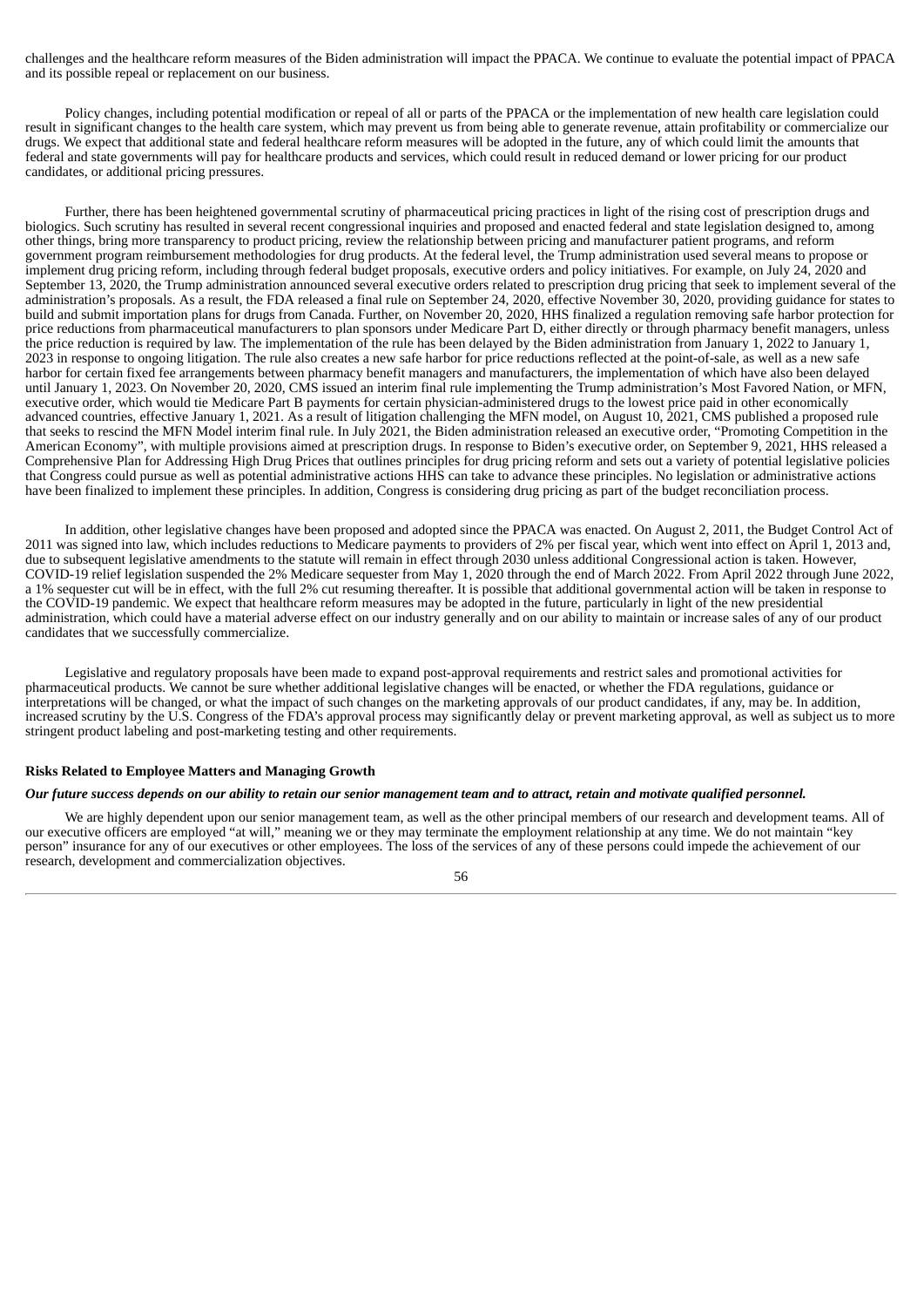Recruiting and retaining qualified scientific, clinical, manufacturing and sales and marketing personnel will also be critical to our success. We may not be able to attract and retain these personnel on acceptable terms given the competition among numerous pharmaceutical and biotechnology companies for similar personnel. We also experience competition for the hiring of scientific and clinical personnel from universities and research institutions. In addition, we rely on consultants and advisors, including scientific and clinical advisors, to assist us in formulating our research and development and commercialization strategy. Our consultants and advisors may be employed by employers other than us and may have commitments under consulting or advisory contracts with other entities that may limit their availability to us.

#### We may need to expand our operations, and may encounter difficulties in managing our growth, which could disrupt our business.

In the future, we may need to expand the scope of our operations, particularly in the areas of drug development, regulatory affairs and sales and marketing. To manage our future growth, we may need to implement and improve our managerial, operational and financial systems, expand our facilities and continue to recruit and train additional qualified personnel. We may not be able to effectively manage an expansion of our operations or recruit and train additional qualified personnel. Moreover, an expansion of our operations may lead to significant costs and may divert our management and business development resources. For example, our facilities expenses may increase, or decrease, which will vary depending on the time and terms of any facility lease or sublease we may enter into from time to time. Any inability to manage growth could delay the execution of our business plans or disrupt our operations.

#### We may engage in acquisitions that could disrupt our business, cause dilution to our stockholders or reduce our financial resources.

In the future, we may enter into transactions to acquire other businesses, products or technologies. Because we have not made any acquisitions to date, our ability to do so successfully is unproven. If we do identify suitable candidates, we may not be able to make such acquisitions on favorable terms, or at all. Any acquisitions we make may fail to strengthen our competitive position, and these transactions may be viewed negatively by customers or investors. We may decide to incur debt in connection with an acquisition or issue our common stock or other equity securities to the stockholders of the acquired company, which would reduce the percentage ownership of our existing stockholders. We could incur losses resulting from undiscovered liabilities of the acquired business that are not covered by the indemnification we may obtain from the seller. In addition, we may not be able to successfully integrate the acquired personnel, technologies and operations into our existing business in an effective, timely and non-disruptive manner. Acquisitions may also divert management attention from day-to-day responsibilities, increase our expenses and reduce our cash available for operations and other uses. We cannot predict the number, timing or size of future acquisitions or the effect that any such transactions might have on our operating results.

### International expansion of our business exposes us to business, regulatory, political, operational, financial and economic risks associated with doing *business in various jurisdictions globally.*

Our business strategy incorporates international expansion, including establishing and maintaining relationships with service providers, distributors and manufacturers globally. Doing business internationally involves a number of risks, including:

- multiple, conflicting and changing laws and regulations such as tax laws, export and import restrictions, employment laws, anti-bribery and anti-corruption laws, regulatory requirements and other governmental approvals, permits and licenses;
- failure by us or our distributors to obtain appropriate licenses or regulatory approvals for the sale or use of our product candidates, if approved, in various countries;
- difficulties in managing foreign operations;
- complexities of foreign reimbursement regimes and price controls;
- financial risks, such as difficulty enforcing contracts exposure to foreign currency exchange rate fluctuations;
- reduced protection for intellectual property rights;
- reduced protection of contractual rights in the event of bankruptcy or insolvency of the other contracting party;
- natural disasters, political and economic instability, including wars, terrorism and political unrest, outbreak of disease, boycotts, curtailment of trade and other business restrictions;
- difficulties in complying with changes in laws, regulations and costs affecting our foreign operations, including our United Kingdom, or UK, operations potentially affected by the UK exiting the European Union, or EU;
- failure to comply with foreign laws, regulations, standards and regulatory guidance governing the collection, use, disclosure, retention, security and transfer of personal data, including the European Union General Data Privacy 57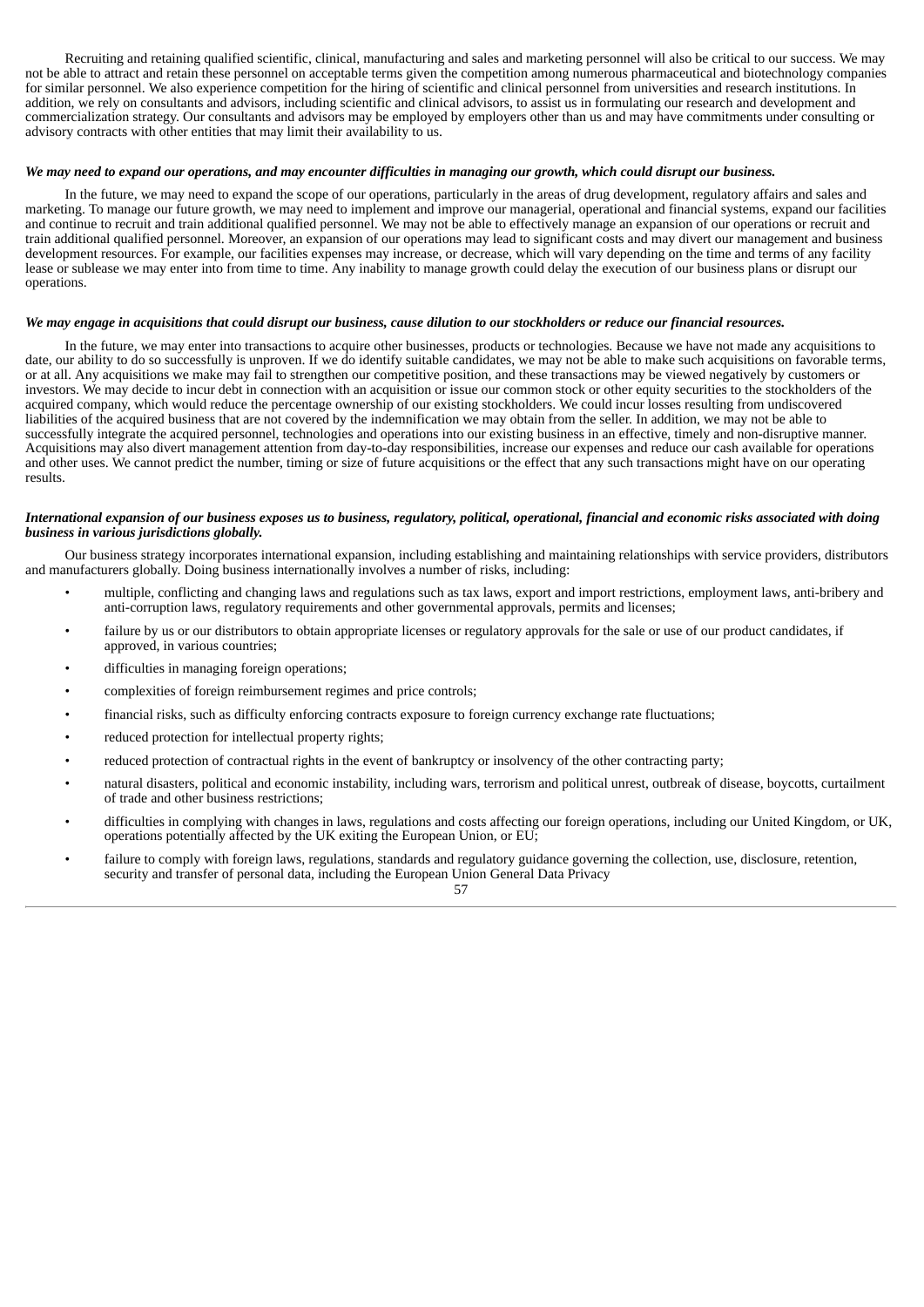Regulation, or GDPR, which introduces strict requirements for processing personal data of individuals within the European Union; and

failure to comply with the United Kingdom Bribery Act 2010, or UK Bribery Act, and similar antibribery and anticorruption laws in other jurisdictions, and the Foreign Corrupt Practices Act, including its books and records provisions and its anti-bribery provisions, including by failing to maintain accurate information and control over sales and distributors' activities.

#### The UK's withdrawal from the EU, commonly referred to as Brexit, may have a negative effect on global economic conditions, financial markets and *our business.*

Following the result of a referendum in 2016, the United Kingdom left the European Union on January 31, 2020, commonly referred to as Brexit. Pursuant to the formal withdrawal arrangements agreed between the United Kingdom and the European Union, the United Kingdom was subject to the Transition Period through December 31, 2020 during which European Union rules continued to apply. Negotiations between the United Kingdom and the European Union are expected to continue in relation to the customs and trading relationship between the United Kingdom and the European Union following the expiry of the Transition Period.

The lack of clarity over which EU laws and regulations will continue to be implemented in the United Kingdom after the Transition Period (including financial laws and regulations, tax and free trade agreements, intellectual property rights, data protection laws, supply chain logistics, environmental, health and safety laws and regulations, immigration laws and employment laws) may negatively impact foreign direct investment in the United Kingdom, increase costs, depress economic activity and restrict access to capital. The uncertainty concerning the United Kingdom's legal, political and economic relationship with the European Union after the Transition Period may be a source of instability in the international markets, create significant currency fluctuations, and/or otherwise adversely affect trading agreements or similar cross-border co-operation arrangements (whether economic, tax, fiscal, legal, regulatory or otherwise).

These developments, or the perception that any of them could occur, have had, and may continue to have, a significant adverse effect on global economic conditions and the stability of global financial markets, and could significantly reduce global market liquidity and limit the ability of key market participants to operate in certain financial markets. In particular, it could also lead to a period of considerable uncertainty in relation to the United Kingdom's financial and banking markets, as well as on the regulatory process in Europe. Asset valuations, currency exchange rates and credit ratings may also be subject to increased market volatility.

If the United Kingdom and the European Union are unable to negotiate acceptable withdrawal terms or if other EU Member States pursue withdrawal, barrier-free access between the United Kingdom and other EU Member States or among the European Economic Area, or EEA, overall could be diminished or eliminated. The long-term effects of Brexit will depend on any agreements (or lack thereof) between the United Kingdom and the European Union and, in particular, any arrangements for the United Kingdom to retain access to EU markets after the Transition Period.

Such a withdrawal from the European Union is unprecedented, and it is unclear how the United Kingdom's access to the European single market for goods, capital, services and labor within the European Union, or single market, and the wider commercial, legal and regulatory environment, will impact  $\overline{\mathbf{u}}$ 

### **Risks Related to Our Securities**

The price of our common stock currently does not meet the requirements for continued listing on the Nasdaq Global Select Market. If we fail to maintain or regain compliance with the minimum listing requirements, our common stock will be subject to delisting. Our ability to publicly or privately sell equity securities and the liquidity of our common stock could be adversely affected if our common stock is delisted.\*

The continued listing standards of the Nasdaq Global Select Market, or Nasdaq, require, among other things, that the minimum price of a listed company's stock be at or above \$1.00. If the minimum bid price is below \$1.00 for a period of more than 30 consecutive trading days, the listed company will fail to be in compliance with Nasdaq's listing rules and, if it does not regain compliance within the grace period, will be subject to delisting. The bid price of our common stock closed below the minimum \$1.00 per share requirement and on December 30, 2021 we received a notification of noncompliance from Nasdaq. In accordance with Nasdaq's listing rules, we have been afforded 180 calendar days to regain compliance with the bid price requirement. In order to regain compliance, the bid price of our common stock must close at a price of at least \$1.00 per share for a minimum of 10 consecutive trading days.

In addition, on April 7, 2022, we received a written notice, or the Notice, from the Listing Qualifications Staff of The Nasdaq Stock Market LLC notifying us that our stockholders' equity as reported in our Annual Report on Form 10-K for the year ended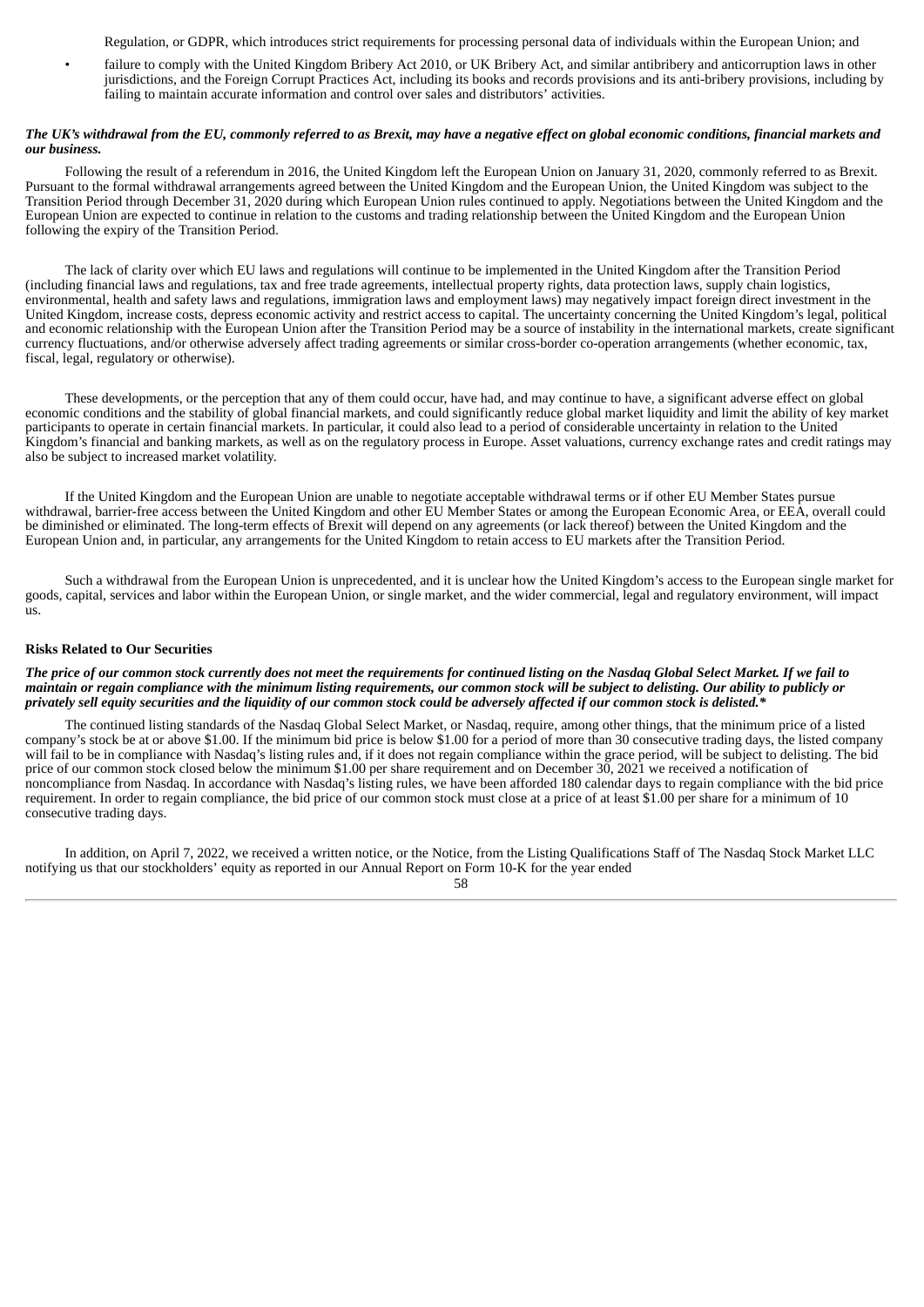December 31, 2021, did not satisfy the continued listing requirement under Nasdaq Listing Rule 5450(b)(1)(A) for the Nasdaq Global Select Market, which requires that a listed company's stockholders' equity be at least \$10.0 million. In accordance with such Notice, we have 45 calendar days from the date of the Notice to submit a plan to regain compliance with Nasdaq Listing Rule 5450(b)(1)(A), or we may choose to transfer the listing of our common stock to The Nasdaq Capital Market. We intend to submit a compliance plan within 45 days of the date of the Notice, and will evaluate available options to resolve the deficiency and regain compliance. If our compliance plan is accepted, we may be granted up to 180 calendar days from April 7, 2022 to evidence compliance. There can be no assurance that we will be able to regain compliance with Nasdaq Listing Rule 5450(b)(1)(A), maintain compliance with any other listing requirements, or be able to transfer the listing of our common stock to the Nasdaq Capital Market.

In such circumstance, if we fail to regain compliance, our common stock will be subject to delisting. Delisting from Nasdaq could adversely affect our ability to raise additional financing through the public or private sale of equity securities, would significantly affect the ability of investors to trade our securities and would negatively affect the value and liquidity of our common stock. Delisting could also have other negative results, including the potential loss of confidence by employees, the loss of institutional investor interest and fewer business development opportunities.

#### Unless our common stock continues to be listed on a national securities exchange it will become subject to the so-called "penny stock" rules that *impose restrictive sales practice requirements.*

If we are unable to maintain the listing of our common stock on Nasdaq or another national securities exchange, our common stock could become subject to the so-called "penny stock" rules if the shares have a market value of less than \$5.00 per share. The SEC has adopted regulations that define a penny stock to include any stock that has a market price of less than \$5.00 per share, subject to certain exceptions, including an exception for stock traded on a national securities exchange. The SEC regulations impose restrictive sales practice requirements on broker-dealers who sell penny stocks to persons other than established customers and accredited investors. An accredited investor generally is a person whose individual annual income exceeded \$200,000, or whose joint annual income with a spouse exceeded \$300,000 during the past two years and who expects their annual income to exceed the applicable level during the current year, or a person with net worth in excess of \$1.0 million, not including the value of the investor's principal residence and excluding mortgage debt secured by the investor's principal residence up to the estimated fair market value of the home, except that any mortgage debt incurred by the investor within 60 days prior to the date of the transaction shall not be excluded from the determination of the investor's net worth unless the mortgage debt was incurred to acquire the residence. For transactions covered by this rule, the broker-dealer must make a special suitability determination for the purchaser and must have received the purchaser's written consent to the transaction prior to sale. This means that if we are unable maintain the listing of our common stock on a national securities exchange, the ability of stockholders to sell their common stock in the secondary market could be adversely affected. If a transaction involving a penny stock is not exempt from the SEC's rule, a broker-dealer must deliver a disclosure schedule relating to the penny stock market to each investor prior to a transaction. The broker-dealer also must disclose the commissions payable to both the brokerdealer and its registered representative, current quotations for the penny stock, and, if the broker-dealer is the sole market-maker, the broker-dealer must disclose this fact and the broker-dealer's presumed control over the market. Finally, monthly statements must be sent disclosing recent price information for the penny stock held in the customer's account and information on the limited market in penny stocks.

## The holders of our Series A preferred stock have liquidation and other rights that are senior to the rights of the holders of shares of our common stock.

In the event of a merger, acquisition, liquidation, dissolution, or winding up of Calithera whether voluntary or involuntary, the holders of our Series A preferred stock will be entitled to have set apart for them, or to be paid, out of our assets available for distribution to stockholders after provision for payment of all of our debts and liabilities in accordance with the Delaware General Corporation Law, before any distribution or payment is made with respect to any shares of junior securities, including shares of our common stock, an amount per share equal to the greater of (i) \$35.00, being the issuance price per share of Series A preferred stock, and (ii) such amount as would have been payable on the number of shares of common stock into which the shares of Series A preferred stock could have been converted immediately prior to such event. If applicable, this preference would reduce the amount of our assets, if any, available to distribute to holders of our common stock.

#### We may be required to issue a significant number of additional shares of common stock for no additional consideration to the holders of our Series A *preferred stock pursuant to certain price-based anti-dilution provisions.*

We may be required to issue a significant number of shares of common stock for no additional consideration to the holders of our Series A preferred stock, subject to certain beneficial ownership limitations described in the certificate of designations defining the rights of the holders of the Series A preferred stock. The terms of the Series A preferred stock provide that such shares will automatically convert into common stock on the earlier of: (i) the 18-month anniversary of the date of issuance, or the Mandatory Pricing Date, into 17,156,863 shares of common stock, subject to adjustment into additional shares of common stock if the volume weighted-average price of our common stock for the thirty trading days prior to the Mandatory Pricing Date is lower than \$2.04 per share, and (ii) a qualified financing that results in net proceeds to us of at least \$40.0 million, excluding any conversion of the Series A preferred stock, subject to adjustment into additional shares of common stock if the weighted-average price per paid by investors in

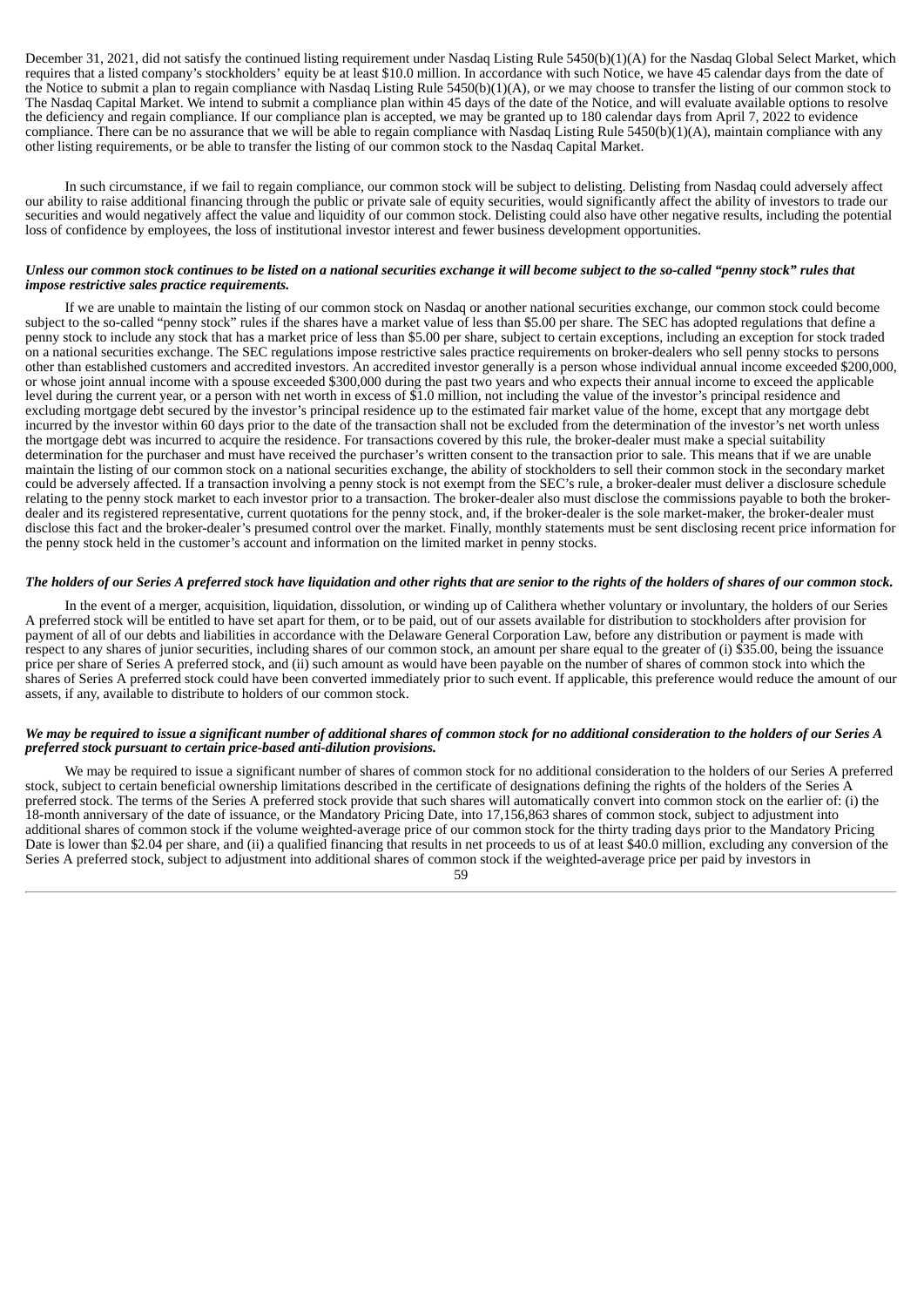such qualified financing is lower than \$2.04 per share. The holders of Series A preferred stock also have the option, at any time prior to the Mandatory Pricing Date or such qualified financing to convert the Series A preferred stock into shares of common stock, subject to adjustment into additional shares of common stock if the volume weighted-average sales price of certain shares of common stock are sold from the issuance date of the Series A preferred stock through the date of the written election at an effective price less than \$2.04 per share.

Stockholders will incur dilution of their percentage ownership interest in our common stock to the extent we issue additional shares of common stock to the holders of the Series A preferred stock. Any issuance or potential issuance of additional shares of common stock could adversely affect our stock price, make it more difficult for us to raise capital on favorable terms, or at all, and harm our business, results of operations and financial condition.

#### *We cannot take certain actions without the consent of the holders of Series A preferred stock.*

Certain matters require the approval of the Series A preferred stock, voting as a separate class, including to:

- amend our organizational documents in a way that has an adverse effect on the Series A preferred stock;
- create or authorize the creation of any new security, or reclassify or amend any existing security, that are senior to, or equal in priority with, the Series A preferred stock, including any shares of Series A preferred stock, with respect to the distribution of assets on the liquidation, dissolution or winding up of Calithera, the payment of dividends and rights of redemption; or
- purchase or redeem, or pay or declare, any dividend or make any distribution on, any shares of our capital stock, subject to certain exceptions.

The interests of Millennium, the sole holder of our Series A preferred stock and those of the holders of common stock may be inconsistent, which may result in our inability to obtain the consent of the holders of Series A preferred stock to matters that may be in the best interests of the common stockholders.

#### We may be required to make significant cash payments to the holders of Series A preferred stock if we do not receive requisite stockholder approval to allow the conversion of the Series A preferred stock to common stock, which may limit our working capital liquidity.

As part of our acquisition of the Takeda Programs, if we are unable to obtain stockholder approval in accordance with the rules of The Nasdaq Stock Market LLC for the conversion of all of the shares of Series A preferred stock to common stock, and as a result Millennium is unable to convert any portion of the Series A preferred stock to common stock, we will be obligated under our purchase agreement with Millennium to negotiate in good faith as to the timing and form of consideration to compensate Millennium for such inability to convert. We are unable to estimate the actual amount or form of consideration we will be required to make at this time but we may become obligated to make significant cash payments to Millennium after three years following the purchase agreement date, which could limit our working capital liquidity. In addition, we may not have sufficient funds available to meet our obligations to Millennium, which may result in Millennium pursuing remedies under the purchase agreement that could adversely affect our operations.

### We have aranted Millennium reaistration riahts with respect to the shares of common stock into which our Series A preferred stock is convertible. If these additional shares are sold, or it is perceived that they will be sold, the market price of our common stock could decline.

Millennium has the right, subject to some conditions, to require us to file a registration statement covering the resale of the shares of common stock issuable upon conversion of the Series A preferred stock. If we were to register the resale of these shares, they could be freely sold in the public market without limitation. If these additional shares are sold, or if it is perceived that they will be sold, in the public market, the market price of our common stock could decline.

## The trading price of our common stock is likely to be volatile, and purchasers of our common stock could incur substantial losses.

Our stock price has fluctuated in the past and is likely to be volatile in the future. The stock market in general and the market for biotechnology companies in particular have experienced extreme volatility that has often been unrelated to the operating performance of particular companies. As a result of this volatility, investors may experience losses on their investment in our common stock. The market price for our common stock may be influenced by many factors, including:

- the success of competitive products or technologies;
- regulatory actions with respect to our product candidates or our competitors' product and product candidates;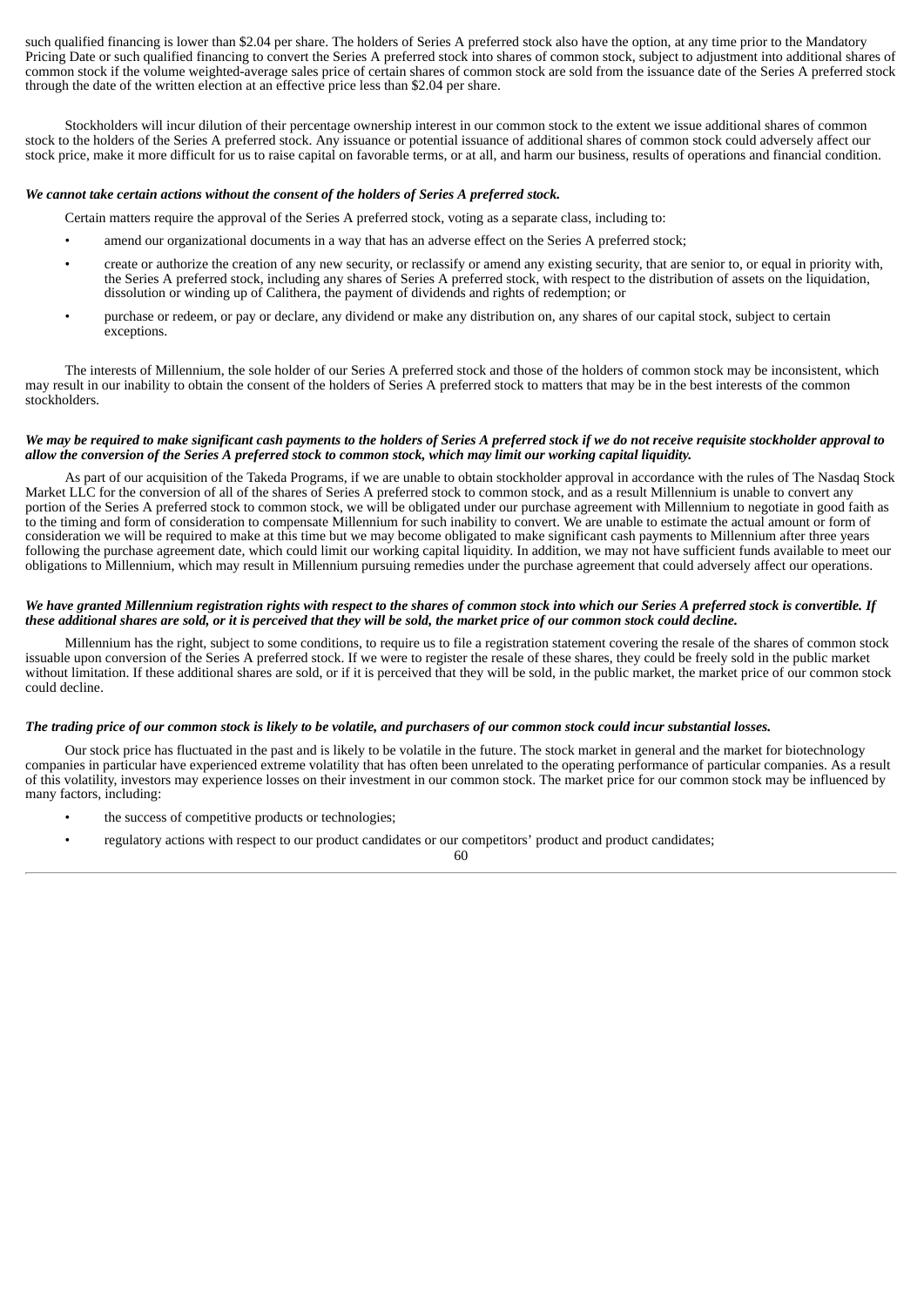- announcements by us or our competitors of significant acquisitions, strategic partnerships, joint ventures, collaborations or capital commitments;
- results of clinical trials of our product candidates or those of our competitors;
- regulatory or legal developments in the United States and other countries;
- developments or disputes concerning patent applications, issued patents or other proprietary rights;
- the recruitment or departure of key personnel;
- actual and anticipated fluctuations in our quarterly operating results;
- the level of expenses related to any of our product candidates or clinical development programs;
- the results of our efforts to in-license or acquire additional products or product candidates;
- actual or anticipated changes in estimates as to financial results, development timelines or recommendations by securities analysts;
- uncertainties regarding the magnitude and duration of impacts we are experiencing due to COVID-19;
- variations in our financial results or those of companies that are perceived to be similar to us;
- fluctuations in the valuation of companies perceived by investors to be comparable to us;
- inconsistent trading volume levels of our shares:
- announcement or expectation of additional financing efforts;
- sales of our common stock by us, our insiders or our other stockholders;
- changes in the structure of healthcare payment systems;
- market conditions in the pharmaceutical and biotechnology sectors;
- general economic, industry and market conditions; and
- the other factors described in this "Risk Factors" section.

In addition, in the past, stockholders have initiated class action lawsuits against companies following periods of volatility in the market prices of these companies' stock. Such litigation, if instituted against us, could cause us to incur substantial costs and divert management's attention and resources.

#### Concentration of ownership of our capital stock may prevent new investors from influencing significant corporate decisions.

Our executive officers, directors and current beneficial owners of 5% or more of our common stock, in the aggregate, beneficially own a significant percentage of our outstanding common stock. These persons, acting together, will be able to significantly influence all matters requiring stockholder approval, including the election and removal of directors and any merger or other significant corporate transactions. The interests of this group of stockholders may not coincide with the interests of other stockholders.

Takeda, through its affiliate Millennium, beneficially owns a significant percentage of our total outstanding capital stock, which is initially convertible into 17,156,863 shares of our common stock, subject to price-based anti-dilution adjustments that if triggered would result in the issuance of additional shares of common stock. In no event will Takeda be entitled to cast votes in excess of, as of any date, 19.99% of our outstanding common stock. Takeda may be able to significantly influence all matters requiring stockholder approval, including the election and removal of directors and any merger or other significant corporate transactions. The interests of Takeda may not coincide with the interests of other stockholders.

#### If securities or industry analysts do not publish research, or publish unfavorable research, about our business, our stock price and trading volume *could decline.*

The trading market for our common stock will depend in part on the research and reports that securities or industry analysts publish about us or our business, our market and our competitors. We do not have any control over these analysts. If one or more of the analysts who cover us downgrade our shares or change their opinion of our shares, our share price would likely decline. If one or more of these analysts cease coverage of our company or fail to regularly publish reports on us, we could lose visibility in the financial markets, which could cause our share price or trading volume to decline.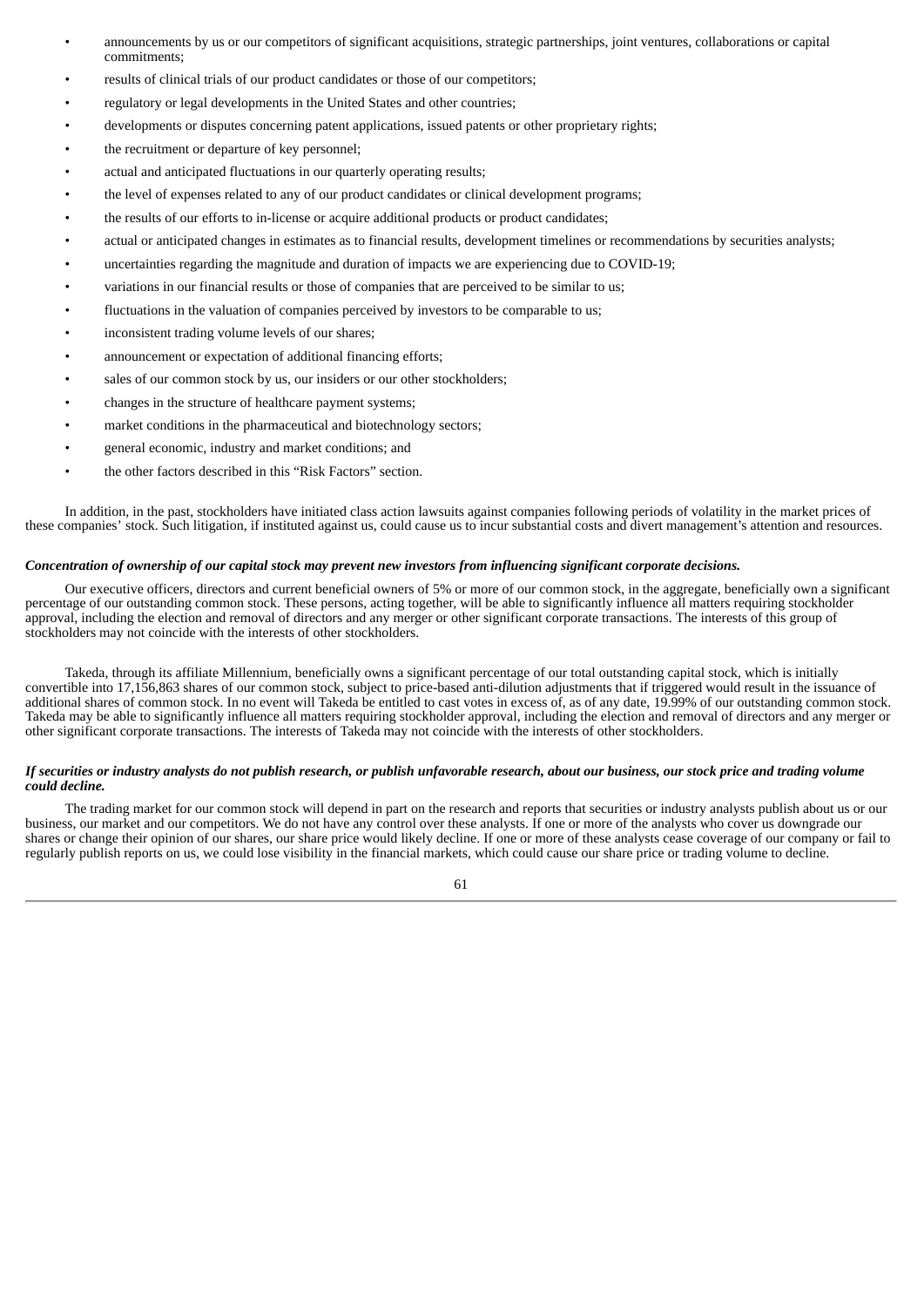### We have and will incur costs and demands upon management as a result of complying with the laws and regulations affecting public companies in the *United States, which may harm our operating results.*

As a public company listed in the United States, we have and will continue to incur significant additional legal, accounting and other expenses. In addition, changing laws, regulations and standards relating to corporate governance and public disclosure, including regulations implemented by the Securities and Exchange Commission, or SEC, and the Nasdaq Global Select Market, may increase legal and financial compliance costs and make some activities more time-consuming. These laws, regulations and standards are subject to varying interpretations, and as a result, their application in practice may evolve over time as new guidance is provided by regulatory and governing bodies. We intend to invest resources to comply with evolving laws, regulations and standards, and this investment may result in increased general and administrative expenses and a diversion of management's time and attention from revenue-generating activities to compliance activities. If, notwithstanding our efforts to comply with new laws, regulations and standards, we fail to comply, regulatory authorities may initiate legal proceedings against us, and our business may be harmed.

Further, failure to comply with these laws, regulations and standards might also make it more difficult for us to obtain certain types of insurance, including director and officer liability insurance, and we might be forced to accept reduced policy limits and coverage or incur substantially higher costs to obtain the same or similar coverage. The impact of these events could also make it more difficult for us to attract and retain qualified persons to serve on our Board of Directors, on committees of our Board of Directors or as members of senior management.

#### We do not anticipate paying any cash dividends on our common stock so any returns will be limited to changes in the value of our common stock.

We have never declared or paid cash dividends on our common stock. We currently intend to retain our future earnings, if any, to fund the development and growth of our business. In addition, the terms of any existing or future credit facility may restrict our ability to pay dividends. Any return to stockholders will therefore be limited to the increase, if any, of our stock price.

### If we are unable to maintain proper and effective internal controls over financial reporting, the accuracy and timeliness of our financial reporting and *the market price of our common stock may be adversely affected.*

Effective internal controls are necessary for us to provide reliable financial reports and to protect from fraudulent, illegal or unauthorized transactions. If we cannot provide effective controls and reliable financial reports, our business and operating results could be harmed. We have in the past discovered, and may in the future discover, areas of our internal controls that need improvement. We are required, pursuant to Section 404 of the Sarbanes-Oxley Act, to furnish a report by management on the effectiveness of our internal control over financial reporting. In the future, our independent registered public accounting firm may also need to attest to the effectiveness of our internal control over financial reporting.

If material weaknesses or control deficiencies occur in the future, we are unable to comply with the requirements of Section 404 in a timely manner, we are unable to assert that our internal control over financial reporting is effective, or if our independent registered public accounting firm is unable to express an opinion as to the effectiveness of our internal control over financial reporting, we may be unable to report our financial results accurately on a timely basis, which could cause our reported financial results to be materially misstated and result in the loss of investor confidence and cause the market price of our common stock to decline.

### Provisions in our corporate charter documents and under Delaware law may prevent or frustrate attempts by our stockholders to change our management or hinder efforts to acquire a controlling interest in us, and the market price of our common stock may be lower as a result.

There are provisions in our certificate of incorporation and bylaws that may make it difficult for a third party to acquire, or attempt to acquire, control of our company, even if a change in control was considered favorable by our stockholders.

Our charter documents also contain other provisions that could have an anti-takeover effect, such as:

- establishing a classified Board of Directors so that not all members of our Board of Directors are elected at one time;
- permitting the Board of Directors to establish the number of directors and fill any vacancies and newly created directorships;
- providing that directors may only be removed for cause;
- prohibits cumulative voting for directors;
- requiring super-majority voting to amend some provisions in our certificate of incorporation and bylaws;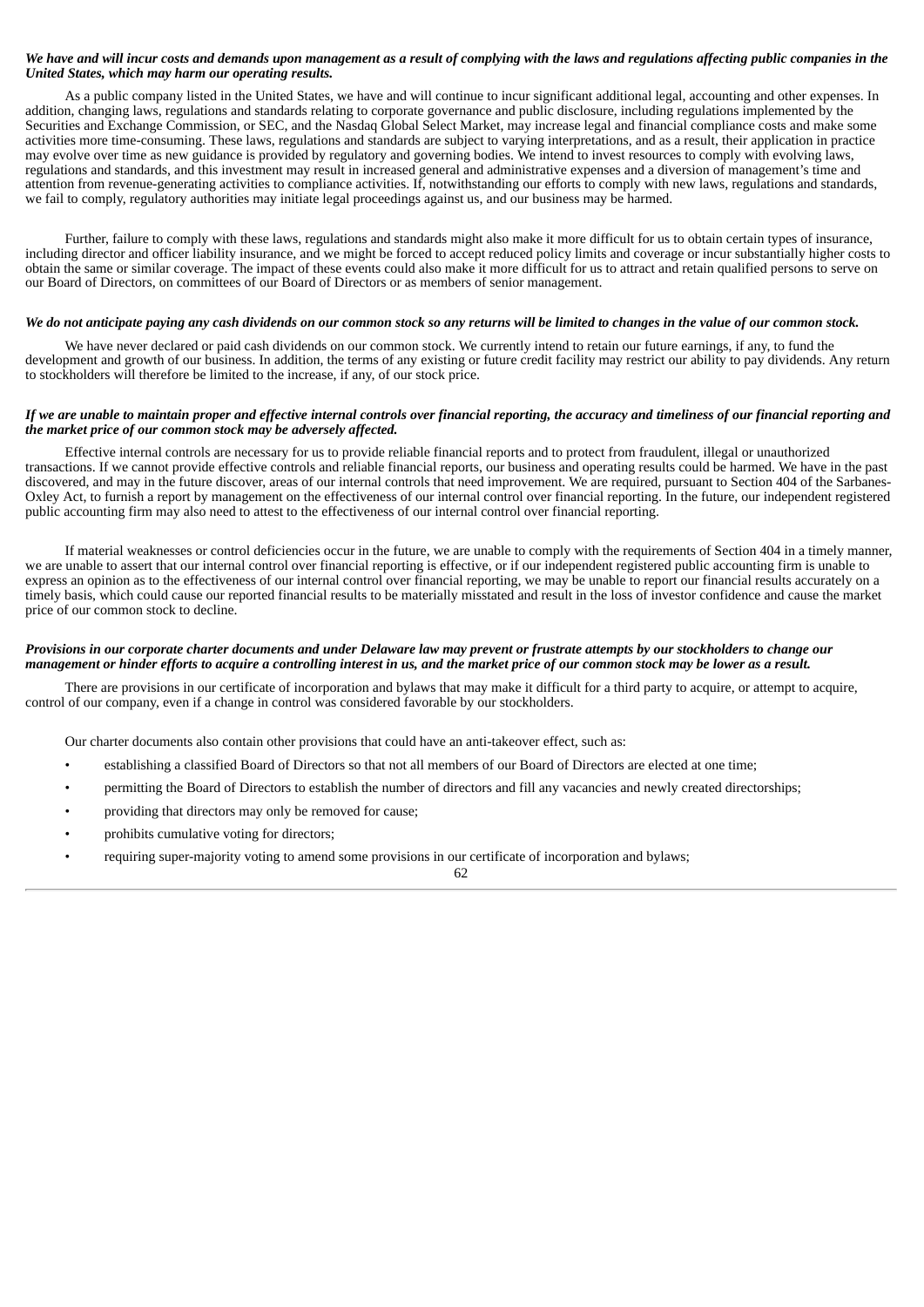- authorizing the issuance of "blank check" preferred stock that our Board of Directors could use to implement a stockholder rights plan;
- eliminating the ability of stockholders to call special meetings of stockholders; and
- prohibiting stockholder action by written consent, which requires all stockholder actions to be taken at a meeting of our stockholders.

Moreover, because we are incorporated in Delaware, we are governed by the provisions of Section 203 of the Delaware General Corporation Law, which prohibit a person who owns 15% or more of our outstanding voting stock from merging or combining with us for a period of three years after the date of the transaction in which the person acquired in excess of 15% of our outstanding voting stock, unless the merger or combination is approved in a prescribed manner. Any provision in our certificate of incorporation or our bylaws or Delaware law that has the effect of delaying or deterring a change in control could limit the opportunity for our stockholders to receive a premium for their shares of our common stock, and could also affect the price that some investors are willing to pay for our common stock.

#### Our amended and restated certificate of incorporation designates the Court of Chancery of the State of Delaware and our amended and restated bylaws designate the federal district courts of the United States of America as the exclusive forums for substantially all disputes between us and our stockholders, which will restrict our stockholders' ability to choose the judicial forum for disputes with us or our directors, officers, or employees.\*

Our amended and restated certificate of incorporation provides that the Court of Chancery of the State of Delaware is the exclusive forum for any derivative action or proceeding brought on our behalf; any action asserting a breach of fiduciary duty; any action asserting a claim against us arising under the Delaware General Corporation Law, our amended and restated certificate of incorporation or our bylaws; or any action asserting a claim against us that is governed by the internal affairs doctrine.

The provisions would not apply to suits brought to enforce a duty or liability created by the Exchange Act. Furthermore, Section 22 of the Securities Act creates concurrent jurisdiction for federal and state courts over all such Securities Act actions. Accordingly, both state and federal courts have jurisdiction to entertain such claims.

To prevent having to litigate claims in multiple jurisdictions and the threat of inconsistent or contrary rulings by different courts, among other considerations, our amended and restated bylaws provide that, unless we consent in writing to the selection of an alternative forum, the federal district courts of the United States of America will be the exclusive forum for resolving any complaint asserting a cause of action arising under the Securities Act. While the Delaware courts have determined that such choice of forum provisions are facially valid and several state trial courts have enforced such provisions and required that suits asserting Securities Act

claims be filed in federal court, there is no guarantee that courts of appeal will affirm the enforceability of such provisions and a stockholder may nevertheless seek to bring a claim in a venue other than those designated in the exclusive forum provisions. In such instance, we would expect to vigorously assert the validity and enforceability of the exclusive forum provisions of our amended and restated certificate of incorporation. This may require significant additional costs associated with resolving such action in other jurisdictions and there can be no assurance that the provisions will be enforced by a court in those other jurisdictions. If a court were to find either exclusive forum provision in our amended and restated certificate of incorporation and/or our amended and restated bylaws to be inapplicable or unenforceable in an action, we may incur further significant additional costs associated with litigating Securities Act claims in state court, or both state and federal court, which could seriously harm our business, financial condition, results of operations, and prospects.

These exclusive choice of forum provisions may limit a stockholder's ability to bring a claim in a judicial forum that it finds favorable for disputes with us or our directors, officers, or other employees, which may discourage lawsuits against us and our directors, officers, and other employees. If a court were to find such exclusive-forum provisions to be inapplicable or unenforceable in an action, we may incur further significant additional costs associated with resolving the dispute in other jurisdictions, all of which could seriously harm our business.

## **Item 2. Unregistered Sales of Equity Securities and Use of Proceeds.**

### **Recent Sales of Unregistered Equity Securities**

On October 18, 2021, we issued 1,000,000 shares of Series A Preferred Stock to Millennium Pharmaceuticals, Inc., or Millennium, a wholly owned subsidiary of Takeda Pharmaceutical Company Limited, or Takeda. We issued the Series A Preferred Stock in reliance on the exemption from the registration requirements of the Securities Act of 1933, as amended, or the Securities Act, by virtue of Section 4(a)(2) thereof. In connection with Millennium's execution of the Purchase Agreement, Millennium represented to us that they are an "accredited investor" as defined in Regulation D of the Securities Act and that the Series A Preferred Stock to be purchased by them will be acquired solely for their own account and for investment purposes and not with a view to the future sale or

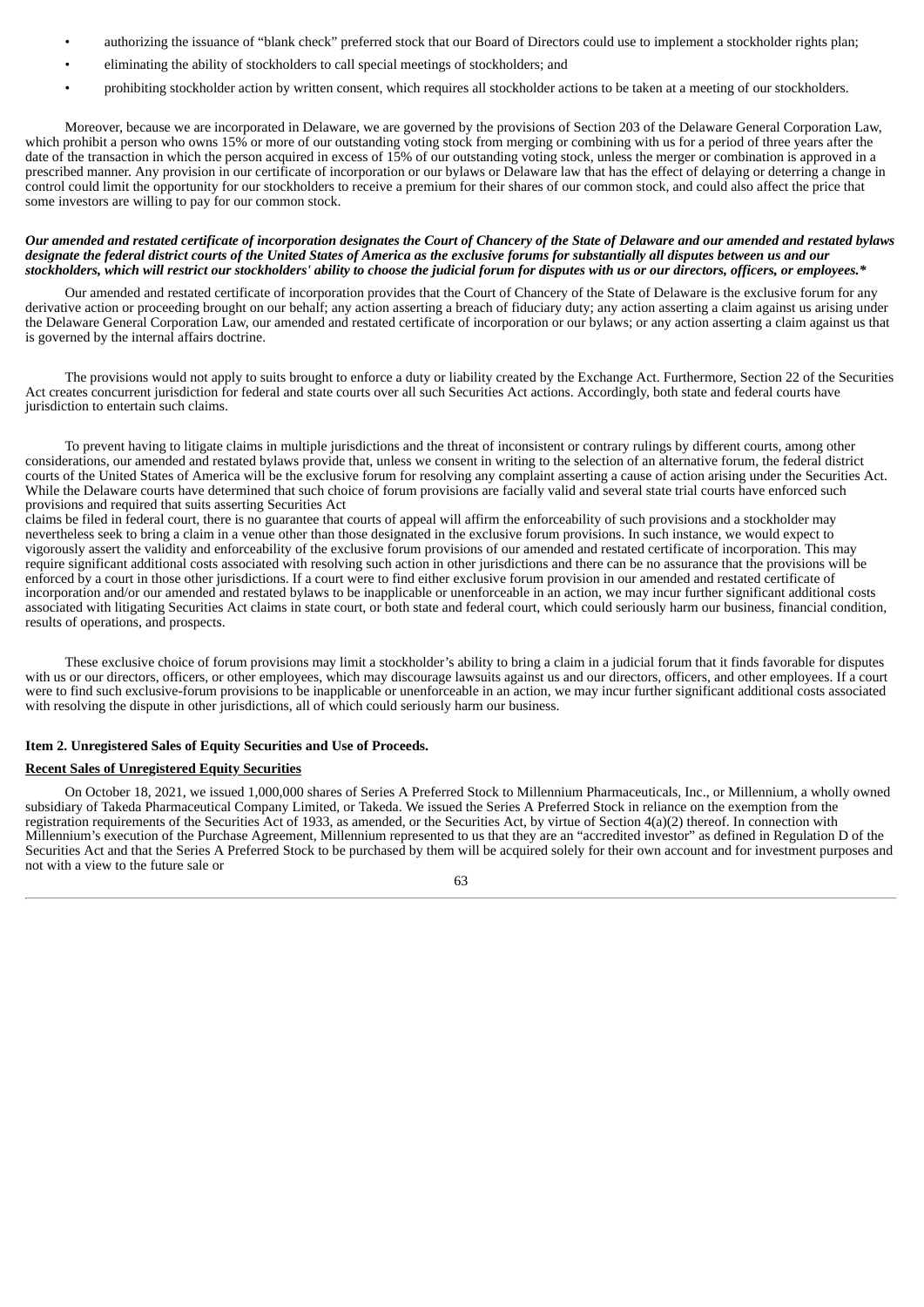distribution. The issuance and sale of the Series A Preferred Stock have not been registered under the Securities Act or the securities laws of any other jurisdiction, and such securities may not be offered or sold in the United States absent registration or an applicable exemption from registration requirements.

# **Use of Proceeds**

None.

## **Issuer Purchases of Equity Securities**

None.

## **Item 3. Defaults Upon Senior Securities.**

None.

## **Item 4. Mine Safety Disclosures.**

Not applicable.

## **Item 5. Other Information.**

None.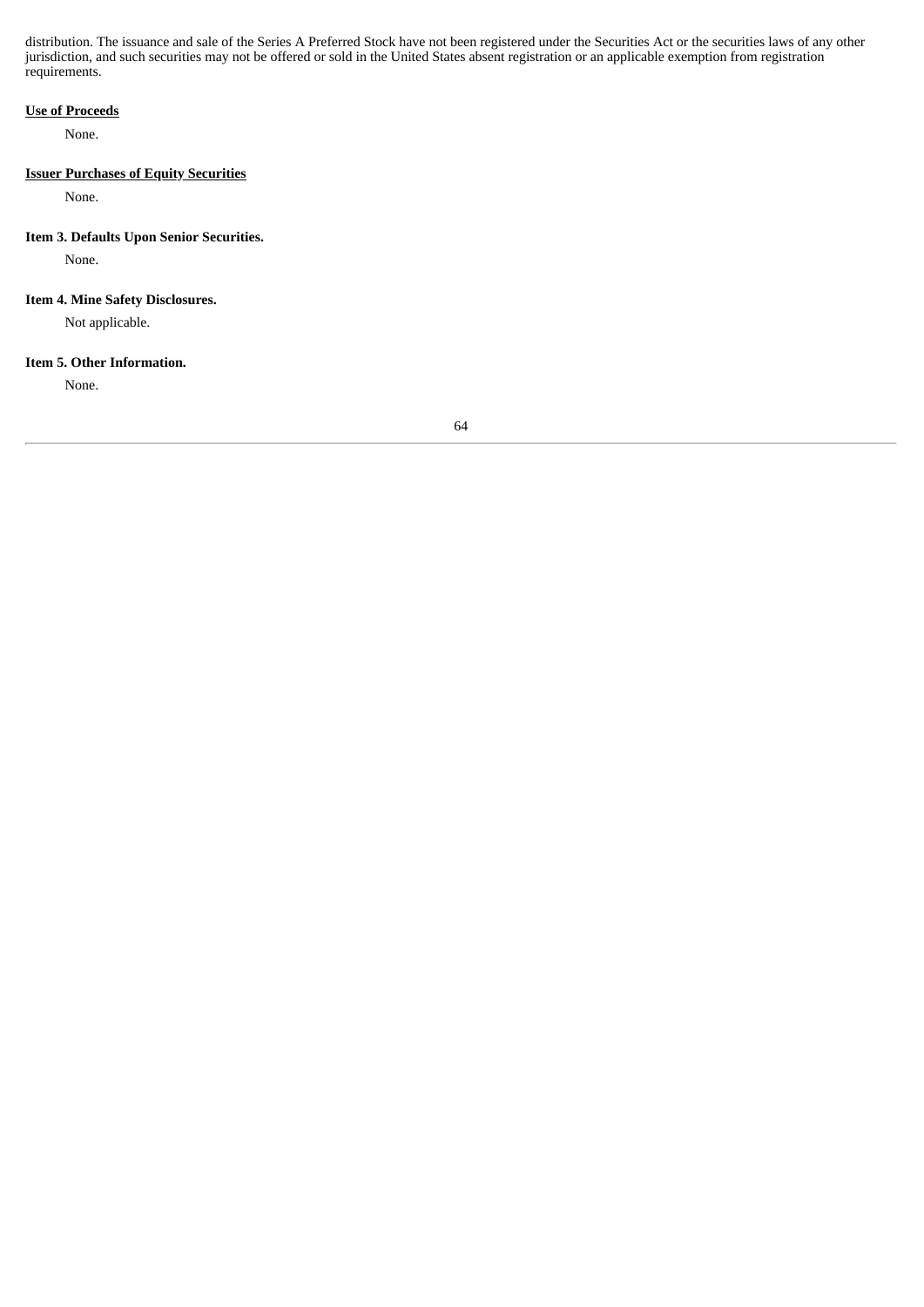|                          | <b>Exhibit Description</b>                                                                                                                                                                                                                            | <b>Incorporation By Reference</b> |                     |                    |                    |                   |
|--------------------------|-------------------------------------------------------------------------------------------------------------------------------------------------------------------------------------------------------------------------------------------------------|-----------------------------------|---------------------|--------------------|--------------------|-------------------|
| <b>Exhibit</b><br>Number |                                                                                                                                                                                                                                                       | Form                              | <b>SEC File No.</b> | <b>Exhibi</b><br>t | <b>Filing Date</b> | Filed<br>Herewith |
| 3.1                      | Amended and Restated Certificate of Incorporation of Calithera<br>Biosciences, Inc.                                                                                                                                                                   | 8-K                               | 001-36644           | 3.1                | 10/7/2014          |                   |
| 3.2                      | Amended and Restated Bylaws of Calithera Biosciences, Inc.                                                                                                                                                                                            | $10-Q$                            | 001-36644           | 3.2                | 8/10/2020          |                   |
| 3.3                      | Calithera Biosciences, Inc. Certificate of Designations of<br>Preferences, Rights and Limitations of Series A Preferred Stock.                                                                                                                        | 8-K                               | 001-36644           | 3.1                | 10/19/2021         |                   |
| 4.1                      | Reference is made to Exhibits 3.1 through 3.3.                                                                                                                                                                                                        |                                   |                     |                    |                    |                   |
| 4.2                      | Form of common stock certificate.                                                                                                                                                                                                                     | $S-1$                             | 333-198355          | 4.1                | 9/25/2014          |                   |
| 4.3                      | Form of Short-Term Warrant.                                                                                                                                                                                                                           | $8-K$                             | 001-36644           | 4.1                | 03/31/2022         |                   |
| 4.4                      | Form of Long-Term Warrant.                                                                                                                                                                                                                            | $8-K$                             | 001-36644           | 4.2                | 03/31/2022         |                   |
| 4.5                      | Form of Warrant Agency Agreement by and between Calithera<br>Biosciences, Inc. and American Stock Transfer & Trust Company.                                                                                                                           | 8-K                               | 001-36644           | 4.3                | 03/31/2022         |                   |
| $10.1^{\wedge}$          | Preferred Stock Purchase Agreement, by and between Calithera<br>Biosciences, Inc. and Millennium Pharmaceuticals, Inc., dated as of<br>October 18, 2021.                                                                                              | $8-K$                             | 001-36644           | 10.1               | 10/19/2021         |                   |
| 10.2†#                   | Asset Purchase Agreement, between Calithera Biosciences, Inc. and<br>Millennium Pharmaceuticals, Inc., dated as of October 18, 2021.                                                                                                                  | $10-Q$                            | 001-36644           | 10.3               | 11/9/2021          |                   |
| 10.3                     | Sales Agreement, by and between Calithera Biosciences, Inc. and<br>Jefferies LLC, dated August 10, 2020.                                                                                                                                              | $S-3$                             | 333-243731          | 1.2                | 8/10/2020          |                   |
| 31.1                     | Certification of Principal Executive Officer pursuant to Rule 13a-<br>$\frac{14(a)}{b}$                                                                                                                                                               |                                   |                     |                    |                    | X                 |
| 31.2                     | <b>Certification of Principal Financial and Accounting Officer</b><br>pursuant to Rule $13a-14(a)$ .                                                                                                                                                  |                                   |                     |                    |                    | X                 |
| 32.1                     | Certification of Principal Executive Officer pursuant to Rule 13a-<br>14(b) of the Securities Exchange Act of 1934, as amended, and 18<br>U.S.C. Section 1350, as adopted pursuant to Section 906 of the<br>Sarbanes-Oxley Act of 2002.               |                                   |                     |                    |                    | $\mathbf X$       |
| 32.2                     | Certification of Principal Financial and Accounting Officer<br>pursuant to Rule 13a-14(b) of the Securities Exchange Act of 1934,<br>as amended, and 18 U.S.C. Section 1350, as adopted pursuant to<br>Section 906 of the Sarbanes-Oxley Act of 2002. |                                   |                     |                    |                    | $\mathbf X$       |
| 101 INS**                | Inline XBRL Instance Document - the instance document does not<br>appear in the Interactive Data File because its XBRL tags are<br>embedded within the Inline XBRL document.                                                                          |                                   |                     |                    |                    |                   |
| 101 SCH**                | Inline XBRL Taxonomy Extension Schema Document.                                                                                                                                                                                                       |                                   |                     |                    |                    |                   |
| 101 CAL**                | Inline XBRL Taxonomy Extension Calculation Linkbase<br>Document.                                                                                                                                                                                      |                                   |                     |                    |                    |                   |
| 101 DEF**                | Inline XBRL Taxonomy Extension Definition Linkbase Document.                                                                                                                                                                                          |                                   |                     |                    |                    |                   |
|                          | cг                                                                                                                                                                                                                                                    |                                   |                     |                    |                    |                   |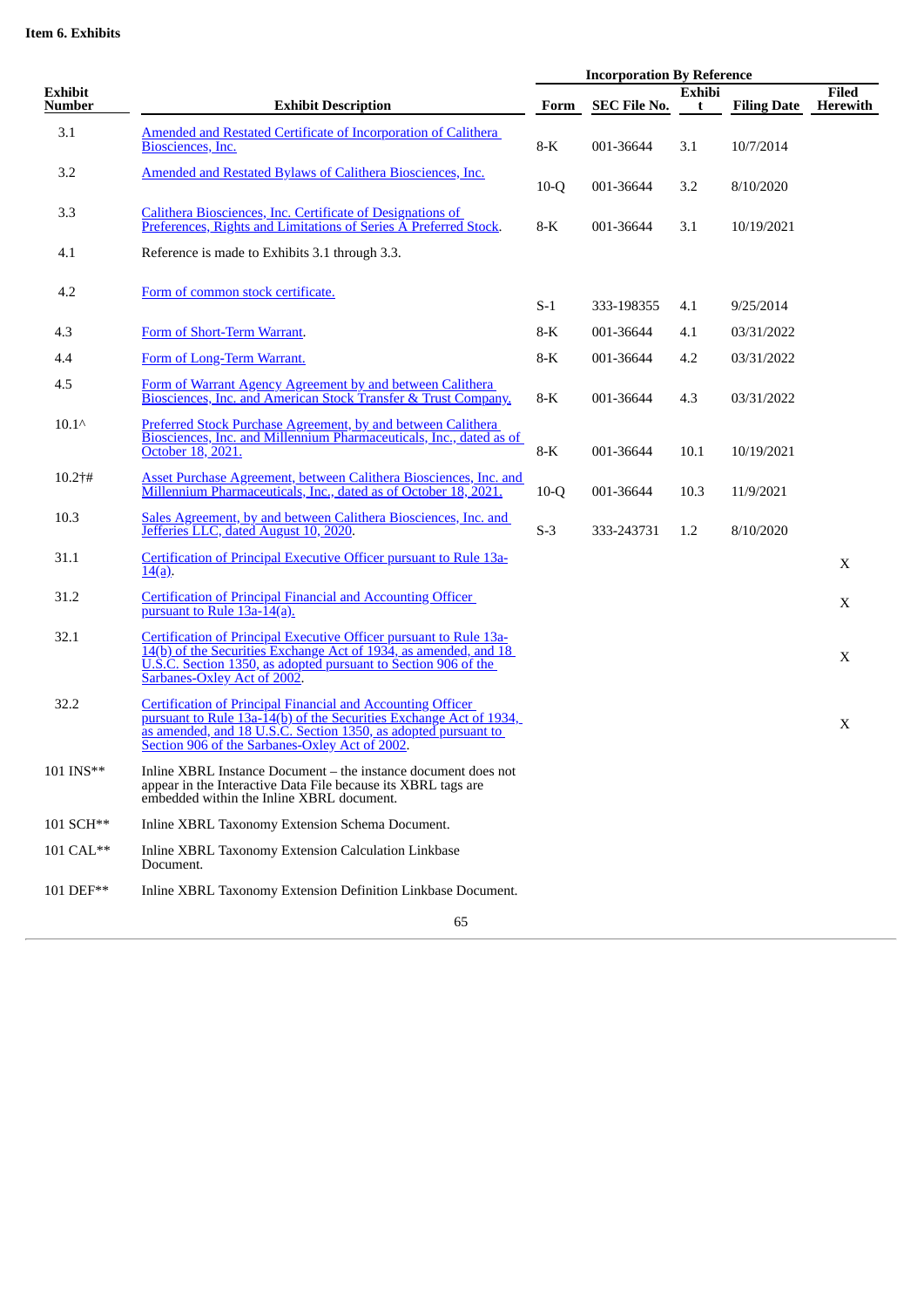101 LAB\*\* Inline XBRL Taxonomy Extension Label Linkbase Document.

- 101 PRE\*\* Inline XBRL Taxonomy Extension Presentation Linkbase Document.
- 104 The cover page from the Company's Quarterly Report on Form 10- Q for the three ended March 31, 2022, has been formatted in Inline XBRL.
- The certifications attached as Exhibit 32.1 and 32.2 that accompany this Quarterly Report on Form 10-Q are not deemed filed with the Securities and Exchange Commission and are not to be incorporated by reference into any filing of Calithera Biosciences, Inc. under the Securities Act of 1933, as amended, or the Securities Exchange Act of 1934, as amended, whether made before or after the date of this Quarterly Report on Form 10-Q, irrespective of any general incorporation language contained in such filing.
- Attached as Exhibit 101 to this Quarterly Report on Form 10-Q for the quarter ended March 31, 2022 formatted in Inline XBRL (Extensible Business Reporting Language): (i) Condensed Consolidated Balance Sheets, (ii) Condensed Consolidated Statements of Operations, (iii) Condensed Consolidated Statements of Comprehensive Loss, (iv) Condensed Consolidated Statements of Stockholders' (Deficit) Equity, (v) Condensed Consolidated Statements of Cash Flows, and (vi) Notes to Condensed Consolidated Financial Statements, tagged as blocks of text and including detailed tags.
- † Pursuant to a request for confidential treatment, portions of this Exhibit have been redacted from the publicly filed document and have been furnished separately to the Securities and Exchange Commission.
- # Certain portions of this agreement have been omitted pursuant to Item 601(b)(2) of Regulation S-K.
- $\wedge$  Certain portions of this agreement have been omitted pursuant to Item 601(a)(5) of Regulation S-K.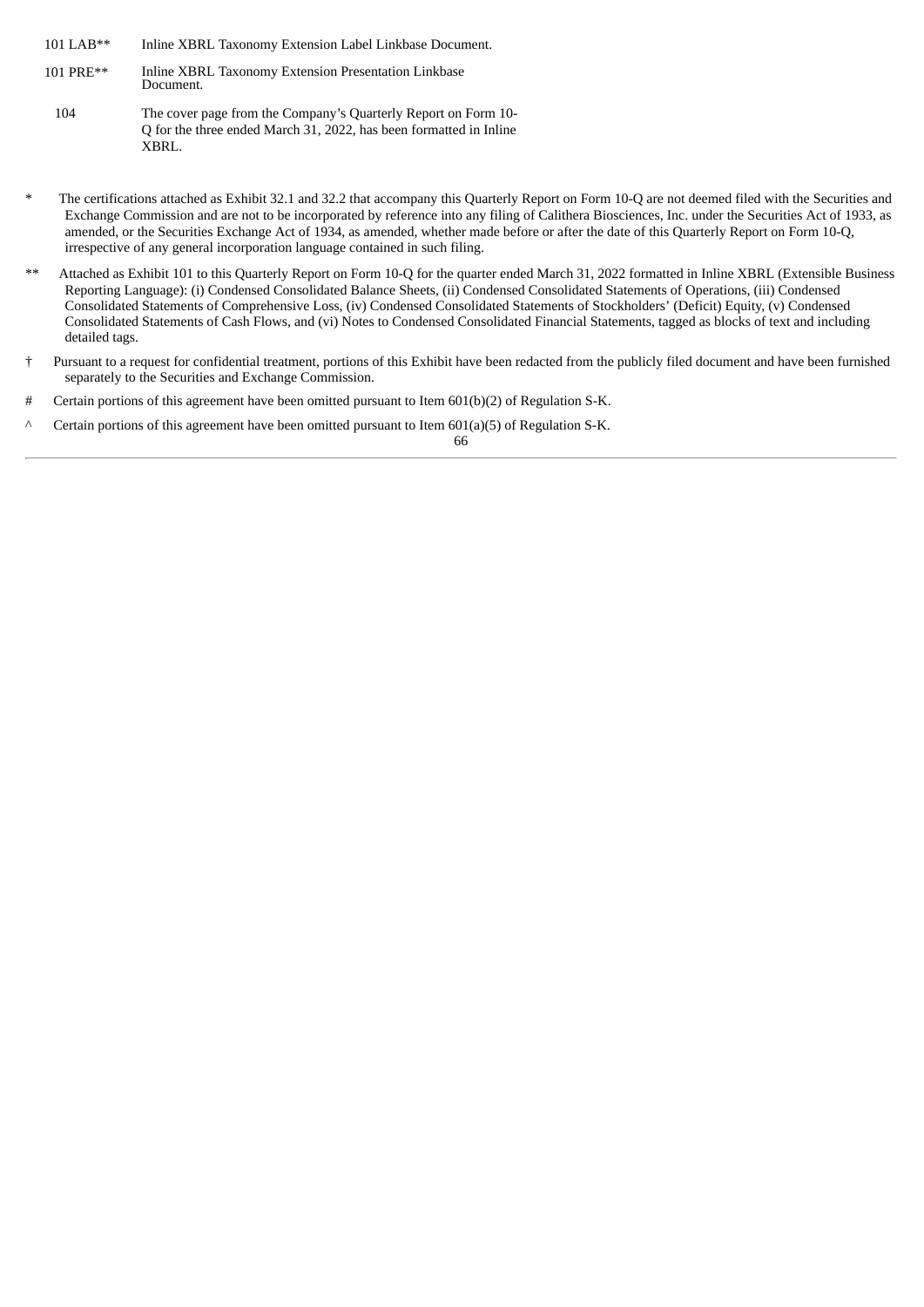## **SIGNATURES**

Pursuant to the requirements of the Securities Exchange Act of 1934, the registrant has duly caused this report to be signed on its behalf by the undersigned thereunto duly authorized.

Calithera Biosciences, Inc.

| By: | /s/ Susan M. Molineaux                |  |
|-----|---------------------------------------|--|
|     | Susan M. Molineaux, Ph.D.             |  |
|     | President and Chief Executive Officer |  |
|     | (Principal Executive Officer)         |  |
| By: | /s/ Stephanie Wong                    |  |
|     | Stephanie Wong                        |  |

Chief Financial Officer and Secretary

(Principal Financial and Accounting Officer)

67

Date: May 10, 2022

Date: May 10, 2022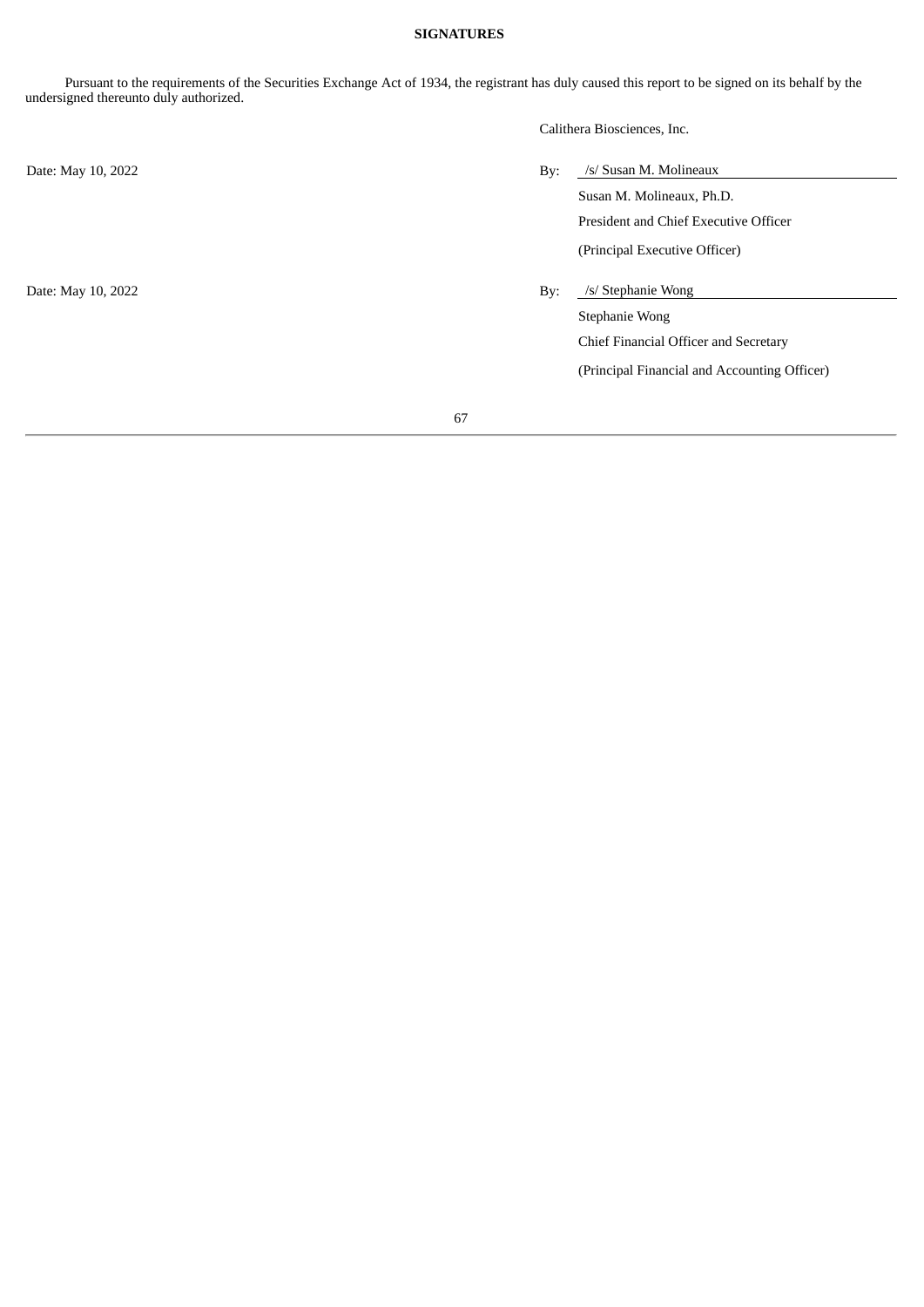<span id="page-67-0"></span>I, Susan M. Molineaux, certify that:

- 1. I have reviewed this Quarterly Report on Form 10-Q of Calithera Biosciences, Inc.;
- 2. Based on my knowledge, this report does not contain any untrue statement of a material fact or omit to state a material fact necessary to make the statements made, in light of the circumstances under which such statements were made, not misleading with respect to the period covered by this report;
- 3. Based on my knowledge, the financial statements, and other financial information included in this report, fairly present in all material respects the financial condition, results of operations and cash flows of the registrant as of, and for, the periods presented in this report;
- 4. The registrant's other certifying officer and I are responsible for establishing and maintaining disclosure controls and procedures (as defined in Exchange Act Rules 13a-15(e) and 15d-15(e)) and internal control over financial reporting (as defined in Exchange Act Rules 13a-15(f) and 15d-15(f)) for the registrant and have:
	- a) designed such disclosure controls and procedures, or caused such disclosure controls and procedures to be designed under our supervision, to ensure that material information relating to the registrant, including its consolidated subsidiaries, is made known to us by others within those entities, particularly during the period in which this report is being prepared;
	- b) designed such internal control over financial reporting, or caused such internal control over financial reporting to be designed under our supervision, to provide reasonable assurance regarding the reliability of financial reporting and the preparation of financial statements for external purposes in accordance with generally accepted accounting principles;
	- c) evaluated the effectiveness of the registrant's disclosure controls and procedures and presented in this report our conclusions about the effectiveness of the disclosure controls and procedures, as of the end of the period covered by this report based on such evaluation; and
	- d) disclosed in this report any change in the registrant's internal control over financial reporting that occurred during the registrant's most recent fiscal quarter (the registrant's fourth fiscal quarter in the case of an annual report) that has materially affected, or is reasonably likely to materially affect, the registrant's internal control over financial reporting; and
- 5. The registrant's other certifying officer and I have disclosed, based on our most recent evaluation of internal control over financial reporting, to the registrant's auditors and the audit committee of the registrant's board of directors (or persons performing the equivalent functions):
	- a) all significant deficiencies and material weaknesses in the design or operation of internal control over financial reporting which are reasonably likely to adversely affect the registrant's ability to record, process, summarize and report financial information; and
	- b) any fraud, whether or not material, that involves management or other employees who have a significant role in the registrant's internal control over financial reporting.

Date: May 10, 2022

/s/ Susan M. Molineaux

Susan M. Molineaux, Ph.D. *President and Chief Executive Officer (Principal Executive Officer)*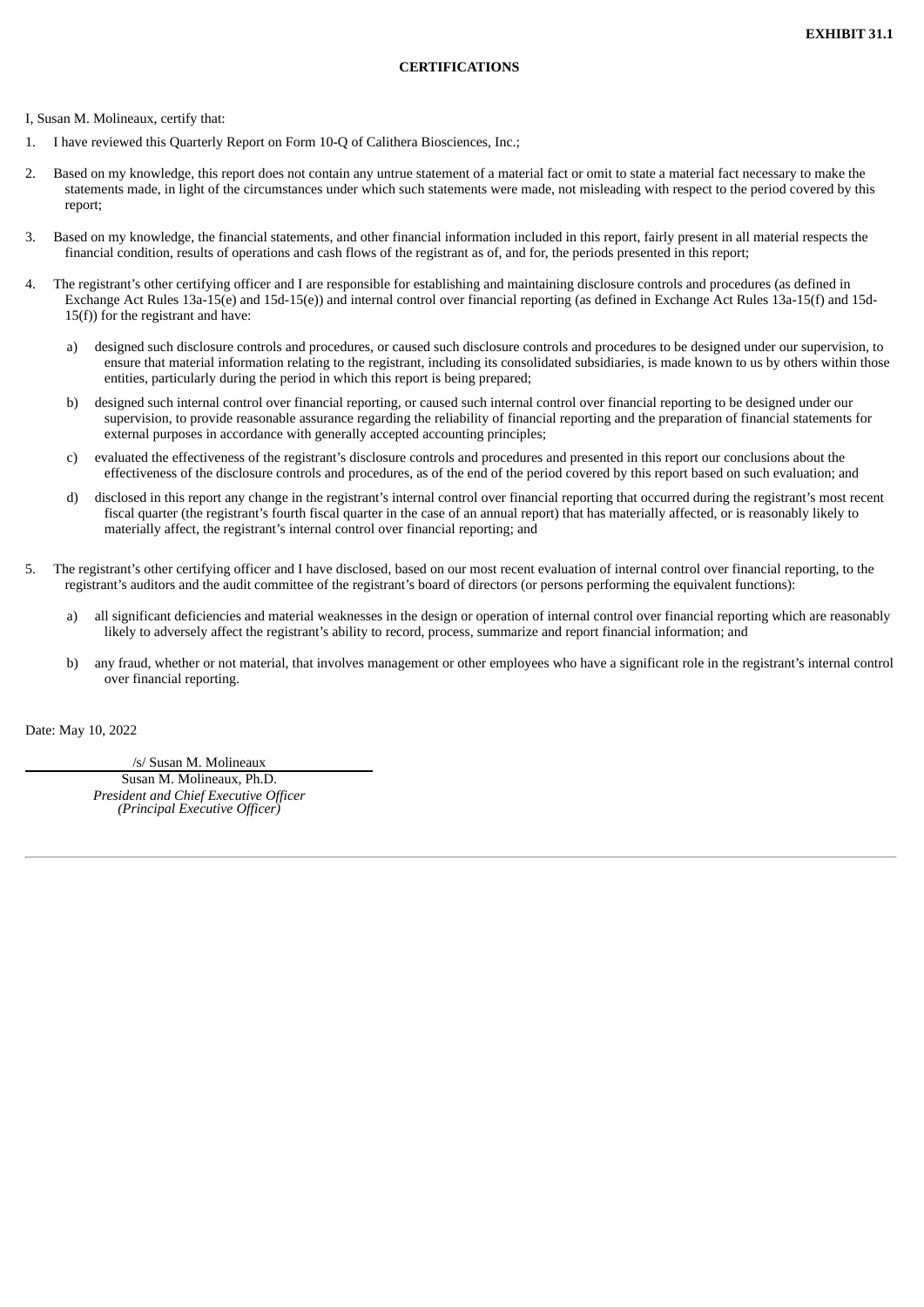## **CERTIFICATIONS**

<span id="page-68-0"></span>I, Stephanie Wong, certify that:

- 1. I have reviewed this Quarterly Report on Form 10-Q of Calithera Biosciences, Inc.;
- 2. Based on my knowledge, this report does not contain any untrue statement of a material fact or omit to state a material fact necessary to make the statements made, in light of the circumstances under which such statements were made, not misleading with respect to the period covered by this report;
- 3. Based on my knowledge, the financial statements, and other financial information included in this report, fairly present in all material respects the financial condition, results of operations and cash flows of the registrant as of, and for, the periods presented in this report;
- 4. The registrant's other certifying officer and I are responsible for establishing and maintaining disclosure controls and procedures (as defined in Exchange Act Rules 13a-15(e) and 15d-15(e)) and internal control over financial reporting (as defined in Exchange Act Rules 13a-15(f) and 15d- $15(f)$ ) for the registrant and have:
	- a) designed such disclosure controls and procedures, or caused such disclosure controls and procedures to be designed under our supervision, to ensure that material information relating to the registrant, including its consolidated subsidiaries, is made known to us by others within those entities, particularly during the period in which this report is being prepared;
	- b) designed such internal control over financial reporting, or caused such internal control over financial reporting to be designed under our supervision, to provide reasonable assurance regarding the reliability of financial reporting and the preparation of financial statements for external purposes in accordance with generally accepted accounting principles;
	- c) evaluated the effectiveness of the registrant's disclosure controls and procedures and presented in this report our conclusions about the effectiveness of the disclosure controls and procedures, as of the end of the period covered by this report based on such evaluation; and
	- d) disclosed in this report any change in the registrant's internal control over financial reporting that occurred during the registrant's most recent fiscal quarter (the registrant's fourth fiscal quarter in the case of an annual report) that has materially affected, or is reasonably likely to materially affect, the registrant's internal control over financial reporting; and
- 5. The registrant's other certifying officer and I have disclosed, based on our most recent evaluation of internal control over financial reporting, to the registrant's auditors and the audit committee of the registrant's board of directors (or persons performing the equivalent functions):
	- all significant deficiencies and material weaknesses in the design or operation of internal control over financial reporting which are reasonably likely to adversely affect the registrant's ability to record, process, summarize and report financial information; and
	- b) any fraud, whether or not material, that involves management or other employees who have a significant role in the registrant's internal control over financial reporting.

Date: May 10, 2022

/s/ Stephanie Wong

Stephanie Wong *Chief Financial Officer and Secretary (Principal Financial and Accounting Officer)*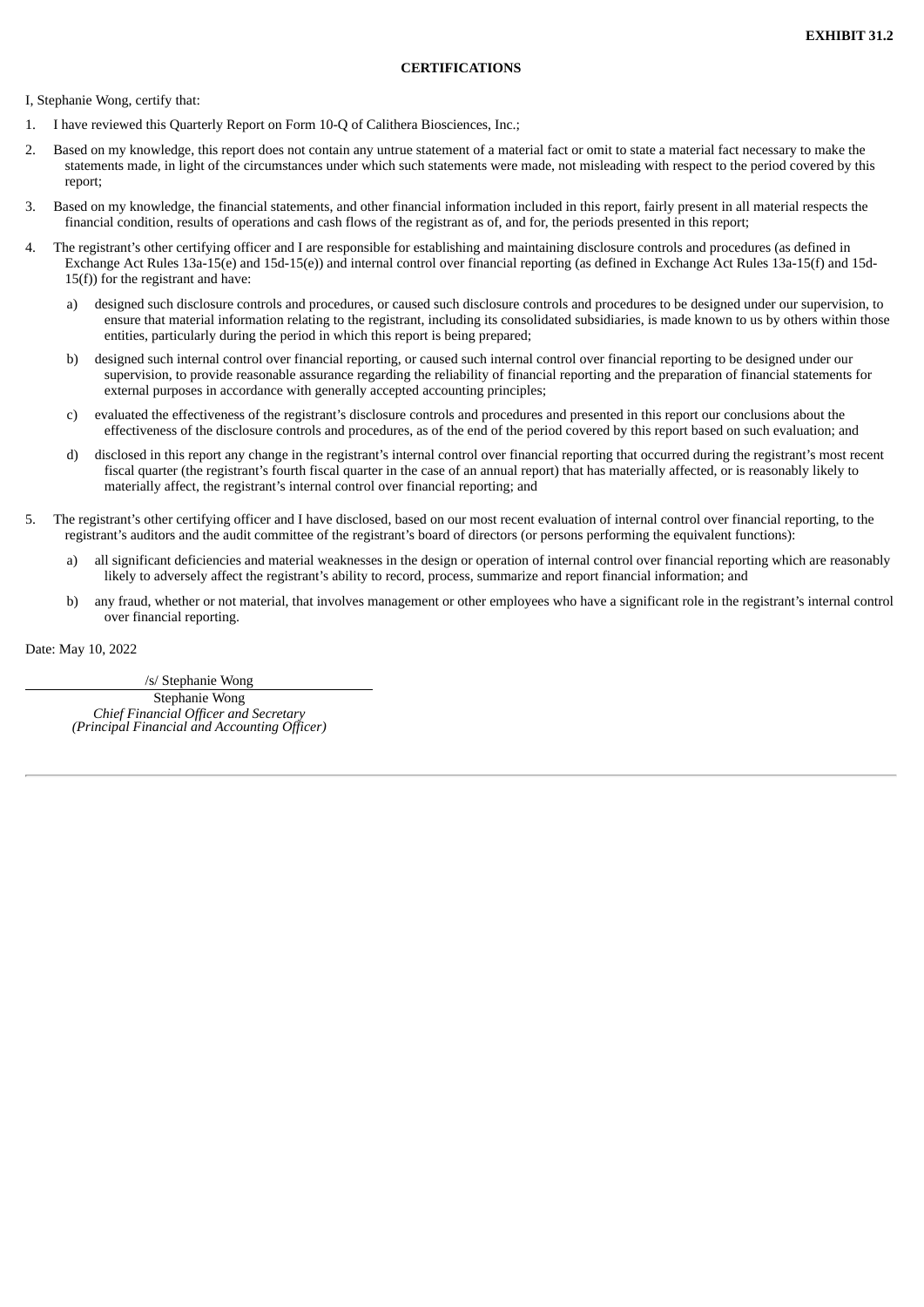## **CALITHERA BIOSCIENCES, INC. CERTIFICATION PURSUANT TO 18 U.S.C. SECTION 1350, AS ADOPTED PURSUANT TO SECTION 906 OF THE SARBANES-OXLEY ACT OF 2002**

<span id="page-69-0"></span>In connection with the Quarterly Report of Calithera Biosciences, Inc. (the "Company") on Form 10-Q for the quarter ended March 31, 2022, as filed with the Securities and Exchange Commission on the date hereof (the "Report"), I, Susan M. Molineaux, President and Chief Executive Officer of the Company, certify, pursuant to 18 U.S.C. Section 1350, as adopted pursuant to Section 906 of the Sarbanes-Oxley Act of 2002, that to the best of my knowledge:

- (1) The Report fully complies with the requirements of Section 13(a) or 15(d) of the Securities Exchange Act of 1934; and
- (2) The information contained in the Report fairly presents, in all material respects, the financial condition and results of operations of the Company.

Date: May 10, 2022

/s/ Susan M. Molineaux Susan M. Molineaux, Ph.D. *President and Chief Executive Officer (Principal Executive Officer)*

This certification accompanies the Form 10-Q to which it relates, is not deemed filed with the Securities and Exchange Commission and is not to be incorporated by reference into any filing of Calithera Biosciences, Inc. under the Securities Act of 1933, as amended, or the Securities Exchange Act of 1934, as amended (whether made before or after the date of the Form 10-Q), irrespective of any general incorporation language contained in such filing.